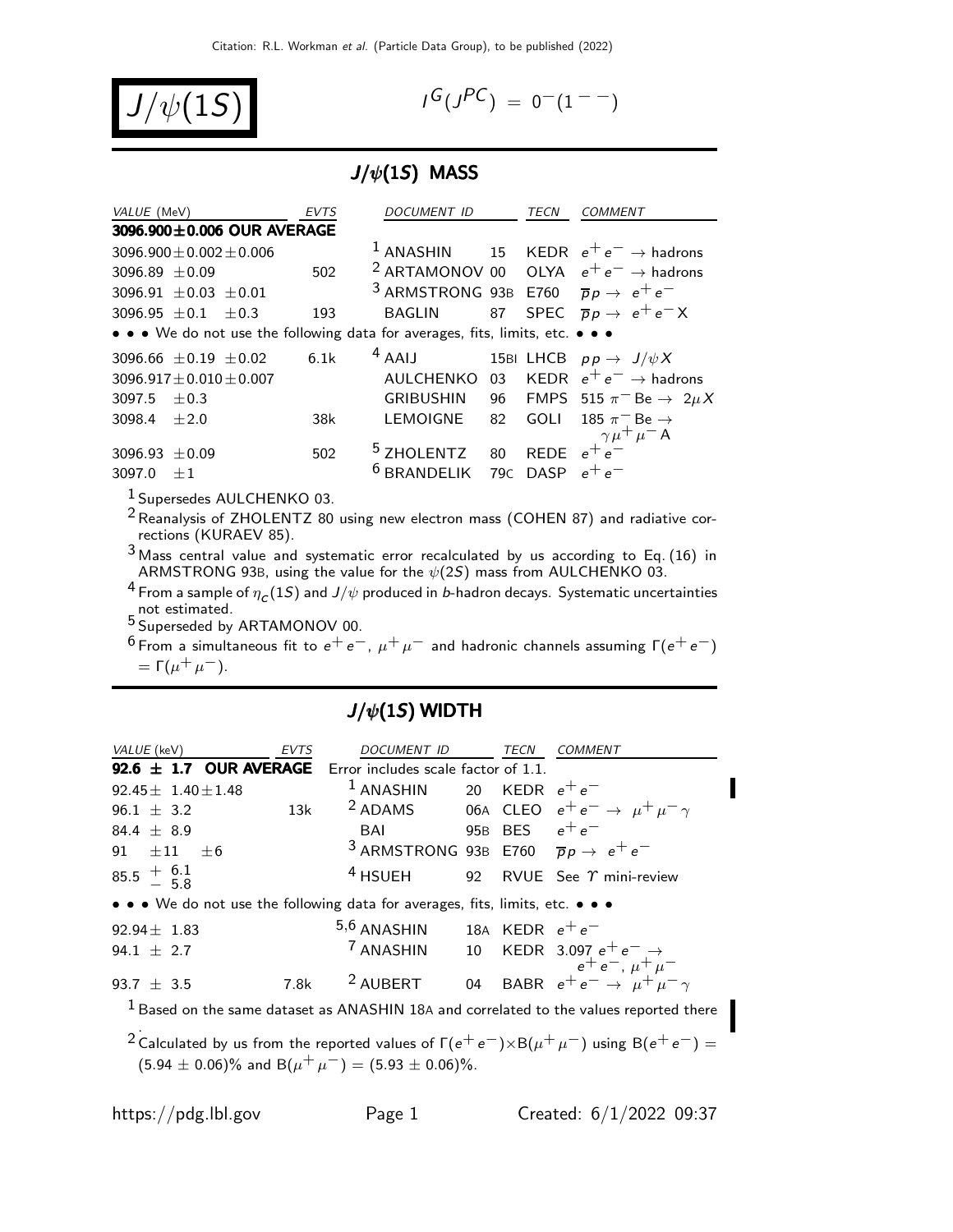$3$  The initial-state radiation correction reevaluated by ANDREOTTI 07 in its Ref. [4].

4 Using data from COFFMAN 92, BALDINI-CELIO 75, BOYARSKI 75, ESPOSITO 75B, BRANDELIK 79C.

5 Using Γ( $e^+e^-$ ) from ANASHIN 18A and B( $J/\psi(1S)$  →  $e^+e^-$ ) = (5.971 ± 0.032)% from PDG 16.<br><sup>6</sup> Superseded by ANASHIN 20 that is based on the same dataset .

 $7$  Assuming  $\Gamma(e^+e^-)=\Gamma(\mu^+\mu^-)$  and using  $\Gamma(e^+e^-)/\Gamma_{\rm total}=(5.94\pm0.06)\%.$ 

## $J/\psi(1S)$  DECAY MODES

|                                                                                                                                                                 | Mode                                                                                                                                                                                                                                                                                                                   | Fraction $(\Gamma_i/\Gamma)$                                                                                                                                                                                                                   | Scale factor $/$<br>Confidence level |
|-----------------------------------------------------------------------------------------------------------------------------------------------------------------|------------------------------------------------------------------------------------------------------------------------------------------------------------------------------------------------------------------------------------------------------------------------------------------------------------------------|------------------------------------------------------------------------------------------------------------------------------------------------------------------------------------------------------------------------------------------------|--------------------------------------|
| $\Gamma_1$<br>$\Gamma_2$<br>$\Gamma_3$<br>$\Gamma_4$<br>$\Gamma_{5}$<br>$\Gamma_6$                                                                              | hadrons<br>virtual $\gamma\to\;$ hadrons<br>g g g<br>$\gamma$ g g<br>$e^+e^-$<br>$e^+\,e^-\,\gamma$<br>$\Gamma_7$ $\mu^+ \mu^-$                                                                                                                                                                                        | $(87.7 \pm 0.5)$ %<br>$(13.50 \pm 0.30)$ %<br>$(64.1 \pm 1.0) \%$<br>$(8.8 \pm 1.1) \%$<br>$(5.971 \pm 0.032)\%$<br>$(8.8 \pm 1.4) \times 10^{-3}$<br>[a]<br>$(5.961 \pm 0.033)\%$                                                             |                                      |
|                                                                                                                                                                 | Decays involving hadronic resonances                                                                                                                                                                                                                                                                                   |                                                                                                                                                                                                                                                |                                      |
| $\mathsf{L}^8$<br>$\Gamma_{\mathsf{Q}}$<br>$\mathsf{\Gamma}_{10}$<br>$\mathsf{\Gamma}_{11}$<br>$\Gamma_{12}$<br>$\Gamma_{13}$<br>$\Gamma_{14}$<br>$\Gamma_{15}$ | $\rho \pi$<br>$\rho^0 \pi^0$<br>$a_2(1320)\rho$<br>$\eta \pi^+ \pi^-$<br>$\eta \pi^+ \pi^- \pi^0$<br>$\eta \pi^+ \pi^- 3 \pi^0$<br>$\eta \rho$<br>$\eta \phi(2170) \rightarrow \eta \phi f_0(980) \rightarrow$<br>$\eta \phi \pi^+ \pi^-$                                                                              | $(1.69 \pm 0.15)$ %<br>$(5.6 \pm 0.7) \times 10^{-3}$<br>$(1.09 \pm 0.22)$ %<br>$(3.8 \pm 0.7) \times 10^{-4}$<br>$(1.17 \pm 0.20) \%$<br>$(4.9 \pm 1.0) \times 10^{-3}$<br>$(1.93 \pm 0.23) \times 10^{-4}$<br>$(1.2 \pm 0.4) \times 10^{-4}$ | $S = 2.4$                            |
| $\Gamma_{16}$                                                                                                                                                   | $\eta \phi(2170) \rightarrow$<br>$\eta K^{*}(892)^{0} \overline{K}^{*}(892)^{0}$                                                                                                                                                                                                                                       | $\times 10^{-4}$ CL=90%<br>$\langle$ 2.52                                                                                                                                                                                                      |                                      |
| $\Gamma_{17}$                                                                                                                                                   | $\eta K^{\pm} K^0_{\mathcal{S}} \pi^{\mp}$<br>$\Gamma_{18}$ $\eta K^{*}(892)^{0} \overline{K}^{*}(892)^{0}$                                                                                                                                                                                                            | $(2.2 \pm 0.4) \times 10^{-3}$<br>[b]<br>$(1.15 \pm 0.26) \times 10^{-3}$                                                                                                                                                                      |                                      |
| $\Gamma_{23}$<br>$\Gamma_{24}$<br>$\Gamma_{25}$                                                                                                                 | $\Gamma_{19}$ $\rho\eta'(958)$<br>$\Gamma_{20}$ $\rho^{\pm} \pi^{\mp} \pi^+ \pi^- 2\pi^0$<br>$\Gamma_{21}$ $\rho^+ \rho^- \pi^+ \pi^- \pi^0$<br>$\Gamma_{22}$ $\rho^{\pm} K^{\pm} K^0_S$<br>$\rho(1450)\pi$<br>$\rho(1450)\pi \to \pi^+\pi^-\pi^0$<br>$\rho(1450)^{\pm} \pi^{\mp} \rightarrow K^0_S K^{\pm} \pi^{\mp}$ | $(8.1 \pm 0.8) \times 10^{-5}$<br>$(2.8 \pm 0.8)$ %<br>$(6 \pm 4) \times 10^{-3}$<br>$(1.9 \pm 0.4) \times 10^{-3}$<br>$(2.3 \pm 0.7) \times 10^{-3}$<br>$(3.5 \pm 0.6) \times 10^{-4}$                                                        | $S = 1.6$                            |
| $\Gamma_{26}$                                                                                                                                                   | $\rho (1450)^0 \pi^0 \to K^+ K^- \pi^0$<br>$\Gamma_{27}$ $\rho(1450)\eta'(958) \rightarrow$<br>$\pi^{+}\pi^{-}\eta'$ (958)<br>$\Gamma_{28}$ $\rho(1700)\pi$<br>$\Gamma_{29}$ $\rho(1700)\pi \to \pi^+\pi^-\pi^0$                                                                                                       | $(2.7 \pm 0.6) \times 10^{-4}$<br>) $\times$ 10 $^{-6}$<br>$\pm$ 0.7<br>(3.3)<br>$(1.7 \pm 1.1) \times 10^{-4}$                                                                                                                                |                                      |

П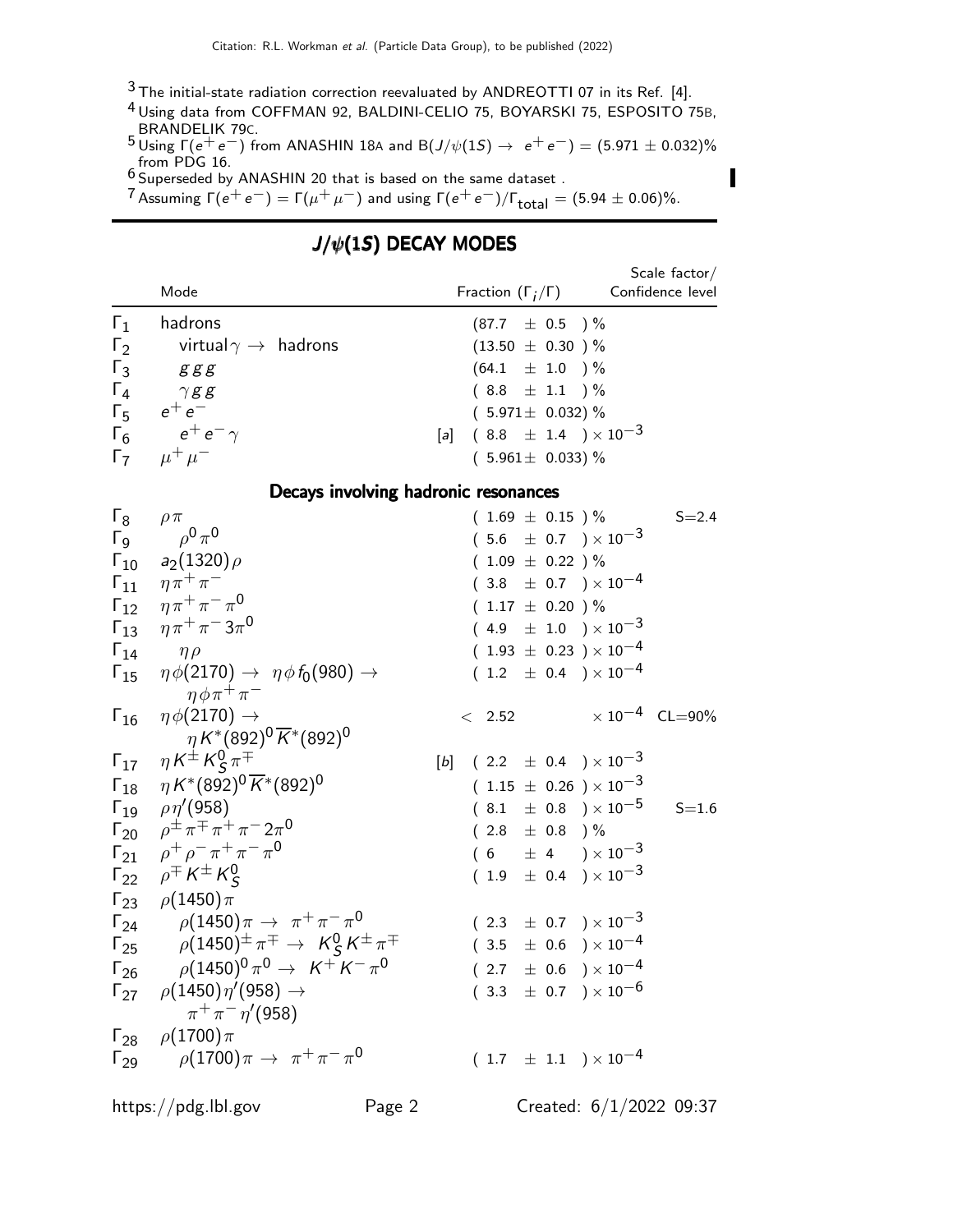| $\Gamma_{30}$ | $\rho(2150)\pi$                                                                            |                                    |                   |                                                                          |                         |
|---------------|--------------------------------------------------------------------------------------------|------------------------------------|-------------------|--------------------------------------------------------------------------|-------------------------|
| $\Gamma_{31}$ | $\rho(2150)\pi\to~\pi^+\pi^-\pi^0$                                                         |                                    |                   | $(8 + 40) \times 10^{-6}$                                                |                         |
| $\Gamma_{32}$ | $\rho_3(1690)\pi \to \pi^+\pi^-\pi^0$                                                      |                                    |                   |                                                                          |                         |
| $\Gamma_{33}$ | $\omega \pi^0$                                                                             | (4.5)                              |                   | $\pm$ 0.5 $\times 10^{-4}$                                               | $S = 1.4$               |
| $\Gamma_{34}$ | $\omega \pi^0 \rightarrow \pi^+ \pi^- \pi^0$                                               |                                    |                   | $(1.7 \pm 0.8) \times 10^{-5}$                                           |                         |
| $\Gamma_{35}$ | $\omega\,\pi^+\,\pi^-$                                                                     |                                    |                   | $(7.2 \pm 1.0) \times 10^{-3}$                                           |                         |
| $\Gamma_{36}$ | $\omega\pi^{0}\pi^{0}$                                                                     | (3.4)                              |                   | $\pm$ 0.8 $)\times10^{-3}$                                               |                         |
| $\Gamma_{37}$ | $\omega 3\pi^0$                                                                            |                                    |                   | $(1.9 \pm 0.6) \times 10^{-3}$                                           |                         |
| $\Gamma_{38}$ | $\omega$ f <sub>2</sub> (1270)                                                             |                                    |                   | $(4.3 \pm 0.6) \times 10^{-3}$                                           |                         |
| $\Gamma_{39}$ | $\omega \eta$                                                                              |                                    |                   | $(1.74 \pm 0.20) \times 10^{-3}$                                         | $S = 1.6$               |
| $\Gamma_{40}$ | $\omega\,\pi^+\,\pi^-\,\pi^0$                                                              |                                    |                   | $(4.0 \pm 0.7) \times 10^{-3}$                                           |                         |
| $\Gamma_{41}$ | $\omega \pi^0 \eta$                                                                        |                                    |                   | $(3.4 \pm 1.7) \times 10^{-4}$                                           |                         |
|               | $\Gamma_{42}$ $\omega \pi^+ \pi^+ \pi^- \pi^-$                                             |                                    |                   | $(8.5 \pm 3.4) \times 10^{-3}$                                           |                         |
| $\Gamma_{43}$ | $\omega \pi^+ \pi^- 2 \pi^0$                                                               |                                    | $(3.3 \pm 0.5)$ % |                                                                          |                         |
| $\Gamma_{44}$ | $\omega \eta' \pi^+ \pi^-$                                                                 |                                    |                   | $(1.12 \pm 0.13) \times 10^{-3}$                                         |                         |
| $\Gamma_{45}$ | $\omega \eta'(958)$                                                                        |                                    |                   | $(1.89 \pm 0.18) \times 10^{-4}$                                         |                         |
| $\Gamma_{46}$ | $\omega f_0(980)$                                                                          | 1.4                                |                   | $\pm$ 0.5 $)\times10^{-4}$                                               |                         |
| $\Gamma_{47}$ | $\omega f_0(1710) \rightarrow \omega K \overline{K}$                                       |                                    |                   | $(4.8 \pm 1.1) \times 10^{-4}$                                           |                         |
| $\Gamma_{48}$ | $\omega f_1(1420)$                                                                         |                                    |                   | $(6.8 \pm 2.4) \times 10^{-4}$                                           |                         |
| $\Gamma_{49}$ | $\omega f_2'(1525)$                                                                        | $\langle$ 2.2                      |                   |                                                                          | $\times 10^{-4}$ CL=90% |
| $\Gamma_{50}$ | $\omega X(1835) \rightarrow \omega p \overline{p}$                                         | < 3.9                              |                   |                                                                          | $\times 10^{-6}$ CL=95% |
| $\Gamma_{51}$ | $\omega X(1835)$ , $X \rightarrow \eta' \pi^+ \pi^-$                                       |                                    |                   | $< 6.2$ $\times 10^{-5}$                                                 |                         |
| $\Gamma_{52}$ | $\omega K^{\pm} K_S^0 \pi^{\mp}$                                                           | [b] $(3.4 \pm 0.5) \times 10^{-3}$ |                   |                                                                          |                         |
| $\Gamma_{53}$ | W K K                                                                                      |                                    |                   | $(1.9 \pm 0.4) \times 10^{-3}$                                           |                         |
| $\Gamma_{54}$ | $\omega K^{*}(892)K + \text{c.c.}$                                                         |                                    |                   | $(6.1 \pm 0.9) \times 10^{-3}$                                           |                         |
| $\Gamma_{55}$ | $\eta^{\prime} K^{*\pm} K^{\mp}$                                                           |                                    |                   | $(1.48 \pm 0.13) \times 10^{-3}$                                         |                         |
| $\Gamma_{56}$ | $\eta' K^{*0} \overline{K}{}^0$ + c.c.                                                     |                                    |                   | $(1.66 \pm 0.21) \times 10^{-3}$                                         |                         |
| $\Gamma_{57}$ | $\eta' h_1(1415) \rightarrow \eta' K^* \overline{K}$ + c.c.                                |                                    |                   | $(2.16 \pm 0.31) \times 10^{-4}$                                         |                         |
| $\Gamma_{58}$ | $\eta' h_1(1415) \rightarrow \eta' K^{*\pm} K^{\mp}$                                       |                                    |                   | $(1.51 \pm 0.23) \times 10^{-4}$                                         |                         |
| $\Gamma_{59}$ | $\overline{K}K^{*}(892) + c.c.$                                                            |                                    |                   |                                                                          |                         |
| $\Gamma_{60}$ | $\overline{K}K^*(892) + c.c. \rightarrow$                                                  |                                    |                   | $(5.0 \pm 0.5) \times 10^{-3}$                                           |                         |
|               | $K_S^0 K^{\pm} \pi^{\mp}$                                                                  |                                    |                   |                                                                          |                         |
| $\Gamma_{61}$ | $K^+ K^*(892)^- +$ c.c.                                                                    |                                    |                   | $(6.0 + \begin{array}{cc} 0.8 \\ -1.0 \end{array}) \times 10^{-3}$ S=2.9 |                         |
|               |                                                                                            |                                    |                   |                                                                          |                         |
| $\Gamma_{62}$ | $\mathsf{K}^{+} \mathsf{K}^{*}(\mathsf{892})^{-}+$ c.c. $\rightarrow$                      |                                    |                   | $(2.69 + \begin{array}{c} 0.13 \\ - 0.20 \end{array}) \times 10^{-3}$    |                         |
|               | $K^+ K^- \pi^0$<br>$K^+ K^* (892)^- +$ c.c. $\rightarrow$                                  |                                    |                   |                                                                          |                         |
| $\Gamma_{63}$ |                                                                                            |                                    |                   | $(3.0 \pm 0.4) \times 10^{-3}$                                           |                         |
|               | $K^0 K^{\pm} \pi^{\mp} +$ c.c.<br>$K^0 \overline{K}{}^*(892)^0+$ c.c.                      |                                    |                   |                                                                          |                         |
| $\Gamma_{64}$ |                                                                                            |                                    |                   | $(4.2 \pm 0.4) \times 10^{-3}$                                           |                         |
| $\Gamma_{65}$ | $K^0 \overline{K}^* (892)^0 + \text{c.c.} \rightarrow$<br>$K^0 K^{\pm} \pi^{\mp} +$ c.c.   |                                    |                   | $(3.2 \pm 0.4) \times 10^{-3}$                                           |                         |
|               | $\Gamma_{66}$ $\overline{K}$ * (892) <sup>0</sup> K <sup>+</sup> $\pi$ <sup>-</sup> + c.c. |                                    |                   | $(7.7 \pm 1.6) \times 10^{-3}$                                           |                         |
| $\Gamma_{67}$ | $\mathcal{K}^{*}(892)^{\pm}\,\mathcal{K}^{\mp}\,\pi^{0}$                                   |                                    |                   | $(4.1 \pm 1.3) \times 10^{-3}$                                           |                         |
| $\Gamma_{68}$ | $K^*(892)^+ K^0_S \pi^- +$ c.c.                                                            |                                    |                   | $(2.0 \pm 0.5) \times 10^{-3}$                                           |                         |
|               |                                                                                            |                                    |                   |                                                                          |                         |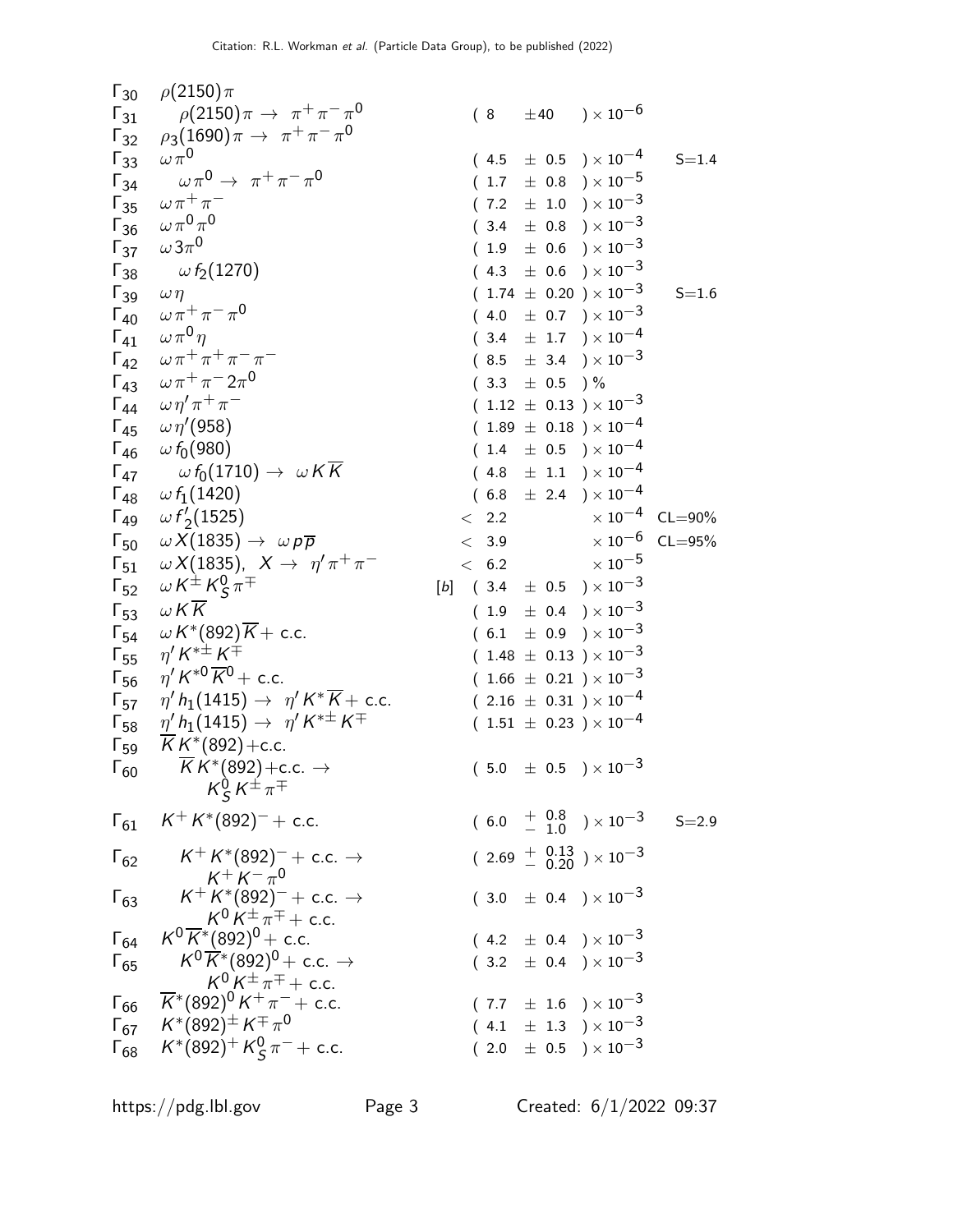|                            | $\Gamma_{69}$ $K^*(892)^+ K^0_S \pi^- + \text{c.c.} \rightarrow$<br>$K_S^0 K_S^0 \pi^+ \pi^-$                                                         |        |  |                                      | $(6.7 \pm 2.2) \times 10^{-4}$                                         |                         |  |
|----------------------------|-------------------------------------------------------------------------------------------------------------------------------------------------------|--------|--|--------------------------------------|------------------------------------------------------------------------|-------------------------|--|
|                            | $\Gamma_{70}$ $K^*(892)^0 K^0_S \rightarrow \gamma K^0_S K^0_S$                                                                                       |        |  |                                      | $(6.3 + \frac{0.6}{0.5}) \times 10^{-6}$                               |                         |  |
|                            | $\Gamma_{71}$ $K^*(892)^0 K_S^0 \pi^0$                                                                                                                |        |  |                                      | $(7 \pm 4) \times 10^{-4}$                                             |                         |  |
|                            | $\Gamma_{72}$ $K^*(892)^{\pm} K^*(700)^{\mp}$                                                                                                         |        |  |                                      | $(1.1 + \frac{1.0}{0.6}) \times 10^{-3}$                               |                         |  |
|                            | $\Gamma_{73}$ $K^*(892)^0 \overline{K}^*(892)^0$                                                                                                      |        |  |                                      | $(2.3 \pm 0.6) \times 10^{-4}$                                         |                         |  |
|                            | $\Gamma_{74}$ $K^*(892)^{\pm} K^*(892)^{\mp}$                                                                                                         |        |  |                                      | $(1.00 + 0.22 \over 0.40) \times 10^{-3}$                              |                         |  |
|                            | $\Gamma_{75}$ $K_1(1400)^{\pm} K^{\mp}$                                                                                                               |        |  |                                      | $(3.8 \pm 1.4) \times 10^{-3}$                                         |                         |  |
|                            | $\Gamma_{76}$ $K^*(1410)\overline{K}$ + c.c.                                                                                                          |        |  |                                      |                                                                        |                         |  |
|                            | $\Gamma_{77}$ $K^*(1410)\overline{K}$ + c.c $\rightarrow$                                                                                             |        |  |                                      | $(7 \pm 4) \times 10^{-5}$                                             |                         |  |
|                            | $K^{\pm} K^{\mp} \pi^0$<br>$\Gamma_{78}$ $K^*(1410)\overline{K}$ + c.c. $\rightarrow$<br>$K_S^0 K^{\pm} \pi^{\mp}$                                    |        |  |                                      | $(8 \pm 6) \times 10^{-5}$                                             |                         |  |
|                            | $\Gamma_{79}$ $K_2^*(1430)\overline{K}$ + c.c.                                                                                                        |        |  |                                      |                                                                        |                         |  |
|                            | $\Gamma_{80}$ $K_2^*(1430)\overline{K}$ + c.c. $\rightarrow$                                                                                          |        |  |                                      | $(1.0 \pm 0.5) \times 10^{-4}$                                         |                         |  |
|                            | $\mathcal{K}^{\pm}\,\mathcal{K}^{\mp}\,\pi^{\mathsf{0}}$<br>$\Gamma_{81}$ $K_2^*(1430)\overline{K}$ + c.c. $\rightarrow$<br>$K_S^0 K^{\pm} \pi^{\mp}$ |        |  |                                      | $(4.0 \pm 1.0) \times 10^{-4}$                                         |                         |  |
|                            | $\Gamma_{82}$ $\overline{K}_2^*(1430)K + \text{c.c.}$                                                                                                 |        |  |                                      | $< 4.0$ $\times 10^{-3}$ CL=90%                                        |                         |  |
|                            | $\Gamma_{83}$ $K_2^*(1430)^+ K^- +$ c.c. $\rightarrow$                                                                                                |        |  |                                      | $(2.69 + \begin{array}{c} 0.25 \\ 0.19 \end{array}) \times 10^{-4}$    |                         |  |
|                            | $K^+ K^- \pi^0$<br>$\Gamma_{84}$ $K_2^*(1430)^+ K_5^0 \pi^-$ + c.c.                                                                                   |        |  |                                      | $(\begin{array}{cc} 3.6 \end{array} \pm 1.8^-)\times 10^{-3}$          |                         |  |
|                            | $\Gamma_{85}$ $\overline{K}_2^*(1430)^0 K^*(892)^0$ + c.c.                                                                                            |        |  |                                      | $(~4.67~\pm~0.29~ \ ) \times 10^{-3}$                                  |                         |  |
|                            | $\Gamma_{86}$ $K_2^*(1430)^- K^*(892)^+ +$ c.c.                                                                                                       |        |  |                                      | $(\phantom{-}3.4\phantom{0}\pm\phantom{0}2.9\phantom{0})\times10^{-3}$ |                         |  |
|                            | $\Gamma_{87}$ $K_2^*(1430)^- K^*(892)^+$ +                                                                                                            |        |  |                                      | $(4 \pm 4) \times 10^{-4}$                                             |                         |  |
|                            | c.c. $\rightarrow$ $K^*(892)^+ K^0_S \pi^-$                                                                                                           |        |  |                                      |                                                                        |                         |  |
|                            | $\Gamma_{88}$ $K_2^*(1430)^0 \overline{K}_2^*(1430)^0$                                                                                                |        |  | < 2.9                                |                                                                        | $\times 10^{-3}$ CL=90% |  |
|                            | $\Gamma_{89}$ $\overline{K}_2(1770)^0 K^*(892)^0$ + c.c. $\rightarrow$                                                                                |        |  |                                      | $(6.9 \pm 0.9) \times 10^{-4}$                                         |                         |  |
|                            | $K^*(892)^0 K^- \pi^+ +$ c.c.                                                                                                                         |        |  |                                      |                                                                        |                         |  |
|                            | $\Gamma_{90}$ $K_2^*(1980)^+ K^-$ + c.c. $\rightarrow$<br>$K^+ K^- \pi^0$                                                                             |        |  |                                      | $(1.10 + \begin{array}{c} 0.60 \\ - 0.14 \end{array}) \times 10^{-5}$  |                         |  |
|                            | $\Gamma_{91}$ $K_4^*(2045)^+ K^- +$ c.c. $\rightarrow$<br>$K^+ K^- \pi^0$                                                                             |        |  |                                      | $(6.2 + \frac{2.9}{1.6}) \times 10^{-6}$                               |                         |  |
|                            | $\Gamma_{92}$ $K_1(1270)^\pm K^\mp$                                                                                                                   |        |  |                                      | $< 3.0$ $\times 10^{-3}$ CL=90%                                        |                         |  |
|                            | $\Gamma_{93}$ $K_1(1270)K_S^0 \to \gamma K_S^0 K_S^0$                                                                                                 |        |  |                                      | $(8.5 \pm 2.5) \times 10^{-7}$                                         |                         |  |
|                            | $\Gamma_{94}$ $a_2(1320)^{\pm} \pi^{\mp}$                                                                                                             |        |  |                                      | $[b] < 4.3$ $\times 10^{-3}$ CL=90%                                    |                         |  |
| $\Gamma_{95}$ $\phi \pi^0$ |                                                                                                                                                       |        |  | $3\times10^{-6}$ or $1\times10^{-7}$ |                                                                        |                         |  |
|                            | $\Gamma_{96}$ $\phi \pi^+ \pi^-$                                                                                                                      |        |  |                                      | $(9.4 \pm 1.5) \times 10^{-4}$                                         | $S = 1.7$               |  |
|                            | $\Gamma_{97}$ $\phi \pi^0 \pi^0$<br>$\Gamma_{98}$ $\phi 2(\pi^+\pi^-)$                                                                                |        |  |                                      | $(5.0 \pm 1.0) \times 10^{-4}$<br>$(1.60 \pm 0.32) \times 10^{-3}$     |                         |  |
|                            |                                                                                                                                                       |        |  |                                      |                                                                        |                         |  |
|                            | https://pdg.lbl.gov                                                                                                                                   | Page 4 |  |                                      | Created: $6/1/2022$ 09:37                                              |                         |  |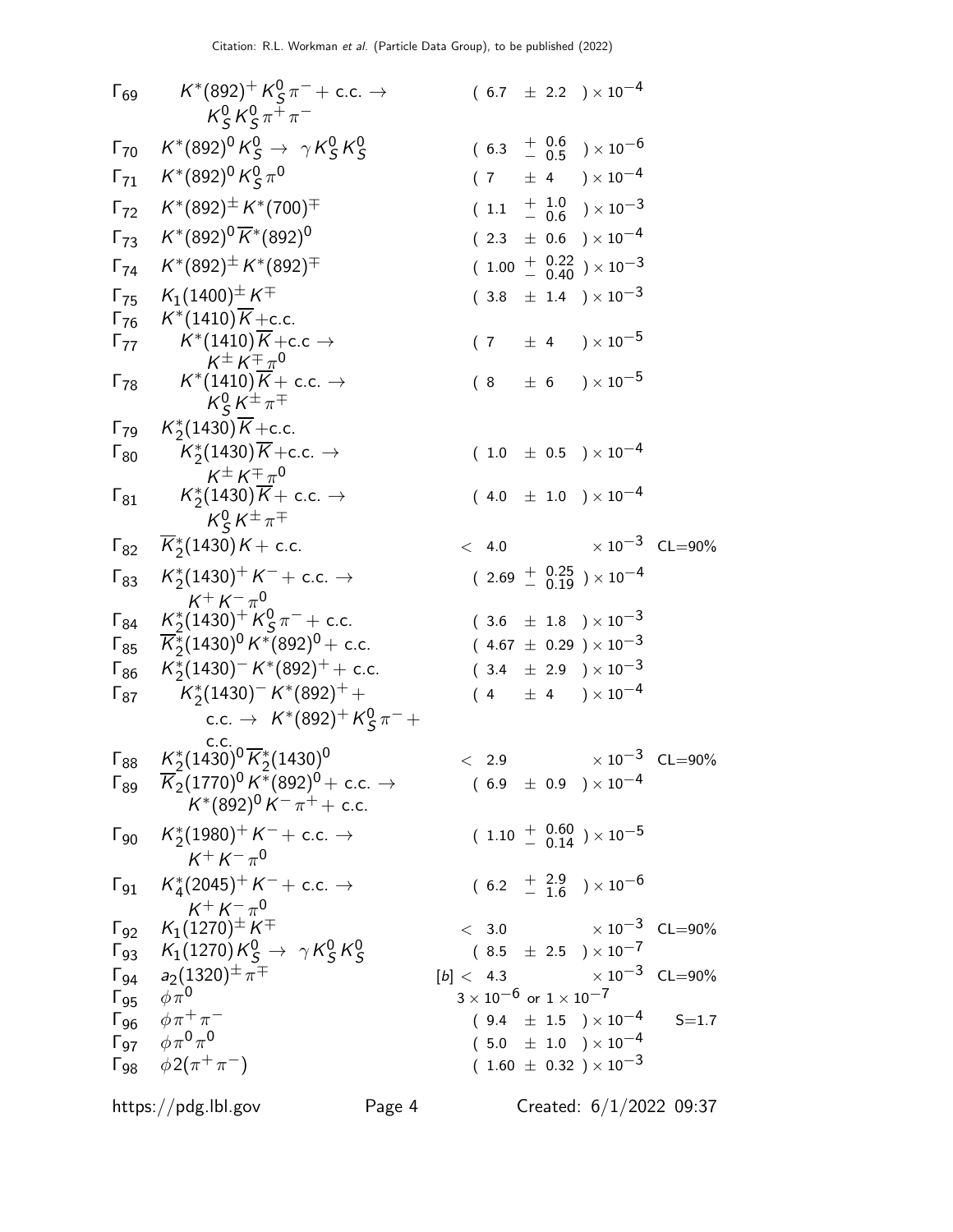| $\mathsf{\Gamma}_{99}$  | $\phi \eta$                                                                                                                                 | $(7.4 \pm 0.8) \times 10^{-4}$                                                            | $S = 1.5$               |
|-------------------------|---------------------------------------------------------------------------------------------------------------------------------------------|-------------------------------------------------------------------------------------------|-------------------------|
|                         | $\Gamma_{100}$ $\phi \eta' (958)$                                                                                                           | $(4.6 \pm 0.5) \times 10^{-4}$                                                            | $S = 2.2$               |
|                         | $\Gamma_{101}$ $\phi\eta\eta'$                                                                                                              | $(2.32 \pm 0.17) \times 10^{-4}$                                                          |                         |
|                         | $\Gamma_{102}$ $\phi f_0(980)$                                                                                                              | $(3.2 \pm 0.9) \times 10^{-4}$                                                            | $S = 1.9$               |
|                         | $\Gamma_{103}$ $\phi f_0(980) \to \phi \pi^+ \pi^-$                                                                                         | $(2.60 \pm 0.34) \times 10^{-4}$                                                          |                         |
| $\mathsf{\Gamma}_{104}$ | $\phi\, f_0(980) \rightarrow \; \phi \pi^0 \pi^0$                                                                                           | $\pm$ 0.5 $\mathrm{)}\times10^{-4}$<br>(1.8)                                              |                         |
|                         | $\Gamma_{105}$ $\phi \pi^0 f_0(980) \rightarrow \phi \pi^0 \pi^+ \pi^-$                                                                     | $(4.5 \pm 1.0) \times 10^{-6}$                                                            |                         |
|                         | $\Gamma_{106}$ $\phi \pi^0 f_0(980) \rightarrow \phi \pi^0 \rho^0 \pi^0$                                                                    | $(1.7 \pm 0.6) \times 10^{-6}$                                                            |                         |
|                         | $\Gamma_{107}$ $\phi f_0(980)\eta \to \eta \phi \pi^+ \pi^-$                                                                                | $(3.2 \pm 1.0) \times 10^{-4}$                                                            |                         |
|                         | $\Gamma_{108}$ $\phi a_0(980)^0 \rightarrow \phi \eta \pi^0$                                                                                | $(4.4 \pm 1.4) \times 10^{-6}$                                                            |                         |
|                         | $\Gamma_{109}$ $\phi f_2(1270)$                                                                                                             | $(3.2 \pm 0.6) \times 10^{-4}$                                                            |                         |
|                         | $\Gamma_{110}$ $\phi f_1(1285)$                                                                                                             | $(2.6 \pm 0.5) \times 10^{-4}$                                                            |                         |
| $\mathsf{\Gamma}_{111}$ | $\phi f_1(1285) \rightarrow \phi \pi^0 f_0(980) \rightarrow$                                                                                | $(9.4 \pm 2.8) \times 10^{-7}$                                                            |                         |
|                         | $\phi \pi^0 \pi^+ \pi^-$                                                                                                                    |                                                                                           |                         |
|                         | $\Gamma_{112}$ $\phi f_1(1285) \rightarrow \phi \pi^0 f_0(980) \rightarrow$                                                                 | $(2.1 \pm 2.2) \times 10^{-7}$                                                            |                         |
|                         | $\phi 3\pi^0$                                                                                                                               |                                                                                           |                         |
|                         | $\Gamma_{113}$ $\phi \eta(1405) \rightarrow \phi \eta \pi^+ \pi^-$                                                                          | $(2.0 \pm 1.0) \times 10^{-5}$                                                            |                         |
|                         | $\Gamma_{114}$ $\phi f_2'(1525)$                                                                                                            | $(8\ \pm\ 4\ )\times 10^{-4}$                                                             | $S = 2.7$               |
|                         | $\Gamma_{115} \phi X(1835) \rightarrow \phi p \overline{p}$                                                                                 | $\langle$ 2.1                                                                             | $\times 10^{-7}$ CL=90% |
|                         | $\Gamma_{116}$ $\phi X(1835) \rightarrow \phi \eta \pi^+ \pi^-$                                                                             | < 2.8                                                                                     | $\times 10^{-4}$ CL=90% |
|                         | $\Gamma_{117}$ $\phi X(1870) \rightarrow \phi \eta \pi^+ \pi^-$                                                                             | < 6.13                                                                                    | $\times 10^{-5}$ CL=90% |
|                         | $\Gamma_{118}$ $\phi K\overline{K}$                                                                                                         | $(1.77 \pm 0.16) \times 10^{-3}$                                                          | $S = 1.3$               |
|                         | $\Gamma_{119}$ $\phi f_0(1710) \rightarrow \phi K \overline{K}$                                                                             | $(3.6 \pm 0.6) \times 10^{-4}$                                                            |                         |
|                         | $\Gamma_{120}$ $\phi K^{+} K^{-}$                                                                                                           | $(8.3 \pm 1.1) \times 10^{-4}$                                                            |                         |
|                         | $\Gamma_{121}$ $\phi K_S^0 K_S^0$                                                                                                           | $(5.9 \pm 1.5) \times 10^{-4}$                                                            |                         |
|                         | $\Gamma_{122}$ $\phi K^{\pm} K^0_S \pi^{\mp}$                                                                                               | $[b]$ (7.2 $\pm$ 0.8 ) $\times$ 10 <sup>-4</sup>                                          |                         |
|                         | $\Gamma_{123}$ $\phi K^*(892)\overline{K}$ + c.c.                                                                                           | $(2.18 \pm 0.23) \times 10^{-3}$                                                          |                         |
|                         | $\Gamma_{124}$ $b_1(1235)^{\pm} \pi^{\mp}$                                                                                                  | $(3.0 \pm 0.5) \times 10^{-3}$<br>$[b]$                                                   |                         |
|                         | $\Gamma_{125}$ $b_1(1235)^0 \pi^0$                                                                                                          | $(2.3 \pm 0.6) \times 10^{-3}$                                                            |                         |
|                         | $\Gamma_{126}$ $f'_2(1525)K^+K^-$                                                                                                           | $(1.06 \pm 0.35) \times 10^{-3}$                                                          |                         |
|                         | $\Gamma_{127}$ $\Delta(1232)^{+}$ $\overline{p}$                                                                                            | $< 1$ $\times 10^{-4}$ CL=90%                                                             |                         |
|                         | $\Gamma_{128}$ $\Delta(1232)^{++} \overline{p} \pi^-$                                                                                       | $(1.6 \pm 0.5) \times 10^{-3}$                                                            |                         |
|                         | $\Gamma_{129}$ $\Delta(1232)^{++} \overline{\Delta}(1232)^{--}$                                                                             | $(1.10 \pm 0.29) \times 10^{-3}$                                                          |                         |
|                         | $\Gamma_{130} \ \ \overline{\Sigma} (1385)^0 pK^-$                                                                                          | $(5.1 \pm 3.2) \times 10^{-4}$                                                            |                         |
|                         | $\Gamma_{131}$ $\Sigma(1385)^{0}\overline{A}$ + c.c.                                                                                        | $< 8.2$ $\times 10^{-6}$ CL=90%                                                           |                         |
|                         | $\Gamma_{132} \Sigma(1385)^{-} \overline{\Sigma}^{+}$ (or c.c.)                                                                             | $[b]$ (3.1 $\pm$ 0.5 ) × 10 <sup>-4</sup>                                                 |                         |
|                         | $\Gamma_{133}$ $\Sigma(1385)^{-} \overline{\Sigma}(1385)^{+}$ (or c.c.)                                                                     | [b] $(1.16 \pm 0.05) \times 10^{-3}$                                                      |                         |
|                         | $\Gamma_{134}$ $\Sigma (1385)^{0}$ $\overline{\Sigma} (1385)^{0}$                                                                           | $( \hspace{.1cm} 1.07 \hspace{.1cm} \pm \hspace{.1cm} 0.08 \hspace{.1cm} )\times 10^{-3}$ |                         |
|                         | $\Gamma_{135}$ $\Lambda(1520)\overline{\Lambda}$ + c.c. $\rightarrow \gamma \Lambda \overline{\Lambda}$                                     | $< 4.1$ $\times 10^{-6}$ CL=90%                                                           |                         |
|                         |                                                                                                                                             | $<$ 1.80 $\times$ 10 $^{-3}$ CL=90%                                                       |                         |
|                         | $\begin{array}{rcl} \Gamma_{136} & \overline{\Lambda}(1520)A + \text{c.c.} \\ \Gamma_{137} & \overline{\Xi}^0 \overline{\Xi}^0 \end{array}$ | $(1.17 \pm 0.04) \times 10^{-3}$                                                          |                         |
|                         | $\Gamma_{138}$ $\Xi(1530)^{-} \overline{\Xi}^{+} +$ c.c.                                                                                    | $(3.18 \pm 0.08) \times 10^{-4}$                                                          |                         |
|                         | $\Gamma_{139}$ $\Xi(1530)^{0}\overline{\Xi}^{0}$                                                                                            | $(3.2 \pm 1.4) \times 10^{-4}$                                                            |                         |
|                         |                                                                                                                                             |                                                                                           |                         |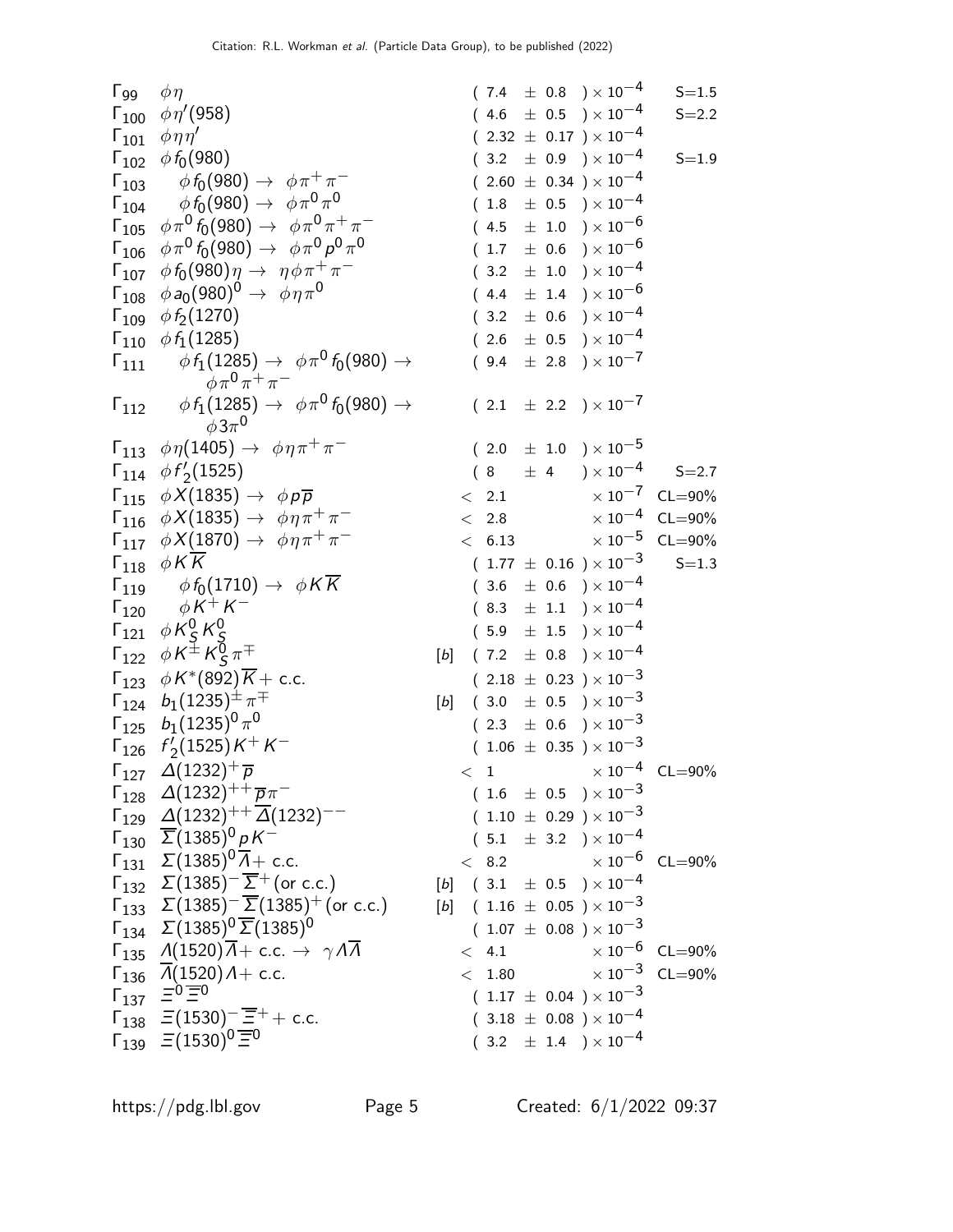| $\Gamma_{140}$ $\Theta(1540)\overline{\Theta}(1540)$ $\rightarrow$                                                                   | [c] < 1.1   | $\times 10^{-5}$ CL=90% |
|--------------------------------------------------------------------------------------------------------------------------------------|-------------|-------------------------|
| $K^0_S p K^- \overline{n}$ + c.c.                                                                                                    |             |                         |
| $\Gamma_{141}$ $\Theta(1540)K^{-}\overline{n} \rightarrow K_{S}^{0}pK^{-}\overline{n}$                                               | [c] < 2.1   | $\times 10^{-5}$ CL=90% |
| $\Gamma_{142}$ $\Theta(1540)K_S^0\overline{p} \rightarrow K_S^0\overline{p}K^+n$                                                     | $[c] < 1.6$ | $\times 10^{-5}$ CL=90% |
| $\Gamma_{143}$ $\overline{\Theta}$ (1540) K <sup>+</sup> n $\rightarrow$ K <sup>0</sup> <sub>S</sub> $\overline{p}$ K <sup>+</sup> n | [c] < 5.6   | $\times 10^{-5}$ CL=90% |
| $\Gamma_{144}$ $\overline{\Theta}$ (1540) $K_S^0 p \rightarrow K_S^0 p K^- \overline{n}$                                             | [c] < 1.1   | $\times 10^{-5}$ CL=90% |

## Decays into stable hadrons

|                | $\Gamma_{145}$ $2(\pi^{+}\pi^{-})\pi^{0}$                                                                                      | $(3.71 \pm 0.28)$ %              | $S = 1.3$               |
|----------------|--------------------------------------------------------------------------------------------------------------------------------|----------------------------------|-------------------------|
|                | $\Gamma_{146}$ 3( $\pi^{+}\pi^{-}$ ) $\pi^{0}$                                                                                 | $(2.9 \pm 0.6)$ %                |                         |
|                | $\Gamma_{147}$ $\pi^{+}\pi^{-}3\pi^{0}$                                                                                        | $(1.9 \pm 0.9)$ %                |                         |
|                | $\Gamma_{148}$ $\pi^{+}\pi^{-}4\pi^{0}$                                                                                        | $(6.5 \pm 1.3) \times 10^{-3}$   |                         |
|                | $\Gamma_{149}$ $\rho^{\pm} \pi^{\mp} \pi^0 \pi^0$                                                                              | $(1.41 \pm 0.22)$ %              |                         |
|                | $\Gamma_{150}$ $\rho^+ \rho^- \pi^0$                                                                                           | $(6.0 \pm 1.1) \times 10^{-3}$   |                         |
|                | $\Gamma_{151}$ $\pi^+\pi^-\pi^0$                                                                                               | $(2.10 \pm 0.08) \%$             | $S = 1.6$               |
|                | $\Gamma_{152}$ 2( $\pi^{+}\pi^{-}\pi^{0}$ )                                                                                    | $(1.61 \pm 0.20)$ %              |                         |
|                | $\Gamma_{153}$ $\pi^{+}\pi^{-}\pi^{0}K^{+}K^{-}$                                                                               | $(1.20 \pm 0.30)$ %              |                         |
|                | $\Gamma_{154}$ $\pi^{+}\pi^{-}$                                                                                                | $(1.47 \pm 0.14) \times 10^{-4}$ |                         |
|                | $\begin{bmatrix} 1 & 1 & 2 & 2 & 4 & 7 & 7 \ 1 & 1 & 5 & 6 & 3 & 7 & 7 & 7 \ 1 & 1 & 5 & 6 & 3 & 7 & 7 & 7 \ \end{bmatrix}$    | $(3.57 \pm 0.30) \times 10^{-3}$ |                         |
|                |                                                                                                                                | $(4.3 \pm 0.4) \times 10^{-3}$   |                         |
|                | $\Gamma_{157}$ 2( $\pi^{+}\pi^{-}$ )3 $\pi^{0}$                                                                                | $(6.2 \pm 0.9) \%$               |                         |
|                | $\Gamma_{158}$ 4( $\pi^{+}\pi^{-}\gamma^{0}$                                                                                   | $(9.0 \pm 3.0) \times 10^{-3}$   |                         |
|                | $\Gamma_{159}$ $2(\pi^{+}\pi^{-})\eta$                                                                                         | $(2.29 \pm 0.28) \times 10^{-3}$ |                         |
|                | $\Gamma_{160}$ 3( $\pi^{+}\pi^{-}$ ) $\eta$                                                                                    | $(7.2 \pm 1.5) \times 10^{-4}$   |                         |
|                | $\int_{161} 2(\pi^{+}\pi^{-}\pi^{0})\eta$                                                                                      | $(1.6 \pm 0.5) \times 10^{-3}$   |                         |
|                | $\Gamma_{162}$ $\pi^{+}\pi^{-}\pi^{0}\pi^{0}\eta$                                                                              | $(2.4 \pm 0.5) \times 10^{-3}$   |                         |
|                | $\Gamma_{163}$ $\rho^{\pm} \pi^{\mp} \pi^0 \eta$                                                                               | $(1.9 \pm 0.8) \times 10^{-3}$   |                         |
|                | $\Gamma_{164}$ $K^+ K^-$                                                                                                       | $(2.86 \pm 0.21) \times 10^{-4}$ |                         |
|                | $\Gamma_{165}$ $K_S^0 K_I^0$                                                                                                   | $(1.95 \pm 0.11) \times 10^{-4}$ | $S = 2.4$               |
| $\Gamma_{166}$ | $K_S^{\overline{0}} K_S^{\overline{0}}$                                                                                        | < 1.4                            | $\times 10^{-8}$ CL=95% |
|                | $\Gamma_{167}$ $K\overline{K}\pi$                                                                                              | $(6.1 \pm 1.0) \times 10^{-3}$   |                         |
|                | $\begin{matrix} 1 & 1 & 1 \\ 1 & 1 & 6 \\ 1 & 1 & 6 \end{matrix}$ $\begin{matrix} K^+ K^- \pi^0 \\ K_S K^+ \pi^+ \end{matrix}$ | $(2.88 \pm 0.12) \times 10^{-3}$ |                         |
|                |                                                                                                                                | $(5.6 \pm 0.5) \times 10^{-3}$   |                         |
| $\Gamma_{170}$ | $K_S^0 K_I^0 \pi^0$                                                                                                            | $(2.06 \pm 0.26) \times 10^{-3}$ |                         |
| $\Gamma_{171}$ | $\mathcal{K}^{*}(892)^{0}\overline{\mathcal{K}}^{0}+$ c.c. $\rightarrow$                                                       | $(1.21 \pm 0.18) \times 10^{-3}$ |                         |
|                | $K_S^0 K_L^0 \pi^0$                                                                                                            |                                  |                         |
|                | $\Gamma_{172}$ $K_2^*(1430)^0 \overline{K}^0 + \text{c.c.} \rightarrow$                                                        | $(4.3 \pm 1.3) \times 10^{-4}$   |                         |
|                | $K_S^0 K_I^0 \pi^0$                                                                                                            |                                  |                         |
|                | $\Gamma_{173}$ $K^+ K^- \pi^+ \pi^-$                                                                                           | $(6.86 \pm 0.28) \times 10^{-3}$ |                         |
|                | $\Gamma_{174}$ $K^+ K^- \pi^0 \pi^0$                                                                                           | $(2.13 \pm 0.22) \times 10^{-3}$ |                         |
|                | $\Gamma_{175}$ $K_S^0 K_I^0 \pi^+ \pi^-$                                                                                       | $(3.8 \pm 0.6) \times 10^{-3}$   |                         |
|                | $\Gamma_{176}$ $K_5^{\check{0}} K_L^{\check{0}} \pi^0 \pi^0$                                                                   |                                  |                         |
|                |                                                                                                                                | $(1.9 \pm 0.4) \times 10^{-3}$   |                         |
|                | $\Gamma_{177}$ $K_S^0 K_L^0 \eta$                                                                                              | $(1.45 \pm 0.33) \times 10^{-3}$ |                         |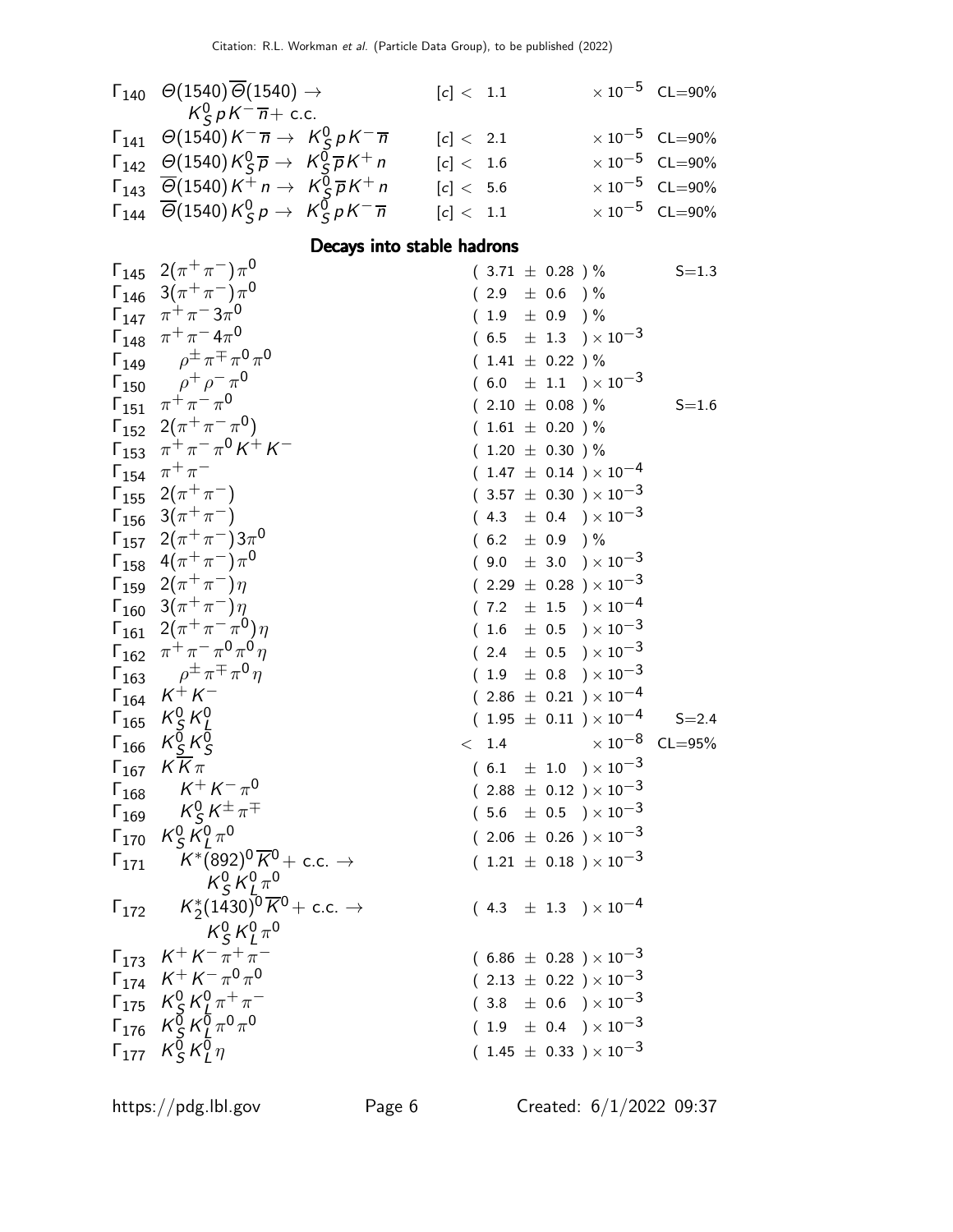| 178 | $K_S^G K_S^T \pi^+ \pi^-$                  | (1.68 ± 0.19) × 10 <sup>-3</sup>             |
|-----|--------------------------------------------|----------------------------------------------|
| 179 | $K^+ K^C \pi^+ \pi^-$                      | (3.1 ± 13) × 10 <sup>-3</sup>                |
| 180 | $K^+ K^- \pi^+ \pi^-$                      | (4.7 ± 0.7) × 10 <sup>-4</sup>               |
| 181 | $K^+ K^- \pi^+ \pi^-$                      | (4.7 ± 0.7) × 10 <sup>-4</sup>               |
| 182 | $2(K^+ K^-)$                               | (7.2 ± 0.8) × 10 <sup>-4</sup>               |
| 183 | $K^+ K^- R_S^0 K_S^0$                      | (4.2 ± 0.7) × 10 <sup>-4</sup>               |
| 184 | $p \overline{p} \overline{n}^0$            | (2.120 ± 0.029) × 10 <sup>-3</sup>           |
| 185 | $p \overline{p} \overline{p} \overline{p}$ | (6.0 ± 0.5) × 10 <sup>-3</sup>               |
| 186 | $p \overline{p} \overline{p} \overline{p}$ | (6.0 ± 0.8) × 10 <sup>-3</sup>               |
| 189 | $p \overline{p} \overline{p}$              | (6.0 ± 0.12) × 10 <sup>-4</sup>              |
| 191 | $p \overline{p} \overline{p}$              | (6.1 ± 0.9) × 10 <sup>-3</sup>               |
| 192 | $p \overline{p} \overline{p}$              | (1.29 ± 0.09) × 10 <sup>-3<!--</sup--></sup> |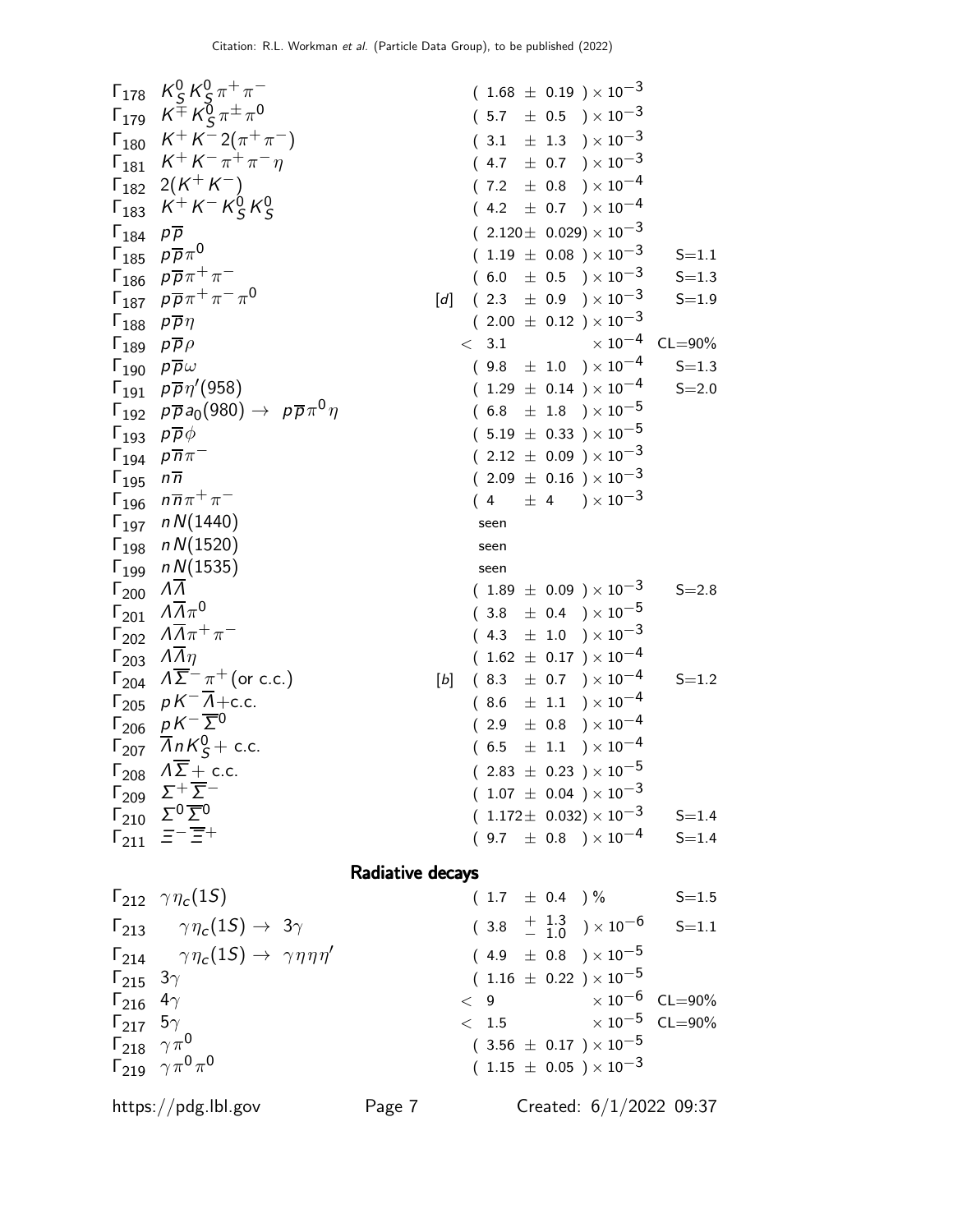$\Gamma_{220} \gamma 2\pi^+ 2\pi$  $(2.8 \pm 0.5) \times 10^{-3}$  S=1.9  $\Gamma_{221}$   $\gamma f_2(1270) f_2(1270)$  ( 9.5  $\pm$  1.7 ) × 10<sup>-4</sup>  $\Gamma_{222}$  γ $f_2(1270)f_2(1270)$ (non resonant)  $(8.2 \pm 1.9) \times 10^{-4}$  $\Gamma_{223}$   $\gamma \pi^+ \pi^- 2 \pi^0$  $(8.3 \pm 3.1) \times 10^{-3}$  $\Gamma_{224}$  γ $K_S^0$  $^0_S$  K $^0_S$ S  $(8.1 \pm 0.4) \times 10^{-4}$  $\Gamma_{225}$   $\gamma(\overline{K}\overline{K}\overline{n})$   $[J^{PC} = 0^{-+}]$  $(7 \pm 4) \times 10^{-4}$  S=2.1  $\Gamma_{226}$   $\gamma K^{+} K^{-} \pi^{+} \pi$  $(2.1 \pm 0.6) \times 10^{-3}$  $\Gamma_{227}$   $\gamma K^*(892)\overline{K}^*$  $(4.0 \pm 1.3) \times 10^{-3}$  $\Gamma_{228}$   $\gamma \eta$  ( 1.085 $\pm$  0.018)  $\times$  10<sup>-3</sup> Γ<sub>229</sub>  $γηπ<sup>0</sup>$  $(2.14 \pm 0.31) \times 10^{-5}$  $\Gamma_{230}$   $\gamma f_0(500) \rightarrow \gamma \pi \pi$  $\Gamma_{231}$   $\gamma f_0(500) \rightarrow \gamma K K$  $\Gamma_{232}$   $\gamma f_0(500) \rightarrow \gamma \eta \eta$  $\Gamma_{233}$   $\gamma a_0 (980)^0 \rightarrow \gamma \eta \pi^0$   $\qquad \qquad < 2.5$   $\times 10^{-6}$  CL=95%<br>  $\Gamma_{234}$   $\qquad \gamma a_2 (1320)^0 \rightarrow \gamma \eta \pi^0$   $\qquad \qquad < 6.6$   $\times 10^{-6}$  CL=95%  $Γ<sub>234</sub>$   $γ a<sub>2</sub>(1320)<sup>0</sup>$   $→$   $γ η π<sup>0</sup>$ <br> $Γ<sub>235</sub>$   $γ η π π$  $(6.1 \pm 1.0) \times 10^{-3}$  $\Gamma_{236}$   $\gamma \eta_2(1870) \rightarrow \gamma \eta \pi^+ \pi^ (6.2 \pm 2.4) \times 10^{-4}$  $\Gamma_{237}$   $\gamma\eta'(958)$  $(5.25 \pm 0.07 \, ) \times 10^{-3} \qquad$  S=1.3  $\Gamma_{238}$   $\gamma f_0(980) \rightarrow \gamma \pi \pi$  $\Gamma_{239}$  γ  $f_0(980) \rightarrow \gamma K K$ <br>  $\Gamma_{240}$  γρρ  $\Gamma_{240}$   $\gamma \rho \rho$  ( 4.5  $\pm$  0.8 ) × 10<sup>-3</sup><br>  $\Gamma_{241}$   $\gamma \rho \omega$  < 5.4  $\times$  10<sup>-4</sup>  $\begin{array}{ccccccc}\n\Gamma_{241} & \gamma \, \rho \, \omega & & & & & & & & \times 5.4 & & \times 10^{-4} & \text{CL} = & 90\% \\
\Gamma_{242} & \gamma \, \rho \, \phi & & & & & & & \times 10^{-5} & \text{CL} = & 90\% \\
\end{array}$  $\Gamma_{242}$   $\gamma \rho \phi$   $\gamma_{243}$   $\gamma \omega \omega$   $(1.61 \pm 0.33) \times 10^{-3}$  CL=90%  $(1.61 \pm 0.33) \times 10^{-3}$  $\Gamma_{244}$   $\gamma \phi \phi$  (  $4.0 \pm 1.2$  )  $\times 10^{-4}$  S=2.1<br>  $\Gamma_{245}$   $\gamma \eta (1405/1475) \rightarrow \gamma K \overline{K} \pi$  (  $2.8 \pm 0.6$  )  $\times 10^{-3}$  S=1.6  $\Gamma_{245}$   $\gamma \eta (1405/1475) \rightarrow \gamma K \overline{K} \pi$  ( 2.8  $\pm$  0.6 ) × 10<sup>-3</sup> S=1.6  $\Gamma_{246}$   $\gamma \eta (1405/1475) \rightarrow \gamma \gamma \rho^0$  $( 7.8 \pm 2.0 \ ) \times 10^{-5} \qquad$  S=1.8  $\Gamma_{247}$   $\gamma \eta (1405/1475) \rightarrow \gamma \eta \pi^{+} \pi^{-}$  $(\phantom{-}3.0\phantom{0} \pm \phantom{0}0.5\phantom{0}) \times 10^{-4}$  $\Gamma_{248}$   $\gamma\eta(1405/1475)\rightarrow$   $\gamma\rho^0\rho^0$  $(1.7 \pm 0.4) \times 10^{-3}$  S=1.3  $\Gamma_{249}$   $\gamma \eta (1405/1475) \rightarrow \gamma \gamma \phi$   $\sim$  8.2  $\times 10^{-5}$  CL=95%<br>  $\Gamma_{249}$   $\gamma \eta (1405) \rightarrow \gamma \gamma \gamma$   $\sim$  2.63  $\times 10^{-6}$  CL=90%  $\Gamma_{250}$   $\gamma \eta(1405) \rightarrow \gamma \gamma \gamma$  $\Gamma_{251} \ \ \gamma \eta(1475) \to \ \gamma \gamma \gamma$  < 1.86  $\times 10^{-6}$  CL=90%  $\Gamma_{252}$  γη $(1760)$   $\rightarrow$  γρ<sup>0</sup>ρ<sup>0</sup>  $(\begin{array}{ccc} 1.3 & \pm & 0.9 \end{array}) \times 10^{-4}$  $\Gamma_{253}$   $\gamma \eta (1760) \to \gamma \omega \omega$  (1.98  $\pm$  0.33 )  $\times 10^{-3}$  $\Gamma_{254}$   $\gamma \eta(1760) \rightarrow \gamma \gamma \gamma$  < 4.80  $\times 10^{-6}$  CL=90%  $\Gamma_{255}$   $\gamma \eta(2225)$  ( 3.14  $^{+}$   $_{-0.19}^{0.50}$  )  $\times 10^{-4}$  $\Gamma_{256}$   $\gamma f_2(1270)$  ( 1.64  $\pm$  0.12 ) × 10<sup>-3</sup> S=1.3 Г $_{257}$   $\gamma\,f_2(1270)\rightarrow\,\,\gamma\,K_S^0$  $^0_S$  K $^0_S$ S  $(~ 2.58 ~+~ 0.60 ~\atop -~ 0.22 ~) \times 10^{-5}$  $\Gamma_{258}$   $\gamma f_1(1285)$  ( 6.1  $\pm$  0.8 ) × 10<sup>-4</sup>  $\Gamma_{259}$   $\gamma f_0(1370) \rightarrow \gamma \pi \pi$  $\Gamma_{260}$   $\gamma f_0(1370) \rightarrow \gamma K \overline{K}$  ( 4.2  $\pm$  1.5 ) × 10<sup>-4</sup>  $\Gamma_{261}$   $\gamma f_0(1370) \rightarrow \gamma K_S^0$  $^0_S$  K $^0_S$ S  $(\begin{array}{cc} 1.1 & \pm \end{array} 0.4\end{array})\times 10^{-5}$ https://pdg.lbl.gov Page 8 Created: 6/1/2022 09:37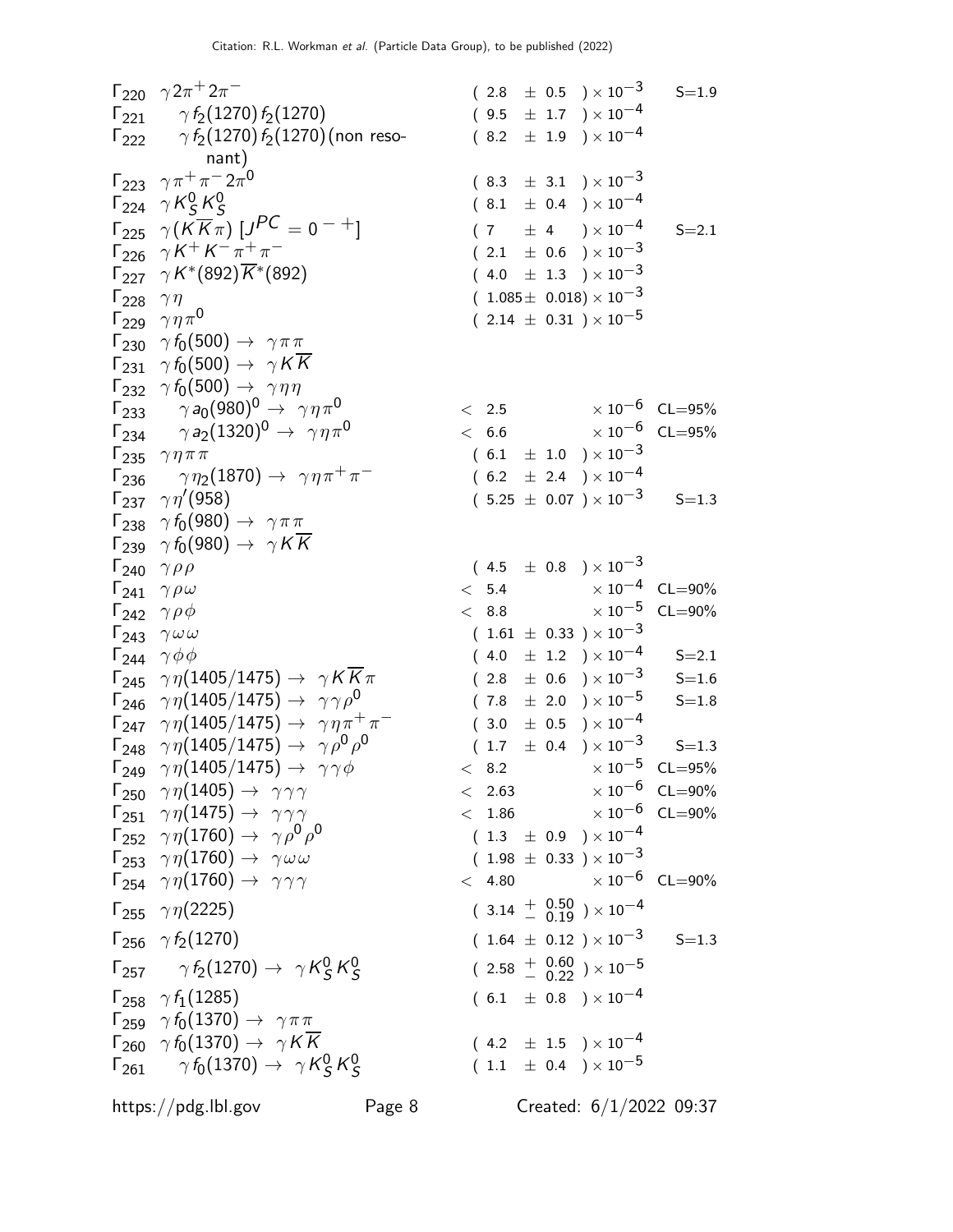$$
F_{262} \gamma f_0(1370) \rightarrow \gamma \eta \eta
$$
\n
$$
F_{264} \gamma f_1(1420) \rightarrow \gamma \pi \pi
$$
\n
$$
F_{265} \gamma f_0(1500) \rightarrow \gamma \pi \pi
$$
\n
$$
F_{266} \gamma f_0(1500) \rightarrow \gamma \pi \pi
$$
\n
$$
F_{267} \gamma f_0(1500) \rightarrow \gamma \eta \eta
$$
\n
$$
F_{268} \gamma f_0(1500) \rightarrow \gamma \eta \eta
$$
\n
$$
F_{268} \gamma f_0(1500) \rightarrow \gamma \eta \eta
$$
\n
$$
F_{268} \gamma f_0(1500) \rightarrow \gamma \eta \eta
$$
\n
$$
F_{269} \gamma f_1(1510) \rightarrow \gamma \eta \eta
$$
\n
$$
F_{270} \gamma f_2'(1525) \rightarrow \gamma \eta \eta
$$
\n
$$
F_{270} \gamma f_1'(1525) \rightarrow \gamma \eta \eta
$$
\n
$$
F_{271} \gamma f_2'(1525) \rightarrow \gamma \eta \eta
$$
\n
$$
F_{272} \gamma f_2'(1525) \rightarrow \gamma \eta \eta
$$
\n
$$
F_{271} \gamma f_2'(1525) \rightarrow \gamma \eta \eta
$$
\n
$$
F_{272} \gamma f_2'(1525) \rightarrow \gamma \eta \eta
$$
\n
$$
F_{273} \gamma f_2(1525) \rightarrow \gamma \eta \eta
$$
\n
$$
F_{274} \gamma f_0(1710) \rightarrow \gamma \pi \pi
$$
\n
$$
F_{275} \gamma f_0(1710) \rightarrow \gamma \eta \gamma
$$
\n
$$
F_{276} \gamma f_0(1710) \rightarrow \gamma \eta \gamma
$$
\n
$$
F_{276} \gamma f_0(1710) \rightarrow \gamma \eta \gamma
$$
\n
$$
F_{278} \gamma f_0(1710) \rightarrow \gamma \eta \gamma
$$
\n
$$
F_{278} \gamma f_0(1710) \rightarrow \gamma \
$$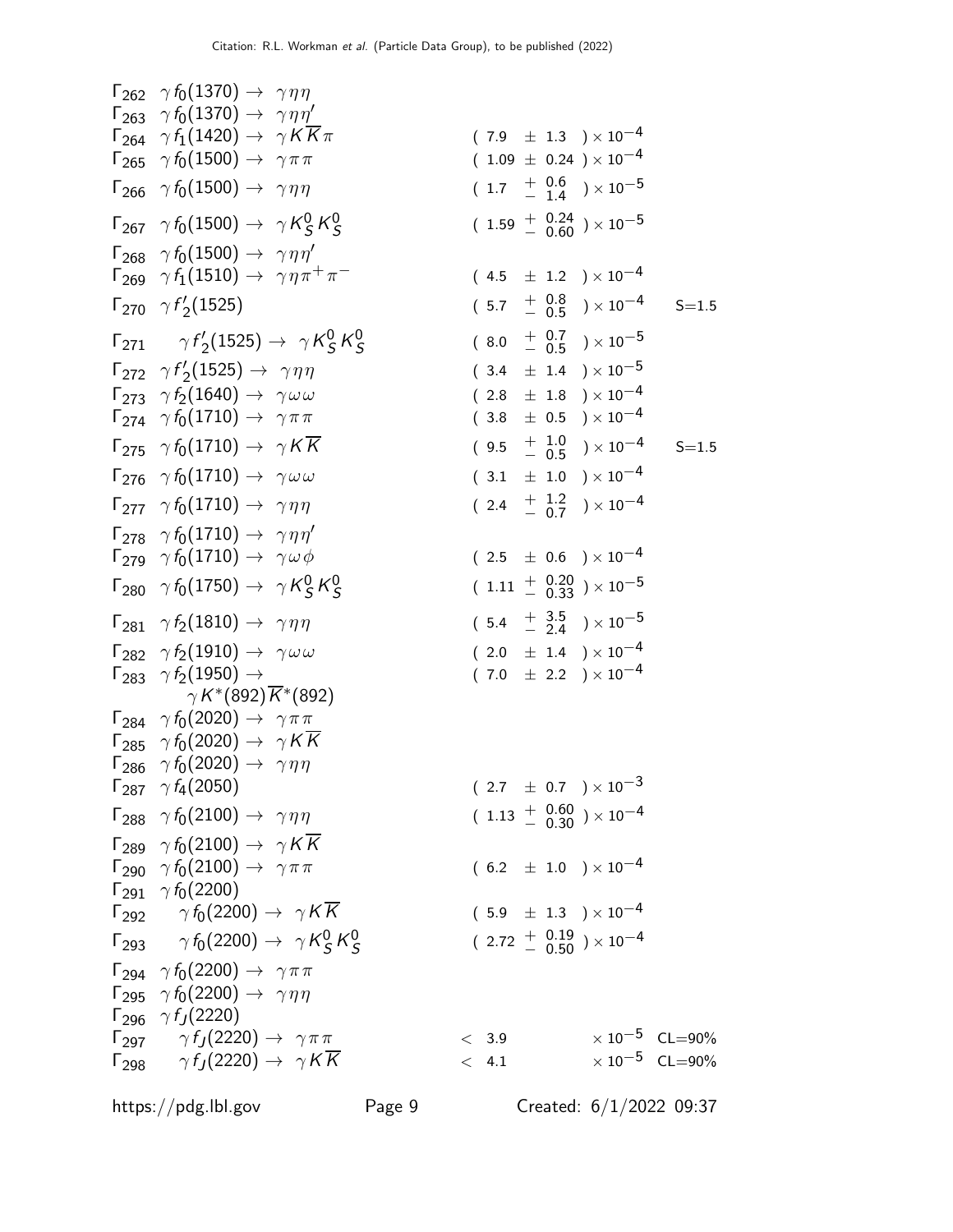| $\Gamma_{299}$ $\gamma f_J(2220) \rightarrow \gamma p \overline{p}$<br>$\Gamma_{300}$ $\gamma f_0(2330) \rightarrow \gamma K_S^0 K_S^0$<br>$\Gamma_{301}$ $\gamma f_0(2330) \rightarrow \gamma \pi \pi$<br>$\Gamma_{302}$ $\gamma f_0(2330) \rightarrow \gamma \eta \eta$<br>$\Gamma_{303}$ $\gamma f_2(2340) \rightarrow \gamma \eta \eta$<br>$\Gamma_{304}$ $\gamma f_2(2340) \rightarrow \gamma K_S^0 K_S^0$<br>$\Gamma_{305}$ $\gamma X(1835) \rightarrow \gamma \pi^+ \pi^- \eta'$<br>$\Gamma_{306}$ $\gamma X(1835) \rightarrow \gamma p \overline{p}$ |                                    | $(1.5 \pm 0.8) \times 10^{-5}$<br>$(4.9 \pm 0.7) \times 10^{-5}$                                       |  | $(5.6 \tfrac{+}{2} \tfrac{2.4}{2.2}) \times 10^{-5}$<br>$(5.5 \tfrac{+4.0}{-1.5}) \times 10^{-5}$<br>$(2.7 + \frac{0.6}{0.8}) \times 10^{-4}$<br>$(7.7 \frac{+}{0.9}) \times 10^{-5}$<br>$(3.3 + \frac{2.0}{1.3}) \times 10^{-5}$ | $S = 1.6$                                                                                                                           |
|--------------------------------------------------------------------------------------------------------------------------------------------------------------------------------------------------------------------------------------------------------------------------------------------------------------------------------------------------------------------------------------------------------------------------------------------------------------------------------------------------------------------------------------------------------------|------------------------------------|--------------------------------------------------------------------------------------------------------|--|-----------------------------------------------------------------------------------------------------------------------------------------------------------------------------------------------------------------------------------|-------------------------------------------------------------------------------------------------------------------------------------|
| $\Gamma_{307}$ $\gamma X(1835) \rightarrow \gamma K_S^0 K_S^0 \eta$<br>$\Gamma_{308}$ $\gamma X(1835) \rightarrow \gamma \gamma \phi(1020)$<br>$\Gamma_{309} \gamma X(1835) \rightarrow \gamma \gamma \gamma$                                                                                                                                                                                                                                                                                                                                                |                                    | < 3.56                                                                                                 |  |                                                                                                                                                                                                                                   | $\times$ 10 $^{-6}$ CL=90%                                                                                                          |
| $\Gamma_{310}$ $\gamma X(1835) \rightarrow \gamma 3(\pi^{+}\pi^{-})$<br>$\Gamma_{311}$ $\gamma X(2370) \rightarrow \gamma K^+ K^- \eta'$<br>$\Gamma_{312}$ $\gamma X(2370) \rightarrow \gamma K_S^0 K_S^0 \eta'$                                                                                                                                                                                                                                                                                                                                             |                                    | $(1.8 \pm 0.7) \times 10^{-5}$<br>$(1.2 \pm 0.5) \times 10^{-5}$                                       |  | $(2.4 + \frac{0.7}{0.8}) \times 10^{-5}$                                                                                                                                                                                          |                                                                                                                                     |
| $\Gamma_{313}$ $\gamma X(2370) \rightarrow \gamma \eta \eta \eta'$<br>$\Gamma_{314}$ $\gamma p \overline{p}$<br>$\Gamma_{315}$ $\gamma p \overline{p} \pi^+ \pi^-$                                                                                                                                                                                                                                                                                                                                                                                           | $\lt$                              | 9.2<br>< 7.9                                                                                           |  | $(3.8 \pm 1.0) \times 10^{-4}$                                                                                                                                                                                                    | $\times\,10^{-6}$ CL=90%<br>$\times 10^{-4}$ CL=90%                                                                                 |
| $\Gamma_{316}$ $\gamma \Lambda \overline{\Lambda}$<br>$\Gamma_{317}$ $\gamma A \rightarrow \gamma$ invisible<br>$\Gamma_{318}$ $\gamma A^0 \rightarrow \gamma \mu^+ \mu^-$                                                                                                                                                                                                                                                                                                                                                                                   | [e] < 1.7<br>$\lceil f \rceil < 5$ | < 1.3                                                                                                  |  |                                                                                                                                                                                                                                   | $\times$ $10^{-4}$ $\,$ CL=90%<br>$\times 10^{-6}$ CL=90%<br>$\times 10^{-6}$ CL=90%                                                |
| Dalitz decays                                                                                                                                                                                                                                                                                                                                                                                                                                                                                                                                                |                                    |                                                                                                        |  |                                                                                                                                                                                                                                   |                                                                                                                                     |
| $\Gamma_{319}$ $\pi^{0}e^{+}e^{-}$<br>$\Gamma_{320}$ $\eta e^+e^-$<br>$\Gamma_{321}$ $\eta'(958) e^+ e^-$<br>$\Gamma_{322}$ $\eta U \rightarrow \eta e^+ e^-$<br>$\Gamma_{323}$ $\eta'(958) U \rightarrow \eta'(958) e^+ e^-$<br>$\Gamma_{324}$ $\phi e^+ e^-$                                                                                                                                                                                                                                                                                               | [g] < 9.11                         | $(7.6 \pm 1.4) \times 10^{-7}$<br>$(1.42 \pm 0.08) \times 10^{-5}$<br>$(6.59 \pm 0.18) \times 10^{-5}$ |  |                                                                                                                                                                                                                                   | $\times 10^{-7}$ CL=90%<br>$[g] < 2.0$ $\times 10^{-7}$ CL=90%<br>$< 1.2$ $\times 10^{-7}$ CL=90%                                   |
| Weak decays<br>$\Gamma_{325}$ $D^-e^+\nu_e + c.c.$                                                                                                                                                                                                                                                                                                                                                                                                                                                                                                           |                                    | < 7.1                                                                                                  |  |                                                                                                                                                                                                                                   | $\times 10^{-8}$ CL=90%                                                                                                             |
| $\overline{D^0}e^+e^-+c.c.$<br>$\Gamma_{327}$ $D_e^- e^+ \nu_e + c.c.$<br>$\Gamma_{328}$ $D_s^{*-}e^+\nu_e + c.c.$<br>$\Gamma_{329}$ $D^2 \pi^+ +$ c.c.<br>$\Gamma_{330}$ $\overline{D^0 K^0}$ + c.c.<br>$\Gamma_{331}$ $\overline{D^0 K^*}$ + c.c.                                                                                                                                                                                                                                                                                                          |                                    | < 8.5<br>< 1.3<br>< 1.8<br>< 7.5<br>< 1.7                                                              |  |                                                                                                                                                                                                                                   | $\times 10^{-8}$ CL=90%<br>$\times 10^{-6}$ CL=90%<br>$\times 10^{-6}$ CL=90%<br>$\times 10^{-5}$ CL=90%<br>$\times 10^{-4}$ CL=90% |
| $\Gamma_{332}$ $D_s^- \pi^+ +$ c.c.<br>$\Gamma_{333}$ $D_s^ \rho^+$ + c.c.                                                                                                                                                                                                                                                                                                                                                                                                                                                                                   |                                    | < 2.5<br>< 1.3<br>< 1.3                                                                                |  |                                                                                                                                                                                                                                   | $\times$ 10 <sup>-6</sup> CL=90%<br>$\times 10^{-4}$ CL=90%<br>$\times 10^{-5}$ CL=90%                                              |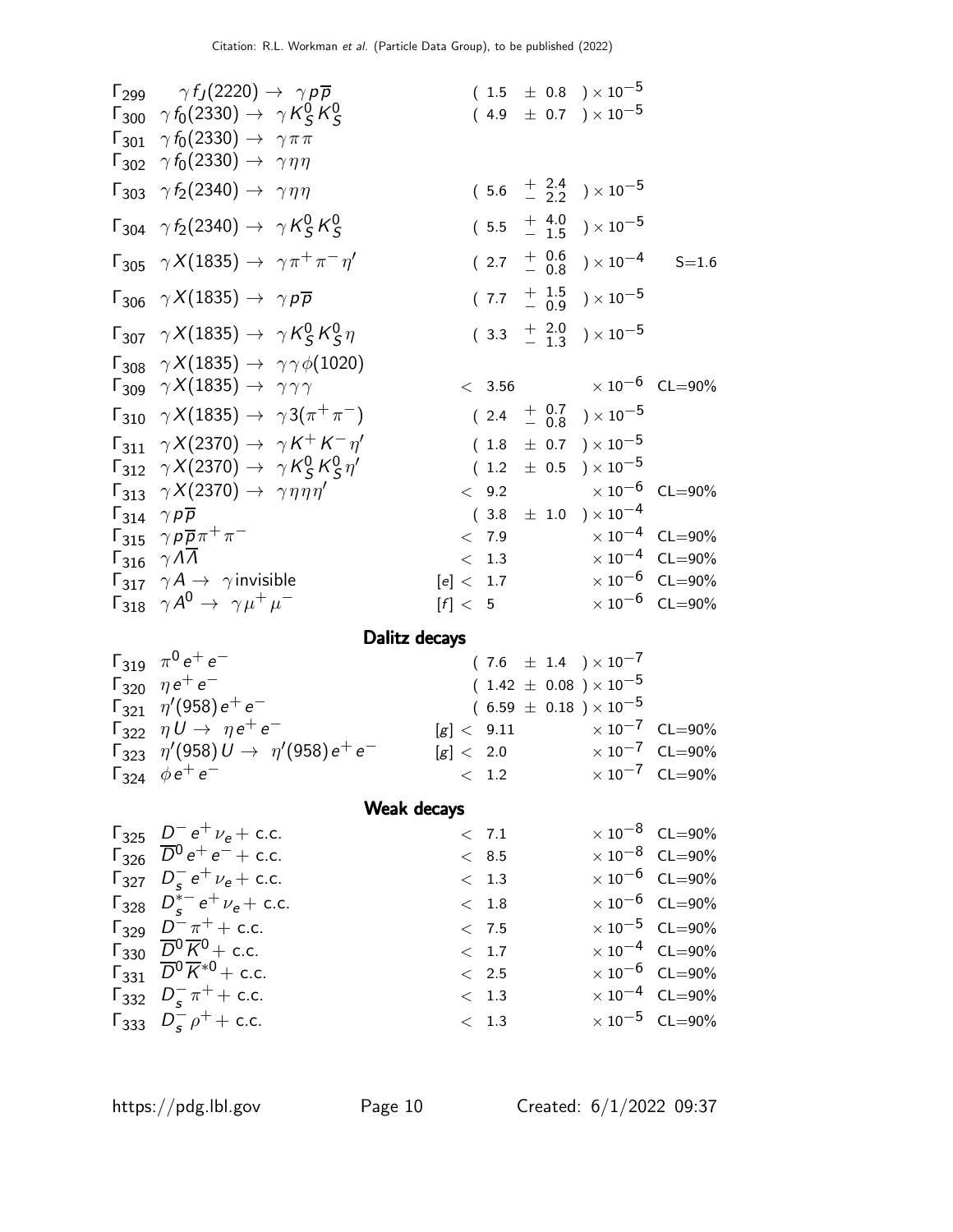### Charge conjugation  $(C)$ , Parity  $(P)$ , Lepton Family number (LF) violating modes

| $\Gamma_{334}$ $\gamma\gamma$ |                                         |              |             | < 2.7       | $\times 10^{-7}$ CL=90% |
|-------------------------------|-----------------------------------------|--------------|-------------|-------------|-------------------------|
|                               |                                         |              |             |             |                         |
| $\Gamma_{335}$ $\gamma \phi$  |                                         | C            |             | < 1.4       | $\times 10^{-6}$ CL=90% |
|                               | $\Gamma_{336} e^{\pm} \mu^{\mp}$        | LF           |             | < 1.6       | $\times 10^{-7}$ CL=90% |
|                               | $\Gamma_{337} e^{\pm} \tau^{\mp}$       | LF           |             | < 7.5       | $\times 10^{-8}$ CL=90% |
|                               | $\Gamma_{338}$ $\mu^{\pm} \tau^{\mp}$   | LF           |             | $\rm <$ 2.0 | $\times 10^{-6}$ CL=90% |
|                               | $\Gamma_{339}$ $\Lambda_c^+ e^- + c.c.$ |              |             | < 6.9       | $\times 10^{-8}$ CL=90% |
|                               |                                         | Other decays |             |             |                         |
|                               | $\Gamma_{340}$ invisible                |              | $\langle$ 7 |             | $\times 10^{-4}$ CL=90% |

- [a] For  $E_{\gamma} > 100$  MeV.
- [b] The value is for the sum of the charge states or particle/antiparticle states indicated.
- [c]  $\Theta(1540)$  is a hypothetical pentaquark state of 1.54 GeV/c<sup>2</sup> mass and a width of less than 25 MeV/c $^2$ .
- [d] Includes  $p\overline{p}\pi^{+}\pi^{-}\gamma$  and excludes  $p\overline{p}\eta$ ,  $p\overline{p}\omega$ ,  $p\overline{p}\eta'$ .
- $[e]$  For a narrow state  $A$  with mass less than 960 MeV.
- [f] For a narrow scalar or pseudoscalar  $A^0$  with mass 0.21-3.0 GeV.
- $[g]$  For a dark photon U with mass between 100 and 2100 MeV.

## $J/\psi(1S)$  PARTIAL WIDTHS

| $\Gamma$ (hadrons)                                                            |      |                               |  | Γ1                                                                                       |
|-------------------------------------------------------------------------------|------|-------------------------------|--|------------------------------------------------------------------------------------------|
| VALUE (keV)                                                                   |      |                               |  | DOCUMENT ID TECN COMMENT                                                                 |
| 81.37 $\pm$ 1.36 $\pm$ 1.30                                                   |      | $1$ ANASHIN                   |  | 20 KEDR $e^+e^-$                                                                         |
| • • • We do not use the following data for averages, fits, limits, etc. • • • |      |                               |  |                                                                                          |
| 74.1 $\pm$ 8.1                                                                |      | BAI                           |  | 95B BES $e^+e^-$                                                                         |
| 59<br>±24                                                                     |      | BALDINI- 75 FRAG $e^+e^-$     |  |                                                                                          |
| 59<br>$\pm 14$                                                                |      | BOYARSKI 75 MRK1 $e^+e^-$     |  |                                                                                          |
| 50<br>±25                                                                     |      | ESPOSITO 75B FRAM $e^+e^-$    |  |                                                                                          |
|                                                                               |      |                               |  | $1$ Based on the same dataset as ANASHIN 18A and correlated to the values reported there |
|                                                                               |      |                               |  |                                                                                          |
| $\Gamma(e^+e^-)$                                                              |      |                               |  | Г5                                                                                       |
| VALUE (keV) EVTS                                                              |      | DOCUMENT ID TECN              |  | COMMENT                                                                                  |
| 5.53 ±0.10 OUR AVERAGE                                                        |      |                               |  |                                                                                          |
| $5.550 \pm 0.056 \pm 0.089$                                                   |      | 1,2 ANASHIN 18A KEDR $e^+e^-$ |  |                                                                                          |
| 5.36 $^{+0.29}_{-0.28}$                                                       |      | $3$ HSUEH                     |  | 92 RVUE See $\gamma$ mini-review                                                         |
| • • • We do not use the following data for averages, fits, limits, etc. • • • |      |                               |  |                                                                                          |
| 5.58 $\pm$ 0.05 $\pm$ 0.08                                                    |      | <sup>4</sup> ABLIKIM          |  | 16Q BES3 3.773 $e^+e^- \rightarrow \mu^+\mu^-\gamma$                                     |
| $5.71 \pm 0.16$                                                               | 13k  |                               |  | <sup>5</sup> ADAMS 06A CLEO $e^+e^- \rightarrow \mu^+\mu^-\gamma$                        |
| 5.57 $\pm$ 0.19                                                               | 7.8k |                               |  | <sup>5</sup> AUBERT 04 BABR $e^+e^- \rightarrow \mu^+\mu^-\gamma$                        |
|                                                                               |      |                               |  |                                                                                          |
| https://pdg.lbl.gov                                                           |      | Page 11                       |  | Created: $6/1/2022$ 09:37                                                                |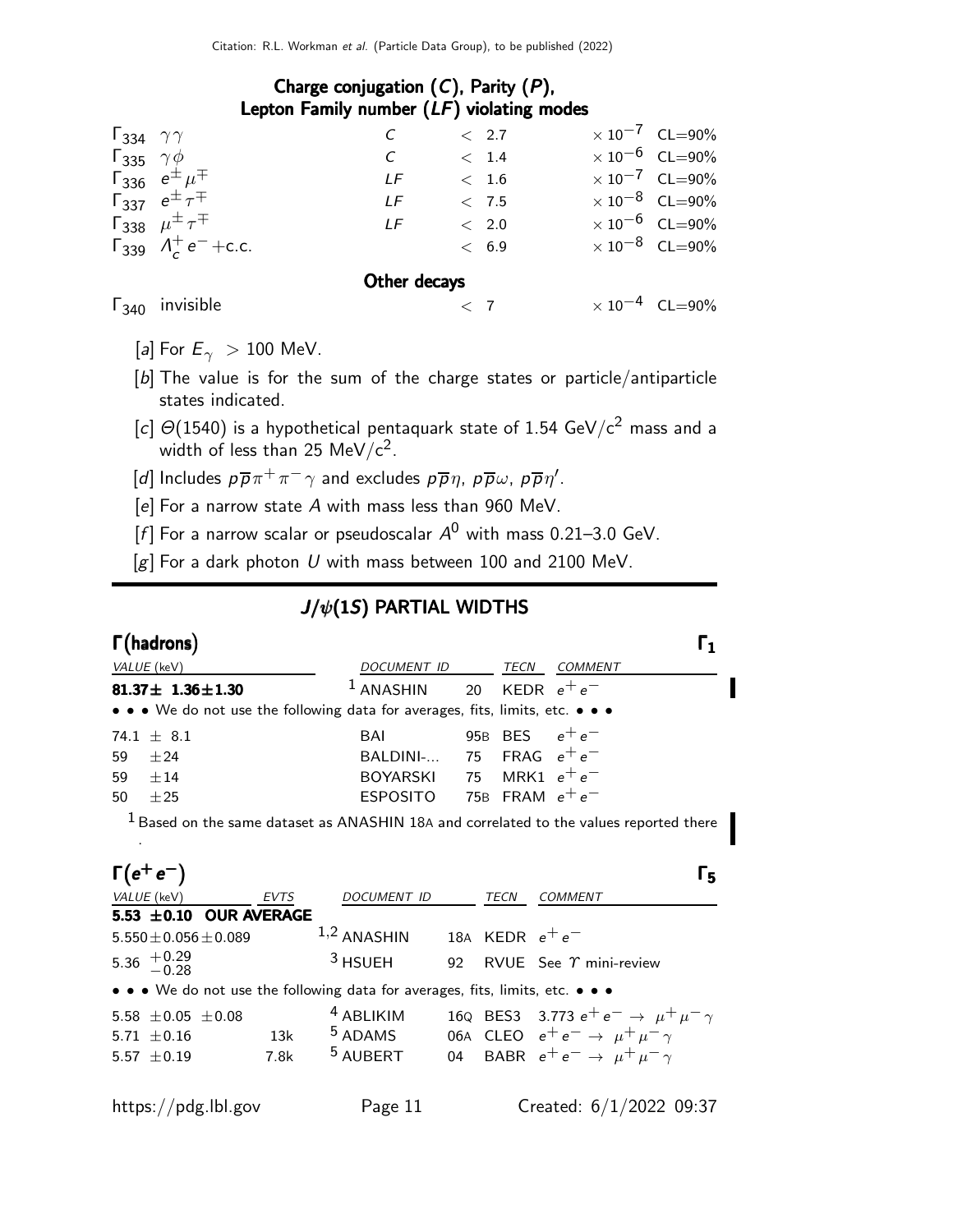| 5.14 $\pm$ 0.39 | BAI 95B BES $e^+e^-$                     |  |                                            |
|-----------------|------------------------------------------|--|--------------------------------------------|
| 4.72 $\pm$ 0.35 |                                          |  | ALEXANDER 89 RVUE See $\gamma$ mini-review |
| $4.4 + 0.6$     | <sup>3</sup> BRANDELIK 79C DASP $e^+e^-$ |  |                                            |
| 4.6 $\pm 0.8$   | $6$ BALDINI- 75 FRAG $e^+e^-$            |  |                                            |
| $4.8 + 0.6$     | BOYARSKI 75 MRK1 $e^+e^-$                |  |                                            |
| $4.6 + 1.0$     | ESPOSITO 75B FRAM $e^+e^-$               |  |                                            |
|                 |                                          |  |                                            |

<sup>1</sup> From the cross sections of  $e^+e^- \rightarrow e^+e^-$  and  $e^+e^- \rightarrow$  hadrons near the J/ $\psi$ (15) peak.

2 Based on the same dataset as ANASHIN 20 and correlated to the values reported there. <sup>3</sup> From a simultaneous fit to  $e^+e^-, \mu^+\mu^-$ , and hadronic channels assuming  $\Gamma(e^+e^-)$ 

=  $\Gamma(\mu^+ \mu^-)$ .

<sup>4</sup> Using B(J/ $\psi \rightarrow \mu^+ \mu^-$ ) = (5.973 ± 0.007 ± 0.037)% from ABLIKIM 13R.

<sup>5</sup> Calculated by us from the reported values of  $\Gamma(e^+e^-)\times B(\mu^+\mu^-)$  using  $B(\mu^+\mu^-) =$  $(5.93 \pm 0.06)\%$ .

6 Assuming equal partial widths for  $e^+e^-$  and  $\mu^+\mu^-$ .

| $\Gamma(\mu^+\mu^-)$                                                                                                  |        |                  |                   |                |     |
|-----------------------------------------------------------------------------------------------------------------------|--------|------------------|-------------------|----------------|-----|
| VALUE (keV)                                                                                                           |        | DOCUMENT ID      | TECN              | <b>COMMENT</b> |     |
| $\bullet \bullet \bullet$ We do not use the following data for averages, fits, limits, etc. $\bullet \bullet \bullet$ |        |                  |                   |                |     |
| $5.13 \pm 0.52$                                                                                                       |        | BAI              | 95B BES           | $e^+e^-$       |     |
| 4.8 $\pm$ 0.6                                                                                                         |        | BOYARSKI 75      | MRK1 $e^+e^-$     |                |     |
| $5 + 1$                                                                                                               |        | ESPOSITO         | 75B FRAM $e^+e^-$ |                |     |
| $\Gamma(\gamma\gamma)$                                                                                                |        |                  |                   |                | ววง |
| VALUE (eV)                                                                                                            | $CL\%$ | DOCUMENT ID      | <b>TECN</b>       | <b>COMMENT</b> |     |
| < 5.4                                                                                                                 | 90     | <b>BRANDELIK</b> | 79C DASP          | −م +م          |     |

# $J/\psi(1S)$   $\Gamma(i)\Gamma(e^+e^-)/\Gamma(\text{total})$

This combination of a partial width with the partial width into  $e^+e^$ and with the total width is obtained from the integrated cross section into channel(I) in the  $e^+e^-$  annihilation.

| $\Gamma(\text{hadrons}) \times \Gamma(e^+e^-)/\Gamma_{\text{total}}$ |             |              | $\Gamma_1\Gamma_5/\Gamma$ |
|----------------------------------------------------------------------|-------------|--------------|---------------------------|
| VALUE (keV)                                                          | DOCUMENT ID | TECN COMMENT |                           |

| $\bullet \bullet \bullet$ We do not use the following data for averages, fits, limits, etc. $\bullet \bullet \bullet$ |                                 |  |  |
|-----------------------------------------------------------------------------------------------------------------------|---------------------------------|--|--|
| $4.884 \pm 0.048 \pm 0.078$                                                                                           | $1,2$ ANASHIN 18A KEDR $e^+e^-$ |  |  |
| $4+0.8$                                                                                                               | $3$ BALDINI- 75 FRAG $e^+e^-$   |  |  |
| $3.9 + 0.8$                                                                                                           | $3$ ESPOSITO 75B FRAM $e^+e^-$  |  |  |

<sup>1</sup> From the cross sections of  $e^+e^- \rightarrow e^+e^-$  and  $e^+e^- \rightarrow$  hadrons near the  $J/\psi(15)$ peak.

2 Based on the same dataset as ANASHIN 20 and correlated to the values reported there.  $3$  Data redundant with branching ratios or partial widths above.

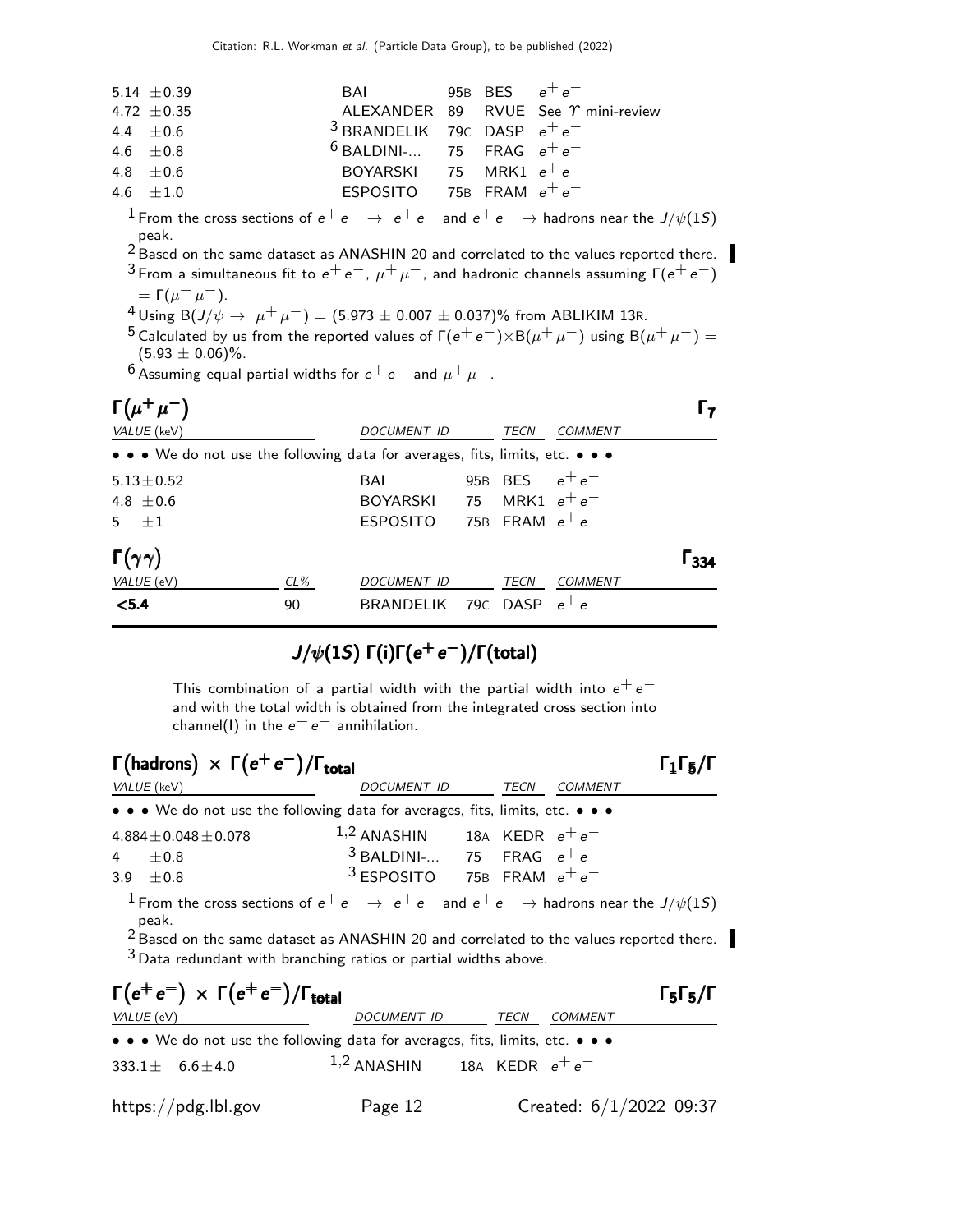| $332.3\pm$ 6.4 $\pm$ 4.8                                                                                                                                                                                                      |                                         | ANASHIN 10 KEDR 3.097 $e^+e^- \rightarrow e^+e^-$ |
|-------------------------------------------------------------------------------------------------------------------------------------------------------------------------------------------------------------------------------|-----------------------------------------|---------------------------------------------------|
| 350 $\pm$ 20                                                                                                                                                                                                                  | BRANDELIK 79 $c$ DASP $e^+e^-$          |                                                   |
| 320 $\pm$ 70                                                                                                                                                                                                                  | $3$ BALDINI- 75 FRAG $e^+e^-$           |                                                   |
| 340 $\pm$ 90                                                                                                                                                                                                                  | <sup>3</sup> ESPOSITO 75B FRAM $e^+e^-$ |                                                   |
| $360 \pm 100$                                                                                                                                                                                                                 | $3$ FORD 75 SPEC $e^+e^-$               |                                                   |
| . The contract of the contract of the contract of the contract of the contract of the contract of the contract of the contract of the contract of the contract of the contract of the contract of the contract of the contrac |                                         |                                                   |

<sup>1</sup> From the cross sections of  $e^+e^- \rightarrow e^+e^-$  and  $e^+e^- \rightarrow$  hadrons near the J/ $\psi$ (1S) peak.

2 Based on the same dataset as ANASHIN 20 and correlated to the values reported there.  $3$  Data redundant with branching ratios or partial widths above.

|              | $\Gamma(\mu^+\mu^-) \times \Gamma(e^+e^-)/\Gamma_{\text{total}}$ |             |                                                                               |                  | $\Gamma_7\Gamma_5/\Gamma$                            |
|--------------|------------------------------------------------------------------|-------------|-------------------------------------------------------------------------------|------------------|------------------------------------------------------|
| VALUE (eV)   |                                                                  | <b>EVTS</b> | <b>DOCUMENT ID</b>                                                            | <b>TECN</b>      | <b>COMMENT</b>                                       |
|              | 333 $\pm$ 4 OUR AVERAGE                                          |             |                                                                               |                  |                                                      |
|              | $333.4 \pm 2.5 \pm 4.4$                                          |             | ABLIKIM                                                                       |                  | 16Q BES3 3.773 $e^+e^- \rightarrow \mu^+\mu^-\gamma$ |
|              | $331.8 \pm 5.2 \pm 6.3$                                          |             | ANASHIN                                                                       |                  | 10 KEDR 3.097 $e^+e^- \rightarrow \mu^+\mu^-$        |
|              | 338.4 $\pm$ 5.8 $\pm$ 7.1                                        | 13k         | ADAMS                                                                         |                  | 06A CLEO $e^+e^- \rightarrow \mu^+\mu^-\gamma$       |
|              | $330.1 + 7.7 + 7.3$                                              | 7.8k        | AUBERT                                                                        |                  | 04 BABR $e^+e^- \rightarrow \mu^+\mu^-\gamma$        |
|              |                                                                  |             | • • • We do not use the following data for averages, fits, limits, etc. • • • |                  |                                                      |
| 510 $\pm 90$ |                                                                  |             | <b>DASP</b>                                                                   | 75 DASP $e^+e^-$ |                                                      |
| 380          | $+50$                                                            |             | <sup>1</sup> ESPOSITO 75B FRAM $e^+e^-$                                       |                  |                                                      |
|              |                                                                  |             |                                                                               |                  |                                                      |

 $1$  Data redundant with branching ratios or partial widths above.

| $\Gamma(\eta \pi^+ \pi^-) \times \Gamma(e^+ e^-)/\Gamma_{\text{total}}$ |             |                    |      | $\Gamma_{11}\Gamma_{5}/\Gamma$                                                                                                                              |
|-------------------------------------------------------------------------|-------------|--------------------|------|-------------------------------------------------------------------------------------------------------------------------------------------------------------|
| VALUE (eV)                                                              | <b>EVTS</b> | <b>DOCUMENT ID</b> | TECN | COMMENT                                                                                                                                                     |
| 2.3 $\pm$ 0.4 OUR AVERAGE                                               |             |                    |      |                                                                                                                                                             |
| $2.34 \pm 0.43 \pm 0.16$                                                | 49          | <b>LEES</b>        |      | 18 BABR $e^+e^- \rightarrow \eta \pi^+ \pi^- \gamma$                                                                                                        |
| $2.22 \pm 0.96 \pm 0.02$                                                | q           | $1$ AUBERT         |      | 07AU BABR 10.6 $e^+e^- \rightarrow \eta \pi^+ \pi^- \gamma$                                                                                                 |
|                                                                         |             |                    |      | <b>1</b> AUBERT 07AU reports $[\Gamma(J/\psi(1S) \rightarrow \eta \pi^+ \pi^-) \times \Gamma(J/\psi(1S) \rightarrow e^+ e^-)/\Gamma_{\text{total}}] \times$ |
|                                                                         |             |                    |      | $[{\rm B}(\eta \to \pi^+ \pi^- \pi^0)] = 0.51 \pm 0.22 \pm 0.03$ eV which we divide by our best value B $(\eta \to \pi^+ \pi^- \pi^0)$                      |
|                                                                         |             |                    |      | $\pi^+\pi^-\pi^0$ ) = (23.02 $\pm$ 0.25) × 10 <sup>-2</sup> . Our first error is their experiment's error and our                                           |
| second error is the systematic error from using our best value.         |             |                    |      |                                                                                                                                                             |
|                                                                         |             |                    |      |                                                                                                                                                             |

| $\Gamma(\eta \pi^+ \pi^- \pi^0) \times \Gamma(e^+ e^-)/\Gamma_{\text{total}}$ |             |                                                    |             | $\Gamma_{12}\Gamma_5/\Gamma$                                                                                                                                                                                                                                                                                                                                                            |
|-------------------------------------------------------------------------------|-------------|----------------------------------------------------|-------------|-----------------------------------------------------------------------------------------------------------------------------------------------------------------------------------------------------------------------------------------------------------------------------------------------------------------------------------------------------------------------------------------|
| VALUE (eV)                                                                    | <b>EVTS</b> | <b>DOCUMENT ID</b>                                 | <b>TECN</b> | COMMENT                                                                                                                                                                                                                                                                                                                                                                                 |
| $64.8 \pm 11.1 \pm 0.4$ 200                                                   |             | $1$ LEES                                           |             | 21C BABR $e^+e^- \to \gamma_{ISR}(\pi^+\pi^-4\pi^0)$                                                                                                                                                                                                                                                                                                                                    |
|                                                                               |             | is the systematic error from using our best value. |             | <sup>1</sup> LEES 21C reports $[\Gamma(J/\psi(1S) \to \eta \pi^+ \pi^- \pi^0) \times \Gamma(J/\psi(1S) \to e^+ e^-)/\Gamma_{\text{total}}] \times$<br>$[ B(\eta \to 3\pi^0) ] = 21.1 \pm 1.7 \pm 3.2$ eV which we divide by our best value B $(\eta \to 3\pi^0)$<br>$=$ (32.57 $\pm$ 0.21) $\times$ 10 <sup>-2</sup> . Our first error is their experiment's error and our second error |

Γ $(\eta \pi^+ \pi^- 3 \pi^0) \times \Gamma(e^+ e^-)/\Gamma_{\mathrm{total}}$  Γ $_{13}$ Γ $_{5}/\Gamma$ total  $\overline{1}3!\,\overline{5}/\overline{1}$ VALUE (eV) EVTS DOCUMENT ID TECN COMMENT **26.9±5.7±0.1** 101 <sup>1</sup> LEES 21c BABR  $e^+e^- \rightarrow \gamma_{ISR}(\pi^+\pi^-3\pi^0\gamma\gamma)$ <sup>1</sup> LEES 21C reports  $[Γ(J/\psi(1S) → ηπ + π - 3π<sup>0</sup>) × Γ(J/\psi(1S) → e<sup>+</sup>e<sup>-</sup>)/Γ<sub>total</sub>] × [B(η → 2γ)] = 10.6 ± 1.6 ± 1.6 eV which we divide by our best value B(η → 2γ) =$  $(39.36 \pm 0.18) \times 10^{-2}$ . Our first error is their experiment's error and our second error is the systematic error from using our best value.

https://pdg.lbl.gov Page 13 Created: 6/1/2022 09:37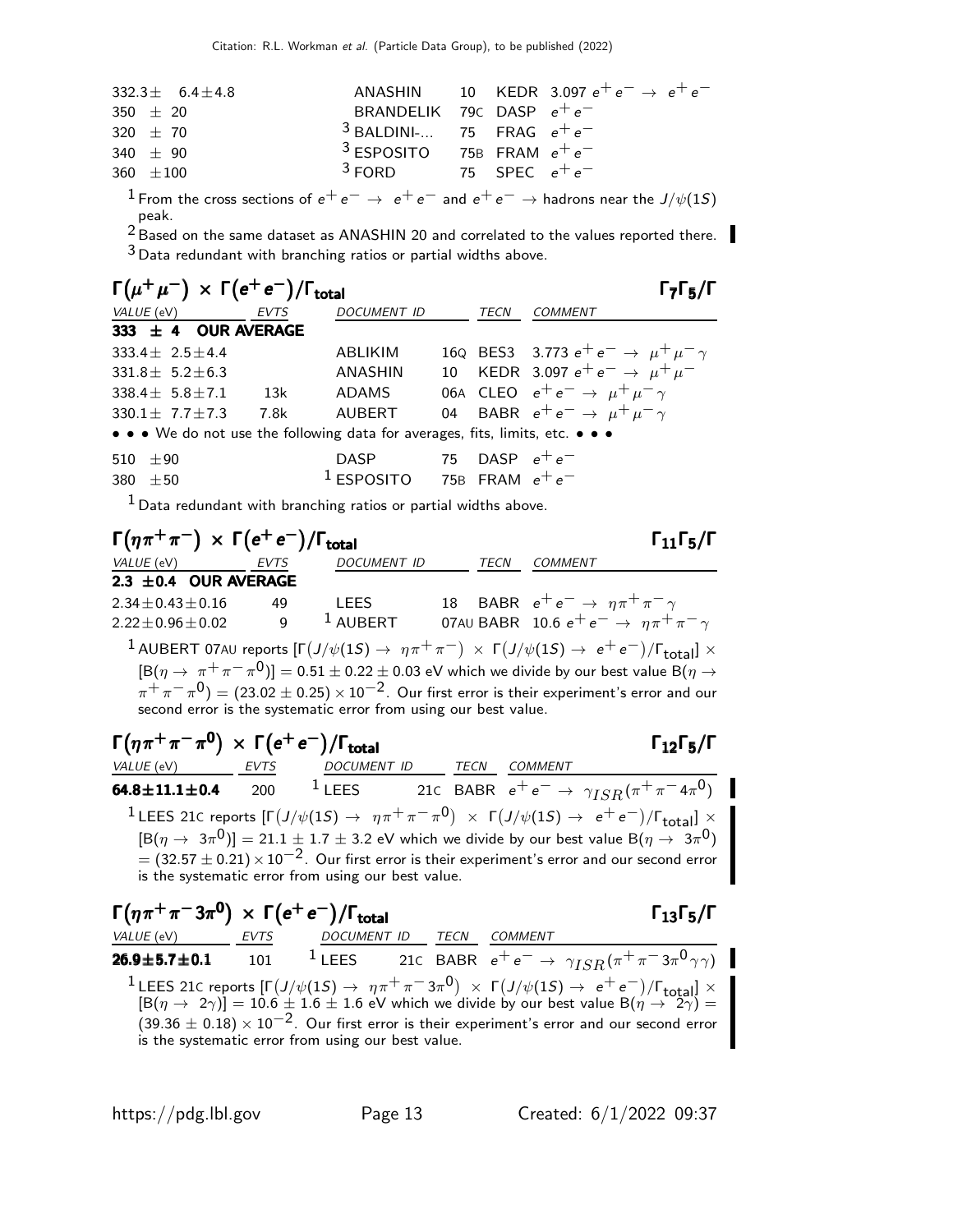| $\Gamma(\eta K^{\pm} K_S^0 \pi^{\mp}) \times \Gamma(e^+ e^-)/\Gamma_{\text{total}}$       |     |                                                                                                                                                                                                                                                                                                                                                                                                                                                                                                   |              |              | $\Gamma_{17}\Gamma_{5}/\Gamma$                                                                                                                           |
|-------------------------------------------------------------------------------------------|-----|---------------------------------------------------------------------------------------------------------------------------------------------------------------------------------------------------------------------------------------------------------------------------------------------------------------------------------------------------------------------------------------------------------------------------------------------------------------------------------------------------|--------------|--------------|----------------------------------------------------------------------------------------------------------------------------------------------------------|
| VALUE (eV) EVTS                                                                           |     | DOCUMENT ID                                                                                                                                                                                                                                                                                                                                                                                                                                                                                       |              | TECN COMMENT |                                                                                                                                                          |
| $7.3 \pm 1.4 \pm 0.4$                                                                     | 44  | LEES                                                                                                                                                                                                                                                                                                                                                                                                                                                                                              |              |              | 17D BABR $e^+e^- \rightarrow K^0_S K^{\pm} \pi^{\mp} \pi^0 \gamma$                                                                                       |
| $\Gamma(\rho^{\pm}\pi^{\mp}\pi^+\pi^-2\pi^0) \times \Gamma(e^+e^-)/\Gamma_{\text{total}}$ |     |                                                                                                                                                                                                                                                                                                                                                                                                                                                                                                   | <b>TECN</b>  |              | $\Gamma_{20}\Gamma_5/\Gamma$                                                                                                                             |
| VALUE (eV) EVTS<br>$155 \pm 26 \pm 36$                                                    | 14k | DOCUMENT ID<br>LEES<br>21                                                                                                                                                                                                                                                                                                                                                                                                                                                                         |              | COMMENT      | BABR 10.6 $e^+e^- \rightarrow 2(\pi^+\pi^-)3\pi^0$                                                                                                       |
|                                                                                           |     |                                                                                                                                                                                                                                                                                                                                                                                                                                                                                                   |              |              |                                                                                                                                                          |
| $\Gamma(\rho^+ \rho^- \pi^+ \pi^- \pi^0) \times \Gamma(e^+ e^-)/\Gamma_{\text{total}}$    |     |                                                                                                                                                                                                                                                                                                                                                                                                                                                                                                   |              |              | $\Gamma_{21}\Gamma_{5}/\Gamma$                                                                                                                           |
| VALUE (eV) EVTS                                                                           |     | DOCUMENT ID                                                                                                                                                                                                                                                                                                                                                                                                                                                                                       | TECN COMMENT |              |                                                                                                                                                          |
| $32 \pm 13 \pm 15$                                                                        | 14k | LEES<br>21                                                                                                                                                                                                                                                                                                                                                                                                                                                                                        |              |              | BABR 10.6 $e^+e^- \rightarrow 2(\pi^+\pi^-)3\pi^0\gamma$                                                                                                 |
| $\Gamma(\rho^{\mp} K^{\pm} K^0_S) \times \Gamma(e^+ e^-)/\Gamma_{\text{total}}$           |     |                                                                                                                                                                                                                                                                                                                                                                                                                                                                                                   |              |              | $\Gamma_{22}\Gamma_5/\Gamma$                                                                                                                             |
| VALUE (eV) EVTS                                                                           |     |                                                                                                                                                                                                                                                                                                                                                                                                                                                                                                   |              |              | DOCUMENT ID<br>LEES 17D BABR $e^+e^- \rightarrow K_S^0 K^{\pm} \pi^{\mp} \pi^0 \gamma$                                                                   |
| $10.4 \pm 1.0 \pm 1.9$                                                                    | 130 | LEES                                                                                                                                                                                                                                                                                                                                                                                                                                                                                              |              |              |                                                                                                                                                          |
| $\Gamma(\omega \pi^+ \pi^-) \times \Gamma(e^+ e^-)/\Gamma_{\text{total}}$                 |     |                                                                                                                                                                                                                                                                                                                                                                                                                                                                                                   |              |              | $\Gamma_{35}\Gamma_{5}/\Gamma$                                                                                                                           |
| VALUE (eV) EVTS                                                                           |     | DOCUMENT ID TECN COMMENT                                                                                                                                                                                                                                                                                                                                                                                                                                                                          |              |              |                                                                                                                                                          |
| $53.6 \pm 5.0 \pm 0.4$ 788                                                                |     | $^1$ AUBERT 07AU BABR 10.6 $e^+e^- \rightarrow \omega \pi^+ \pi^- \gamma$                                                                                                                                                                                                                                                                                                                                                                                                                         |              |              |                                                                                                                                                          |
|                                                                                           |     | $^1$ AUBERT 07AU reports $[\Gamma(J/\psi(1S) \to \omega \pi^+ \pi^-) \times \Gamma(J/\psi(1S) \to e^+ e^-)/\Gamma_{\rm total}]$<br>$\times$ $\left[\text{B}(\omega(782)\to\ \pi^+\pi^-\pi^0)\right]=$ 47.8 $\pm$ 3.1 $\pm$ 3.2 eV which we divide by our best value<br>$B(\omega(782) \rightarrow \pi^+\pi^-\pi^0) = (89.2 \pm 0.7) \times 10^{-2}$ . Our first error is their experiment's<br>error and our second error is the systematic error from using our best value.                      |              |              |                                                                                                                                                          |
| $\Gamma(\omega \pi^0 \pi^0) \times \Gamma(e^+ e^-)/\Gamma_{\text{total}}$                 |     |                                                                                                                                                                                                                                                                                                                                                                                                                                                                                                   |              |              | $\Gamma_{36}\Gamma_{5}/\Gamma$                                                                                                                           |
| <u>VALUE (eV) EVTS</u><br>$27.8 \pm 3.5 \pm 0.2$ 398                                      |     | DOCUMENT ID TECN COMMENT<br><sup>1</sup> LEES 18E BABR 10.6 $e^+e^- \rightarrow \pi^+\pi^-3\pi^0\gamma$                                                                                                                                                                                                                                                                                                                                                                                           |              |              |                                                                                                                                                          |
|                                                                                           |     |                                                                                                                                                                                                                                                                                                                                                                                                                                                                                                   |              |              |                                                                                                                                                          |
|                                                                                           |     | <sup>1</sup> LEES 18E reports $[\Gamma(J/\psi(1S) \rightarrow \omega \pi^0 \pi^0) \times \Gamma(J/\psi(1S) \rightarrow e^+e^-)/\Gamma_{\text{total}}] \times$<br>$\left[ B(\omega(782) \rightarrow \pi^+\pi^-\pi^0) \right] = 24.8 \pm 1.8 \pm 2.5$ eV which we divide by our best value<br>$B(\omega(782) \rightarrow \pi^+\pi^-\pi^0) = (89.2 \pm 0.7) \times 10^{-2}$ . Our first error is their experiment's<br>error and our second error is the systematic error from using our best value. |              |              |                                                                                                                                                          |
| $\Gamma(\omega 3\pi^0) \times \Gamma(e^+e^-)/\Gamma_{\text{total}}$                       |     |                                                                                                                                                                                                                                                                                                                                                                                                                                                                                                   |              |              | $\Gamma_{37}\Gamma_{5}/\Gamma$                                                                                                                           |
| VALUE (eV) EVTS                                                                           |     | DOCUMENT ID TECN COMMENT                                                                                                                                                                                                                                                                                                                                                                                                                                                                          |              |              |                                                                                                                                                          |
| $10.5 \pm 3.1 \pm 0.1$                                                                    |     |                                                                                                                                                                                                                                                                                                                                                                                                                                                                                                   |              |              | 89 <sup>1</sup> LEES 21c BABR $e^+e^- \to \gamma_{ISR}(\pi^+\pi^-4\pi^0)$                                                                                |
|                                                                                           |     | $[ B(\omega(782) \rightarrow \pi^+\pi^-\pi^0) ] = 9.4 \pm 2.3 \pm 1.5$ eV which we divide by our best value<br>$B(\omega(782) \rightarrow \pi^+\pi^-\pi^0) = (89.2 \pm 0.7) \times 10^{-2}$ . Our first error is their experiment's<br>error and our second error is the systematic error from using our best value.                                                                                                                                                                              |              |              | <sup>1</sup> LEES 21C reports $[\Gamma(J/\psi(1S) \rightarrow \omega 3\pi^0) \times \Gamma(J/\psi(1S) \rightarrow e^+e^-)/\Gamma_{\text{total}}] \times$ |
| $\Gamma(\omega \pi^+ \pi^- \pi^0) \times \Gamma(e^+ e^-)/\Gamma_{\text{total}}$           |     |                                                                                                                                                                                                                                                                                                                                                                                                                                                                                                   |              |              | $\Gamma_{40}\Gamma_{5}/\Gamma$                                                                                                                           |

| $I(\omega \pi^+ \pi^- \pi^-) \times I(e^+ e^-)/I_{\text{total}}$ |     |        |  |                                                                    | 1 40 5/1 |
|------------------------------------------------------------------|-----|--------|--|--------------------------------------------------------------------|----------|
| VALUE $(10^{-2}$ keV) EVTS DOCUMENT ID                           |     |        |  | <i>TECN COMMENT</i>                                                |          |
| $2.2 \pm 0.3 \pm 0.2$                                            | 170 | AUBERT |  | 06D BABR 10.6 $e^+e^- \rightarrow \omega \pi^+ \pi^- \pi^0 \gamma$ |          |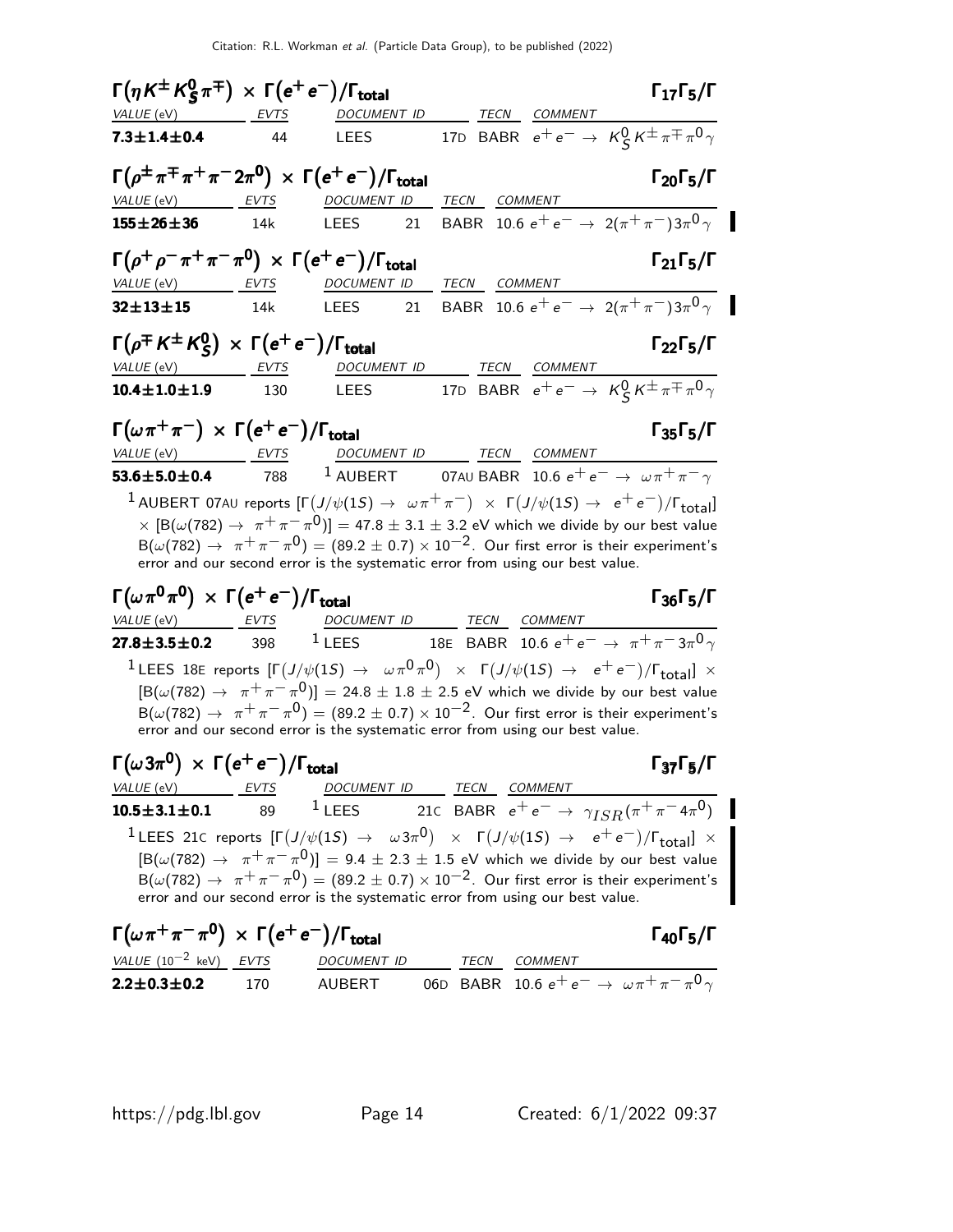| $\Gamma(\omega \eta) \times \Gamma(e^+e^-)/\Gamma_{\rm total}$<br><i>VALUE</i> (eV)                                                                                                                                                                                                                                                                                                                                                                                                                                                                                                                           | DOCUMENT ID TECN COMMENT                                                                |         | $\Gamma_{39}\Gamma_{5}/\Gamma$                                                 |
|---------------------------------------------------------------------------------------------------------------------------------------------------------------------------------------------------------------------------------------------------------------------------------------------------------------------------------------------------------------------------------------------------------------------------------------------------------------------------------------------------------------------------------------------------------------------------------------------------------------|-----------------------------------------------------------------------------------------|---------|--------------------------------------------------------------------------------|
| $16.9 \pm 7.6 \pm 0.2$                                                                                                                                                                                                                                                                                                                                                                                                                                                                                                                                                                                        |                                                                                         |         | <sup>1</sup> LEES 21C BABR $e^+e^- \rightarrow \gamma_{ISR}(\pi^+\pi^-4\pi^0)$ |
| $^1$ Different final state as in AUBERT 06. LEES 21C reports $[\Gamma(J/\psi(1S) \rightarrow \omega \eta)] \times \mathbb{Z}$<br>$\Gamma(J/\psi(15) \to e^+e^-)/\Gamma_{\text{total}}] \times [B(\eta \to 3\pi^0)] \times [B(\omega(782) \to \pi^+\pi^-\pi^0)] = 4.9 \pm$<br>2.1 $\pm$ 0.7 eV which we divide by our best values B( $\eta \to 3\pi^0$ ) = (32.57 $\pm$ 0.21) $\times$ 10 <sup>-2</sup> ,<br>${\sf B}(\omega(782)\to~\pi^+\pi^-\pi^0)=(89.2\pm0.7)\times10^{-2}.$ Our first error is their experiment's<br>error and our second error is the systematic error from using our best values.      |                                                                                         |         |                                                                                |
| $\Gamma(\omega\pi^{\mathbf{0}}\eta) \, \times \, \Gamma(e^+e^-)/\Gamma_{\mathbf{total}}$<br>VALUE (eV) EVTS DOCUMENT ID TECN COMMENT                                                                                                                                                                                                                                                                                                                                                                                                                                                                          |                                                                                         |         | $\Gamma_{41}\Gamma_{5}/\Gamma$                                                 |
| 1.90 $\pm$ 0.96 $\pm$ 0.01 27 <sup>1</sup> LEES 18E BABR 10.6 $e^+e^- \rightarrow \pi^+\pi^-\pi^0\pi^0\eta\gamma$<br><sup>1</sup> LEES 18E reports $[\Gamma(J/\psi(1S) \rightarrow \omega \pi^0 \eta) \times \Gamma(J/\psi(1S) \rightarrow e^+e^-)/\Gamma_{\text{total}}] \times$<br>$[{\sf B}(\omega(782) \rightarrow \pi^+\pi^-\pi^0)] = 1.7 \pm 0.8 \pm 0.3$ eV which we divide by our best value<br>$B(\omega(782) \rightarrow \pi^+\pi^-\pi^0) = (89.2 \pm 0.7) \times 10^{-2}$ . Our first error is their experiment's<br>error and our second error is the systematic error from using our best value. |                                                                                         |         |                                                                                |
| $\Gamma(\omega\pi^+\pi^-2\pi^0) \, \times \, \Gamma(e^+e^-)/\Gamma_{\rm total}$<br>$VALUE$ (eV)                                                                                                                                                                                                                                                                                                                                                                                                                                                                                                               | <u>EVTS DOCUMENT ID TECN COMMENT</u>                                                    |         | $\Gamma_{43}\Gamma_{5}/\Gamma$                                                 |
| $185 \pm 30 \pm 1$<br><sup>1</sup> LEES 21 reports $[\Gamma(J/\psi(1S) \to \omega \pi^+ \pi^- 2\pi^0) \times \Gamma(J/\psi(1S) \to e^+ e^-)/\Gamma_{\text{total}}]$<br>$\times$ $\lbrack \mathrm{B}(\omega(782) \rightarrow \ \pi^+\pi^-\pi^0) \rbrack = 165 \pm 9 \pm 25$ eV which we divide by our best value<br>$B(\omega(782) \rightarrow \pi^+\pi^-\pi^0) = (89.2 \pm 0.7) \times 10^{-2}$ . Our first error is their experiment's<br>error and our second error is the systematic error from using our best value.                                                                                      | 14k $^1$ LEES 21 BABR 10.6 $e^+ \, e^- \rightarrow \ 2 (\pi^+ \pi^-) 3 \pi^0 \, \gamma$ |         |                                                                                |
| $\Gamma(\omega K \overline{K}) \, \times \, \Gamma(e^+ \, e^-)/\Gamma_{\rm total}$<br>VALUE (eV) EVTS                                                                                                                                                                                                                                                                                                                                                                                                                                                                                                         | DOCUMENT ID ______ TECN COMMENT                                                         |         | $\Gamma_{53}\Gamma_{5}/\Gamma$                                                 |
| <b>3.70±1.98±0.03</b> 24 <sup>1</sup> AUBERT 07AU BABR 10.6 $e^+e^- \rightarrow \omega K^+ K^- \gamma$<br>$^1$ AUBERT 07AU reports $[\Gamma(J/\psi(1S) \to \ \omega \,K\overline{K}) \ \times \ \Gamma(J/\psi(1S) \to \ e^+ \,e^-)/\Gamma_{\rm total}] \ \times$<br>$[{\mathsf B}(\omega(782) \to \pi^+\pi^-\pi^0)] = 3.3 \pm 1.3 \pm 1.2$ eV which we divide by our best value<br>$B(\omega(782) \rightarrow \pi^+\pi^-\pi^0) = (89.2 \pm 0.7) \times 10^{-2}$ . Our first error is their experiment's<br>error and our second error is the systematic error from using our best value.                      |                                                                                         |         |                                                                                |
| $\Gamma(K^+K^*(892)^- + \text{c.c.}) \times \Gamma(e^+e^-)/\Gamma_{\text{total}}$<br>VALUE (eV) DOCUMENT ID TECN COMMENT                                                                                                                                                                                                                                                                                                                                                                                                                                                                                      |                                                                                         |         | $\Gamma_{61}\Gamma_{5}/\Gamma$                                                 |
| <b>29.0±1.7±1.3</b> AUBERT 08S BABR 10.6 $e^+e^- \rightarrow K^+K^*(892)^-\gamma$                                                                                                                                                                                                                                                                                                                                                                                                                                                                                                                             |                                                                                         |         |                                                                                |
| $\Gamma(K^+K^*(892)^- + \text{c.c.} \rightarrow K^+K^-\pi^0) \times \Gamma(e^+e^-)/\Gamma_{\text{total}}$                                                                                                                                                                                                                                                                                                                                                                                                                                                                                                     |                                                                                         |         | $\Gamma_{62}\Gamma_5/\Gamma$                                                   |
| $\frac{\text{VALU E (eV)}}{10.96 \pm 0.85 \pm 0.70} = \frac{\text{EVTS}}{155}$ $\frac{\text{DOCUMENT ID}}{\text{AUBERT}} = \frac{\text{TECN}}{085}$ $\frac{\text{COMMENT}}{\text{BABR}} = \frac{\text{COMMENT}}{10.6 \text{ e}^+ \text{ e}^-} \rightarrow \frac{\text{KHK}}{\text{K}} = \frac{\text{H}}{\text{A}} = \frac{\text{H}}{\text{A}} = \frac{\text{H}}{\text{A}} = \frac{\text{H}}{\text{A}} = \frac{\text{H}}{\text{A}} = \frac{\text{H}}{\text{$                                                                                                                                                   |                                                                                         |         |                                                                                |
| $\Gamma(K^+K^*(892)^- + \text{c.c.} \rightarrow K^0K^{\pm}\pi^{\mp} + \text{c.c.}) \times \Gamma(e^+e^-)/\Gamma_{\text{total}}$ $\Gamma_{63}\Gamma_5/\Gamma$<br>VALUE (eV) EVTS DOCUMENT ID TECN COMMENT<br>16.76±1.70±1.00 89 AUBERT 08S BABR 10.6 $e^+e^- \rightarrow K^0_S K^{\pm} \pi^{\mp} \gamma$                                                                                                                                                                                                                                                                                                       |                                                                                         |         |                                                                                |
|                                                                                                                                                                                                                                                                                                                                                                                                                                                                                                                                                                                                               |                                                                                         |         |                                                                                |
| $\Gamma(K^0\overline{K}^*(892)^0$ + c.c.) $\times \Gamma(e^+e^-)/\Gamma_{\rm total}$<br>$\frac{\text{VALU E (eV)}}{26.6 \pm 2.5 \pm 1.5}$ DOCUMENT ID TECN COMMENT<br>26.6±2.5±1.5 AUBERT 08S BABR 10.6 e <sup>+</sup> e <sup>-</sup> $\rightarrow$ K <sup>0</sup> K <sup>*</sup> (892) <sup>0</sup> $\gamma$                                                                                                                                                                                                                                                                                                 |                                                                                         |         | $\Gamma_{64}$ $\Gamma_{5}/\Gamma$                                              |
|                                                                                                                                                                                                                                                                                                                                                                                                                                                                                                                                                                                                               |                                                                                         |         |                                                                                |
| https://pdg.lbl.gov                                                                                                                                                                                                                                                                                                                                                                                                                                                                                                                                                                                           |                                                                                         | Page 15 | Created: $6/1/2022$ 09:37                                                      |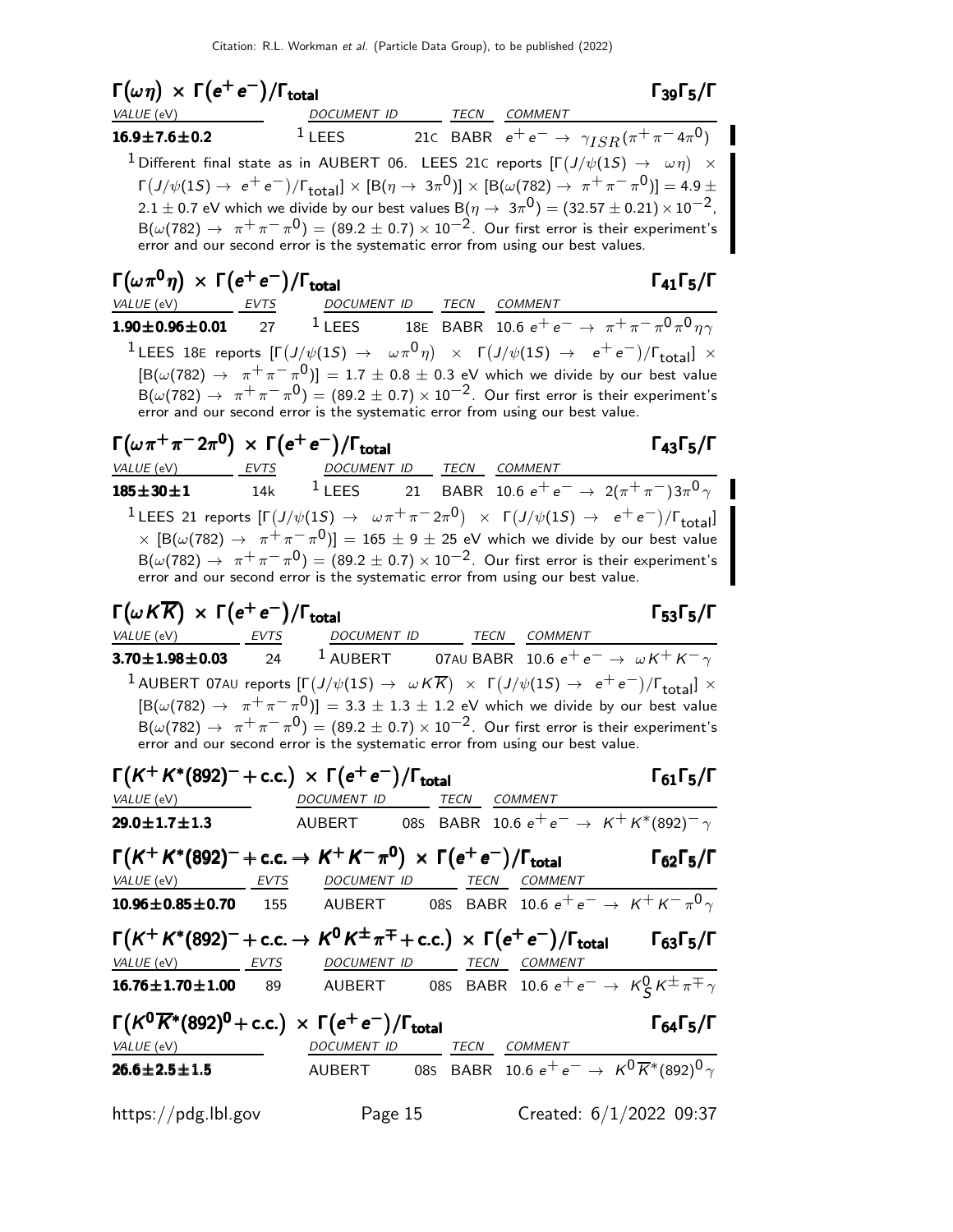| $\Gamma(K^0\overline{K}{}^*(892)^0$ + c.c. $\rightarrow K^0K^{\pm}\pi^{\mp}$ + c.c.) $\times \ \Gamma(e^+e^-)/\Gamma_{\rm total}$                                                                                                                                                                                                                          |    |                          |  | $\Gamma_{65}\Gamma_5/\Gamma$                                             |
|------------------------------------------------------------------------------------------------------------------------------------------------------------------------------------------------------------------------------------------------------------------------------------------------------------------------------------------------------------|----|--------------------------|--|--------------------------------------------------------------------------|
| VALUE (eV) ____________ EVTS _________ DOCUMENT ID _________ TECN ____ COMMENT                                                                                                                                                                                                                                                                             |    |                          |  |                                                                          |
| $17.70 \pm 1.70 \pm 1.00$                                                                                                                                                                                                                                                                                                                                  | 94 |                          |  | AUBERT 08s BABR 10.6 $e^+e^- \rightarrow \ K^0_S K^{\pm}\pi^{\mp}\gamma$ |
| $\Gamma(\overline{K}^*(892)^0 K^+\pi^-+c.c.) \times \Gamma(e^+e^-)/\Gamma_{\text{total}}$                                                                                                                                                                                                                                                                  |    |                          |  | Г <sub>66</sub> Г <sub>5</sub> /Г                                        |
| VALUE (eV) ____________ EVTS _____________DOCUMENT ID __________ TECN ____ COMMENT                                                                                                                                                                                                                                                                         |    |                          |  |                                                                          |
| <b>42.6±4.8±7.2</b> 99 <sup>1</sup> LEES 17D BABR $e^+e^- \to K_S^0 K^{\pm} \pi^{\mp} \pi^0 \gamma$                                                                                                                                                                                                                                                        |    |                          |  |                                                                          |
| <sup>1</sup> Dividing by 1/6 to account for B $(K^*(892)^0 \rightarrow K^0_S \pi^0) = 1/6$ .                                                                                                                                                                                                                                                               |    |                          |  |                                                                          |
| $\Gamma(K^*(892)^{\pm} K^{\mp} \pi^0) \times \Gamma(e^+ e^-)/\Gamma_{\text{total}}$                                                                                                                                                                                                                                                                        |    |                          |  | $\Gamma_{67}\Gamma_5/\Gamma$                                             |
| $\frac{\text{VALUE (eV)}}{22.8\pm2.8\pm6.8}$ $\frac{\text{EVTS}}{80}$ $\frac{DOCUMENT ID}{1 \text{LEES}}$ $\frac{\text{TECN}}{17D}$ $\frac{\text{CEN}}{\text{BABR}}$ $e^+e^- \rightarrow K_S^0 K^{\pm} \pi^{\mp} \pi^0 \gamma$                                                                                                                             |    |                          |  |                                                                          |
|                                                                                                                                                                                                                                                                                                                                                            |    |                          |  |                                                                          |
| <sup>1</sup> Dividing by 1/4 to account for B $(K^*(892)^{\pm} \rightarrow K^0_S \pi^{\pm}) = 1/4$ .                                                                                                                                                                                                                                                       |    |                          |  |                                                                          |
| $\Gamma(K^*(892)^+ K^0_S \pi^- + \text{c.c.}) \times \Gamma(e^+ e^-)/\Gamma_{\text{total}}$                                                                                                                                                                                                                                                                |    |                          |  | $\Gamma_{68}\Gamma_5/\Gamma$                                             |
| $VALUE$ (eV) EVTS                                                                                                                                                                                                                                                                                                                                          |    | DOCUMENT ID TECN COMMENT |  |                                                                          |
| 11.0±2.8 OUR AVERAGE<br>9.2 $\pm$ 1.2 $\pm$ 3.2 64 <sup>1</sup> LEES                                                                                                                                                                                                                                                                                       |    |                          |  | 17D BABR $e^+e^- \rightarrow K^0_S K^{\pm} \pi^{\mp} \pi^0 \gamma$       |
| $14.8 \pm 4.8 \pm 1.2$ 53                                                                                                                                                                                                                                                                                                                                  |    | $2$ LEES                 |  | 14H BABR $e^+e^- \rightarrow \pi^+\pi^- K^0_S K^0_S \gamma$              |
|                                                                                                                                                                                                                                                                                                                                                            |    |                          |  |                                                                          |
| $^1$ Dividing by 1/2 to take into account B $(\mathsf{K}^*(892)^\pm \to \ \mathsf{K}^\pm\pi^\mp)=1/2.$<br><sup>2</sup> Dividing by 1/4 to take into account B( $K^*(892) \rightarrow K^0_S \pi$ ) = 1/4.                                                                                                                                                   |    |                          |  |                                                                          |
| $\Gamma(K^*(892)^+ K^0_S \pi^- + \text{c.c.} \to K^0_S K^0_S \pi^+ \pi^-) \times \Gamma(e^+ e^-)/\Gamma_{\text{total}}$                                                                                                                                                                                                                                    |    |                          |  | $\Gamma_{69}\Gamma_5/\Gamma$                                             |
| VALUE (eV) EVTS DOCUMENT ID TECN COMMENT                                                                                                                                                                                                                                                                                                                   |    |                          |  |                                                                          |
| <b>3.7±1.2±0.3</b> 53 LEES 14H BABR $e^+e^- \to \pi^+\pi^- K^0_S K^0_S \gamma$                                                                                                                                                                                                                                                                             |    |                          |  |                                                                          |
| $\Gamma(K^*(892)^0 K_S^0 \pi^0) \times \Gamma(e^+ e^-)/\Gamma_{\text{total}}$                                                                                                                                                                                                                                                                              |    |                          |  | $\Gamma_{71}\Gamma_{5}/\Gamma$                                           |
| $I (K^{\bullet}(892)^{\bullet} K^{\bullet}_{S} \pi^{\bullet}) \times \Gamma(e^{+}e^{-})/\Gamma_{total}$<br>$VALUE (eV)$ EVTS DOCUMENT ID TECN COMMENT                                                                                                                                                                                                      |    |                          |  |                                                                          |
| <b>3.60±0.75±2.25</b> 34 <sup>1</sup> LEES 17D BABR $e^+e^- \to K_S^0 K^{\pm} \pi^{\mp} \pi^0 \gamma$                                                                                                                                                                                                                                                      |    |                          |  |                                                                          |
| <sup>1</sup> Dividing by 2/3 to account for B $(K^*(892)^0 \rightarrow K^+\pi^-) = 2/3$ .                                                                                                                                                                                                                                                                  |    |                          |  |                                                                          |
| $\Gamma(K^*(892)^0\overline{K}^*(892)^0) \times \Gamma(e^+e^-)/\Gamma_{\text{total}}$                                                                                                                                                                                                                                                                      |    |                          |  | Г <sub>73</sub> Г $_5$ /Г                                                |
| $\frac{\textit{VALUE (eV)}}{1.28 \pm 0.34 \pm 0.07} \frac{\textit{EVTS}}{47 \pm 12} \quad \frac{\textit{DOCMENT ID}}{1 \text{ LEES}} \quad \frac{\textit{TECN}}{12F} \quad \frac{\textit{COMMENT}}{BABR} \quad 10.6 \text{ e}^+ \text{ e}^- \rightarrow \pi^+ \pi^- \text{ K}^+ \text{ K}^- \gamma$                                                        |    |                          |  |                                                                          |
| • • • We do not use the following data for averages, fits, limits, etc. • • •                                                                                                                                                                                                                                                                              |    |                          |  |                                                                          |
| 1.28 ± 0.40 ± 0.11 25 ± 8 <sup>1,2</sup> AUBERT 07AK BABR 10.6 $e^+e^- \rightarrow \pi^+\pi^-K^+K^-\gamma$                                                                                                                                                                                                                                                 |    |                          |  |                                                                          |
| <sup>1</sup> Dividing by $(2/3)^2$ to take twice into account that B( $K^{*0} \rightarrow K^+ \pi^-$ ) = 2/3 B( $K^{*0} \rightarrow$<br>$K\pi$ ).                                                                                                                                                                                                          |    |                          |  |                                                                          |
| <sup>2</sup> Superseded by LEES 12F.                                                                                                                                                                                                                                                                                                                       |    |                          |  |                                                                          |
| $\Gamma(K^*(892)^{\pm} K^*(892)^{\mp}) \times \Gamma(e^+e^-)/\Gamma_{\text{total}}$                                                                                                                                                                                                                                                                        |    |                          |  | $\Gamma_{74}\Gamma_{5}/\Gamma$                                           |
| $\frac{\textit{VALUE (eV)}}{\textit{0.80} \pm \textit{0.48} \pm \textit{0.32}} \quad \frac{\textit{EVTS}}{1 \pm 5} \quad \frac{\textit{DOCUMENT ID}}{1 \text{LEES}} \quad \frac{\textit{TECN}}{14H} \quad \frac{\textit{CEN}}{\textit{BABR}} \quad \frac{\textit{COMMENT}}{e^+ e^-} \rightarrow \pi^+ \pi^- \, \textit{K}^0_S \, \textit{K}^0_S \, \gamma$ |    |                          |  |                                                                          |
| <sup>1</sup> Dividing by $(1/4)^2$ to take twice into account B( $K^*(892) \rightarrow K_S^0 \pi$ ) = 1/4.                                                                                                                                                                                                                                                 |    |                          |  |                                                                          |
|                                                                                                                                                                                                                                                                                                                                                            |    |                          |  |                                                                          |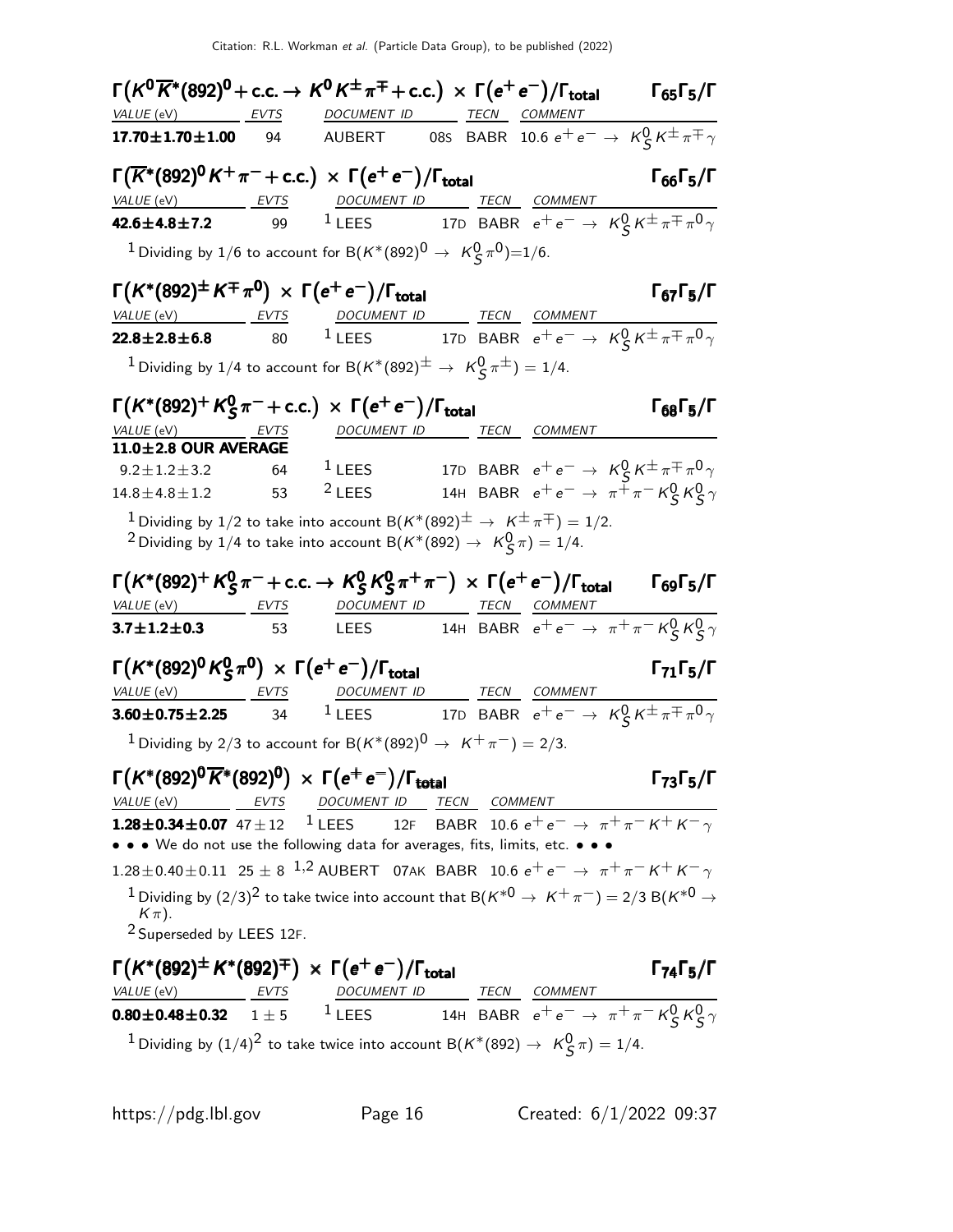$Γ(K_2^*)$  $\frac{1}{2}(1430)^+$  K $^0_S$  $\Gamma(K_2^*(1430)^+ K_S^0 \pi^- + \text{c.c.}) \times \Gamma(e^+ e^-) / \Gamma_{\text{total}}$  Γ<sub>84</sub>Γ<sub>5</sub>/Γ total 1 84<sup>1</sup> 5/1 VALUE (eV) EVTS DOCUMENT ID TECN COMMENT **20.1±9.8±0.5** 35 <sup>1,2</sup> LEES 14H BABR  $e^+e^- \to \pi^+\pi^- K^0_S K^0_S \gamma$  $1$  Dividing by 1/4 to take into account B $(\mathcal{K}^*(1430) \to \ \mathcal{K}^0_S \pi) = 1/4$  B $(\mathcal{K}^*(1430) \to \mathcal{K}^0_S \pi)$  $K(\pi)$ .  $^2$ LEES 14H reports [Γ $(J/\psi(1S) \to K^*_2(1430)^+ K^0_S \pi^- +$  c.c.)  $\times$  Γ $(J/\psi(1S) \to e^+e^-)/2$  $\lceil \cdot \frac{\mathsf{Id}}{\mathsf{Total}} \rceil \times \lceil \mathsf{B}(\mathsf{K}_2^*(1430) \rightarrow \mathsf{K}\pi) \rceil = 10.0 \pm 4.8 \pm 0.8 \text{ eV}$  which we divide by our best value B $(K_{2}^{*}(1430) \rightarrow K\pi) = (49.9 \pm 1.2) \times 10^{-2}$ . Our first error is their experiment's error and our second error is the systematic error from using our best value. Γ $(\overline{K}_2^*)$ Γ $(\overline{K}_2^*(1430)^0 K^*(892)^0$  + c.c.)  $\times$  Γ $(e^+e^-)/\Gamma_{\text{total}}$  Γ $_{85}$ Γ $_5$ /Γ VALUE (eV) EVTS DOCUMENT ID TECN COMMENT  $\textbf{25.8} \pm \textbf{1.4} \pm \textbf{0.6}$   $\qquad$   $\textbf{710}$   $\qquad, 1, 2, 3$  lees  $\qquad$  12f  $\text{BABR}$   $\qquad$  10.6  $e^+ \, e^- \rightarrow \ \pi^+ \, \pi^- \, \textit{K}^+ \, \textit{K}^- \, \gamma$ • • • We do not use the following data for averages, fits, limits, etc. • 33  $\pm$ 4  $\pm$ 1 317 <sup>2,4</sup> AUBERT 07AK BABR 10.6  $e^+e^- \rightarrow \pi^+\pi^- K^+ K^- \gamma$  $^1$ LEES 12F reports [Γ $(J/\psi(1S)$  →  $\overline{K}_2^*(1430)^0 K^*(892)^0 +$  c.c.) × Γ $(J/\psi(1S)$  →  $(e^+e^-)/\Gamma_{\text{total}}] \times [B(K_2^*(1430) \rightarrow K\pi)] = 12.89 \pm 0.54 \pm 0.41$  eV which we divide by our best value B $(\mathcal{K}_{2}^{*}(1430) \rightarrow K\pi)=(49.9\pm1.2)\times 10^{-2}$ . Our first error is their experiment's error and our second error is the systematic error from using our best value. 2 Dividing by 2/3 to take into account that B( $K^{*0} \to K^{+} \pi^{-}$ ) = 2/3 B( $K^{*0} \to K \pi$ ). <sup>3</sup> The  $\kappa_2^*(1430)$  cannot be distinguished from the  $\kappa_0^*(1430)$ .  $^4$  Superseded by LEES 12F. AUBERT 07AK reports  $[\Gamma(J/\psi(1S) \to \overline{K}_2^*(1430)^{\bar{0}}K^*(892)^{\bar{0}}+$ c.c.)  $\times$   $\Gamma(J/\psi(1S) \to e^+e^-)/\Gamma_{\text{total}}$ ]  $\times$   $\left[\text{B}(K_2^*(1430) \to K\pi)\right] = 16.4 \pm 1.1 \pm 1.4$ eV which we divide by our best value B $({K_2^*(1430)\rightarrow\ K\pi})=(49.9\pm1.2)\times10^{-2}$  . Our first error is their experiment's error and our second error is the systematic error from using our best value.  $\Gamma(K_2^*)$  $\Gamma(K_2^*(1430)^- K^*(892)^+ + c.c.) \times \Gamma(e^+e^-)/\Gamma_{\text{total}}$  Γ<sub>86</sub>Γ<sub>5</sub>/Γ  $\Gamma_{86}\Gamma_{5}/\Gamma$ VALUE (eV) EVTS DOCUMENT ID TECN COMMENT **18.6±16.1±0.4** 8 ± 8 <sup>1,2</sup> LEES 14H BABR  $e^+e^- \to \pi^+\pi^-$  K $^0_S$  K $^0_S \gamma$  $^1$  Dividing by  $(1/4)^2$  to take into account B $(\rm {\it K}^*(892) \rightarrow \rm {\it K}^0_S \, \pi)=1/4$  and B $(\rm {\it K}^*(1430) \rightarrow$  $K^0_S \pi$ ) = 1/4 B(K\*(1430)  $\to$  K $\pi$ ).  $^2$ LEES 14H reports [Γ $(J/\psi(1S)$  → K $^*_2$ (1430) $^-$ K\*(892) $^+$  + c.c.) × Γ $(J/\psi(1S)$  →  $(e^+ e^-)/\Gamma_{\text{total}}$ ] × [B(K<sup>\*</sup><sub>2</sub>(1430) → Kπ)] = 9.28 ± 8.0 ± 0.32 eV which we divide by our best value  $\mathsf{B}(K_2^*(1430)\to~K\pi)=(49.9\pm1.2)\times 10^{-2}.$  Our first error is their experiment's error and our second error is the systematic error from using our best value.

| $\Gamma(K_2^*(1430)^- K^*(892)^+ + \text{c.c.} \rightarrow K^*(892)^+ K_S^0 \pi^- + \text{c.c.}) \times \Gamma(e^+ e^-)$<br>$\mathsf{\Gamma}_{\mathsf{total}}$ |         |                    |  |             |                | $\Gamma_{87}$ $\Gamma_{5}/\Gamma$                           |  |  |
|----------------------------------------------------------------------------------------------------------------------------------------------------------------|---------|--------------------|--|-------------|----------------|-------------------------------------------------------------|--|--|
| VALUE (eV)                                                                                                                                                     | EVTS    | <b>DOCUMENT ID</b> |  | <b>TECN</b> | <b>COMMENT</b> |                                                             |  |  |
| $2.32 \pm 2.00 \pm 0.08$                                                                                                                                       | $8 + 8$ | $1$ LEES           |  |             |                | 14H BABR $e^+e^- \rightarrow \pi^+\pi^- K^0_S K^0_S \gamma$ |  |  |
| <sup>1</sup> Dividing by 1/4 to take into account B( $K^*(892) \rightarrow K^0_S \pi$ ) = 1/4.                                                                 |         |                    |  |             |                |                                                             |  |  |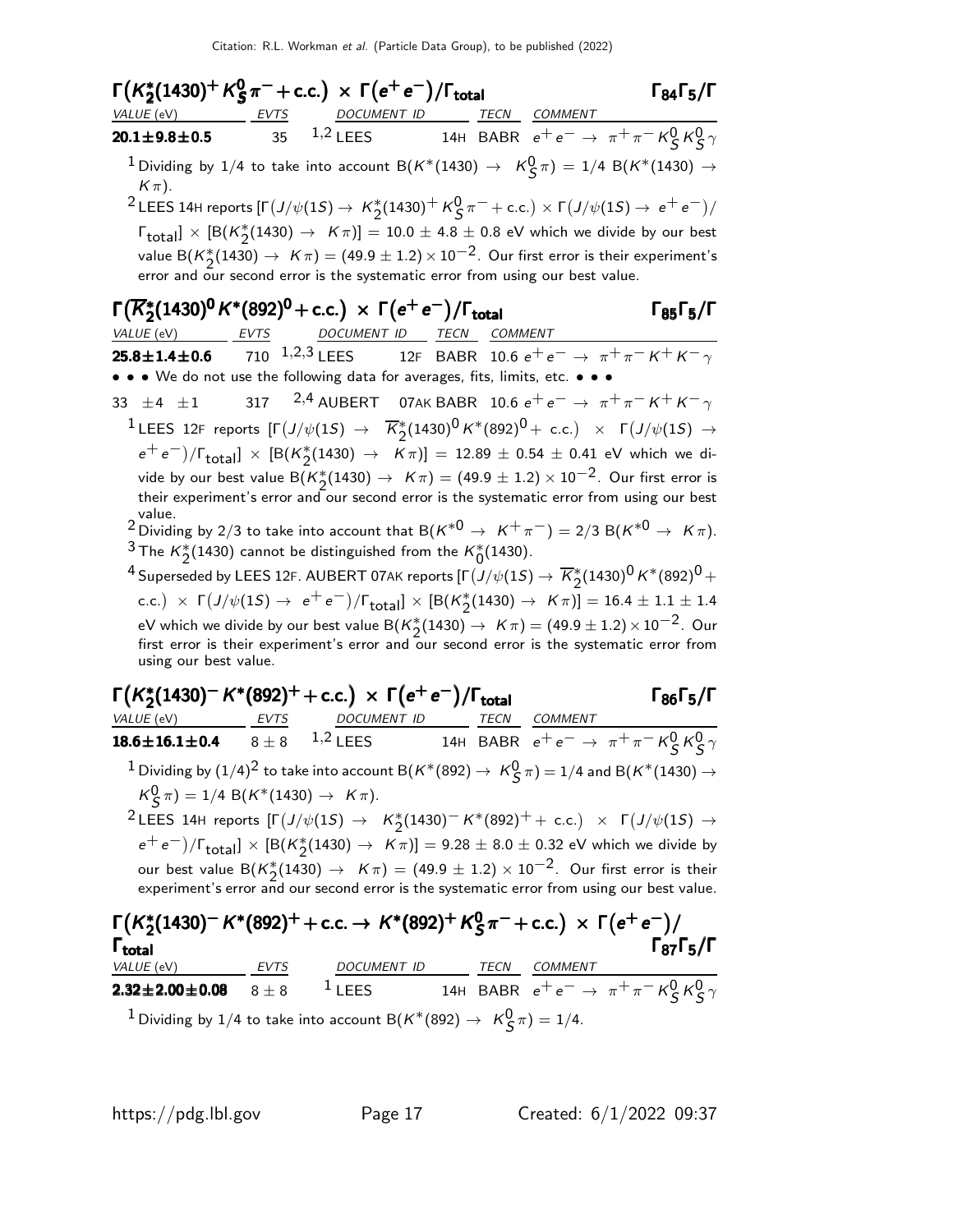Г $(\overline{K}_2$ (1770)<sup>0</sup> K\*(892)<sup>0</sup> + c.c. → K\*(892)<sup>0</sup> K<sup>--</sup>  $\pi^+$  + c.c.) × Г $({\rm e^+ \, e^-})/$ Г<sub>89</sub>Г<sub>5</sub> Γ $_{\rm total}$  Γ $_{\rm 89}$ Γ $_{\rm 5/}$ Γ Γ $_{\rm total}$  Γ $_{\rm 89}$ Γ $_{\rm 5/}$ Γ total 895VALUE (eV) EVTS DOCUMENT ID TECN COMMENT **3.8±0.4±0.3** 110 ± 14 <sup>1</sup> AUBERT 07AK BABR 10.6  $e^+e^- \rightarrow \pi^+\pi^-K^+K^-\gamma$ <sup>1</sup> Dividing by 2/3 to take into account that B( $K^{*0} \rightarrow K^{+}\pi^{-}$ ) = 2/3.  $\Gamma(\phi \pi^+ \pi^-) \times \Gamma(e^+ e^-)/\Gamma_{\text{total}}$  Γg<sub>6</sub>Γ<sub>5</sub>/Γ VALUE (eV) **EVTS** DOCUMENT ID TECN COMMENT  $4.48 \pm 0.35$  OUR AVERAGE  $4.46\pm0.49\pm0.05$  181  $^1$  LEES 12F BABR 10.6  $\mathrm{e^+e^-} \rightarrow$  $K^+ K^- \pi^+ \pi^- \gamma$ 

 $4.51\pm0.48\pm0.05$   $254\pm23$   $^2$  SHEN 09 BELL 10.6  $e^+$   $e^-\rightarrow$  $K^+ K^- \pi^+ \pi^- \gamma$ • • • We do not use the following data for averages, fits, limits, etc. • •

5.3  $\pm$ 0.7  $\pm$ 0.1 103  $^3$  AUBERT,BE 06D BABR 10.6  $e^+$   $e^ \rightarrow$  $K^+ K^- \pi^+ \pi^- \gamma$ 

 $1$ LEES 12F reports  $[Γ(J/\psi(1S) → φπ+π-) × Γ(J/\psi(1S) → e+e^-)/Γ_{total}] ×$  $[B(\phi(1020) \rightarrow K^+ K^-)] = 2.19 \pm 0.23 \pm 0.07$  eV which we divide by our best value  $B(\phi(1020) \rightarrow K^+K^-) = (49.1 \pm 0.5) \times 10^{-2}$ . Our first error is their experiment's error and our second error is the systematic error from using our best value.

 $^2$ SHEN 09 reports 4.50  $\pm$  0.41  $\pm$  0.26 eV from a measurement of [Γ $(J/\psi(1S)$   $\rightarrow$  $(\phi \pi^+ \pi^-)$   $\times$   $\Gamma\big( J/\psi(1S)$   $\to$   $\rm e^+ \, e^- )/\Gamma_{\small\textrm{total}} ]$   $\times$   $[{\sf B}(\phi(1020)$   $\to$   $\rm \ ~K^+ \, K^- )]$  assuming  $B(\phi(1020) \to K^+K^-) = (49.2 \pm 0.6) \times 10^{-2}$ , which we rescale to our best value  $B(\phi(1020) \rightarrow K^+K^-) = (49.1 \pm 0.5) \times 10^{-2}$ . Our first error is their experiment's error and our second error is the systematic error from using our best value.

 $^3$ Superseded by LEES 12F. AUBERT,BE 06D reports  $[\Gamma(J/\psi(1S) \rightarrow \phi \pi^+ \pi^-)$   $\times$  $\Gamma(J/\psi(1S) \to e^+e^-)/\Gamma_{\rm total}$ ] × [B( $\phi(1020) \to K^+K^-$ )] = 2.61 ± 0.30 ± 0.18 eV which we divide by our best value B( $\phi$ (1020)  $\rightarrow$  K<sup>+</sup>K<sup>-</sup>) = (49.1 ± 0.5) × 10<sup>-2</sup>. Our first error is their experiment's error and our second error is the systematic error from using our best value.

$$
\Gamma(\phi\pi^0\pi^0) \times \Gamma(e^+e^-)/\Gamma_{\text{total}}
$$

ΓατΓς/Γ

VALUE (eV) EVTS DOCUMENT ID TECN COMMENT  ${\bf 2.77 \pm 0.57 \pm 0.03}$  45  $^1$  lees  $12$ f babr 10.6  $e^+ \, e^- \rightarrow \ K^+ \, K^- \, \pi^0 \, \pi^0 \, \gamma$ • • • We do not use the following data for averages, fits, limits, etc. • • •

 $3.13\pm0.88\pm0.03$   $23$   $^2$  AUBERT,BE 06D BABR 10.6  $e^+ \, e^- \rightarrow \ K^+ \, K^- \, \pi^0 \pi^0 \, \gamma$  $1$  LEES 12F reports  $[Γ(J/\psi(1S) → φπ<sup>0</sup>π<sup>0</sup>) × Γ(J/\psi(1S) → e<sup>+</sup>e<sup>-</sup>)/Γ<sub>total</sub>] ×$  $[B(\phi(1020) \rightarrow K^+K^-)] = 1.36 \pm 0.27 \pm 0.07$  eV which we divide by our best value  $\mathsf{B}(\phi(1020)\to~\mathsf{K}^{+}\mathsf{K}^{-})=(49.1\pm0.5)\times10^{-2}.$  Our first error is their experiment's error and our second error is the systematic error from using our best value.

 $^2$ Superseded by LEES 12F. AUBERT,BE 06D reports  $[\Gamma(J/\psi(1S) \ \to \ \ \phi\pi^0\pi^0) \ \ \times]$  $\Gamma(J/\psi(1S) \to e^+e^-)/\Gamma_{\rm total}$ ] × [B( $\phi(1020) \to K^+K^-$ ]] = 1.54 ± 0.40 ± 0.16 eV which we divide by our best value B( $\phi(1020) \rightarrow K^+ K^-$ ) = (49.1 ± 0.5) × 10<sup>-2</sup>. Our first error is their experiment's error and our second error is the systematic error from using our best value.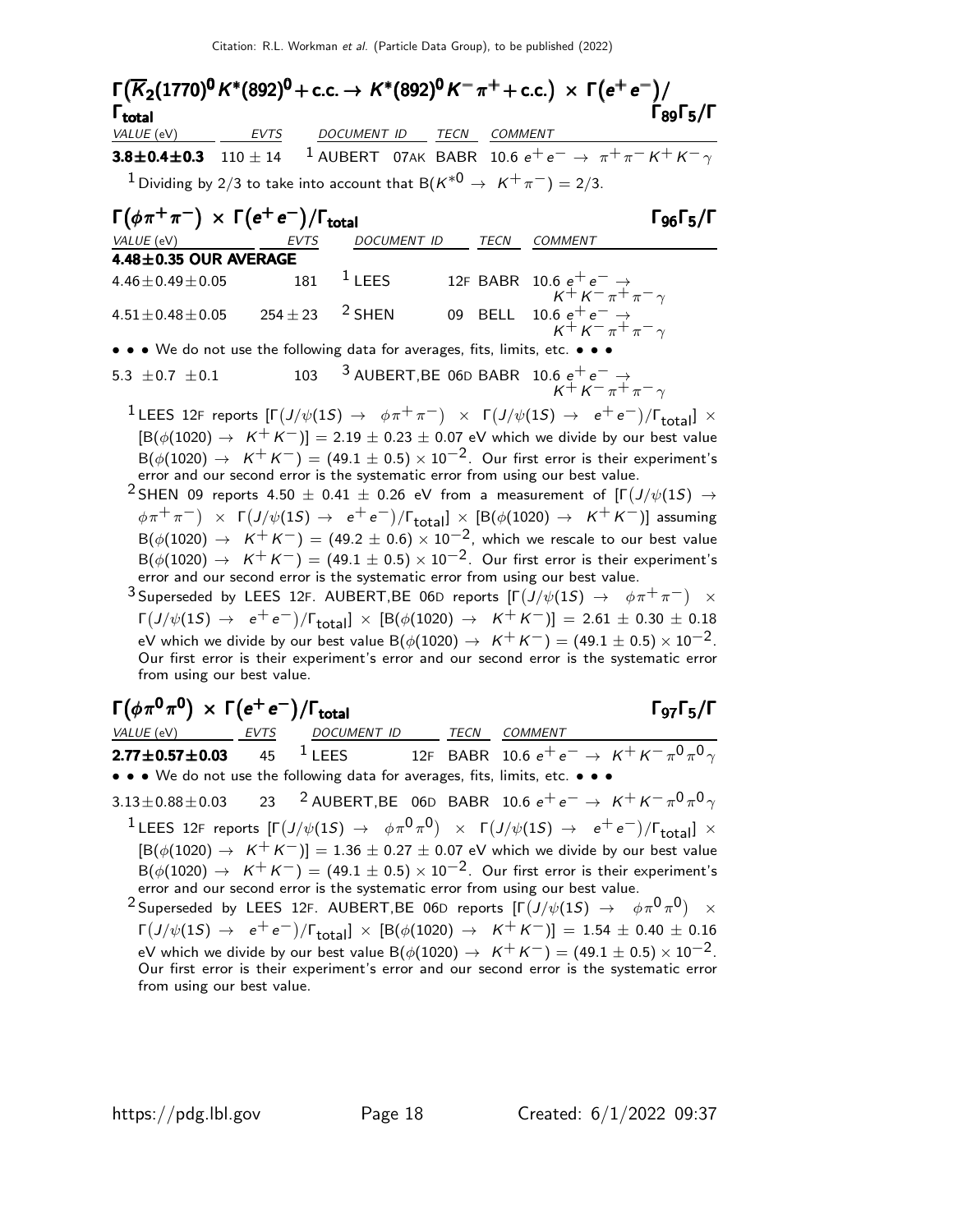| $\Gamma(\phi 2(\pi^+\pi^-)) \times \Gamma(e^+e^-)/\Gamma_{\rm total}$                                                                                                                                                                                                                                                                                                                                                                                                                                                                                                                                                                                                                                                                                                                                                                                                                                                                                                                                                                                                                                                                                                                                                                                    | $\Gamma_{98}\Gamma_{5}/\Gamma$                                                                               |
|----------------------------------------------------------------------------------------------------------------------------------------------------------------------------------------------------------------------------------------------------------------------------------------------------------------------------------------------------------------------------------------------------------------------------------------------------------------------------------------------------------------------------------------------------------------------------------------------------------------------------------------------------------------------------------------------------------------------------------------------------------------------------------------------------------------------------------------------------------------------------------------------------------------------------------------------------------------------------------------------------------------------------------------------------------------------------------------------------------------------------------------------------------------------------------------------------------------------------------------------------------|--------------------------------------------------------------------------------------------------------------|
| $VALUE (10^{-2} \text{ keV})$ EVTS<br>DOCUMENT ID<br>TECN COMMENT                                                                                                                                                                                                                                                                                                                                                                                                                                                                                                                                                                                                                                                                                                                                                                                                                                                                                                                                                                                                                                                                                                                                                                                        |                                                                                                              |
| $1$ AUBERT<br>$0.96 \pm 0.19 \pm 0.01$<br>35                                                                                                                                                                                                                                                                                                                                                                                                                                                                                                                                                                                                                                                                                                                                                                                                                                                                                                                                                                                                                                                                                                                                                                                                             | 06D BABR 10.6 $e^+e^- \rightarrow \phi 2(\pi^+\pi^-)\gamma$                                                  |
| $^{-1}$ AUBERT 06D reports $[\Gamma(J/\psi(1S) \to \phi 2(\pi^+\pi^-)) \times \Gamma(J/\psi(1S) \to e^+e^-)/\Gamma_{\rm total}]$<br>$\times$ $[{\sf B}(\phi(1020) \to K^+K^-)] = (0.47 \pm 0.09 \pm 0.03) \times 10^{-2}$ keV which we divide by<br>our best value B( $\phi(1020) \rightarrow K^+K^-$ ) = (49.1 $\pm$ 0.5) $\times$ 10 <sup>-2</sup> . Our first error is their<br>experiment's error and our second error is the systematic error from using our best value.                                                                                                                                                                                                                                                                                                                                                                                                                                                                                                                                                                                                                                                                                                                                                                            |                                                                                                              |
| $\Gamma(\phi \eta) \times \Gamma(e^+e^-)/\Gamma_{\text{total}}$<br>DOCUMENT ID<br>VALUE (eV)<br>EVTS                                                                                                                                                                                                                                                                                                                                                                                                                                                                                                                                                                                                                                                                                                                                                                                                                                                                                                                                                                                                                                                                                                                                                     | $\Gamma$ 99 $\Gamma_5/\Gamma$<br>TECN<br>COMMENT                                                             |
| $1$ AUBERT<br>6<br>$6.1 \pm 2.7 \pm 0.4$                                                                                                                                                                                                                                                                                                                                                                                                                                                                                                                                                                                                                                                                                                                                                                                                                                                                                                                                                                                                                                                                                                                                                                                                                 | 07AU BABR $\,$ 10.6 $e^+ \, e^- \rightarrow \, \phi n \gamma$                                                |
| $^1$ AUBERT 07AU quotes $\Gamma^{J/\psi}_{ee} \cdot B(J/\psi\,\to\,\,\phi\eta) \,\cdot\, B(\phi\,\to\,\,\,K^+K^-) \,\cdot\, B(\eta\,\to\,\,3\pi) =$<br>$0.84 \pm 0.37 \pm 0.05$ eV.                                                                                                                                                                                                                                                                                                                                                                                                                                                                                                                                                                                                                                                                                                                                                                                                                                                                                                                                                                                                                                                                      |                                                                                                              |
| $\Gamma(\phi f_0(980) \to \phi \pi^+ \pi^-) \times \Gamma(e^+ e^-)/\Gamma_{\text{total}}$<br>$VALUE$ (eV) EVTS<br>DOCUMENT ID<br>TECN                                                                                                                                                                                                                                                                                                                                                                                                                                                                                                                                                                                                                                                                                                                                                                                                                                                                                                                                                                                                                                                                                                                    | $\Gamma_{103}\Gamma_5/\Gamma$<br>COMMENT                                                                     |
| 1.44±0.19 OUR AVERAGE                                                                                                                                                                                                                                                                                                                                                                                                                                                                                                                                                                                                                                                                                                                                                                                                                                                                                                                                                                                                                                                                                                                                                                                                                                    |                                                                                                              |
| $1$ LEES<br>$1.40 \pm 0.25 \pm 0.02$ 57 $\pm$ 9<br>12F<br>$2$ SHEN<br>09<br><b>BELL</b><br>$1.48 \pm 0.27 \pm 0.09$ 60 $\pm$ 11<br>• • • We do not use the following data for averages, fits, limits, etc. • • •                                                                                                                                                                                                                                                                                                                                                                                                                                                                                                                                                                                                                                                                                                                                                                                                                                                                                                                                                                                                                                         | BABR 10.6 $e^+e^- \rightarrow \pi^+\pi^- K^+ K^- \gamma$<br>10.6 $e^+e^- \rightarrow K^+K^-\pi^+\pi^-\gamma$ |
| $1.02 \pm 0.24 \pm 0.01$ 20 $\pm$ 5 <sup>3</sup> AUBERT 07AK BABR 10.6 $e^+e^- \rightarrow \pi^+\pi^-K^+K^-\gamma$                                                                                                                                                                                                                                                                                                                                                                                                                                                                                                                                                                                                                                                                                                                                                                                                                                                                                                                                                                                                                                                                                                                                       |                                                                                                              |
| <sup>1</sup> LEES 12F reports $[\Gamma(J/\psi(1S) \to \phi f_0(980) \to \phi \pi^+ \pi^-) \times \Gamma(J/\psi(1S) \to e^+ e^-)/$<br>$\lceil \frac{\text{total}}{\text{total}} \rceil \times \lceil B(\phi(1020) \rightarrow K^+K^-) \rceil = 0.69 \pm 0.11 \pm 0.05 \text{ eV}$ which we divide by our<br>best value B( $\phi$ (1020) $\rightarrow$ K <sup>+</sup> K <sup>-</sup> ) = (49.1 $\pm$ 0.5) × 10 <sup>-2</sup> . Our first error is their<br>experiment's error and our second error is the systematic error from using our best value.<br><sup>2</sup> Multiplied by 2/3 to take into account the $\phi\pi^+\pi^-$ mode only. Using B( $\phi\to~$ K <sup>+</sup> K <sup>-</sup> )<br>$= (49.2 \pm 0.6)\%$ .<br>$^3$ Superseded by LEES 12F. AUBERT 07AK reports $[\Gamma(J/\psi(1S)$ $\rightarrow$ $\phi\, f_0(980)$ $\rightarrow$<br>$\phi \pi^+ \pi^-$ ) $\times \Gamma(J/\psi(1S) \to e^+ e^-)/\Gamma_{\text{total}}$ ] $\times [B(\phi(1020) \to K^+ K^-)] = 0.50 \pm 0.11 \pm 0.00$<br>0.04 eV which we divide by our best value B( $\phi(1020) \rightarrow K^+ K^-$ ) = (49.1 $\pm$ 0.5) $\times 10^{-2}$ .<br>Our first error is their experiment's error and our second error is the systematic error from<br>using our best value. |                                                                                                              |
| $\Gamma(\phi\, f_0(980) \to \phi\pi^0\pi^0) \, \times \, \Gamma(e^+e^-)/\Gamma_{\rm total}$<br>VALUE (eV) EVTS DOCUMENT ID TECN COMMENT                                                                                                                                                                                                                                                                                                                                                                                                                                                                                                                                                                                                                                                                                                                                                                                                                                                                                                                                                                                                                                                                                                                  | $\Gamma_{104}\Gamma_{5}/\Gamma$                                                                              |
| 16 ± 4 <sup>1</sup> LEES 12F BABR 10.6 $e^+e^- \rightarrow \pi^0 \pi^0 K^+ K^- \gamma$<br>$0.98 \pm 0.26 \pm 0.01$                                                                                                                                                                                                                                                                                                                                                                                                                                                                                                                                                                                                                                                                                                                                                                                                                                                                                                                                                                                                                                                                                                                                       |                                                                                                              |
| • • • We do not use the following data for averages, fits, limits, etc. • • •                                                                                                                                                                                                                                                                                                                                                                                                                                                                                                                                                                                                                                                                                                                                                                                                                                                                                                                                                                                                                                                                                                                                                                            |                                                                                                              |
| $0.96 \pm 0.40 \pm 0.01$ 7.0 $\pm$ 2.8 <sup>2</sup> AUBERT 07AK BABR 10.6 $e^+e^- \rightarrow \pi^0 \pi^0 K^+ K^- \gamma$<br><sup>1</sup> LEES 12F reports $[\Gamma(J/\psi(1S) \to \phi f_0(980) \to \phi \pi^0 \pi^0) \times \Gamma(J/\psi(1S) \to e^+e^-)/$<br>$\lceil \frac{\text{total}}{\text{total}} \rceil \times \lceil B(\phi(1020) \rightarrow K^+K^-) \rceil = 0.48 \pm 0.12 \pm 0.05 \text{ eV}$ which we divide by our<br>best value B $(\phi(1020) \rightarrow K^+K^-) = (49.1 \pm 0.5) \times 10^{-2}$ . Our first error is their<br>experiment's error and our second error is the systematic error from using our best value.<br>$^2$ Superseded by LEES 12F. AUBERT 07AK reports $[\Gamma(J/\psi(1S) \rightarrow \phi f_0(980) \rightarrow$<br>$(\phi \pi^0 \pi^0) \times \Gamma(J/\psi(1S) \to e^+e^-)/\Gamma_{\text{total}}] \times [B(\phi(1020) \to K^+K^-)] = 0.47 \pm 0.19 \pm 0.12$<br>0.05 eV which we divide by our best value B( $\phi(1020) \rightarrow K^+K^-)=(49.1\pm0.5)\times10^{-2}$ .<br>Our first error is their experiment's error and our second error is the systematic error from<br>using our best value.                                                                                                      |                                                                                                              |
|                                                                                                                                                                                                                                                                                                                                                                                                                                                                                                                                                                                                                                                                                                                                                                                                                                                                                                                                                                                                                                                                                                                                                                                                                                                          |                                                                                                              |

https://pdg.lbl.gov Page 19 Created: 6/1/2022 09:37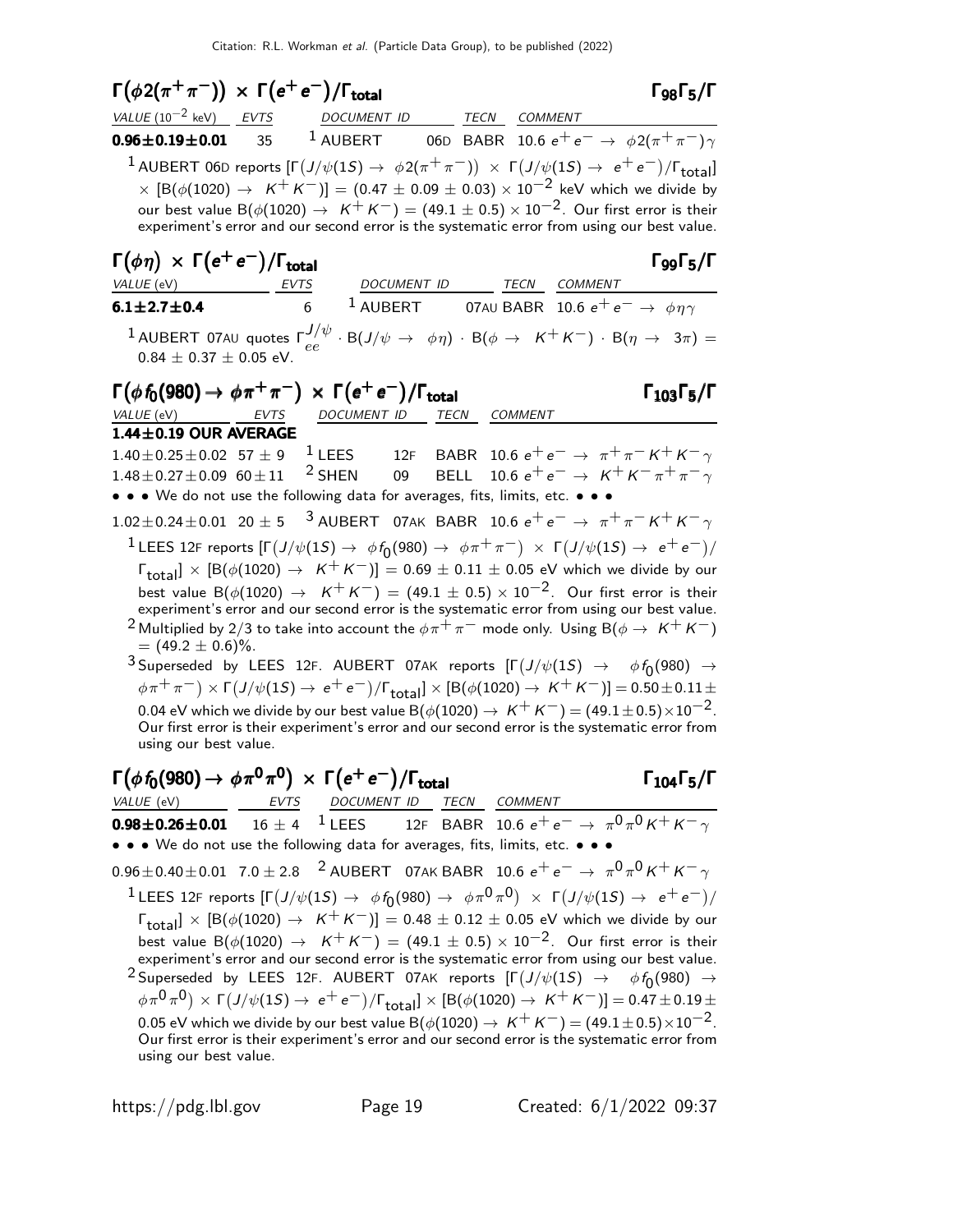| $\Gamma(\phi f_2(1270)) \times \Gamma(e^+e^-)/\Gamma_{\text{total}}$          |                          |  | $\Gamma_{109}\Gamma_5/\Gamma$                                                                               |
|-------------------------------------------------------------------------------|--------------------------|--|-------------------------------------------------------------------------------------------------------------|
| VALUE (eV) EVTS                                                               | DOCUMENT ID TECN COMMENT |  |                                                                                                             |
|                                                                               |                          |  | <b>1.79±0.32+0.02</b> 61 <sup>1,2,3</sup> LEES 12F BABR 10.6 $e^+e^- \rightarrow \pi^+\pi^- K^+ K^- \gamma$ |
| • • • We do not use the following data for averages, fits, limits, etc. • • • |                          |  |                                                                                                             |

 $4.08\pm0.73\frac{+0.04}{-0.14}$  $-44$  <sup>2,4</sup> AUBERT 07AK BABR 10.6  $e^+e^-$  →  $\pi^+\pi^-$  K<sup>+</sup> K<sup>-</sup> γ

<sup>1</sup>LEES 12F reports  $[\Gamma(J/\psi(15) \rightarrow \phi f_2(1270)) \times \Gamma(J/\psi(15) \rightarrow e^+e^-)/\Gamma_{\text{total}}] \times$  $\left[ B(f_2(1270) \rightarrow \pi \pi) \right] = 1.51 \pm 0.25 \pm 0.10$  eV which we divide by our best value  $\hbox{B}(f_2(1270)\to\pi\pi)=(84.2 {+ 2.9 \atop -0.9}$  ${}^{+2.9}_{-0.9}$ )  $\times$  10 $^{-2}$ . Our first error is their experiment's error and our second error is the systematic error from using our best value.

 $2 \text{ Using } B(\phi \to K^+ K^-) = (48.9 \pm 0.5)\%$ .

 $3$ Using  $\pi^+\pi^-$  invariant mass between 1.1 and 1.5 GeV. May include other sources such as  $f_0(1370)$ .

 $^4$ Superseded by LEES 12F. AUBERT 07AK reports  $[\Gamma\big(J/\psi(1S)$   $\rightarrow$   $\phi f_2(1270)\big)$   $\times$  $\Gamma(J/\psi(1S) \to e^+e^-)/\Gamma_{\text{total}}] \times [B(f_2(1270) \to \pi\pi)] = 3.44 \pm 0.55 \pm 0.28 \text{ eV}$ which we divide by our best value B $(f_2(1270) \rightarrow \pi \pi) = (84.2^{+2.9}_{-0.9})$  $\left( \begin{matrix} +2.9 \\ -0.9 \end{matrix} \right)$   $\times$   $10^{-2}$ . Our first error is their experiment's error and our second error is the systematic error from using our best value.

#### $\Gamma(\phi f')$  $\Gamma(\phi f_2'(1525)) \times \Gamma(e^+e^-)/\Gamma_{\text{total}}$  Γ<sub>114</sub>Γ<sub>5</sub>/Γ

### total 1145

VALUE (eV) EVTS DOCUMENT ID TECN COMMENT **8.2±3.2±0.2** 11 <sup>1,2</sup> LEES 14H BABR  $e^+e^- \to K_S^0 K_S^0 K^+ K^- \gamma$  $^1$  Dividing by 1/4 to take into account B(f'.  $\chi_2'(1525) \to K_S^0 K_S^0 = 1/4 \text{ B}(f_2')$  $2^{(1525)}$   $\rightarrow$  $K \overline{K}$ ) and using B( $\phi \rightarrow K^+ K^-$ ) = (48.9 ± 0.5)%.

 $^2$ LEES 14H reports  $[\Gamma(J/\psi(1S) \rightarrow \phi f/2]$  $\Gamma_2(1525)$ ) ×  $\Gamma(J/\psi(1S) \rightarrow e^+e^-)/\Gamma_{\text{total}}$  $\times$  [B( $f'$  $\mathcal{Z}_2(1525) \rightarrow$   $\overline{K}K)]= 7.2 \pm 2.8 \pm 0.3$  eV which we divide by our best value  $\mathsf{B}(f_\mathsf{2}'(1525) \to \overline{\mathsf{K}} \overline{\mathsf{K}}) = (87.6 \pm 2.2) \times 10^{-2}.$  Our first error is their experiment's error  $2(1223)$   $\rightarrow$   $\land \land$ )  $=$  (07.0  $\pm$  2.2)  $\land$  10  $\rightarrow$  0 011 inst error is their example our second error is the systematic error from using our best value.

| $\Gamma(\phi K^+ K^-) \times \Gamma(e^+ e^-)/\Gamma_{\text{total}}$ |      |                    |      | $\Gamma_{120}\Gamma_5/\Gamma$                                                                                                                     |
|---------------------------------------------------------------------|------|--------------------|------|---------------------------------------------------------------------------------------------------------------------------------------------------|
| <i>VALUE</i> (eV)                                                   | EVTS | <i>DOCUMENT ID</i> | TECN | COMMENT                                                                                                                                           |
| $4.60 \pm 0.62 \pm 0.05$                                            | 163  | $1$ LEES           |      | 12F BABR 10.6 $e^+e^- \rightarrow$<br>$K^+K^-K^+K^-$                                                                                              |
|                                                                     |      |                    |      | 11 EES 125 reports $\Gamma(1/\psi(1S) \rightarrow \psi + K^{-}) \rightarrow \Gamma(1/\psi(1S) \rightarrow \psi + \epsilon^{-})/\Gamma = 1 \times$ |

 $^1$ LEES 12F reports  $[Γ(J/\psi(1S) → δK^+K^-) × Γ(J/\psi(1S) → e^+e^-)/Γ_{total}] ×$  $[B(\phi(1020) \rightarrow K^+ K^-)] = 2.26 \pm 0.26 \pm 0.16$  eV which we divide by our best value  $B(\phi(1020) \rightarrow K^{+}K^{-}) = (49.1 \pm 0.5) \times 10^{-2}$ . Our first error is their experiment's error and our second error is the systematic error from using our best value.

| $\Gamma(\phi K_S^0 K_S^0) \times \Gamma(e^+e^-)/\Gamma_{\text{total}}$ |             |                                                                               |             |                | $\Gamma_{121}\Gamma_5/\Gamma$                                                                                                                                                                                                                                                                                                                                                |
|------------------------------------------------------------------------|-------------|-------------------------------------------------------------------------------|-------------|----------------|------------------------------------------------------------------------------------------------------------------------------------------------------------------------------------------------------------------------------------------------------------------------------------------------------------------------------------------------------------------------------|
| VALUE (eV)                                                             | <b>EVTS</b> | <b>DOCUMENT ID</b>                                                            | <b>TECN</b> | <b>COMMENT</b> |                                                                                                                                                                                                                                                                                                                                                                              |
| $3.26 \pm 0.84 \pm 0.04$ 29                                            |             | $1$ LEES                                                                      |             |                | 14H BABR $e^+e^- \rightarrow K_S^0 K_S^0 K^+ K^- \gamma$                                                                                                                                                                                                                                                                                                                     |
|                                                                        |             | error and our second error is the systematic error from using our best value. |             |                | <sup>1</sup> LEES 14H reports $[\Gamma(J/\psi(1S) \rightarrow \phi K_S^0 K_S^0) \times \Gamma(J/\psi(1S) \rightarrow e^+e^-)/\Gamma_{\text{total}}] \times$<br>$[B(\phi(1020) \rightarrow K^+K^-)] = 1.6 \pm 0.4 \pm 0.1$ eV which we divide by our best value<br>$B(\phi(1020) \rightarrow K^+K^-) = (49.1 \pm 0.5) \times 10^{-2}$ . Our first error is their experiment's |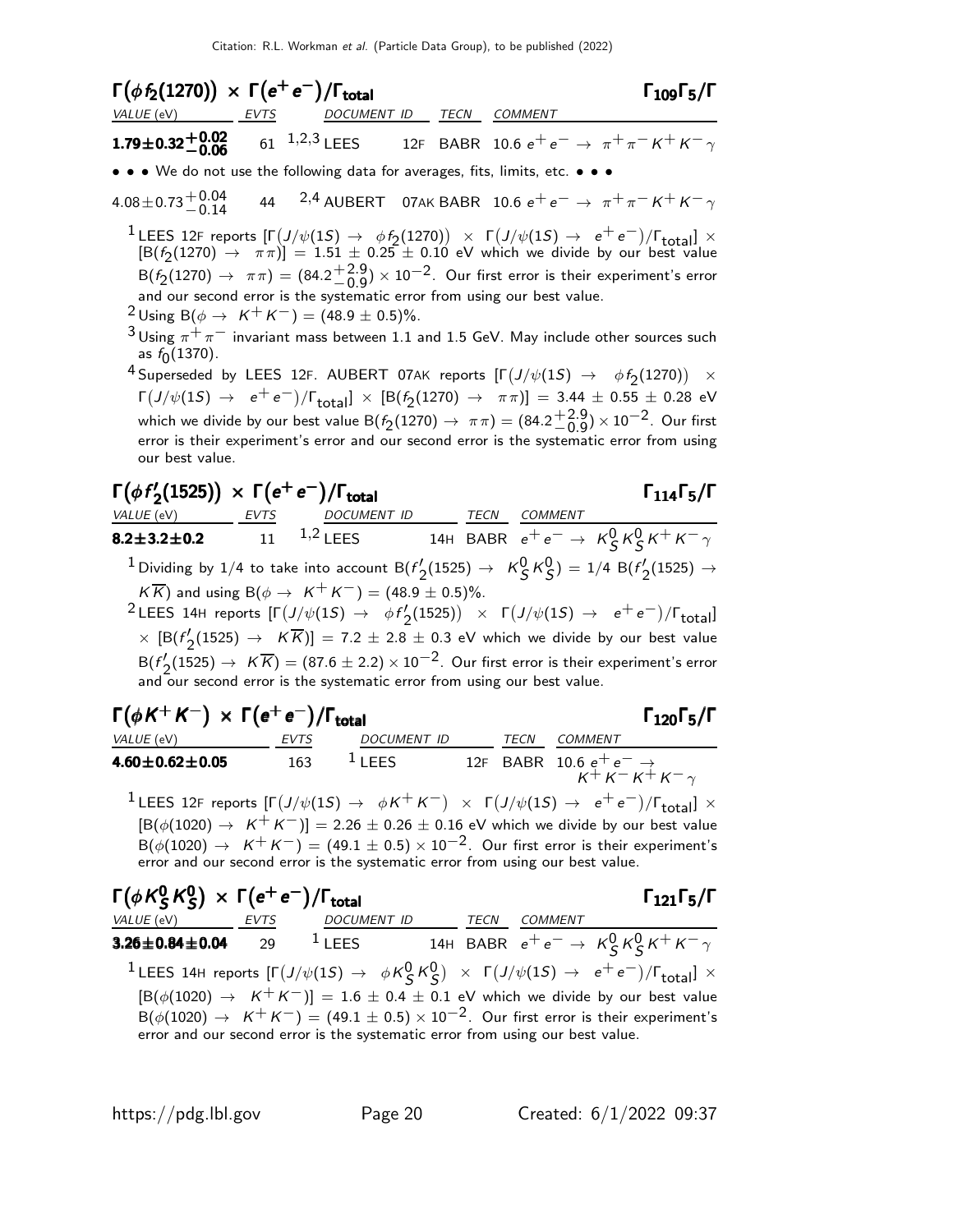| $\Gamma(f'_2(1525)K^+K^-) \times \Gamma(e^+e^-)/\Gamma_{\text{total}}$<br>VALUE (eV)                      | EVTS        | <u>DOCUMENT ID</u>                                                                                                                  | TECN COMMENT                                              |                | $\Gamma_{126}\Gamma_5/\Gamma$                                                                                                                                                                                                                                                           |
|-----------------------------------------------------------------------------------------------------------|-------------|-------------------------------------------------------------------------------------------------------------------------------------|-----------------------------------------------------------|----------------|-----------------------------------------------------------------------------------------------------------------------------------------------------------------------------------------------------------------------------------------------------------------------------------------|
| $5.8 \pm 1.9 \pm 0.1$                                                                                     | 16          | 1,2 LEES 14H BABR $e^+e^- \rightarrow K_S^0 K_S^0 K^+ K^- \gamma$                                                                   |                                                           |                |                                                                                                                                                                                                                                                                                         |
| $K\overline{K}$ ).                                                                                        |             | $^1$ Dividing by 1/4 to take into account B( $f_2'(1525)\to$ $\overline{\cal{K}}^0_S\overline{\cal{K}}^0_S)=1/4$ B( $f_2'(1525)\to$ |                                                           |                |                                                                                                                                                                                                                                                                                         |
|                                                                                                           |             |                                                                                                                                     |                                                           |                | <sup>2</sup> LEES 14H reports $[\Gamma(J/\psi(1S) \to f\prime_2(1525)K^+K^-) \times \Gamma(J/\psi(1S) \to e^+e^-)/\Gamma_{\rm total}]$<br>$\times$ $[\mathsf{B}(f'_{\mathsf{2}}(1525) \to~\mathcal{K} \overline{\mathcal{K}})]=5.12\pm1.68\pm0.20$ eV which we divide by our best value |
|                                                                                                           |             | and our second error is the systematic error from using our best value.                                                             |                                                           |                | $B(f'_2(1525) \rightarrow K \overline{K}) = (87.6 \pm 2.2) \times 10^{-2}$ . Our first error is their experiment's error                                                                                                                                                                |
| $\Gamma(2(\pi^+\pi^-)\pi^0) \, \times \, \Gamma(e^+e^-)/\Gamma_{\rm total}$<br>$VALUE$ (eV) EVTS          |             | DOCUMENT ID TECN                                                                                                                    |                                                           | <b>COMMENT</b> | $\Gamma_{145}\Gamma_{5}/\Gamma$                                                                                                                                                                                                                                                         |
| $303\!\pm\! 5\!\pm\! 18$                                                                                  | 4990        | AUBERT                                                                                                                              |                                                           |                | 07AU BABR 10.6 $e^+e^- \rightarrow 2(\pi^+\pi^-)\pi^0\gamma$                                                                                                                                                                                                                            |
| $\Gamma(\pi^+\pi^-3\pi^0) \times \Gamma(e^+e^-)/\Gamma_{\rm total}$                                       |             |                                                                                                                                     |                                                           |                | $\Gamma_{147}\Gamma_{5}/\Gamma$                                                                                                                                                                                                                                                         |
| <i>VALUE</i> (eV)<br>104 ±50 OUR AVERAGE Error includes scale factor of 4.3.                              | <b>EVTS</b> | DOCUMENT ID TECN COMMENT                                                                                                            |                                                           |                |                                                                                                                                                                                                                                                                                         |
| 55.4 $\pm$ 15.9 $\pm$ 0.5 14k<br>$150.0 \pm 4.0 \pm 15.0$ 2.3k                                            |             | $1$ LEES<br>LEES                                                                                                                    | 18E BABR 10.6 $e^+e^- \rightarrow \pi^+\pi^-3\pi^0\gamma$ |                | 21 BABR 10.6 $e^+e^- \rightarrow 2(\pi^+\pi^-)3\pi^0\gamma$                                                                                                                                                                                                                             |
|                                                                                                           |             |                                                                                                                                     |                                                           |                | <sup>1</sup> LEES 21 reports $[\Gamma(J/\psi(1S) \to \pi^+\pi^-3\pi^0) \times \Gamma(J/\psi(1S) \to e^+e^-)/\Gamma_{\text{total}}] \times$<br>$[\Gamma(\psi(2S) \rightarrow J/\psi(1S)\pi^{+}\pi^{-})/\Gamma_{\text{total}}] = 19.2 \pm 4.5 \pm 3.2$ eV which we divide by our          |
| value.                                                                                                    |             |                                                                                                                                     |                                                           |                | best value $\Gamma(\psi(2S) \to J/\psi(1S)\pi^+\pi^-)/\Gamma_{\text{total}} = 0.3468 \pm 0.0030$ . Our first error is their experiment's error and our second error is the systematic error from using our best                                                                         |
| $\Gamma(\pi^+\pi^-4\pi^0) \times \Gamma(e^+e^-)/\Gamma_{\text{total}}$                                    |             |                                                                                                                                     |                                                           |                | $\Gamma_{148}\Gamma_{5}/\Gamma$                                                                                                                                                                                                                                                         |
| VALUE (eV) EVTS                                                                                           |             | DOCUMENT ID                                                                                                                         |                                                           | TECN COMMENT   |                                                                                                                                                                                                                                                                                         |
| $35.8 \pm 4.4 \pm 5.4$ 340                                                                                |             | <b>LEES</b>                                                                                                                         |                                                           |                | 21c BABR $e^+e^- \to \gamma_{ISR}(\pi^+\pi^-4\pi^0)$                                                                                                                                                                                                                                    |
| $\Gamma(\rho^{\pm}\pi^{\mp}\pi^{\mathbf{0}}\pi^{\mathbf{0}}) \times \Gamma(e^+e^-)/\Gamma_{\text{total}}$ |             |                                                                                                                                     |                                                           |                | $\Gamma_{149}\Gamma_{5}/\Gamma$                                                                                                                                                                                                                                                         |
| VALUE (eV)                                                                                                | EVTS        | <b>DOCUMENT ID</b>                                                                                                                  | TECN                                                      | COMMENT        |                                                                                                                                                                                                                                                                                         |
| $78.0 \!\pm\! 9.0 \!\pm\! 8.0$                                                                            | 1.2k        | <b>LEES</b>                                                                                                                         |                                                           |                | 18E BABR 10.6 $e^+e^- \rightarrow \pi^+\pi^-3\pi^0\gamma$                                                                                                                                                                                                                               |
| $\Gamma(\rho^+\rho^-\pi^0) \times \Gamma(e^+e^-)/\Gamma_{\rm total}$                                      |             |                                                                                                                                     | DOCUMENT ID TECN COMMENT                                  |                | $\Gamma_{150}\Gamma_5/\Gamma$                                                                                                                                                                                                                                                           |
| VALUE (eV) EVTS<br>$33.0 \pm 5.0 \pm 3.3$                                                                 | 529         |                                                                                                                                     |                                                           |                | LEES 18E BABR 10.6 $e^+e^- \rightarrow \pi^+\pi^-3\pi^0\gamma$                                                                                                                                                                                                                          |
|                                                                                                           |             |                                                                                                                                     |                                                           |                |                                                                                                                                                                                                                                                                                         |
| $\Gamma(\pi^+\pi^-\pi^0) \times \Gamma(e^+e^-)/\Gamma_{\text{total}}$<br>VALUE (keV)                      |             |                                                                                                                                     | DOCUMENT ID TECN COMMENT                                  |                | $\Gamma_{151}\Gamma_5/\Gamma$                                                                                                                                                                                                                                                           |
| $0.1248 \pm 0.0019 \pm 0.0026$                                                                            |             |                                                                                                                                     |                                                           |                | LEES 21B BABR 10.5 $e^+e^- \rightarrow \pi^+\overline{\pi^-\pi^0\gamma}$                                                                                                                                                                                                                |
| • • • We do not use the following data for averages, fits, limits, etc. • • •                             |             |                                                                                                                                     |                                                           |                |                                                                                                                                                                                                                                                                                         |
| $0.122 \pm 0.005 \pm 0.008$                                                                               |             | AUBERT,B 04N BABR 10.6 $e^+ \, e^- \rightarrow \, \pi^+ \pi^- \pi^0 \gamma$                                                         |                                                           |                |                                                                                                                                                                                                                                                                                         |
| $\Gamma(2(\pi^+\pi^-\pi^0)) \times \Gamma(e^+e^-)/\Gamma_{\text{total}}$                                  |             |                                                                                                                                     |                                                           |                | $\Gamma_{152}\Gamma_5/\Gamma$                                                                                                                                                                                                                                                           |
| $VALUE (10^{-2} keV) EVTS$ DOCUMENT ID TECN COMMENT                                                       |             |                                                                                                                                     |                                                           |                | AUBERT 06D BABR 10.6 $e^+e^- \rightarrow 2(\pi^+\pi^-\pi^0)\gamma$                                                                                                                                                                                                                      |
| $8.9 \pm 0.5 \pm 1.0$ 761                                                                                 |             |                                                                                                                                     |                                                           |                |                                                                                                                                                                                                                                                                                         |

https://pdg.lbl.gov Page 21 Created: 6/1/2022 09:37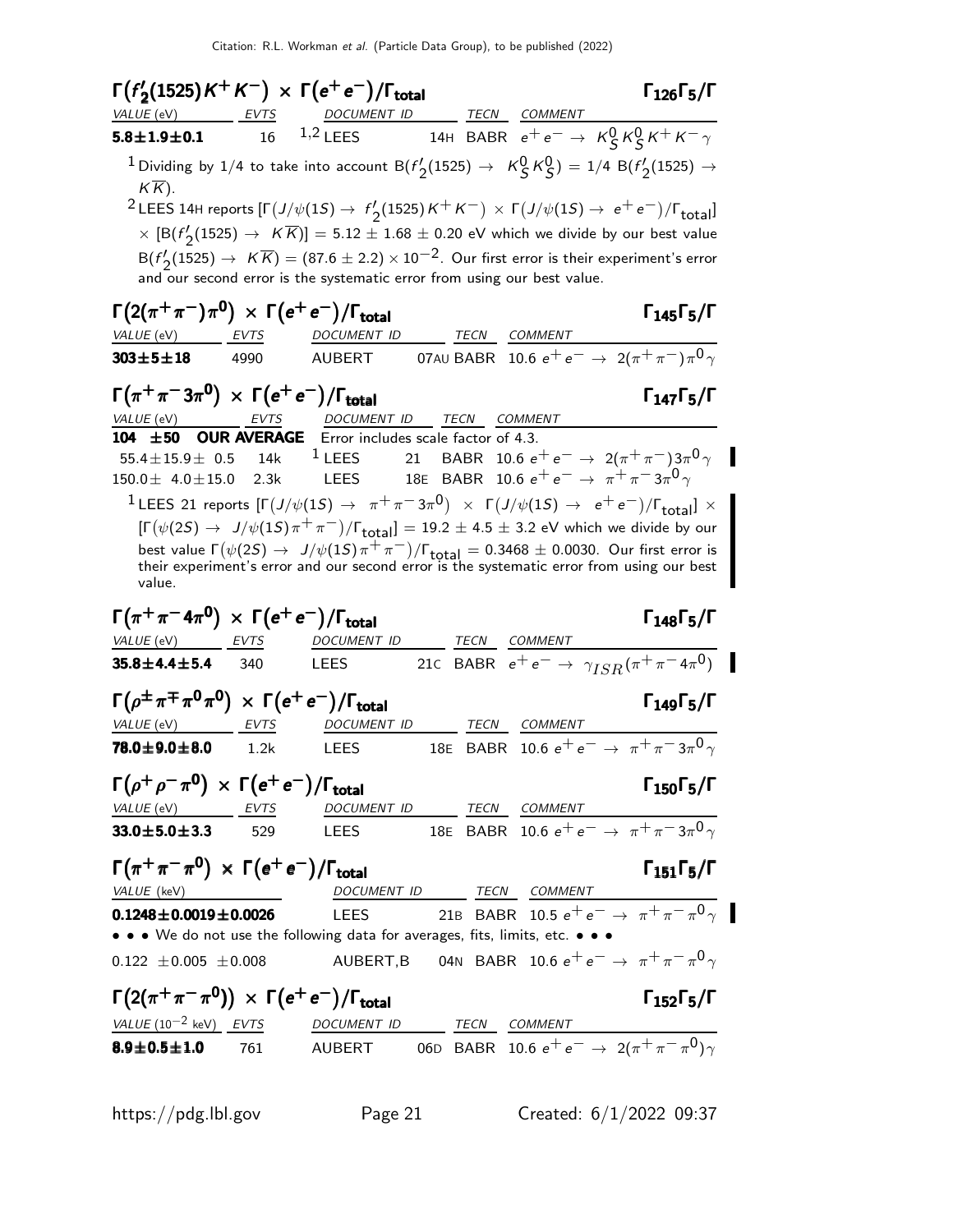|                                                                                          |     | $\Gamma(\pi^+\pi^-\pi^0 K^+ K^-)\times \Gamma(e^+e^-)/\Gamma_{\rm total}$     |    |                                                                                                                                                                                                                                                                                                                                                                              | $\Gamma_{153}\Gamma_5/\Gamma$   |
|------------------------------------------------------------------------------------------|-----|-------------------------------------------------------------------------------|----|------------------------------------------------------------------------------------------------------------------------------------------------------------------------------------------------------------------------------------------------------------------------------------------------------------------------------------------------------------------------------|---------------------------------|
|                                                                                          |     | VALUE (eV) EVTS DOCUMENT ID TECN COMMENT                                      |    |                                                                                                                                                                                                                                                                                                                                                                              |                                 |
|                                                                                          |     |                                                                               |    | <b>107.0±4.3±6.4</b> 768 AUBERT 07AU BABR 10.6 $e^+e^- \to K^+K^-\pi^+\pi^-\pi^0\gamma$                                                                                                                                                                                                                                                                                      |                                 |
| $\Gamma(2(\pi^+\pi^-)) \times \Gamma(e^+e^-)/\Gamma_{\text{total}}$                      |     |                                                                               |    |                                                                                                                                                                                                                                                                                                                                                                              | $\Gamma_{155}\Gamma_{5}/\Gamma$ |
| VALUE (eV) EVTS                                                                          |     |                                                                               |    | DOCUMENT ID TECN COMMENT                                                                                                                                                                                                                                                                                                                                                     |                                 |
| $20.4 \pm 0.9 \pm 0.4$                                                                   |     | <b>LEES</b>                                                                   |    | 12E BABR 10.6 $e^+e^- \to 2\pi^+2\pi^- \gamma$                                                                                                                                                                                                                                                                                                                               |                                 |
|                                                                                          |     | • • • We do not use the following data for averages, fits, limits, etc. • • • |    |                                                                                                                                                                                                                                                                                                                                                                              |                                 |
| $19.5 \pm 1.4 \pm 1.3$                                                                   |     |                                                                               |    | 270 <sup>1</sup> AUBERT 05D BABR 10.6 $e^+e^- \to 2(\pi^+\pi^-)\gamma$                                                                                                                                                                                                                                                                                                       |                                 |
| $1$ Superseded by LEES 12E.                                                              |     |                                                                               |    |                                                                                                                                                                                                                                                                                                                                                                              |                                 |
| $\Gamma(3(\pi^+\pi^-)) \times \Gamma(e^+e^-)/\Gamma_{\text{total}}$                      |     |                                                                               |    |                                                                                                                                                                                                                                                                                                                                                                              | $\Gamma_{156}\Gamma_5/\Gamma$   |
| $VALU E (10^{-2} \text{ keV})$ EVTS                                                      |     |                                                                               |    | DOCUMENT ID TECN COMMENT                                                                                                                                                                                                                                                                                                                                                     |                                 |
| $2.37 \pm 0.16 \pm 0.14$ 496                                                             |     | <b>AUBERT</b>                                                                 |    | 06D BABR 10.6 $e^+e^- \rightarrow 3(\pi^+\pi^-)\gamma$                                                                                                                                                                                                                                                                                                                       |                                 |
|                                                                                          |     |                                                                               |    |                                                                                                                                                                                                                                                                                                                                                                              |                                 |
| $\Gamma(2(\pi^+\pi^-)3\pi^0) \times \Gamma(e^+e^-)/\Gamma_{\text{total}}$                |     |                                                                               |    |                                                                                                                                                                                                                                                                                                                                                                              | $\Gamma_{157}\Gamma_5/\Gamma$   |
| VALUE (eV) EVTS                                                                          |     |                                                                               |    | DOCUMENT ID TECN COMMENT                                                                                                                                                                                                                                                                                                                                                     |                                 |
| $345 \pm 10 \pm 50$                                                                      | 14k |                                                                               |    | LEES 21 BABR 10.6 $e^+e^- \to 2(\pi^+\pi^-)3\pi^0\gamma$                                                                                                                                                                                                                                                                                                                     |                                 |
| $\Gamma(2(\pi^+\pi^-)\eta) \times \Gamma(e^+e^-)/\Gamma_{\text{total}}$                  |     |                                                                               |    |                                                                                                                                                                                                                                                                                                                                                                              | $\Gamma_{159}\Gamma_5/\Gamma$   |
| VALUE (eV) EVTS                                                                          |     |                                                                               |    | DOCUMENT ID TECN COMMENT                                                                                                                                                                                                                                                                                                                                                     |                                 |
| $13.1 \pm 2.4 \pm 0.1$ 85                                                                |     |                                                                               |    | <sup>1</sup> AUBERT 07AU BABR 10.6 $e^+e^- \rightarrow 2(\pi^+\pi^-)\eta\gamma$                                                                                                                                                                                                                                                                                              |                                 |
|                                                                                          |     | error is the systematic error from using our best value.                      |    | <sup>1</sup> AUBERT 07AU reports $[\Gamma(J/\psi(1S) \to 2(\pi^+\pi^-)\eta) \times \Gamma(J/\psi(1S) \to e^+e^-)/\Gamma_{\text{total}}]$<br>× $[\text{B}(\eta \to 2\gamma)] = 5.16 \pm 0.85 \pm 0.39$ eV which we divide by our best value $\text{B}(\eta \to$<br>$(2\gamma) = (39.36 \pm 0.18) \times 10^{-2}$ . Our first error is their experiment's error and our second |                                 |
| $\Gamma(2(\pi^+\pi^-\pi^0)\eta) \times \Gamma(e^+e^-)/\Gamma_{\text{total}}$             |     |                                                                               |    |                                                                                                                                                                                                                                                                                                                                                                              | $\Gamma_{161}\Gamma_5/\Gamma$   |
|                                                                                          |     |                                                                               |    |                                                                                                                                                                                                                                                                                                                                                                              |                                 |
| $9.1 \pm 2.6 \pm 1.4$ 14k                                                                |     |                                                                               |    | LEES 21 BABR 10.6 $e^+e^- \rightarrow 2(\pi^+\pi^-)3\pi^0\gamma$                                                                                                                                                                                                                                                                                                             |                                 |
| $\Gamma(\pi^+\pi^-\pi^0\pi^0\eta) \times \Gamma(e^+e^-)/\Gamma_{\text{total}}$           |     |                                                                               |    |                                                                                                                                                                                                                                                                                                                                                                              | $\Gamma_{162}\Gamma_5/\Gamma$   |
|                                                                                          |     | VALUE (eV) EVTS DOCUMENT ID TECN COMMENT                                      |    |                                                                                                                                                                                                                                                                                                                                                                              |                                 |
| 13.1± 2.7 OUR AVERAGE                                                                    |     |                                                                               |    |                                                                                                                                                                                                                                                                                                                                                                              |                                 |
| $26.1 \pm 17.9 \pm 0.3$                                                                  | 14k | $1$ LEES                                                                      | 21 | BABR 10.6 $e^+e^- \rightarrow 2(\pi^+\pi^-)3\pi^0\gamma$                                                                                                                                                                                                                                                                                                                     |                                 |
| $12.8 \pm 1.8 \pm 2.0$                                                                   | 203 | LEES                                                                          |    | 18E BABR 10.6 $e^+e^- \rightarrow \pi^+\pi^-\pi^0\pi^0\eta\gamma$                                                                                                                                                                                                                                                                                                            |                                 |
|                                                                                          |     |                                                                               |    | <sup>1</sup> LEES 21 reports $[\Gamma(J/\psi(1S) \to \pi^+\pi^-\pi^0\pi^0\eta) \times \Gamma(J/\psi(1S) \to e^+e^-)/\Gamma_{\text{total}}]$                                                                                                                                                                                                                                  |                                 |
|                                                                                          |     | second error is the systematic error from using our best value.               |    | $\times$ $[\mathrm{B}(\eta\to\pi^+\pi^-\pi^0)] = 6\pm 4\pm 1$ eV which we divide by our best value $\mathrm{B}(\eta\to\pi^+\pi^-$<br>$\pi^+\pi^-\pi^0$ ) = (23.02 $\pm$ 0.25) × 10 <sup>-2</sup> . Our first error is their experiment's error and our                                                                                                                       |                                 |
| $\Gamma(\rho^{\pm}\pi^{\mp}\pi^{0}\eta) \times \Gamma(e^{+}e^{-})/\Gamma_{\text{total}}$ |     |                                                                               |    |                                                                                                                                                                                                                                                                                                                                                                              | $\Gamma_{163}\Gamma_5/\Gamma$   |
| VALUE (eV)                                                                               |     | DOCUMENT ID<br>EVTS                                                           |    | <b>COMMENT</b><br>TECN                                                                                                                                                                                                                                                                                                                                                       |                                 |

**10.5±4.1±1.6** 168 LEES 18E BABR 10.6  $e^+e^- \rightarrow$ 

 $\tilde{\pi} + \pi - \pi^0 \pi^0 \eta \gamma$ 

 $\blacksquare$ 

 $\blacksquare$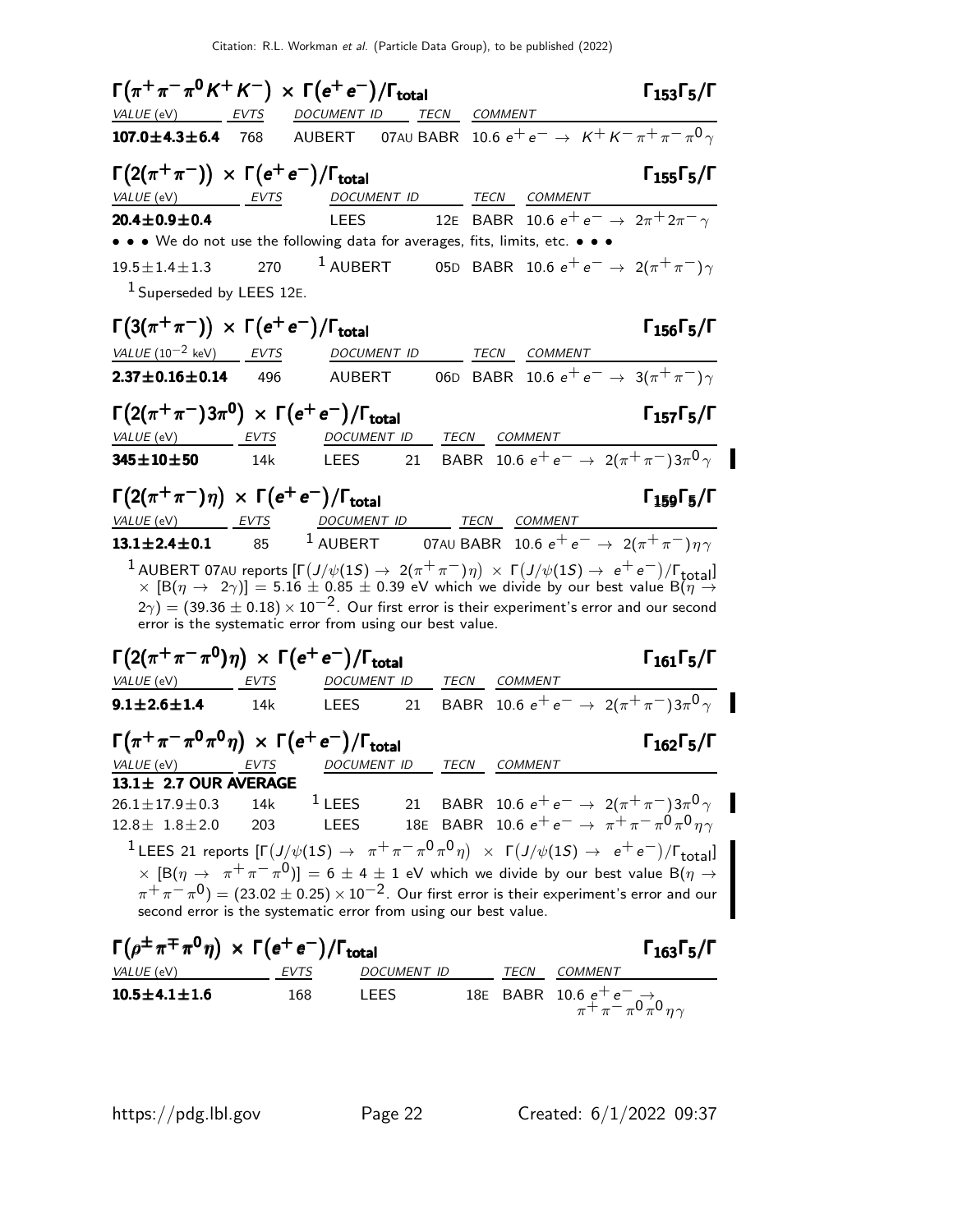| $\Gamma(K^+K^-) \times \Gamma(e^+e^-)/\Gamma_{\rm total}$                                                                                    |                                      |                                                                          |  |                                             | $\Gamma_{164}\Gamma_5/\Gamma$   |
|----------------------------------------------------------------------------------------------------------------------------------------------|--------------------------------------|--------------------------------------------------------------------------|--|---------------------------------------------|---------------------------------|
| VALUE (eV)                                                                                                                                   | EVTS                                 | DOCUMENT ID TECN COMMENT                                                 |  |                                             |                                 |
| • • • We do not use the following data for averages, fits, limits, etc. • • •                                                                |                                      |                                                                          |  |                                             |                                 |
| $1.78 \pm 0.11 \pm 0.05$                                                                                                                     | 462                                  | $1$ LEES                                                                 |  | 15J BABR $e^+e^- \rightarrow K^+K^- \gamma$ |                                 |
| $1.94 \pm 0.11 \pm 0.05$                                                                                                                     | 462                                  | <sup>2</sup> LEES                                                        |  | 15J BABR $e^+e^- \rightarrow K^+K^- \gamma$ |                                 |
| $1.42 \pm 0.23 \pm 0.08$                                                                                                                     | 51                                   | $3$ LEES                                                                 |  | 130 BABR $e^+e^- \rightarrow K^+K^- \gamma$ |                                 |
| $1 \sin \phi > 0$ .<br>$2 \sin \phi < 0$ .<br>3 Interference with non-resonant $K^+ K^-$ production not taken into account.                  |                                      |                                                                          |  |                                             |                                 |
| $\Gamma(K_S^0 K_I^0 \pi^0) \times \Gamma(e^+ e^-)/\Gamma_{\rm total}$                                                                        |                                      |                                                                          |  |                                             | $\Gamma_{170}\Gamma_{5}/\Gamma$ |
| VALUE (eV) EVTS                                                                                                                              |                                      | DOCUMENT ID TECN COMMENT                                                 |  |                                             |                                 |
| $11.4 \pm 1.3 \pm 0.6$ 182                                                                                                                   |                                      | LEES 17A BABR $e^+e^- \rightarrow K_S^0 K_I^0 \pi^0 \gamma$              |  |                                             |                                 |
| $\Gamma(K^*(892)^0\overline{K^0}+{\rm c.c.}\rightarrow K_S^0\overline{K_I^0\pi^0})\,\times\,\Gamma(e^+e^-)/\Gamma_{\rm total}$<br>VALUE (eV) | <u>EVTS DOCUMENT ID TECN COMMENT</u> |                                                                          |  |                                             | $\Gamma_{171}\Gamma_{5}/\Gamma$ |
| $6.7 \pm 0.9 \pm 0.4$                                                                                                                        | 106                                  | LEES 17A BABR $e^+e^- \rightarrow K_S^0 K_I^0 \pi^0 \gamma$              |  |                                             |                                 |
|                                                                                                                                              |                                      |                                                                          |  |                                             |                                 |
| $\Gamma(K_2^*(1430)^0\overline{K}^0$ + c.c. $\rightarrow$ $K_5^0$ $K_1^0$ $\pi^0$ ) $\times$ $\Gamma(e^+e^-)/\Gamma_{\text{total}}$          |                                      |                                                                          |  |                                             | $\Gamma_{172}\Gamma_{5}/\Gamma$ |
| VALUE (eV) EVTS DOCUMENT ID TECN COMMENT<br>$2.4 \pm 0.7 \pm 0.1$                                                                            | 37                                   | LEES 17A BABR $e^+e^- \rightarrow K_S^0 K_I^0 \pi^0 \gamma$              |  |                                             |                                 |
|                                                                                                                                              |                                      |                                                                          |  |                                             |                                 |
| $\Gamma(K^+K^-\pi^+\pi^-) \times \Gamma(e^+e^-)/\Gamma_{\text{total}}$                                                                       |                                      |                                                                          |  |                                             | $\Gamma_{173}\Gamma_{5}/\Gamma$ |
| VALUE (eV) EVTS DOCUMENT ID TECN COMMENT                                                                                                     |                                      |                                                                          |  |                                             |                                 |
| 37.94 $\pm$ 0.81 $\pm$ 1.10 3.1k<br>• • • We do not use the following data for averages, fits, limits, etc. • • •                            |                                      | LEES 12F BABR 10.6 $e^+e^- \rightarrow \pi^+\pi^-K^+K^-\gamma$           |  |                                             |                                 |
| 36.3 $\pm$ 1.3 $\pm$ 2.1 1.5k $^{-1}$ AUBERT 07AK BABR 10.6 $e^+e^- \rightarrow \pi^+\pi^-$ K $^+$ K $^ \gamma$                              |                                      |                                                                          |  |                                             |                                 |
| 33.6 ±2.7 ±2.7 233 <sup>2</sup> AUBERT 05D BABR 10.6 $e^+e^- \rightarrow K^+K^-\pi^+\pi^-\gamma$                                             |                                      |                                                                          |  |                                             |                                 |
| <sup>1</sup> Superseded by LEES 12F.<br><sup>2</sup> Superseded by AUBERT 07AK.                                                              |                                      |                                                                          |  |                                             |                                 |
| $\Gamma(K^+K^-\pi^0\pi^0) \, \times \, \Gamma(e^+e^-)/\Gamma_{\rm total}$                                                                    |                                      |                                                                          |  |                                             | $\Gamma_{174}\Gamma_{5}/\Gamma$ |
| VALUE (eV) EVTS                                                                                                                              |                                      |                                                                          |  |                                             |                                 |
| $11.75 \pm 0.81 \pm 0.90$ 388                                                                                                                |                                      | LEES 12F BABR 10.6 $e^+e^- \rightarrow \pi^0\pi^0\kappa^+\kappa^-\gamma$ |  |                                             |                                 |
| • • • We do not use the following data for averages, fits, limits, etc. • • •                                                                |                                      |                                                                          |  |                                             |                                 |
| 13.6 ± 1.1 ± 1.3 203 <sup>1</sup> AUBERT 07AK BABR 10.6 $e^+e^- \rightarrow \pi^0\pi^0 K^+ K^- \gamma$                                       |                                      |                                                                          |  |                                             |                                 |
| $1$ Superseded by LEES 12F.                                                                                                                  |                                      |                                                                          |  |                                             |                                 |
| $\Gamma(K_S^0 K_I^0 \pi^+ \pi^-) \times \Gamma(e^+ e^-)/\Gamma_{\text{total}}$                                                               |                                      |                                                                          |  |                                             | $\Gamma_{175}\Gamma_{5}/\Gamma$ |
| VALUE (eV) EVTS DOCUMENT ID TECN COMMENT<br>20.8±2.3±2.1 248 LEES 14H BABR $e^+e^- \rightarrow \pi^+\pi^-K^0_S K^0_V$                        |                                      |                                                                          |  |                                             |                                 |
|                                                                                                                                              |                                      |                                                                          |  |                                             |                                 |
| $\Gamma(K_S^0 K_I^0 \pi^0 \pi^0) \times \Gamma(e^+ e^-)/\Gamma_{\text{total}}$                                                               |                                      |                                                                          |  |                                             | $\Gamma_{176}\Gamma_{5}/\Gamma$ |
|                                                                                                                                              |                                      |                                                                          |  |                                             |                                 |
| $\frac{\text{VALU E (eV)}}{10.3 \pm 2.3 \pm 0.5}$ FOR BABR $e^+e^- \rightarrow K^0_S K^0_I \pi^0 \pi^0 \gamma$                               |                                      |                                                                          |  |                                             |                                 |
|                                                                                                                                              |                                      |                                                                          |  |                                             |                                 |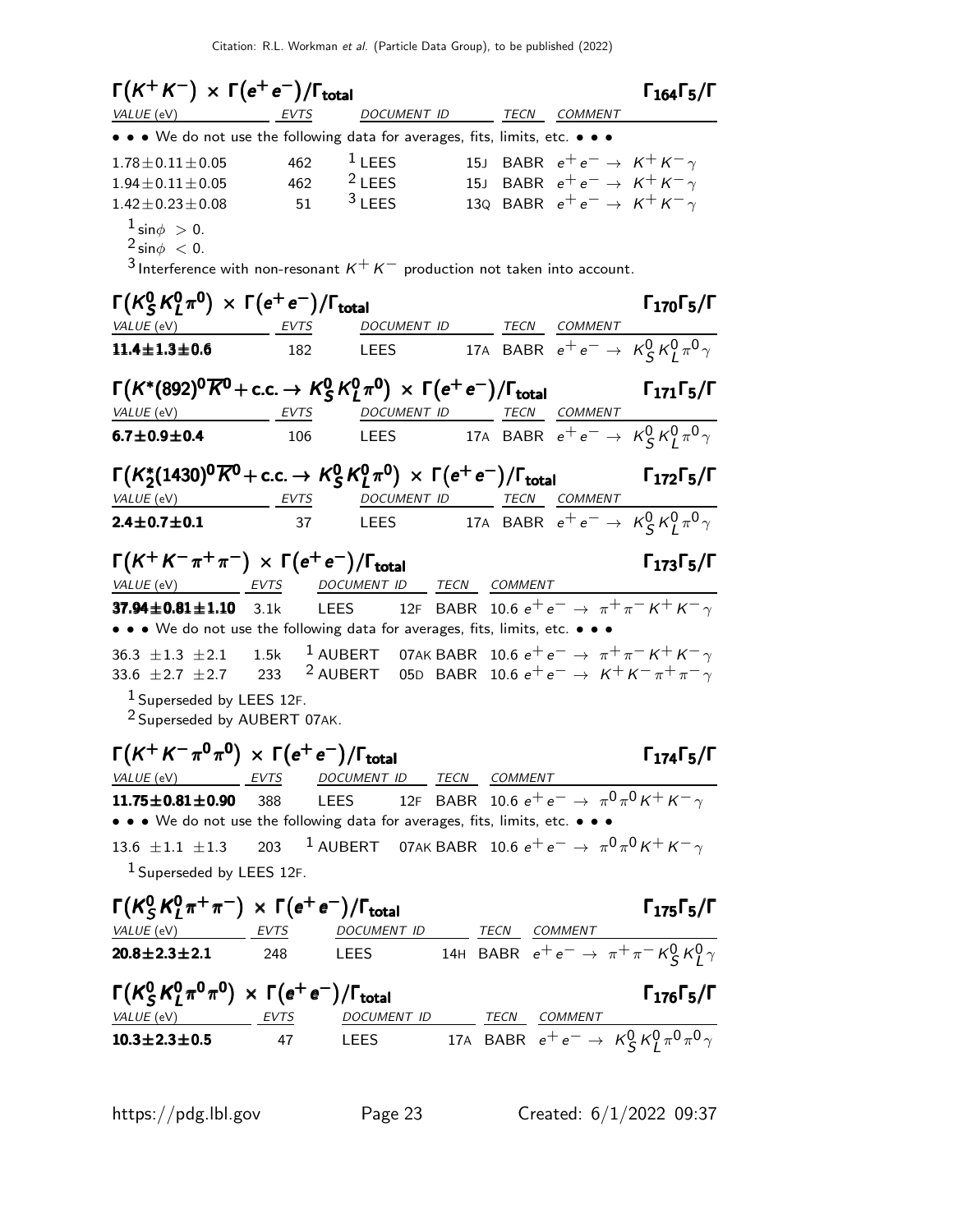| $\Gamma(K_S^0 K_I^0 \eta) \times \Gamma(e^+ e^-)/\Gamma_{\text{total}}$                         |             |                                                          |                                                                                                                                                                                                                                                                                                                                                                                             | $\Gamma_{177}\Gamma_{5}/\Gamma$                    |
|-------------------------------------------------------------------------------------------------|-------------|----------------------------------------------------------|---------------------------------------------------------------------------------------------------------------------------------------------------------------------------------------------------------------------------------------------------------------------------------------------------------------------------------------------------------------------------------------------|----------------------------------------------------|
| VALUE (eV)                                                                                      | EVTS        |                                                          | DOCUMENT ID TECN COMMENT                                                                                                                                                                                                                                                                                                                                                                    |                                                    |
| $8.0 \pm 1.8 \pm 0.4$                                                                           | 45          | <b>LEES</b>                                              | 17A BABR $e^+e^- \rightarrow K_S^0 K_I^0 \eta \gamma$                                                                                                                                                                                                                                                                                                                                       |                                                    |
| $\Gamma(K_S^0 K_S^0 \pi^+\pi^-) \times \Gamma(e^+e^-)/\Gamma_{\text{total}}$                    |             |                                                          |                                                                                                                                                                                                                                                                                                                                                                                             | $\Gamma_{178}\Gamma_{5}/\Gamma$                    |
| VALUE (eV)                                                                                      | <b>EVTS</b> | DOCUMENT ID                                              | TECN<br>COMMENT                                                                                                                                                                                                                                                                                                                                                                             |                                                    |
| $9.3 \pm 0.9 \pm 0.5$                                                                           | 133         | <b>LEES</b>                                              | 14H BABR $e^+e^- \rightarrow \pi^+\pi^- K^0_S K^0_S \gamma$                                                                                                                                                                                                                                                                                                                                 |                                                    |
| $\Gamma(K^{\mp} K^0_S \pi^{\pm} \pi^{\prime}) \times \Gamma(e^+ e^-)/\Gamma_{\rm total}$        |             |                                                          |                                                                                                                                                                                                                                                                                                                                                                                             | $\Gamma_{179}\Gamma_{5}/\Gamma$                    |
| VALUE (eV) EVTS                                                                                 |             | <b>DOCUMENT ID</b>                                       | TECN COMMENT<br>17D BABR $e^+e^- \rightarrow K_S^0 K^{\pm} \pi^{\mp} \pi^0 \gamma$                                                                                                                                                                                                                                                                                                          |                                                    |
| $31.7 \pm 1.9 \pm 1.8$                                                                          | 393         | <b>LEES</b>                                              |                                                                                                                                                                                                                                                                                                                                                                                             |                                                    |
| $\Gamma(K^+K^-2(\pi^+\pi^-))\,\times\,\Gamma(e^+e^-)/\Gamma_{\rm total}$                        |             |                                                          |                                                                                                                                                                                                                                                                                                                                                                                             | $\Gamma_{180}\Gamma_5/\Gamma$                      |
| $VALUE (10^{-2} \text{ keV})$ EVTS                                                              |             | DOCUMENT ID                                              | TECN COMMENT                                                                                                                                                                                                                                                                                                                                                                                |                                                    |
| $2.75 \pm 0.23 \pm 0.17$                                                                        | 205         | <b>AUBERT</b>                                            | 06D BABR 10.6 $e^+e^- \rightarrow$                                                                                                                                                                                                                                                                                                                                                          | $K^{+} K^{-} 2(\pi^{+} \pi^{-}) \gamma$            |
| $\Gamma(K^+K^-\pi^+\pi^-\eta) \times \Gamma(e^+e^-)/\Gamma_{\text{total}}$<br>$VALUE$ (eV) EVTS |             | DOCUMENT ID TECN COMMENT                                 |                                                                                                                                                                                                                                                                                                                                                                                             | $\Gamma_{181}\Gamma_5/\Gamma$                      |
| $25.9 \pm 3.9 \pm 0.1$ 73                                                                       |             |                                                          | <sup>1</sup> AUBERT 07AU BABR 10.6 $e^+e^- \rightarrow K^+K^-\pi^+\pi^-\eta\gamma$                                                                                                                                                                                                                                                                                                          |                                                    |
| $\Gamma(2(K^+K^-)) \times \Gamma(e^+e^-)/\Gamma_{\rm total}$<br>VALUE (eV) EVTS                 |             | error is the systematic error from using our best value. | 1 AUBERT 07AU reports $[\Gamma(J/\psi(1S) \to K^+ K^- \pi^+ \pi^- \eta) \times \Gamma(J/\psi(1S) \to e^+ e^-)/\Gamma_{\text{total}}] \times [B(\eta \to 2\gamma)] = 10.2 \pm 1.3 \pm 0.8$ eV which we divide by our best value $B(\eta \to 0.25)$<br>$(2\gamma) = (39.36 \pm 0.18) \times 10^{-2}$ . Our first error is their experiment's error and our second<br>DOCUMENT ID TECN COMMENT | $\Gamma_{182}\Gamma_5/\Gamma$                      |
|                                                                                                 |             | <b>LEES</b>                                              | 12F BABR 10.6 $e^+e^- \to 2(K^+K^-)\gamma$                                                                                                                                                                                                                                                                                                                                                  |                                                    |
| 4.00 $\pm$ 0.33 $\pm$ 0.29 287 $\pm$ 24                                                         |             |                                                          | • • • We do not use the following data for averages, fits, limits, etc. • • •                                                                                                                                                                                                                                                                                                               |                                                    |
| $4.11 \pm 0.39 \pm 0.30$ 156 $\pm$ 15<br>4.0 $\pm$ 0.7 $\pm$ 0.6                                | 38          | <sup>2</sup> AUBERT                                      | <sup>1</sup> AUBERT 07AK BABR 10.6 $e^+e^- \rightarrow 2(K^+K^-)\gamma$                                                                                                                                                                                                                                                                                                                     |                                                    |
| <sup>1</sup> Superseded by LEES 12F.                                                            |             |                                                          |                                                                                                                                                                                                                                                                                                                                                                                             |                                                    |
| <sup>2</sup> Superseded by AUBERT 07AK.                                                         |             |                                                          |                                                                                                                                                                                                                                                                                                                                                                                             | 05D BABR 10.6 $e^+e^- \rightarrow 2(K^+K^-)\gamma$ |
| $\Gamma(K^+K^-K^0_SK^0_S) \times \Gamma(e^+e^-)/\Gamma_{\text{total}}$                          |             |                                                          |                                                                                                                                                                                                                                                                                                                                                                                             | $\Gamma_{183}\Gamma_5/\Gamma$                      |
| VALUE (eV) EVTS                                                                                 |             |                                                          |                                                                                                                                                                                                                                                                                                                                                                                             |                                                    |
| $2.3 \pm 0.4 \pm 0.1$                                                                           | 29          |                                                          | $\frac{DOCUMENT ID}{14H BABR}$ $\frac{TCN}{e^+e^-}$ $\rightarrow$ $K_S^0 K_S^0 K^+ K^- \gamma$                                                                                                                                                                                                                                                                                              |                                                    |
| $\Gamma(p\overline{p}) \times \Gamma(e^+e^-)/\Gamma_{\text{total}}$                             |             |                                                          |                                                                                                                                                                                                                                                                                                                                                                                             | $\Gamma_{184}\Gamma_{5}/\Gamma$                    |
| VALUE (eV) EVTS                                                                                 |             |                                                          | DOCUMENT ID TECN COMMENT<br>11.9±0.6 OUR AVERAGE Error includes scale factor of 1.8. See the ideogram below.                                                                                                                                                                                                                                                                                |                                                    |
| $11.3 \pm 0.4 \pm 0.3$                                                                          | 821         | $1$ LEES                                                 | 130 BABR $e^+e^- \rightarrow p\bar{p}\gamma$                                                                                                                                                                                                                                                                                                                                                |                                                    |
| $12.9 \pm 0.4 \pm 0.4$                                                                          | 918         | $2$ LEES                                                 | 13Y BABR $e^+e^- \rightarrow p\overline{p}\gamma$                                                                                                                                                                                                                                                                                                                                           |                                                    |
| $9.7 \pm 1.7$                                                                                   |             |                                                          | <sup>3</sup> ARMSTRONG 93B E760 $\overline{p}p \rightarrow e^+e^-$                                                                                                                                                                                                                                                                                                                          |                                                    |
|                                                                                                 |             |                                                          | • • • We do not use the following data for averages, fits, limits, etc. • • •                                                                                                                                                                                                                                                                                                               |                                                    |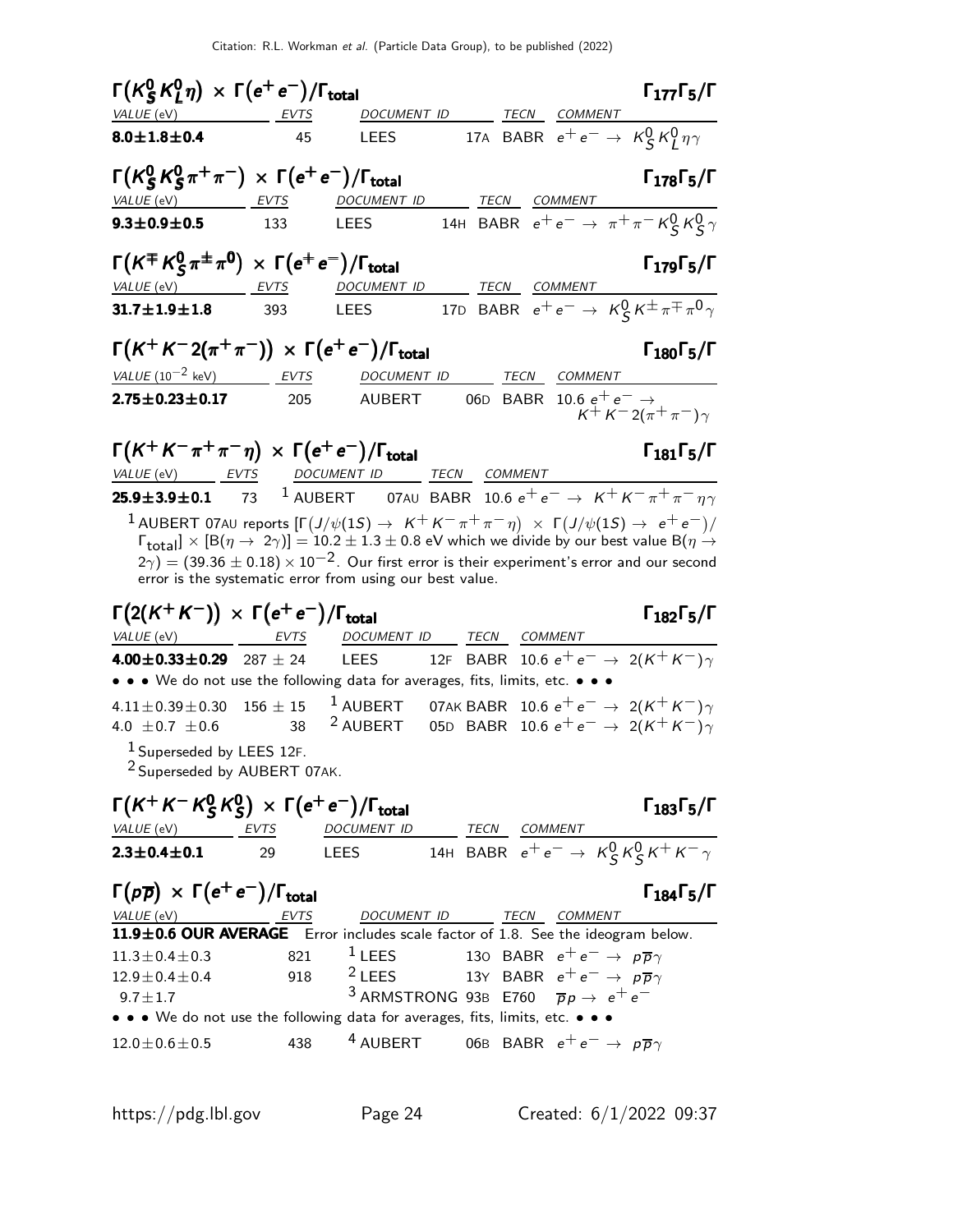

#### $J/\psi(1S)$  BRANCHING RATIOS

For the first four branching ratios, see also the partial widths, and (partial widths)  $\times$   $\Gamma(e^+e^-)/\Gamma_{\rm total}$  above.

| $\Gamma$ (hadrons)/ $\Gamma_{total}$                                            |                    |    |                  |                           | $\Gamma_1/\Gamma$ |  |
|---------------------------------------------------------------------------------|--------------------|----|------------------|---------------------------|-------------------|--|
| <b>VALUE</b>                                                                    | <b>DOCUMENT ID</b> |    | <b>TECN</b>      | <b>COMMENT</b>            |                   |  |
| $0.877 \pm 0.005$ OUR AVERAGE                                                   |                    |    |                  |                           |                   |  |
| $0.878 \pm 0.005$                                                               | BAI                |    | 95B BES $e^+e^-$ |                           |                   |  |
| $0.86 \pm 0.02$                                                                 | BOYARSKI           |    |                  | 75 MRK1 $e^+e^-$          |                   |  |
| $\Gamma(\text{virtual}\gamma \rightarrow \text{hadrons})/\Gamma_{\text{total}}$ |                    |    |                  |                           |                   |  |
| VALUE                                                                           | DOCUMENT ID        |    | TECN             | COMMENT                   |                   |  |
| $0.135 \pm 0.003$                                                               | $1,2$ SETH         | 04 |                  | RVUE $e^+e^-$             |                   |  |
| https://pdg.lbl.gov                                                             | Page 25            |    |                  | Created: $6/1/2022$ 09:37 |                   |  |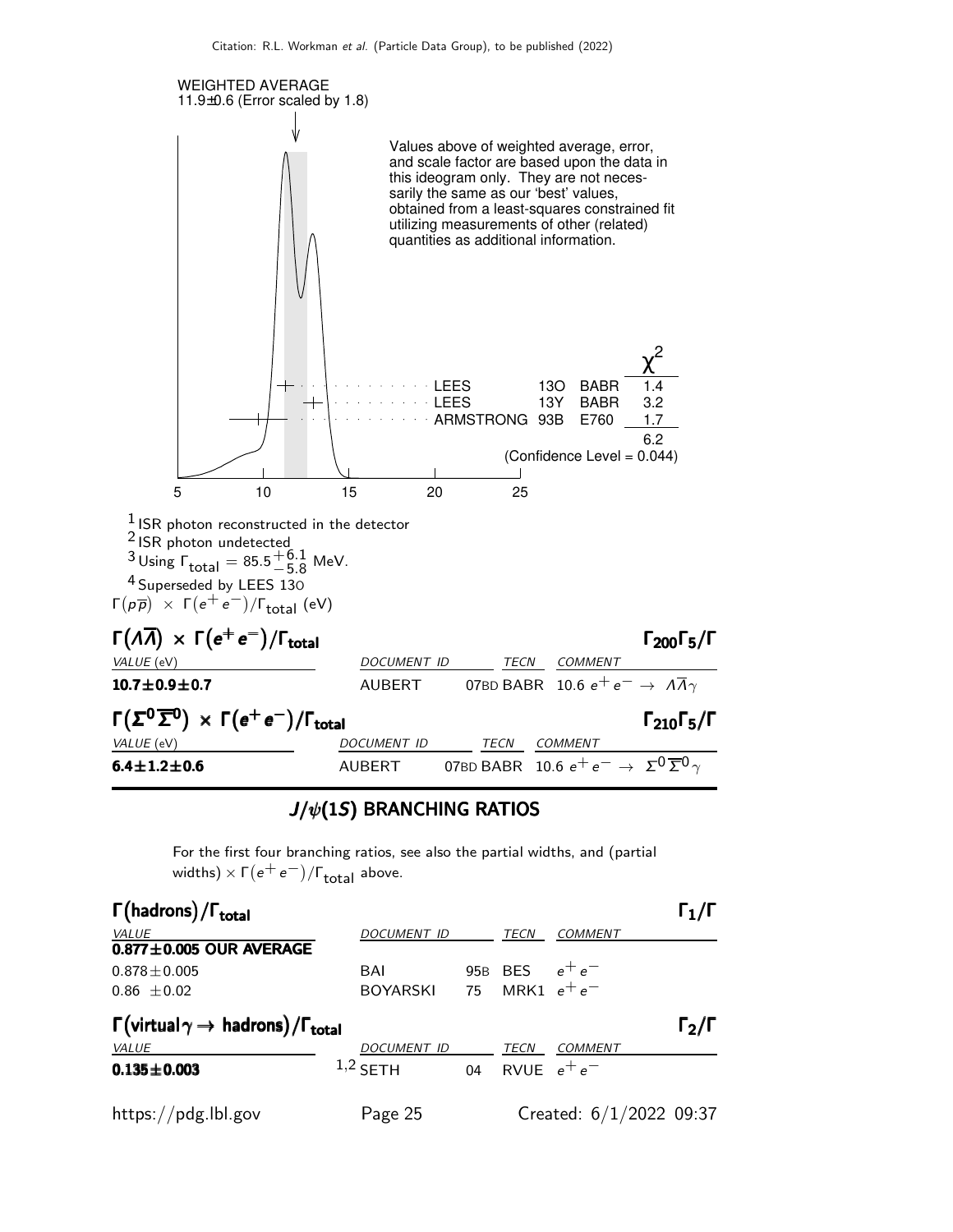• • • We do not use the following data for averages, fits, limits, etc. • • •

0.17 
$$
\pm
$$
 0.02 <sup>1</sup> BOYARSKI 75 MRK1  $e^+e^-$ 

 $\frac{1}{\sqrt{1}}$  Included in  $\Gamma(\text{hadrons})/\Gamma_{\text{total}}$ .

<sup>2</sup>Using B(J/ $\psi \rightarrow e^+e^-$ ) = (5.90 ± 0.09)% from RPP-2002 and R = 2.28 ± 0.04 determined by a fit to data from BAI 00 and BAI 02C.

| $\Gamma(ggg)/\Gamma_{\rm total}$ |     |                     |      | $\Gamma_3/\Gamma$                                 |
|----------------------------------|-----|---------------------|------|---------------------------------------------------|
| VALUE (units $10^{-2}$ ) EVTS    |     | DOCUMENT ID         | TECN | COMMENT                                           |
| $64.1 \pm 1.0$                   | 6 M | <sup>1</sup> BESSON |      | 08 CLEO $\psi(2S) \rightarrow \pi^+\pi^-$ hadrons |

<sup>1</sup> Calculated using the value  $\Gamma(\gamma gg)/\Gamma(g gg) = 0.137 \pm 0.001 \pm 0.016 \pm 0.004$  from BESSON 08 and the PDG 08 values of B $(\ell^+ \ell^-)$ , B(virtual  $\gamma \to$  hadrons), and B $(\gamma \eta_c)$ . The statistical error is negligible and the systematic error is partially correlated with that of  $\Gamma(\gamma gg)/\Gamma_{\text{total}}$  measurement of BESSON 08.

#### Γ $(\gamma$ g g)/Γ<sub>total</sub> Γ<sub>4</sub>/Γ /Γ $\Gamma$ total Γ $_4$ /Γ

| VALUE (units $10^{-2}$ ) EVTS | DOCUMENT ID          | TECN | <i>COMMENT</i>                                                                                                                                                                                                                     |
|-------------------------------|----------------------|------|------------------------------------------------------------------------------------------------------------------------------------------------------------------------------------------------------------------------------------|
| $8.79 \pm 1.05$               | 200 k $^{-1}$ BESSON |      | 08 CLEO $\psi(2S) \rightarrow \pi^+ \pi^- \gamma + \text{hadrons}$                                                                                                                                                                 |
|                               |                      |      | <sup>1</sup> Calculated using the value $\Gamma(\gamma gg)/\Gamma(ggg) = 0.137 \pm 0.001 \pm 0.016 \pm 0.004$ from<br>RESSON 08 and the value of $\Gamma(\sigma\sigma\sigma)$ ( $\Gamma$ . The statistical error is negligible and |

BESSON 08 and the value of  $\Gamma(ggg)/\Gamma_{\text{total}}$ . The statistical error is negligible and the systematic error is partially correlated with that of  $\Gamma(g \, g \, g)/\Gamma_{\rm total}$  measurement of BESSON 08.

| $\Gamma(\gamma gg)/\Gamma(ggg)$           |             |                    |                 |                  | $\Gamma_4/\Gamma_3$                                                     |
|-------------------------------------------|-------------|--------------------|-----------------|------------------|-------------------------------------------------------------------------|
| VALUE (units $10^{-2}$ )                  | <b>EVTS</b> | DOCUMENT ID        |                 | TECN             | COMMENT                                                                 |
| $13.7 \pm 0.1 \pm 0.7$                    | 6 M         | <b>BESSON</b>      | 08              |                  | CLEO $\psi(2S) \rightarrow \pi^+ \pi^- J/\psi$                          |
| $\Gamma(e^+e^-)/\Gamma_{\rm total}$       |             |                    |                 |                  | $\Gamma_5/\Gamma$                                                       |
| VALUE (units $10^{-2}$ )                  | EVTS        | <b>DOCUMENT ID</b> |                 | TECN             | <b>COMMENT</b>                                                          |
| 5.971±0.032 OUR AVERAGE                   |             |                    |                 |                  |                                                                         |
| $5.983 + 0.007 + 0.037$                   | 720k        | <b>ABLIKIM</b>     | 13R             |                  | BES3 $\psi(2S) \rightarrow J/\psi \pi^+ \pi^-$                          |
| $5.945 \pm 0.067 \pm 0.042$               | 15k         | $\mathbf{L}$       | 05C             |                  | CLEO $\psi(2S) \rightarrow J/\psi \pi^+ \pi^-$                          |
| 5.90 $\pm$ 0.05 $\pm$ 0.10                |             | <b>BAI</b>         |                 |                  | 98D BES $\psi(2S) \rightarrow J/\psi \pi^+ \pi^-$                       |
| 6.09 $\pm$ 0.33                           |             | <b>BAI</b>         |                 | 95B BES $e^+e^-$ |                                                                         |
| 5.92 $\pm$ 0.15 $\pm$ 0.20                |             | <b>COFFMAN</b>     | 92              |                  | MRK3 $\psi(2S) \rightarrow J/\psi \pi^+ \pi^-$                          |
| 6.9 $\pm 0.9$                             |             | <b>BOYARSKI</b>    | 75              |                  | MRK1 $e^+e^-$                                                           |
| $\Gamma(e^+e^-\gamma)/\Gamma_{\rm total}$ |             |                    |                 |                  | $\Gamma_6/\Gamma$                                                       |
| $VALUE$ (units $10^{-3}$ )                |             | DOCUMENT ID        |                 |                  | TECN COMMENT                                                            |
| $8.8 \pm 1.3 \pm 0.4$                     |             |                    |                 |                  | <sup>1</sup> ARMSTRONG 96 E760 $\overline{p}p \rightarrow e^+e^-\gamma$ |
| <sup>1</sup> For $E_{\gamma} > 100$ MeV.  |             |                    |                 |                  |                                                                         |
| $\Gamma(\mu^+\mu^-)/\Gamma_{\rm total}$   |             |                    |                 |                  | $\Gamma_7/\Gamma$                                                       |
| VALUE (units $10^{-2}$ )                  | EVTS        | <b>DOCUMENT ID</b> |                 | TECN             | <b>COMMENT</b>                                                          |
| $5.961 \pm 0.033$ OUR AVERAGE             |             |                    |                 |                  |                                                                         |
| $5.973 \pm 0.007 \pm 0.038$               | 770k        | <b>ABLIKIM</b>     |                 |                  | 13R BES3 $\psi(2S) \rightarrow J/\psi \pi^+ \pi^-$                      |
| $5.960 \pm 0.065 \pm 0.050$               | 17k         | LI                 | 05C             | CLEO             | $\psi(2S) \rightarrow J/\psi \pi^+ \pi^-$                               |
| 5.84 $\pm$ 0.06 $\pm$ 0.10                |             | BAI                | 98 <sub>D</sub> | <b>BES</b>       | $\psi(2S) \rightarrow J/\psi \pi^+ \pi^-$                               |
|                                           |             |                    |                 |                  |                                                                         |
|                                           |             |                    |                 |                  |                                                                         |

https://pdg.lbl.gov Page 26 Created: 6/1/2022 09:37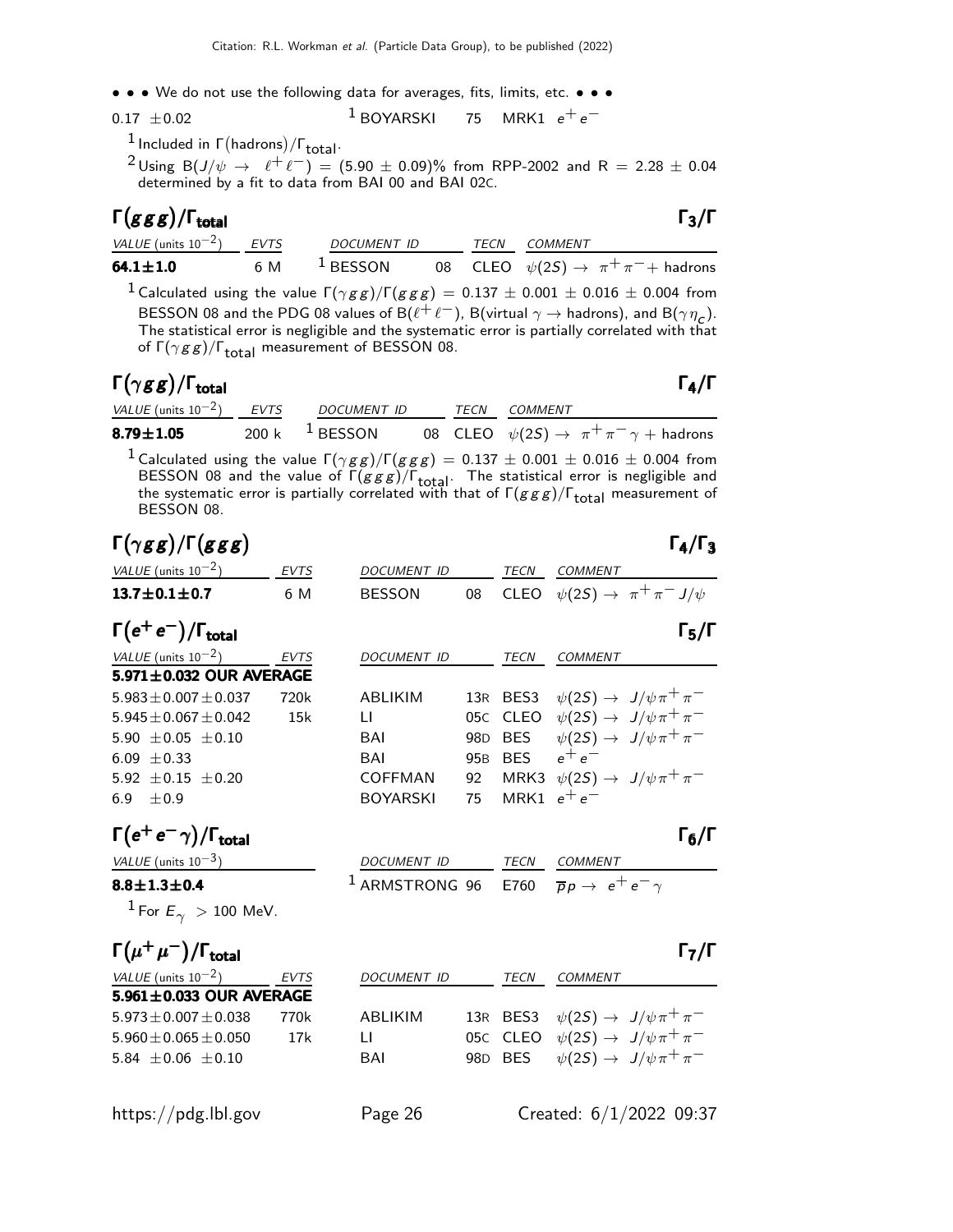| $6.08 \pm 0.33$          | <b>BAI</b>                                                | 95B BES $e^+e^-$ |  |
|--------------------------|-----------------------------------------------------------|------------------|--|
| $5.90 \pm 0.15 \pm 0.19$ | COFFMAN 92 MRK3 $\psi(2S) \rightarrow J/\psi \pi^+ \pi^-$ |                  |  |
| 6.9 $\pm 0.9$            | BOYARSKI 75 MRK1 $e^+e^-$                                 |                  |  |

|       | $\Gamma(e^+e^-)/\Gamma(\mu^+\mu^-)$                                           |                           |                   | $\Gamma_5/\Gamma_7$                                                           |
|-------|-------------------------------------------------------------------------------|---------------------------|-------------------|-------------------------------------------------------------------------------|
| VALUE |                                                                               | <b>DOCUMENT ID</b>        | TECN              | <b>COMMENT</b>                                                                |
|       | $1.0016 \pm 0.0031$ OUR AVERAGE                                               |                           |                   |                                                                               |
|       | $1.0022 \pm 0.0044 \pm 0.0048$                                                |                           |                   | <sup>1</sup> AULCHENKO 14 KEDR 3.097 $e^+e^- \rightarrow e^+e^-, \mu^+\mu^-$  |
|       | $1.0017 \pm 0.0017 \pm 0.0033$                                                | <sup>2</sup> ABLIKIM      |                   | 13R BES3 $\psi(2S) \rightarrow J/\psi \pi^+ \pi^-$                            |
|       | $1.002 + 0.021 + 0.013$                                                       |                           |                   | <sup>3</sup> ANASHIN 10 KEDR 3.097 $e^+e^- \rightarrow e^+e^-$ , $\mu^+\mu^-$ |
|       | $0.997 \pm 0.012 \pm 0.006$ LI                                                |                           |                   | 05C CLEO $\psi(2S) \rightarrow J/\psi \pi^+ \pi^-$                            |
|       | • • • We do not use the following data for averages, fits, limits, etc. • • • |                           |                   |                                                                               |
|       | $1.011 \pm 0.013 \pm 0.016$                                                   | <b>BAI</b>                |                   | 98D BES $\psi(2S) \rightarrow J/\psi \pi^+ \pi^-$                             |
| 1.00  | $\pm 0.07$                                                                    | BAI                       | 95B BES $e^+e^-$  |                                                                               |
| 1.00  | $\pm 0.05$                                                                    | BOYARSKI 75 MRK1 $e^+e^-$ |                   |                                                                               |
| 0.91  | $+0.15$                                                                       | <b>ESPOSITO</b>           | 75B FRAM $e^+e^-$ |                                                                               |
| 0.93  | $\pm 0.10$                                                                    | FORD                      | 75 SPEC $e^+e^-$  |                                                                               |
|       | $1 - \cos \theta + \theta$                                                    |                           |                   |                                                                               |

<sup>1</sup> From 235.3k  $J/\psi \rightarrow e^+e^-$  and 156.6k  $J/\psi \rightarrow \mu^+\mu^-$  observed events.

<sup>2</sup> Not independent of the corresponding measurements of  $\Gamma$ (e+ e-)/ $\Gamma$ <sub>total</sub> and  $\Gamma$ (mu+ mu-)/ $\Gamma_{total}$ .

3 Not independent of the corresponding measurements of  $\Gamma(e^+e^-) \times \Gamma(e^+e^-)/\Gamma_{\text{total}}$ and  $\Gamma(\mu^+ \mu^-) \times \Gamma(e^+ e^-)/\Gamma_{\text{total}}$ .

### **HADRONIC DECAYS -**

#### Γ $(\rho \pi)/\Gamma$ <sub>total</sub> Γ<sub>8</sub>/Γ  $\Gamma_{\rm total}$  Γενικά προσπατικά προσπατικά προσπατικά προσπατικά προσπατικά προσπατικά προσπατικά προσπα

 $VALU E$  (units 10<sup>-2</sup>) EVTS DOCUMENT ID TECN COMMENT 1.69  $\pm$  0.15 OUR AVERAGE Error includes scale factor of 2.4. See the ideogram below. 2.18 ±0.19  $1,2$  AUBERT,B 04N BABR 10.6  $e^+e^-$  →  $\frac{3}{\pi} + \frac{3}{\pi} - \frac{3}{\pi}$ 0  $\gamma$  $2.184\pm0.005\pm0.201$  220k  $^{2,3}$  BAI 04H BES  $e^{+}$   $e^{-}$   $\rightarrow$   $\,$  J $/\psi$   $\rightarrow$  $\pi^+ \pi^- \pi^0$  $2.091 \pm 0.021 \pm 0.116$  2,4 BAI 04H BES  $\psi(2S) \rightarrow \pi^+ \pi^- J/\psi$ 1.21  $\pm$ 0.20 BAI 96D BES  $e^+e^- \rightarrow \rho \pi$  $1.42 \pm 0.01 \pm 0.19$  COFFMAN 88 MRK3  $e^+e^-$ 1.3 ±0.3 150 FRANKLIN 83 MRK2  $e^+e^ 1.6 \pm 0.4$  183 ALEXANDER 78 PLUT  $e^+e^ 1.33 \pm 0.21$  BRANDELIK 78B DASP  $e^+e^ 1.0 \pm 0.2$  543 BARTEL 76 CNTR  $e^+e^-$ 1.3  $\pm$  0.3 153 JEAN-MARIE 76 MRK1  $e^+e^-$ 

 $^1$  From the ratio of Γ( $e^+e^-$ ) B( $\pi^+\pi^-\pi^0$ ) and Γ( $e^+e^-$ ) B( $\mu^+\mu^-$ ) (AUBERT 04).  $^2$ Not independent of their B $(\pi^+\,\pi^-\,\pi^0).$ 

 $^3$  From  $\,/\psi\rightarrow\,\,\pi^+\,\pi^-\,\pi^0\,$  events directly.

 $^4$ Obtained comparing the rates for  $\pi^+\pi^-\pi^0$  and  $\mu^+\mu^-$ , using  $J/\psi$  events produced via  $\psi(2S) \to \pi^+ \pi^- J/\psi$  and with B $(J/\psi \to \mu^+ \mu^-) = 5.88 \pm 0.10\%$ .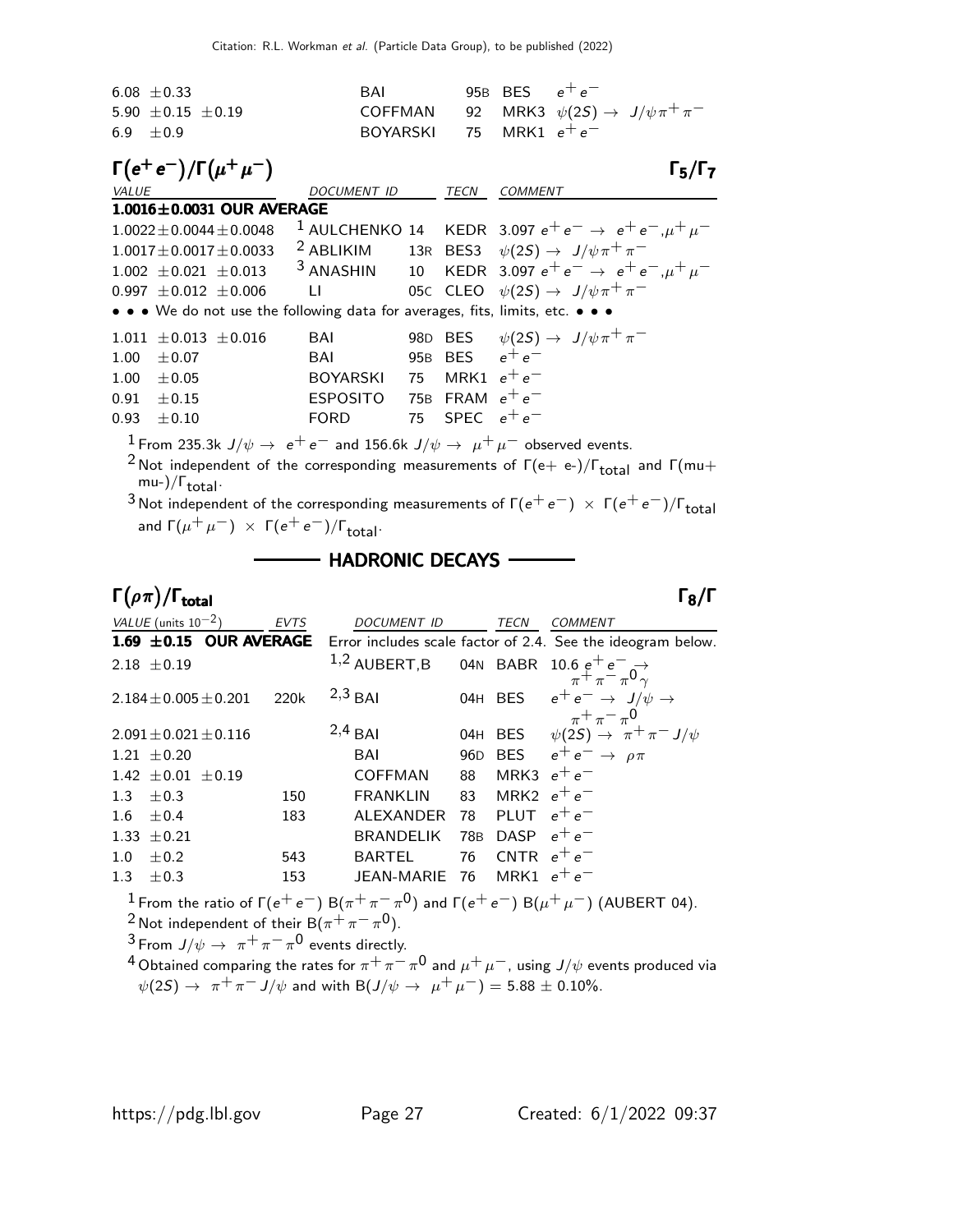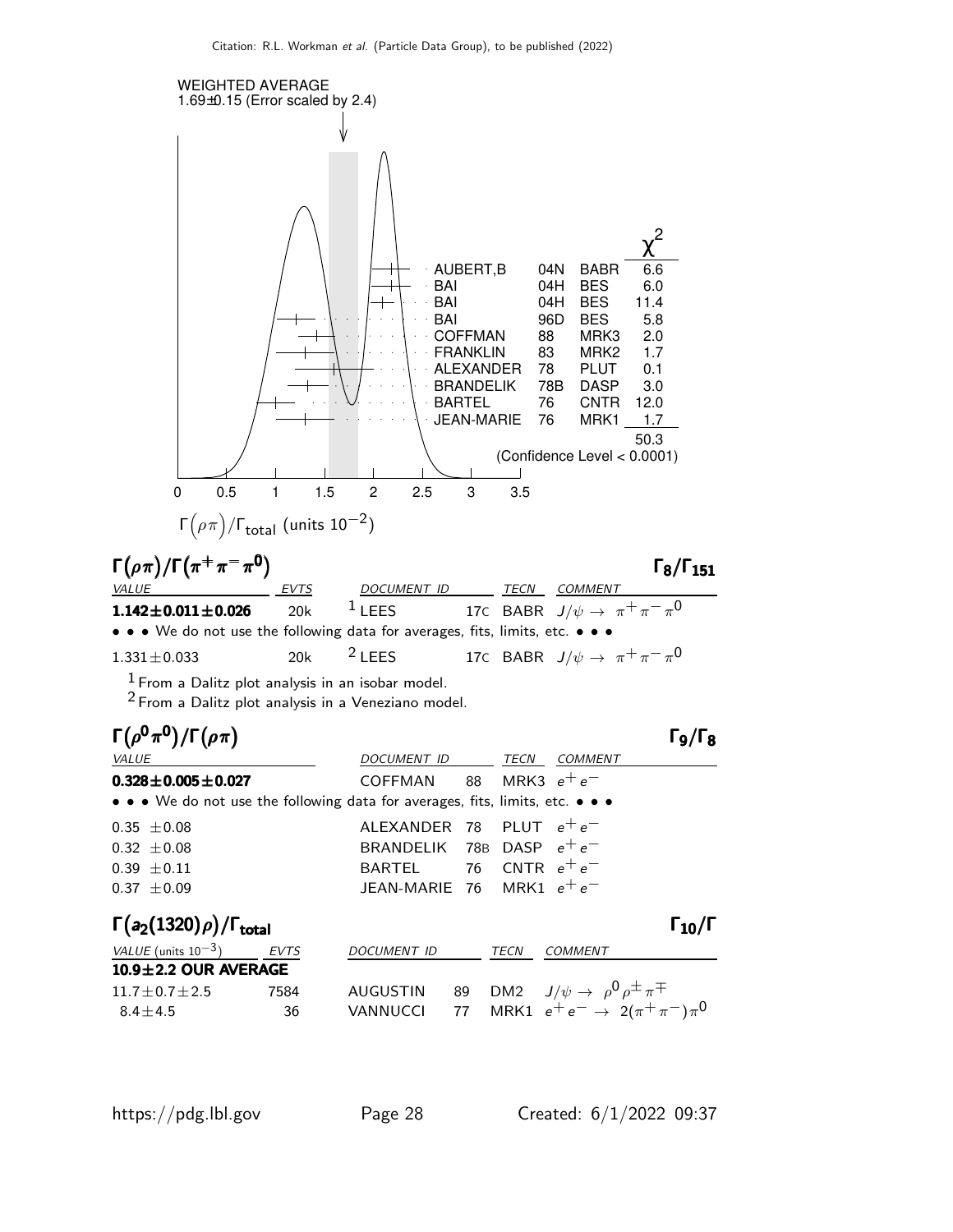| $\Gamma(\eta\pi^+\pi^-)/\Gamma_{\rm total}$                                                                                                                | $\Gamma_{11}/\Gamma$       |
|------------------------------------------------------------------------------------------------------------------------------------------------------------|----------------------------|
| DOCUMENT ID TECN COMMENT<br>VALUE (units $10^{-4}$ ) EVTS                                                                                                  |                            |
| <sup>1</sup> ABLIKIM 19Q BES3 $e^+e^- \rightarrow J/\psi \rightarrow \eta \pi^+ \pi^-$<br>$3.78 \pm 0.68$<br>471                                           |                            |
| $^1$ From an energy scan of $e^+e^-\rightarrow\ J/\psi\rightarrow\ \eta\pi^+\pi^-$ assuming PDG 16 values for                                              |                            |
| $\Gamma(e^+e^-)$ , $\Gamma(\mu^+\mu^-)$ , and $\Gamma(\text{total})$ .                                                                                     |                            |
| $\Gamma(\eta \rho)/\Gamma_{\rm total}$                                                                                                                     | $\Gamma_{14}/\Gamma$       |
| VALUE (units $10^{-3}$ ) EVTS<br>DOCUMENT ID TECN COMMENT                                                                                                  |                            |
| $0.193 \pm 0.023$ OUR AVERAGE<br>$0.194 \pm 0.017 \pm 0.029$                                                                                               |                            |
| DM2 $J/\psi \rightarrow$ hadrons<br>299<br>JOUSSET<br>90<br>MRK3 $e^+e^- \rightarrow \pi^+\pi^-\eta$<br>$0.193 \pm 0.013 \pm 0.029$<br>COFFMAN<br>88       |                            |
|                                                                                                                                                            |                            |
| $\Gamma(\eta \phi(2170) \to \eta \phi f_0(980) \to \eta \phi \pi^+ \pi^-)/\Gamma_{\text{total}}$                                                           | $\Gamma_{15}/\Gamma$       |
| VALUE (units $10^{-4}$ ) EVTS<br>DOCUMENT ID TECN COMMENT                                                                                                  |                            |
| ABLIKIM 15H BES3 $e^+e^- \rightarrow J/\psi \rightarrow \phi \eta \pi^+ \pi^-$<br>$1.20 \pm 0.14 \pm 0.37$ 471                                             |                            |
| $\Gamma(\eta \phi(2170) \to \eta K^{*}(892)^{0} \overline{K}^{*}(892)^{0})/\Gamma_{\text{total}}$                                                          | $\Gamma_{16}/\Gamma$       |
| DOCUMENT ID TECN COMMENT<br>$VALUE$ $CL\%$                                                                                                                 |                            |
| ABLIKIM 10C BES2 $J/\psi \rightarrow \eta K^+ \pi^- K^- \pi^+$<br>$< 2.52 \times 10^{-4}$<br>90                                                            |                            |
|                                                                                                                                                            |                            |
| $\Gamma(\eta K^{\pm} K_S^0 \pi^{\mp})/\Gamma_{\text{total}}$                                                                                               | $\Gamma_{17}/\Gamma$       |
| DOCUMENT ID TECN COMMENT                                                                                                                                   |                            |
| ABLIKIM 08E BES2 $e^+e^- \rightarrow J/\psi$<br>$21.8 \pm 2.2 \pm 3.4$ 232 $\pm$ 23                                                                        |                            |
| $\Gamma(\eta K^{*}(892)^{0}\overline{K}^{*}(892)^{0})/\Gamma_{\text{total}}$                                                                               | $\Gamma_{18}/\Gamma$       |
| VALUE (units $10^{-3}$ ) EVTS<br>DOCUMENT ID TECN COMMENT                                                                                                  |                            |
| ABLIKIM 10C BES2 $J/\psi \rightarrow \eta K^+ \pi^- K^- \pi^+$<br>$1.15 \pm 0.13 \pm 0.22$<br>209                                                          |                            |
| $\Gamma(\rho\eta'(958))/\Gamma_{\rm total}$                                                                                                                | $\Gamma_{19}/\Gamma$       |
| $VALUE$ (units $10^{-5}$ ) EVTS<br>DOCUMENT ID TECN COMMENT                                                                                                |                            |
| 8.1 ±0.8 OUR AVERAGE Error includes scale factor of 1.6.                                                                                                   |                            |
| 17AK BES3 $J/\psi \rightarrow \pi^+\pi^-\eta^{\prime}$<br>$7.90 \pm 0.19 \pm 0.49$ 3476<br>$1$ ABLIKIM                                                     |                            |
| JOUSSET 90 DM2 $J/\psi \rightarrow$ hadrons<br>$8.3 \pm 3.0 \pm 1.2$ 19<br>COFFMAN 88 MRK3 $J/\psi \rightarrow \pi^+\pi^-\eta'$<br>$11.4 \pm 1.4 \pm 1.6$  |                            |
| <sup>1</sup> From a partial wave analysis of the decay $J/\psi \rightarrow \pi^+\pi^-\eta'$ .                                                              |                            |
|                                                                                                                                                            |                            |
| $\Gamma(\rho(1450)\pi \to \pi^+\pi^-\pi^0)/\Gamma(\pi^+\pi^-\pi^0)$                                                                                        | $\Gamma_{24}/\Gamma_{151}$ |
| $VALUE(%)$ EVTS<br>$\frac{DOCUMENT ID}{LEES} \quad \frac{TECN}{17C} \quad \frac{COMMENT}{BABR} \quad \frac{COMMENT}{J/\psi \rightarrow \pi^+ \pi^- \pi^0}$ |                            |
| 20k<br>10.9 $\pm$ 1.7 $\pm$ 2.7<br>• • • We do not use the following data for averages, fits, limits, etc. • • •                                           |                            |
|                                                                                                                                                            |                            |

 $^{\rm 1}$  From a Dalitz plot analysis in an isobar model.  $2$  From a Dalitz plot analysis in a Veneziano model.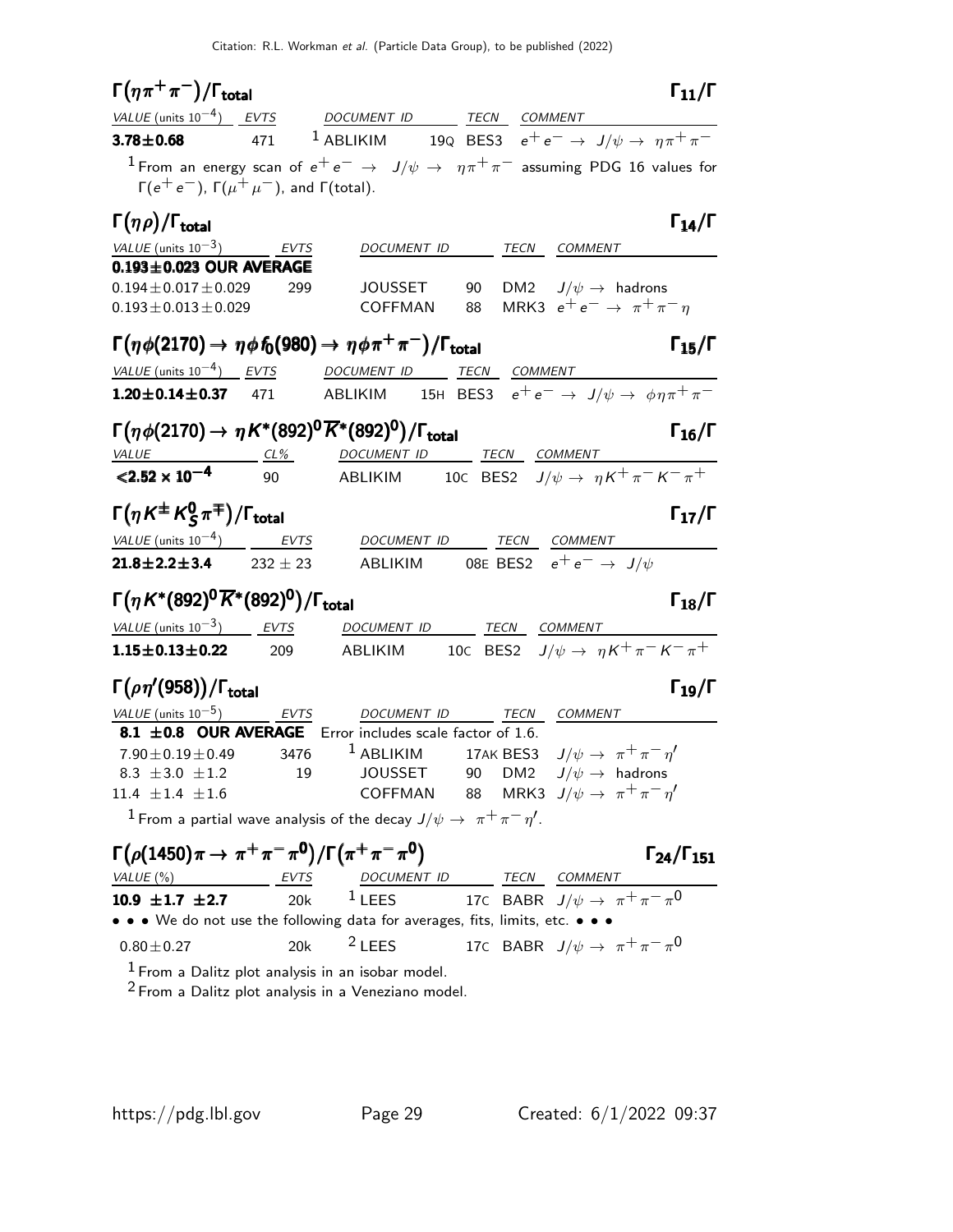Citation: R.L. Workman et al. (Particle Data Group), to be published (2022)

| $\Gamma(\rho(1450)^{\pm}\pi^{\mp}\rightarrow K_S^0K^{\pm}\pi^{\mp})/\Gamma(K_S^0K^{\pm}\pi^{\mp})$                                                                                                    |     |                                                                                                                        |  |                                                 | $\Gamma_{25}/\Gamma_{169}$                   |
|-------------------------------------------------------------------------------------------------------------------------------------------------------------------------------------------------------|-----|------------------------------------------------------------------------------------------------------------------------|--|-------------------------------------------------|----------------------------------------------|
| VALUE (%)                                                                                                                                                                                             |     |                                                                                                                        |  |                                                 |                                              |
| $6.3 \pm 0.8 \pm 0.6$                                                                                                                                                                                 |     | <b>EVTS</b> DOCUMENT ID TECN COMMENT<br><b>10.6 COMMENT</b> 17C BABR $J/\psi \rightarrow K\frac{0}{5}K^{\pm}\pi^{\mp}$ |  |                                                 |                                              |
| $1$ From a Dalitz plot analysis in an isobar model.                                                                                                                                                   |     |                                                                                                                        |  |                                                 |                                              |
| $\Gamma(\rho(1450)^{0}\pi^{0} \to K^{+}K^{-}\pi^{0})/\Gamma(K^{+}K^{-}\pi^{0})$                                                                                                                       |     |                                                                                                                        |  |                                                 | $\Gamma_{26}/\Gamma_{168}$                   |
| $\frac{\text{VALUE} (\%)}{\text{9.3} \pm \text{2.0} \pm \text{0.6}}$ EVTS DOCUMENT ID TECN COMMENT<br>$\frac{\text{EVIS}}{2k}$ 1 LEES 17C BABR $J/\psi \rightarrow K^+ K^- \pi^0$                     |     |                                                                                                                        |  |                                                 |                                              |
|                                                                                                                                                                                                       |     |                                                                                                                        |  |                                                 |                                              |
| $1$ From a Dalitz plot analysis in an isobar model.                                                                                                                                                   |     |                                                                                                                        |  |                                                 |                                              |
| $\Gamma(\rho(1450)\eta'(958)\to\pi^+\pi^-\eta'(958))/\Gamma_{\rm total}$                                                                                                                              |     |                                                                                                                        |  |                                                 | $\Gamma_{27}/\Gamma$                         |
| $\frac{VALUE \text{ (units 10}^{-6})}{3.28 \pm 0.55 \pm 0.44}$ $\frac{EVTS}{119}$ $\frac{DOCUMENT ID}{1.40 \pm 0.74}$ $\frac{TECN}{17AK BES3}$ $\frac{COMMENT}{J/\psi \rightarrow \pi^+ \pi^- \eta'}$ |     |                                                                                                                        |  |                                                 |                                              |
|                                                                                                                                                                                                       |     |                                                                                                                        |  |                                                 |                                              |
| $1$ From a partial wave analysis of the decay $J/\psi\rightarrow~\pi^+\pi^-\eta^{\prime}.$                                                                                                            |     |                                                                                                                        |  |                                                 |                                              |
| $\Gamma(\rho(1700)\pi \to \pi^+\pi^-\pi^0)/\Gamma(\pi^+\pi^-\pi^0)$                                                                                                                                   |     |                                                                                                                        |  |                                                 | $\Gamma_{29}/\Gamma_{151}$                   |
| $VALUE$ (units 10 <sup>-3</sup> ) EVTS DOCUMENT ID TECN COMMENT                                                                                                                                       |     |                                                                                                                        |  |                                                 |                                              |
| $8\pm2\pm5$                                                                                                                                                                                           |     | 20k $1$ LEES 17C BABR $J/\psi \rightarrow \pi^+ \pi^- \pi^0$                                                           |  |                                                 |                                              |
| • • • We do not use the following data for averages, fits, limits, etc. • • •                                                                                                                         |     |                                                                                                                        |  |                                                 |                                              |
| $22 \pm 6$                                                                                                                                                                                            | 20k | <sup>2</sup> LEES 17C BABR $J/\psi \to \pi^+ \pi^- \pi^0$                                                              |  |                                                 |                                              |
| $1$ From a Dalitz plot analysis in an isobar model.                                                                                                                                                   |     |                                                                                                                        |  |                                                 |                                              |
| $2$ From a Dalitz plot analysis in a Veneziano model.                                                                                                                                                 |     |                                                                                                                        |  |                                                 |                                              |
| $\Gamma(\rho(2150)\pi \to \pi^+\pi^-\pi^0)/\Gamma(\pi^+\pi^-\pi^0)$                                                                                                                                   |     |                                                                                                                        |  |                                                 | $\Gamma_{31}/\Gamma_{151}$                   |
| $VALUE$ (units $10^{-4}$ ) EVTS DOCUMENT ID TECN COMMENT                                                                                                                                              |     |                                                                                                                        |  |                                                 |                                              |
| $4\pm$ 1 $\pm$ 20                                                                                                                                                                                     |     | 20k <sup>1</sup> LEES 17C BABR $J/\psi \rightarrow \pi^+ \pi^- \pi^0$                                                  |  |                                                 |                                              |
| • • • We do not use the following data for averages, fits, limits, etc. • • •                                                                                                                         |     |                                                                                                                        |  |                                                 |                                              |
| $600 \pm 250$                                                                                                                                                                                         | 20k | $2$ LEES                                                                                                               |  | 17C BABR $J/\psi \rightarrow \pi^+ \pi^- \pi^0$ |                                              |
| $1$ From a Dalitz plot analysis in an isobar model.<br>$2$ From a Dalitz plot analysis in a Veneziano model.                                                                                          |     |                                                                                                                        |  |                                                 |                                              |
| $\Gamma(\rho_3(1690)\pi \to \pi^+\pi^-\pi^0)/\Gamma(\pi^+\pi^-\pi^0)$                                                                                                                                 |     |                                                                                                                        |  |                                                 | $\Gamma_{32}/\Gamma_{151}$                   |
| $VALUE$ (units $10^{-3}$ ) EVTS DOCUMENT ID TECN COMMENT                                                                                                                                              |     |                                                                                                                        |  |                                                 |                                              |
| • • • We do not use the following data for averages, fits, limits, etc. • • •                                                                                                                         |     |                                                                                                                        |  |                                                 |                                              |
| $4.0 \pm 0.8$                                                                                                                                                                                         | 20k | $^1$ LEES 17C BABR $J/\psi \rightarrow \pi^+\pi^-\pi^0$                                                                |  |                                                 |                                              |
| $1$ From a Dalitz plot analysis in a Veneziano model.                                                                                                                                                 |     |                                                                                                                        |  |                                                 |                                              |
| $\Gamma(\omega\pi^0)/\Gamma_{\rm total}$                                                                                                                                                              |     |                                                                                                                        |  |                                                 | $\Gamma_{33}/\Gamma$                         |
| VALUE $(\text{units } 10^{-3})$ EVTS                                                                                                                                                                  |     | DOCUMENT ID TECN COMMENT                                                                                               |  |                                                 |                                              |
| 0.45 $\pm$ 0.05 OUR AVERAGE                                                                                                                                                                           |     | Error includes scale factor of 1.4. See the ideogram below.                                                            |  |                                                 |                                              |
| $0.538 \pm 0.012 \pm 0.065$ 2090                                                                                                                                                                      |     | $1$ ABLIKIM                                                                                                            |  | 06F BES2 $J/\psi \rightarrow \omega \pi^0$      |                                              |
| $0.360 \pm 0.028 \pm 0.054$                                                                                                                                                                           | 222 | JOUSSET                                                                                                                |  | 90 DM2 $J/\psi \rightarrow$ hadrons             | 88 MRK3 $e^+e^- \to \pi^0 \pi^+ \pi^- \pi^0$ |
| $0.482 \pm 0.019 \pm 0.064$                                                                                                                                                                           |     | COFFMAN                                                                                                                |  |                                                 |                                              |
| <sup>1</sup> Using B( $\omega \to \pi^+ \pi^- \pi^0$ ) = (89.1 $\pm$ 0.7)%.                                                                                                                           |     |                                                                                                                        |  |                                                 |                                              |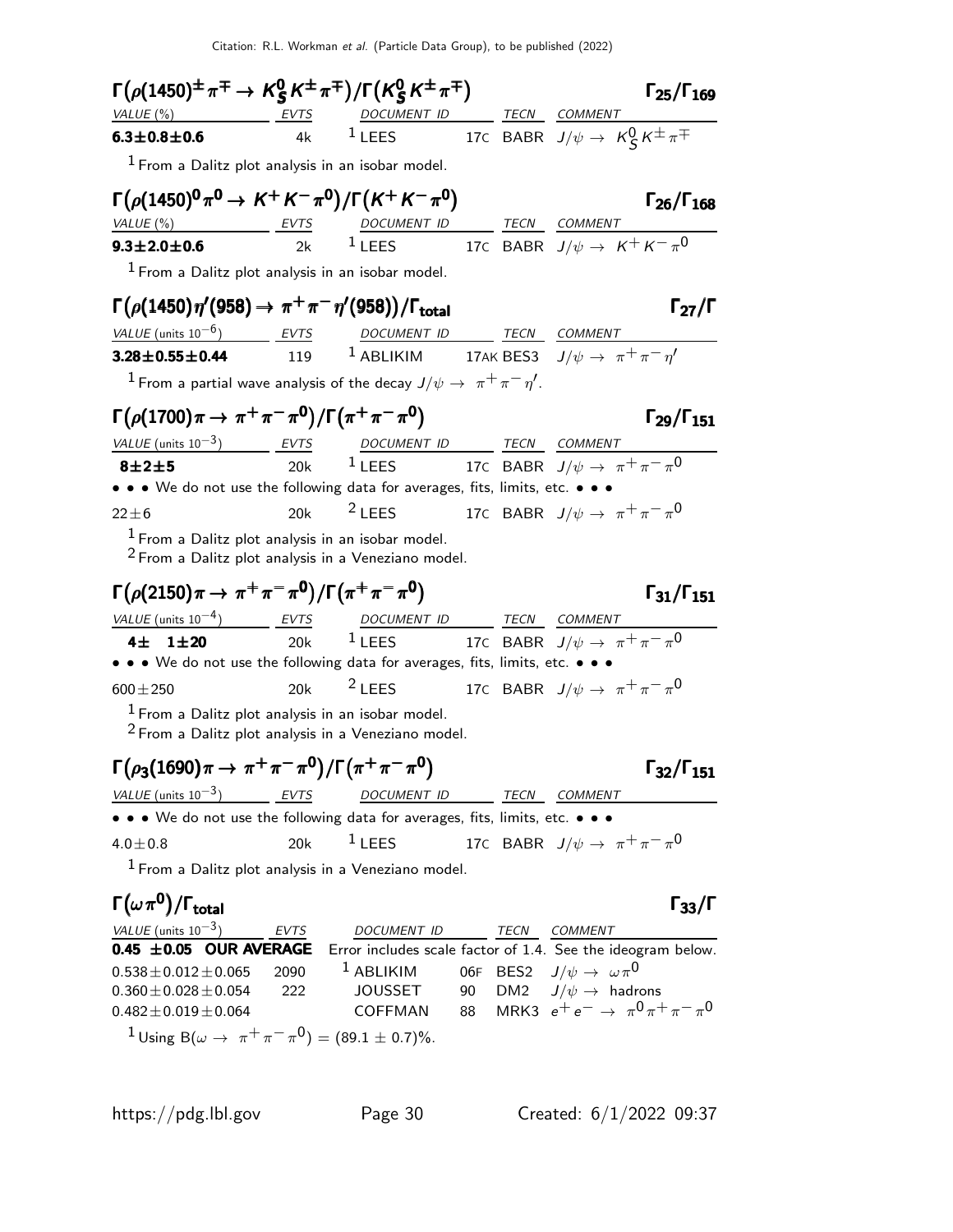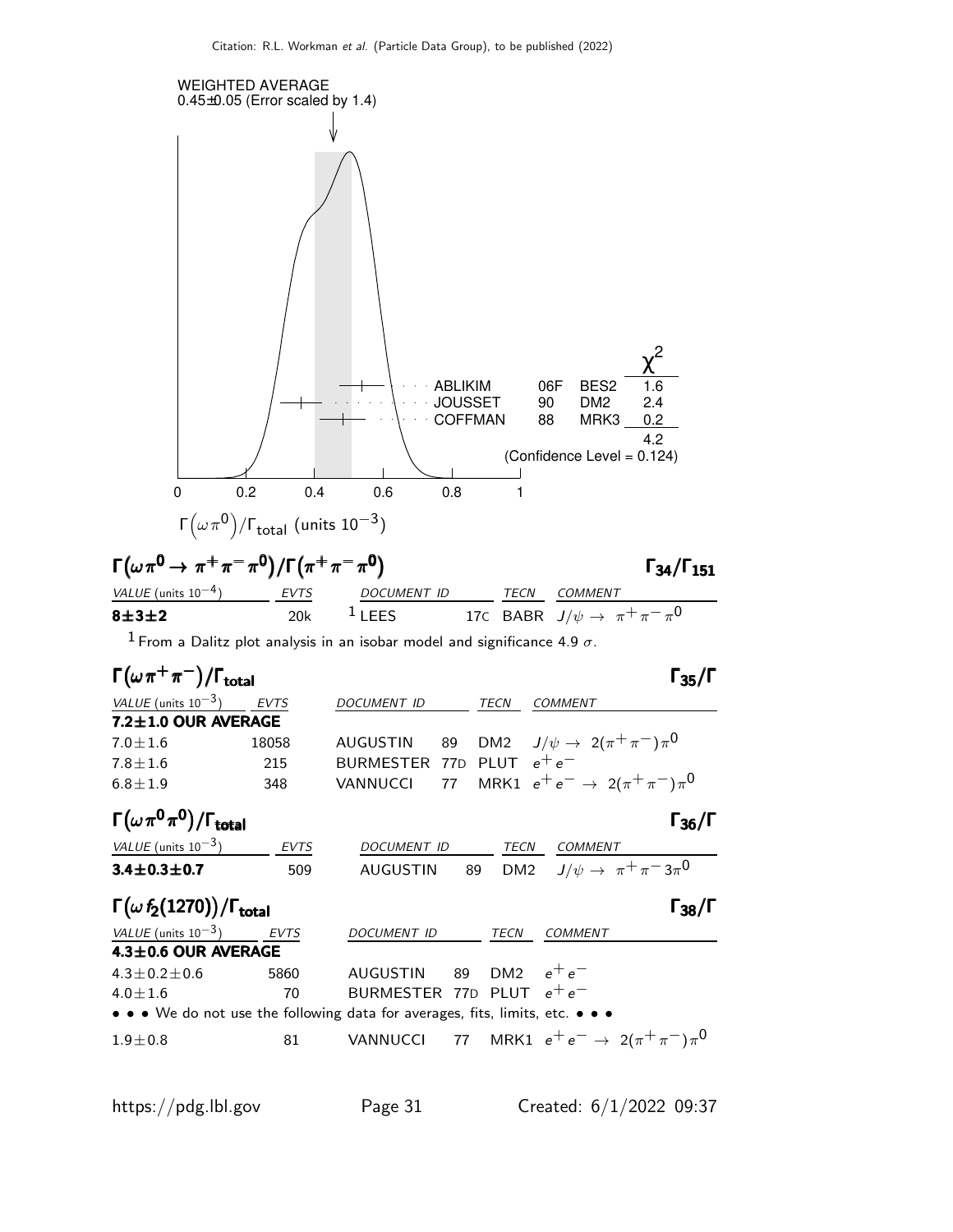

 $2 \text{ Using } \Gamma(J/\psi \to e^+ e^-) = 5.52 \pm 0.14 \pm 0.04 \text{ keV}.$ Γ $(\omega \eta)/\Gamma_{\text{total}}$  (units 10<sup>-3</sup>)

## $\Gamma(\omega \pi^+ \pi^+ \pi^- \pi^-)/\Gamma_{\text{total}}$  Γ<sub>42</sub>/Γ VALUE (units  $10^{-4}$ ) EVTS DOCUMENT ID TECN COMMENT **85** $\pm$ **34** 140 VANNUCCI 77 MRK1  $e^+e^- \rightarrow 3(\pi^+\pi^-)\pi^0$  $\Gamma(\omega \, \eta' \, \pi^+ \, \pi^-)/\Gamma_{\rm total}$  Γ<sub>44</sub>/Γ VALUE (units  $10^{-3}$ ) EVTS DOCUMENT ID TECN COMMENT **1.12±0.02±0.13** 14k <sup>1</sup> ABLIKIM 19AC BES3  $J/\psi \to \omega \eta' \pi^+ \pi^ 1$  Using the decays  $\omega \rightarrow \pi^+ \pi^- \pi^0$  and  $\eta' \rightarrow \eta \pi^+ \pi^-$ .

| $\Gamma(\omega\eta'(958))/\Gamma_{\rm total}$ |             |                    |      | $\Gamma_{45}/\Gamma$                                   |
|-----------------------------------------------|-------------|--------------------|------|--------------------------------------------------------|
| VALUE (units $10^{-4}$ )                      | <b>EVTS</b> | <b>DOCUMENT ID</b> | TECN | COMMENT                                                |
| $1.89 \pm 0.18$ OUR AVERAGE                   |             |                    |      |                                                        |
| $2.08 \pm 0.30 \pm 0.14$                      | 137         | $1$ ABLIKIM        |      | 17AK BES3 $J/\psi \rightarrow \pi^+\pi^-\eta^{\prime}$ |
| $2.26 \pm 0.43$                               | 218         | $2$ ABLIKIM        |      | 06F BES2 $J/\psi \rightarrow \omega \eta'$             |
| https://pdg.lbl.gov                           |             | Page 32            |      | Created: $6/1/2022$ 09:37                              |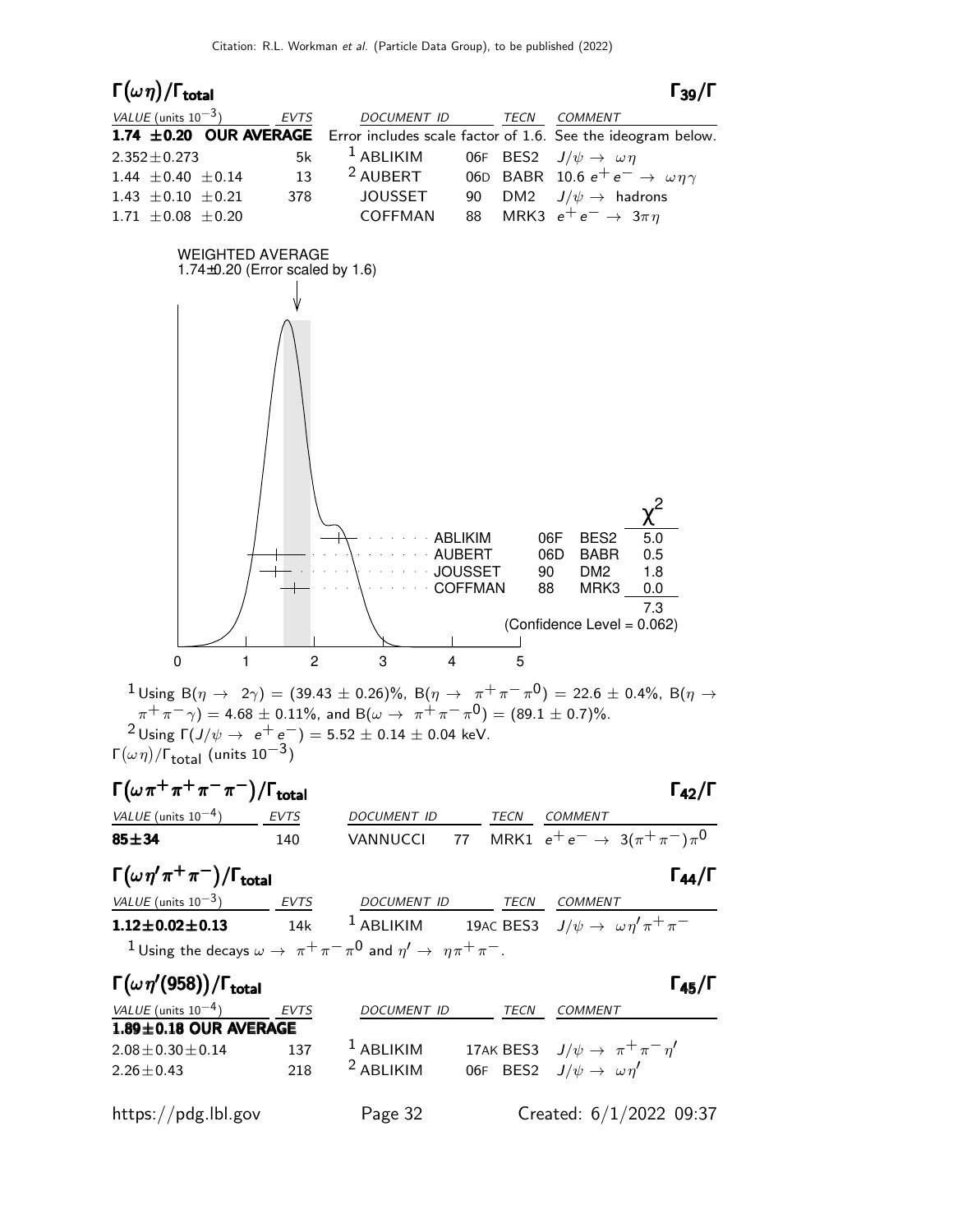| 1.8 $\frac{+1.0}{-0.8}$ ±0.3                                                                                                                                                  |    | 6 JOUSSET 90 DM2 $J/\psi \rightarrow$ hadrons                                                |  |                                                                                                                    |                      |
|-------------------------------------------------------------------------------------------------------------------------------------------------------------------------------|----|----------------------------------------------------------------------------------------------|--|--------------------------------------------------------------------------------------------------------------------|----------------------|
| $1.66 \pm 0.17 \pm 0.19$                                                                                                                                                      |    |                                                                                              |  | COFFMAN 88 MRK3 $e^+e^- \rightarrow 3\pi \eta'$                                                                    |                      |
| <sup>1</sup> From a partial wave analysis of the decay $J/\psi\rightarrow\pi^{+}\pi^{-}\eta^{\prime}$ .                                                                       |    |                                                                                              |  |                                                                                                                    |                      |
| $2 \text{ Using B}(\eta' \to \pi^+ \pi^- \eta) = (44.3 \pm 1.5)\%$ , B $(\eta' \to \pi^+ \pi^- \gamma) = 29.5 \pm 1.0\%$ , B $(\eta \to \pi^+ \pi^- \eta)$                    |    |                                                                                              |  |                                                                                                                    |                      |
|                                                                                                                                                                               |    | $(2\gamma) = 39.43 \pm 0.26\%$ , and B $(\omega \to \pi^+ \pi^- \pi^0) = (89.1 \pm 0.7)\%$ . |  |                                                                                                                    |                      |
| $\Gamma(\omega\,f_0(980))/\Gamma_{\rm total}$                                                                                                                                 |    |                                                                                              |  |                                                                                                                    | $\Gamma_{46}/\Gamma$ |
| VALUE (units 10 <sup>-4</sup> ) DOCUMENT ID TECN COMMENT<br>1.41±0.27±0.47 1 AUGUSTIN 89 DM2 $J/\psi \rightarrow 2(\pi^+\pi^-)\pi^0$                                          |    |                                                                                              |  |                                                                                                                    |                      |
|                                                                                                                                                                               |    |                                                                                              |  |                                                                                                                    |                      |
| <sup>1</sup> Assuming B( $f_0(980) \to \pi \pi$ ) = 0.78.                                                                                                                     |    |                                                                                              |  |                                                                                                                    |                      |
| $\Gamma(\omega f_0(1710) \to \omega K \overline{K})/\Gamma_{\rm total}$                                                                                                       |    |                                                                                              |  |                                                                                                                    | $\Gamma_{47}/\Gamma$ |
|                                                                                                                                                                               |    |                                                                                              |  |                                                                                                                    |                      |
| $\frac{VALUE \text{ (units 10}^{-4})}{4.8 \pm 1.1 \pm 0.3}$ $\frac{DOCUMENT \text{ ID}}{1.2 \text{ FALVARD}}$ $\frac{TECN}{BM2}$ $\frac{COMMENT}{J/\psi \rightarrow}$ hadrons |    |                                                                                              |  |                                                                                                                    |                      |
| $^{-1}$ Includes unknown branching fraction $f_0(1710) \rightarrow K \overline{K}$ .                                                                                          |    |                                                                                              |  |                                                                                                                    |                      |
| <sup>2</sup> Addition of $f_0(1710) \to K^+K^-$ and $f_0(1710) \to K^0\overline{K}^0$ branching ratios.                                                                       |    |                                                                                              |  |                                                                                                                    |                      |
| $\Gamma(\omega f_1(1420))/\Gamma_{\rm total}$                                                                                                                                 |    |                                                                                              |  |                                                                                                                    | $\Gamma_{48}/\Gamma$ |
| VALUE (units $10^{-4}$ ) EVTS                                                                                                                                                 |    | DOCUMENT ID TECN COMMENT                                                                     |  |                                                                                                                    |                      |
| 6.8 <sup>+</sup> 1.9 <sup>+</sup> 1.7 $111^{+31}_{-26}$                                                                                                                       |    |                                                                                              |  | BECKER 87 MRK3 $e^+e^- \rightarrow$ hadrons                                                                        |                      |
| $\Gamma(\omega f_2'(1525))/\Gamma_{\rm total}$                                                                                                                                |    |                                                                                              |  |                                                                                                                    | $\Gamma_{49}/\Gamma$ |
| VALUE<br>$CL\%$                                                                                                                                                               |    | DOCUMENT ID TECN COMMENT                                                                     |  |                                                                                                                    |                      |
| $\sqrt{2.2 \times 10^{-4}}$ 90 <sup>1</sup> VANNUCCI 77 MRK1 $e^+e^- \rightarrow \pi^+ \pi^- \pi^0 K^+ K^-$                                                                   |    |                                                                                              |  |                                                                                                                    |                      |
| • • • We do not use the following data for averages, fits, limits, etc. • • •<br>$\langle 2.8 \times 10^{-4} \rangle$ 90                                                      |    | $^1$ FALVARD $\qquad$ 88 $\qquad$ DM2 $\qquad$ J/ $\psi$ $\rightarrow$ $\qquad$ hadrons      |  |                                                                                                                    |                      |
|                                                                                                                                                                               |    |                                                                                              |  |                                                                                                                    |                      |
| <sup>1</sup> Re-evaluated assuming B( $f'_{2}(1525) \rightarrow K\overline{K}$ ) = 0.713.                                                                                     |    |                                                                                              |  |                                                                                                                    |                      |
| $\Gamma(\omega X(1835) \to \omega \, \rho \overline{\rho})/\Gamma_{\rm total}$                                                                                                |    |                                                                                              |  |                                                                                                                    | $\Gamma_{50}/\Gamma$ |
| VALUE<br>$CL\%$                                                                                                                                                               |    | DOCUMENT ID TECN COMMENT                                                                     |  |                                                                                                                    |                      |
| $3.9 \times 10^{-6}$                                                                                                                                                          | 95 | ABLIKIM                                                                                      |  | 13P BES3 $J/\psi \rightarrow \gamma \pi^0 p \overline{p}$                                                          |                      |
| Г $(\omega X(1835), X \to \eta' \pi^+ \pi^-)/\Gamma_{\rm total}$                                                                                                              |    |                                                                                              |  |                                                                                                                    | $\Gamma_{51}/\Gamma$ |
| <b>VALUE</b>                                                                                                                                                                  |    |                                                                                              |  |                                                                                                                    |                      |
| $<$ 6.2 $\times$ 10 <sup>-5</sup>                                                                                                                                             |    |                                                                                              |  | $\frac{DOCUMENT ID}{1 ABLIKIM} \frac{TECN}{19AC BES3} \frac{COMMENT}{J/\psi \rightarrow \omega \eta' \pi^+ \pi^-}$ |                      |
| <sup>1</sup> Using the decays $\omega \to \pi^+ \pi^- \pi^0$ and $\eta' \to \eta \pi^+ \pi^-$ .                                                                               |    |                                                                                              |  |                                                                                                                    |                      |
| $\Gamma(\omega\,{\sf K}^\pm\,{\sf K}^{\sf 0}_{\sf S}\pi^\mp)/\Gamma_{\sf total}$                                                                                              |    |                                                                                              |  |                                                                                                                    | $\Gamma_{52}/\Gamma$ |
| VALUE (units $10^{-4}$ ) EVTS<br><b>34 ±5 OUR AVERAGE</b>                                                                                                                     |    | DOCUMENT ID TECN COMMENT                                                                     |  |                                                                                                                    |                      |
|                                                                                                                                                                               |    |                                                                                              |  |                                                                                                                    |                      |
| $37.7 \pm 0.8 \pm 5.8$ 1972 $\pm 41$                                                                                                                                          |    |                                                                                              |  | ABLIKIM 08E BES2 $e^+e^- \rightarrow J/\psi$                                                                       |                      |
| $29.5 \pm 1.4 \pm 7.0$ 879 $\pm$ 41                                                                                                                                           |    |                                                                                              |  | BECKER 87 MRK3 $e^+e^- \rightarrow$ hadrons                                                                        |                      |
| $\Gamma(\omega\,K\overline{K})/\Gamma_{\rm total}$                                                                                                                            |    |                                                                                              |  |                                                                                                                    | $\Gamma_{53}/\Gamma$ |
| $\frac{VALUE \text{ (units 10}^{-4})}{19 \pm 4 \text{ OUR AVERAGE}}$                                                                                                          |    | DOCUMENT ID TECN COMMENT                                                                     |  |                                                                                                                    |                      |
|                                                                                                                                                                               |    |                                                                                              |  |                                                                                                                    |                      |
| $19.8 \pm 2.1 \pm 3.9$                                                                                                                                                        |    | $1$ FALVARD                                                                                  |  | 88 DM2 $J/\psi \rightarrow$ hadrons                                                                                |                      |
| https://pdg.lbl.gov                                                                                                                                                           |    | Page 33                                                                                      |  | Created: $6/1/2022$ 09:37                                                                                          |                      |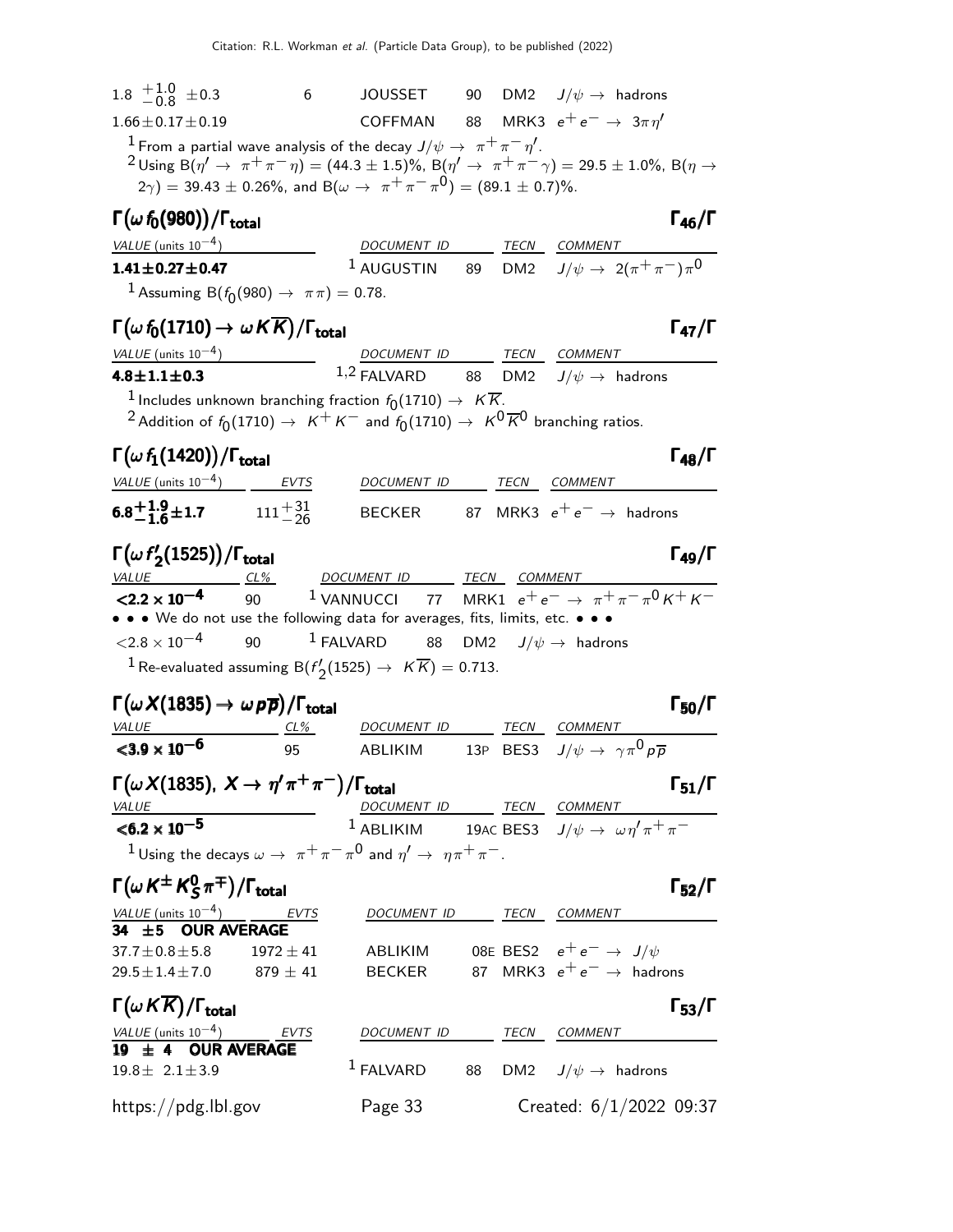$16 \pm 10$  22 FELDMAN 77 MRK1  $e^+e^-$ <sup>1</sup> Addition of  $\omega K^+ K^-$  and  $\omega K^0 \overline{K}{}^0$  branching ratios.

| $\Gamma(\omega K^*(892)\overline{K}+c.c.)/\Gamma_{\text{total}}$ |            |                    |      | $\Gamma_{54}/\Gamma$                                       |
|------------------------------------------------------------------|------------|--------------------|------|------------------------------------------------------------|
| VALUE (units $10^{-4}$ ) EVTS                                    |            | <b>DOCUMENT ID</b> | TECN | COMMENT                                                    |
| $61 \pm 9$ OUR AVERAGE                                           |            |                    |      |                                                            |
| $62.0 \pm 6.8 \pm 10.6$ 899 $\pm$ 98                             |            | ABLIKIM            |      | 08E BES2 $J/\psi \to \omega K_S^0 K^{\pm} \pi^{\mp}$       |
| $65.3 \pm 10.2 \pm 13.5$                                         | $176 + 28$ | ABLIKIM            |      | 08E BES2 $J/\psi \rightarrow \omega K^{\pm} K^{-} \pi^{0}$ |
| $53 + 14 + 14$ $530 + 140$                                       |            | <b>BECKER</b>      |      | 87 MRK3 $e^+e^- \rightarrow$ hadrons                       |
|                                                                  |            |                    |      |                                                            |

| $\Gamma(\eta' K^{*\pm} K^{\mp})/\Gamma_{\rm total}$ |                    |      | $\Gamma_{55}/\Gamma$                                  |  |
|-----------------------------------------------------|--------------------|------|-------------------------------------------------------|--|
| VALUE (units $10^{-3}$ )                            | <b>DOCUMENT ID</b> | TECN | COMMENT                                               |  |
| $1.48 \pm 0.13$ OUR AVERAGE                         |                    |      |                                                       |  |
| $1.50 + 0.02 + 0.19$                                | $1$ ABLIKIM        |      | 18AB BES3 $J/\psi \rightarrow \eta' K^* \overline{K}$ |  |
| $1.47 \pm 0.03 \pm 0.17$                            | $2$ ABLIKIM        |      | 18AB BES3 $J/\psi \rightarrow \eta' K^* \overline{K}$ |  |
| <sup>1</sup> From $\eta' K^+ K^- \pi^0$ .           |                    |      |                                                       |  |

<sup>2</sup> From  $\eta'$  K $^0_S$  K $^{\pm}$   $\pi^{\mp}$ .

# $\Gamma(\eta' K^{*0} \overline{K}^0 + \text{c.c.}) / \Gamma_{\text{total}}$ Γ  $\frac{1}{100}$

| VALUE (units $10^{-3}$ ) | <i>DOCUMENT ID</i> | TECN COMMENT                                                  |
|--------------------------|--------------------|---------------------------------------------------------------|
| $1.66 \pm 0.03 \pm 0.21$ | $1$ ABLIKIM        | 18AB BES3 $J/\psi \rightarrow \eta^{\prime} K^* \overline{K}$ |
| $1 \cdot \cap \bot$      |                    |                                                               |

<sup>1</sup> From  $\eta'$  K $^0_S$  K $^{\pm}$   $\pi^{\mp}$ .

# $\Gamma(\eta' h_1(1415) \to \eta' K^* \overline{K} + \text{c.c.}) / \Gamma_{\text{total}}$  Γ<sub>57</sub>/Γ

| VALUE (units $10^{-4}$ ) EVTS                                                                              | <i>DOCUMENT ID</i> | TECN | <i>COMMENT</i>                                                              |
|------------------------------------------------------------------------------------------------------------|--------------------|------|-----------------------------------------------------------------------------|
| $2.16 \pm 0.12 \pm 0.29$ 1.1k                                                                              | $^1$ ABLIKIM       |      | 18AB BES3 $J/\psi \rightarrow \eta' h_1 \rightarrow \eta' K^* \overline{K}$ |
| <sup>1</sup> From $\eta'$ K <sup>Q</sup> K <sup><math>\pm</math></sup> $\pi$ <sup><math>\pm</math></sup> . |                    |      |                                                                             |

# $\Gamma(\eta' h_1(1415) \to \eta' K^{*\pm} K^{\mp}) / \Gamma_{\text{total}}$  Γ<sub>58</sub>/Γ

| <i>VALUE</i> (units $10^{-4}$ )                   | EVTS | DOCUMENT ID | TECN | <i>COMMENT</i>                                                              |
|---------------------------------------------------|------|-------------|------|-----------------------------------------------------------------------------|
| $1.51 \pm 0.09 \pm 0.21$                          | 1.0k | $1$ ABLIKIM |      | 18AB BES3 $J/\psi \rightarrow \eta' h_1 \rightarrow \eta' K^* \overline{K}$ |
| $^{-1}$ From $\eta^{\prime}$ K $^+$ K $^ \pi^0$ . |      |             |      |                                                                             |

| $\Gamma(\overline{K}K^*(892)+c.c. \rightarrow K_S^0K^{\pm}\pi^{\mp})/\Gamma(K_S^0K^{\pm}\pi^{\mp})$ |      |             |  |      |                                                       |
|-----------------------------------------------------------------------------------------------------|------|-------------|--|------|-------------------------------------------------------|
| VALUE (%)<br>EVTS                                                                                   |      | DOCUMENT ID |  | TECN | <i>COMMENT</i>                                        |
| $90.5 \pm 0.9 \pm 3.8$                                                                              | 4k l | $1$ LEES    |  |      | 17C BABR $J/\psi \rightarrow K_S^0 K^{\pm} \pi^{\mp}$ |

 $<sup>1</sup>$  From a Dalitz plot analysis in an isobar model.</sup>

$$
\Gamma(K^+K^*(892)^- + \text{c.c.})/\Gamma_{\text{total}}
$$

|  |  | $(K^+ K^*(892)^- + c.c.)/1$ total |  |
|--|--|-----------------------------------|--|
|  |  |                                   |  |

VALUE (units 10<sup>-3</sup>) EVTS DOCUMENT ID TECN COMMENT

 $\Gamma_{61}/\Gamma$ 

6.0  $^{+0.8}_{-1.0}$ **6.0**  $+0.8$  OUR AVERAGE Error includes scale factor of 2.9. See the ideogram below.

| $8.07 \pm 0.04 \begin{array}{c} +0.38 \\ -0.61 \end{array}$ | 183k | ABLIKIM        | 19AQ BES $J/\psi \rightarrow K^+ K^- \pi^0$            |
|-------------------------------------------------------------|------|----------------|--------------------------------------------------------|
| $4.57 \pm 0.17 \pm 0.70$                                    | 2285 | <b>JOUSSET</b> | 90 DM2 $J/\psi \rightarrow$ hadrons                    |
| $5.26 \pm 0.13 \pm 0.53$                                    |      | COFFMAN        | 88 MRK3 $J/\psi \rightarrow K^{\pm} K^0_S \pi^{\mp}$ , |
|                                                             |      |                | $K^+ K^- \pi^0$                                        |
| https://pdg.lbl.gov                                         |      | Page 34        | Created: 6/1/2022 09:37                                |

 $\Gamma_{57}/\Gamma$ 

 $\Gamma_{58}/\Gamma$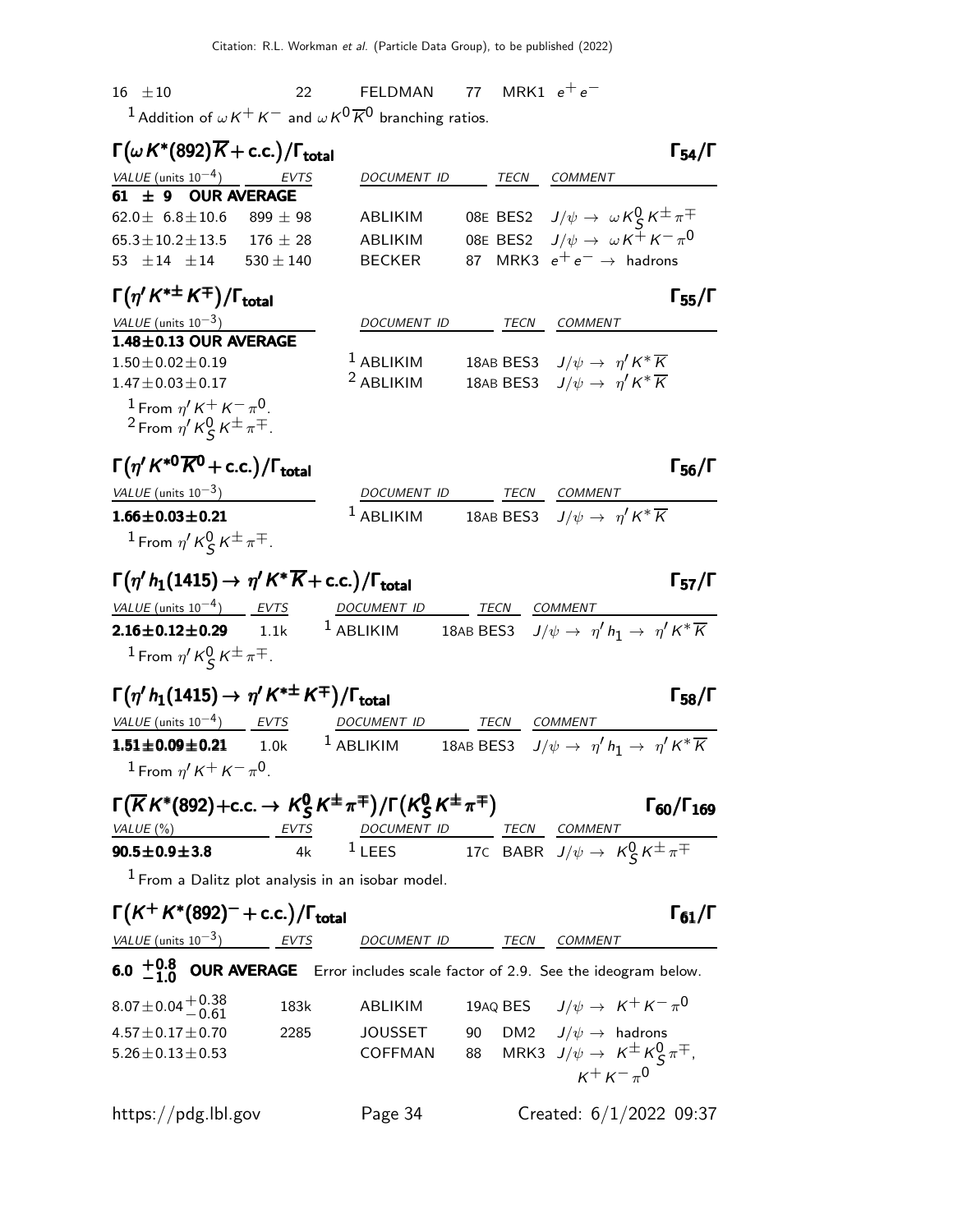• • • We do not use the following data for averages, fits, limits, etc. • • •

| $2.6 \pm 0.6$ | 24   | FRANKLIN 83 MRK2 $J/\psi \rightarrow K^+ K^- \pi^0$           |  |  |
|---------------|------|---------------------------------------------------------------|--|--|
| 3.2 $\pm$ 0.6 | 48.  | VANNUCCI 77 MRK1 $J/\psi \rightarrow K^{\pm} K^0_S \pi^{\mp}$ |  |  |
| 4.1 $\pm 1.2$ | -39- | BRAUNSCH 76 DASP $J/\psi \rightarrow K^{\pm}X$                |  |  |



| VALUE (units $10^{-3}$ )                                                      | EVTS | DOCUMENT ID | TECN | <b>COMMENT</b>                                                |
|-------------------------------------------------------------------------------|------|-------------|------|---------------------------------------------------------------|
| 4.2 ± 0.4 OUR AVERAGE                                                         |      |             |      |                                                               |
| $3.96 \pm 0.15 \pm 0.60$                                                      | 1192 | JOUSSET     |      | 90 DM2 $J/\psi \rightarrow$ hadrons                           |
| $4.33 \pm 0.12 \pm 0.45$                                                      |      |             |      | COFFMAN 88 MRK3 $J/\psi \rightarrow K^{\pm} K^0_S \pi^{\mp}$  |
| • • • We do not use the following data for averages, fits, limits, etc. • • • |      |             |      |                                                               |
| 2.7 $\pm$ 0.6                                                                 | 45   |             |      | VANNUCCI 77 MRK1 $J/\psi \rightarrow K^{\pm} K^0_S \pi^{\mp}$ |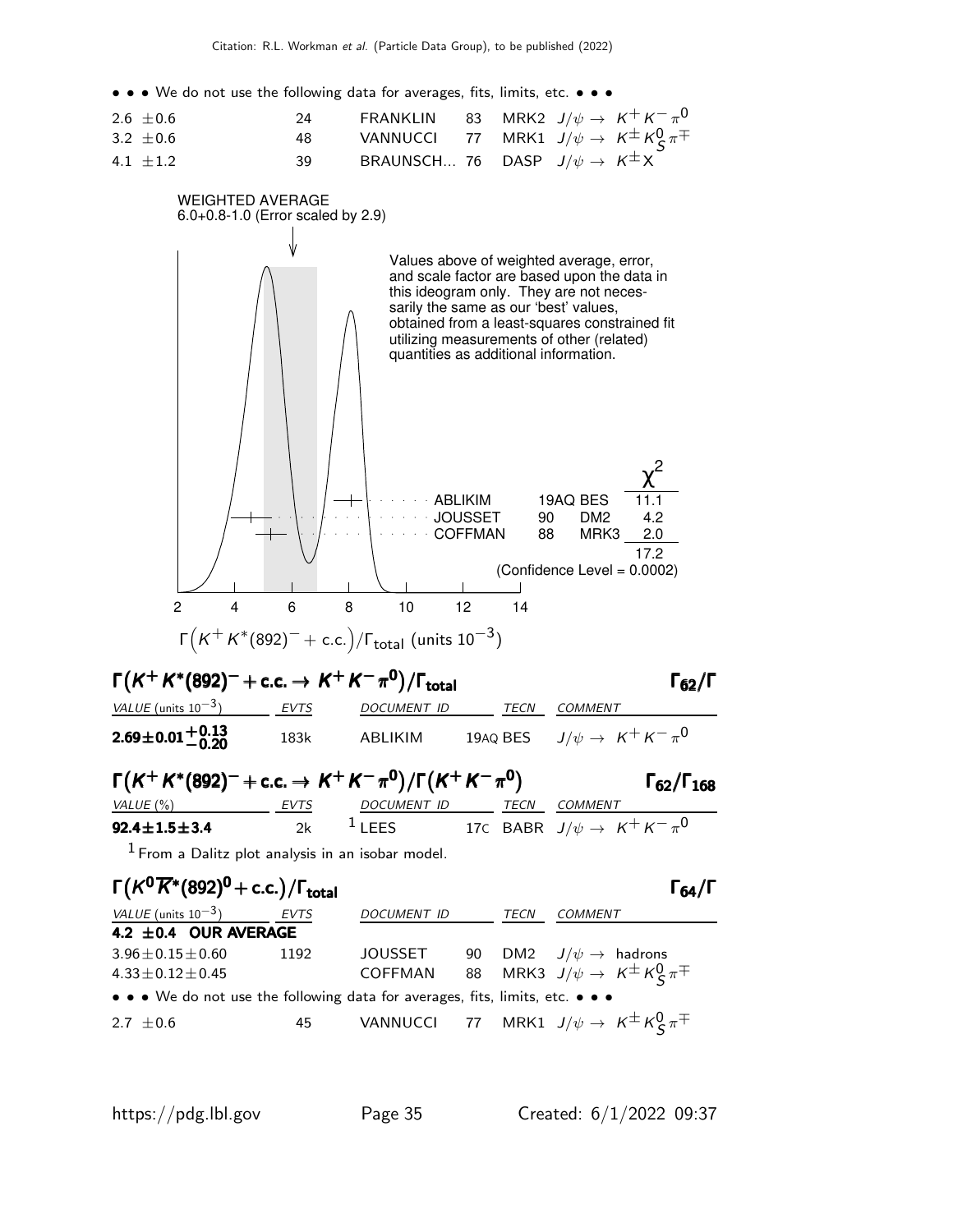| $\Gamma(\overline{K}^*(892)^{\mathbf{0}}K^+\pi^-+{\rm c.c.})/\Gamma_{\rm total}$                                                                                         |     |                                                                                                                     |         |                                                             | $\Gamma_{66}/\Gamma$       |
|--------------------------------------------------------------------------------------------------------------------------------------------------------------------------|-----|---------------------------------------------------------------------------------------------------------------------|---------|-------------------------------------------------------------|----------------------------|
| <i>VALUE</i><br>• • We do not use the following data for averages, fits, limits, etc. • • •                                                                              |     | DOCUMENT ID TECN COMMENT                                                                                            |         |                                                             |                            |
| seen                                                                                                                                                                     |     | <sup>1</sup> ABLIKIM 06C BES2 $J/\psi \rightarrow \overline{K}^*(892)^0 K^+\pi^-$                                   |         |                                                             |                            |
| $^1$ A $K_0^*(700)$ is observed by ABLIKIM 06C in the $K^+\pi^-$ mass spectrum of the                                                                                    |     |                                                                                                                     |         |                                                             |                            |
| of the $J/\psi(1S)$ is not presented.                                                                                                                                    |     | $\overline{K}^*(892)^0 K^+\pi^-$ final state against the $\overline{K}^*(892)$ . A corresponding branching fraction |         |                                                             |                            |
| $\Gamma(K^*(892)^0 K^0_S \to \gamma K^0_S K^0_S)/\Gamma_{\rm total}$                                                                                                     |     |                                                                                                                     |         |                                                             | $\Gamma_{70}/\Gamma$       |
| VALUE (units $10^{-6}$ )                                                                                                                                                 |     | <i>DOCUMENT ID</i>                                                                                                  |         | TECN COMMENT                                                |                            |
| $6.28 + 0.16 + 0.59$<br>-0.17 - 0.52                                                                                                                                     |     | ABLIKIM                                                                                                             |         | 18AA BES3 $J/\psi \rightarrow \gamma K_S^0 K_S^0$           |                            |
| $\Gamma(K^*(892)^{\pm} K^*(700)^{\mp})/\Gamma_{\rm total}$                                                                                                               |     |                                                                                                                     |         |                                                             | $\Gamma_{72}/\Gamma$       |
| VALUE (units $10^{-3}$ ) EVTS                                                                                                                                            |     | DOCUMENT ID TECN COMMENT                                                                                            |         |                                                             |                            |
| $1.09 \pm 0.18 \pm 0.94$                                                                                                                                                 | 655 | ABLIKIM 10E BES2 $J/\psi \rightarrow K^{\pm} K^0_S \pi^{\mp} \pi^0$                                                 |         |                                                             |                            |
| $\Gamma(K^*(892)^0\overline{K}{}^*(892)^0)/\Gamma_{\rm total}$                                                                                                           |     |                                                                                                                     |         |                                                             | $\Gamma_{73}/\Gamma$       |
| VALUE (units $10^{-4}$ ) CL%                                                                                                                                             |     | DOCUMENT ID                                                                                                         |         | TECN COMMENT                                                |                            |
| • • We do not use the following data for averages, fits, limits, etc. • • •                                                                                              |     |                                                                                                                     |         |                                                             |                            |
| $<$ 5                                                                                                                                                                    | 90  | VANNUCCI                                                                                                            |         | 77 MRK1 $e^+e^- \rightarrow \pi^+\pi^-K^+K^-$               |                            |
| $\Gamma(K^*(892)^{\pm} K^*(892)^{\mp})/\Gamma_{\text{total}}$                                                                                                            |     |                                                                                                                     |         |                                                             | $\Gamma_{74}/\Gamma$       |
| $VALUE$ (units $10^{-3}$ ) EVTS                                                                                                                                          |     | DOCUMENT ID                                                                                                         |         | TECN COMMENT                                                |                            |
| $1.00\pm0.19\frac{+0.11}{-0.32}$                                                                                                                                         | 323 | ABLIKIM                                                                                                             |         | 10E BES2 $J/\psi \rightarrow K^{\pm} K^0_S \pi^{\mp} \pi^0$ |                            |
| $\Gamma(K_1(1400)^{\pm}\,K^{\mp})/\Gamma_{\rm total}$                                                                                                                    |     |                                                                                                                     |         |                                                             | $\Gamma_{75}/\Gamma$       |
| VALUE (units $10^{-3}$ )                                                                                                                                                 |     | DOCUMENT ID                                                                                                         | TECN    | <b>COMMENT</b>                                              |                            |
| $3.8 \pm 0.8 \pm 1.2$                                                                                                                                                    |     | $1$ RAI                                                                                                             | 99C BES | $e^+e^-$                                                    |                            |
| <sup>1</sup> Assuming B(K <sub>1</sub> (1400) $\rightarrow$ K <sup>*</sup> $\pi$ )=0.94 ± 0.06                                                                           |     |                                                                                                                     |         |                                                             |                            |
| $\Gamma(K^*(1410)\overline{K}+c.c\to K^{\pm}K^{\mp}\pi^{\mathbf{0}})/\Gamma(K^+K^-\pi^{\mathbf{0}})$                                                                     |     |                                                                                                                     |         |                                                             | $\Gamma$ 77/ $\Gamma$ 168  |
| $\frac{\text{VALU E } (\%)}{2.3 \pm 1.1 \pm 0.7}$ EVTS DOCUMENT ID TECN COMMENT<br>2.3±1.1±0.7 2k 1 LEES 17C BABR $J/\psi \rightarrow K^+ K^- \pi^0$                     |     |                                                                                                                     |         |                                                             |                            |
|                                                                                                                                                                          |     |                                                                                                                     |         |                                                             |                            |
| $1$ From a Dalitz plot analysis in an isobar model.                                                                                                                      |     |                                                                                                                     |         |                                                             |                            |
| $\Gamma(K^*(1410)\overline{K}+\text{c.c.}\rightarrow K_S^0K^{\pm}\pi^{\mp})/\Gamma(K_S^0K^{\pm}\pi^{\mp})$                                                               |     |                                                                                                                     |         |                                                             | $\Gamma$ 78/ $\Gamma$ 169  |
|                                                                                                                                                                          |     |                                                                                                                     |         |                                                             |                            |
| $\frac{\text{VALU E (%)}}{1.5 \pm 0.5 \pm 0.9}$ EVTS DOCUMENT ID TECN COMMENT<br>1.5±0.5±0.9 4k 1 LEES 17C BABR $J/\psi \rightarrow K_S^0 K^{\pm} \pi^{\mp}$             |     |                                                                                                                     |         |                                                             |                            |
| $1$ From a Dalitz plot analysis in an isobar model.                                                                                                                      |     |                                                                                                                     |         |                                                             |                            |
| $\Gamma(K_2^*(1430)\overline{K}+c.c. \rightarrow K^{\pm}K^{\mp}\pi^0)/\Gamma(K^+K^-\pi^0)$                                                                               |     |                                                                                                                     |         |                                                             | $\Gamma_{80}/\Gamma_{168}$ |
| $\frac{VALUE(\%)}{3.5 \pm 1.3 \pm 0.9}$ EVTS $\frac{DOCUMENT ID}{2k}$ TECN COMMENT<br>$\frac{TECN}{2k}$ COMMENT $\frac{1}{2}$ TC BABR $J/\psi \rightarrow K^+ K^- \pi^0$ |     |                                                                                                                     |         |                                                             |                            |
|                                                                                                                                                                          |     |                                                                                                                     |         |                                                             |                            |
| $1$ From a Dalitz plot analysis in an isobar model.                                                                                                                      |     |                                                                                                                     |         |                                                             |                            |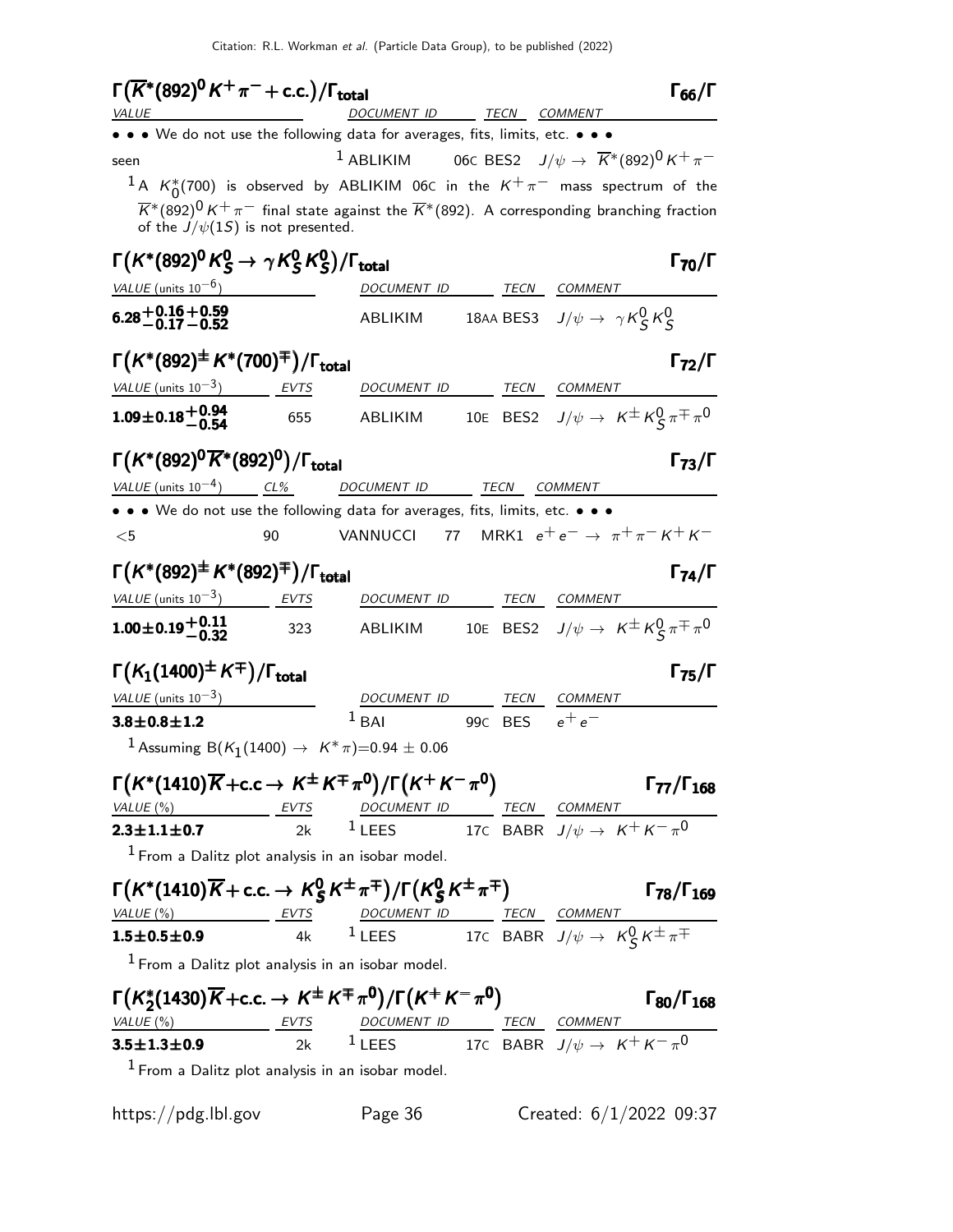Citation: R.L. Workman et al. (Particle Data Group), to be published (2022)

| $\Gamma(K_2^*(1430)\overline{K}+\text{c.c.}\rightarrow K_S^0K^{\pm}\pi^{\mp})/\Gamma(K_S^0K^{\pm}\pi^{\mp})$ |              |                                                                                                     |      |                                             | $\Gamma_{81}/\Gamma_{169}$ |
|--------------------------------------------------------------------------------------------------------------|--------------|-----------------------------------------------------------------------------------------------------|------|---------------------------------------------|----------------------------|
| VALUE (%) EVTS DOCUMENT ID TECN COMMENT                                                                      |              |                                                                                                     |      |                                             |                            |
| $7.1 \pm 1.3 \pm 1.2$                                                                                        | 4k           | <sup>1</sup> LEES 17C BABR $J/\psi \to K_S^0 K^{\pm} \pi^{\mp}$                                     |      |                                             |                            |
| $1$ From a Dalitz plot analysis in an isobar model.                                                          |              |                                                                                                     |      |                                             |                            |
| $\Gamma(\overline{K}_2^*(1430)K + c.c.)/\Gamma_{\text{total}}$                                               |              |                                                                                                     |      |                                             | $\Gamma_{82}/\Gamma$       |
| <i>VALUE</i>                                                                                                 | $CL\%$       | DOCUMENT ID TECN COMMENT                                                                            |      |                                             |                            |
| $<$ 40 $\times$ 10 <sup>-4</sup>                                                                             | 90           | VANNUCCI 77 MRK1 $e^+e^- \rightarrow K^0 \overline{K}_2^* 0$                                        |      |                                             |                            |
| • • • We do not use the following data for averages, fits, limits, etc. • • •                                |              |                                                                                                     |      |                                             |                            |
| $<$ 66 $\times$ 10 $^{-4}$                                                                                   | 90           | BRAUNSCH 76 DASP $e^+e^- \rightarrow \ K^{\pm}\overline{K}_2^{\ast\mp}$                             |      |                                             |                            |
| $\Gamma(K_2^*(1430)^+ K^- + \text{c.c.} \to K^+ K^- \pi^0)/\Gamma_{\text{total}}$                            |              |                                                                                                     |      |                                             | $\Gamma_{83}/\Gamma$       |
| VALUE (units $10^{-4}$ ) EVTS                                                                                |              | DOCUMENT ID                                                                                         | TECN | COMMENT                                     |                            |
| $2.69 \pm 0.04 \pm 0.25$                                                                                     | 183k         | <b>ABLIKIM</b>                                                                                      |      | 19AQ BES $J/\psi \rightarrow K^+ K^- \pi^0$ |                            |
| $\Gamma(\overline{K}_2^*(1430)^0 K^*(892)^0 + c.c.)/\Gamma_{\text{total}}$                                   |              |                                                                                                     |      |                                             | $\Gamma_{85}/\Gamma$       |
| VALUE (units $10^{-3}$ ) EVTS                                                                                |              | DOCUMENT ID TECN COMMENT                                                                            |      |                                             |                            |
| • • • We do not use the following data for averages, fits, limits, etc. • • •                                |              |                                                                                                     |      |                                             |                            |
| $6.7 \pm 2.6$                                                                                                | 40           | VANNUCCI 77 MRK1 $e^+e^- \rightarrow \pi^+\pi^-K^+K^-$                                              |      |                                             |                            |
|                                                                                                              |              |                                                                                                     |      |                                             |                            |
| $\Gamma(K_2^*(1430)^0\overline{K}_2^*(1430)^0)/\Gamma_{\text{total}}$                                        |              |                                                                                                     |      |                                             | $\Gamma_{88}/\Gamma$       |
| $\frac{VALUE}{29 \times 10^{-4}}$ $\frac{CL\%}{90}$                                                          |              | DOCUMENT ID TECN COMMENT                                                                            |      |                                             |                            |
|                                                                                                              |              | VANNUCCI 77 MRK1 $e^+e^- \rightarrow$<br>$\pi^+ \pi^- K^+ K^-$                                      |      |                                             |                            |
| $\Gamma(K_2^*(1980)^+ K^- + \text{c.c.} \to K^+ K^- \pi^0)/\Gamma_{\text{total}}$                            |              |                                                                                                     |      |                                             | $\Gamma_{90}/\Gamma$       |
| <u>VALUE</u> (units $10^{-5}$ ) EVTS                                                                         |              | DOCUMENT ID                                                                                         | TECN | <b>COMMENT</b>                              |                            |
| $1.1\pm0.1^{+0.6}_{-0.1}$                                                                                    | 183k         | ABLIKIM 19AQ BES $J/\psi\rightarrow\ K^+\ K^-\ \pi^0$                                               |      |                                             |                            |
|                                                                                                              |              |                                                                                                     |      |                                             |                            |
| $\Gamma(K_4^*(2045)^+ K^- + \text{c.c.} \to K^+ K^- \pi^0)/\Gamma_{\text{total}}$                            |              |                                                                                                     |      |                                             | $\Gamma_{91}/\Gamma$       |
| $VALUE$ (units $10^{-6}$ ) EVTS                                                                              |              | DOCUMENT ID TECN COMMENT                                                                            |      |                                             |                            |
| $6.2 \pm 0.7 + 2.8$                                                                                          | 183k         | ABLIKIM                                                                                             |      | 19AQ BES $J/\psi \rightarrow K^+ K^- \pi^0$ |                            |
| $\Gamma(K_1(1270)^{\pm}K^{\mp})/\Gamma_{\text{total}}$                                                       |              |                                                                                                     |      |                                             | $\Gamma_{92}/\Gamma$       |
| $\frac{VALUE}{23.0 \times 10^{-3}}$ $\frac{CL\%}{90}$                                                        |              | $\begin{array}{cc}\n & \text{DOCUMENT ID} \\ 1 \text{ BAI} & 99C \text{ BES} & e^+e^-\n\end{array}$ |      |                                             |                            |
|                                                                                                              |              |                                                                                                     |      |                                             |                            |
| <sup>1</sup> Assuming B(K <sub>1</sub> (1270) $\rightarrow$ K $\rho$ )=0.42 ± 0.06                           |              |                                                                                                     |      |                                             |                            |
| $\Gamma(K_1(1270)K^0_S \to \gamma K^0_S K^0_S)/\Gamma_{\rm total}$                                           |              |                                                                                                     |      |                                             | $\Gamma_{93}/\Gamma$       |
| VALUE $(\text{units } 10^{-7})$                                                                              |              | DOCUMENT ID TECN COMMENT                                                                            |      |                                             |                            |
| $8.54 + 1.07 + 2.35$<br>-1.20 - 2.13                                                                         |              | ABLIKIM 18AA BES3 $J/\psi \rightarrow \gamma K_S^0 K_S^0$                                           |      |                                             |                            |
|                                                                                                              |              |                                                                                                     |      |                                             |                            |
|                                                                                                              |              |                                                                                                     |      |                                             |                            |
| $\Gamma(a_2(1320)^{\pm}\pi^{\mp})/\Gamma_{\text{total}}$                                                     |              |                                                                                                     |      |                                             | $\Gamma_{94}/\Gamma$       |
| $\frac{VALUE}{<}$ <43 × 10 <sup>-4</sup>                                                                     | $CL\%$<br>90 | DOCUMENT ID TECN COMMENT<br>BRAUNSCH 76 DASP $e^+e^-$                                               |      |                                             |                            |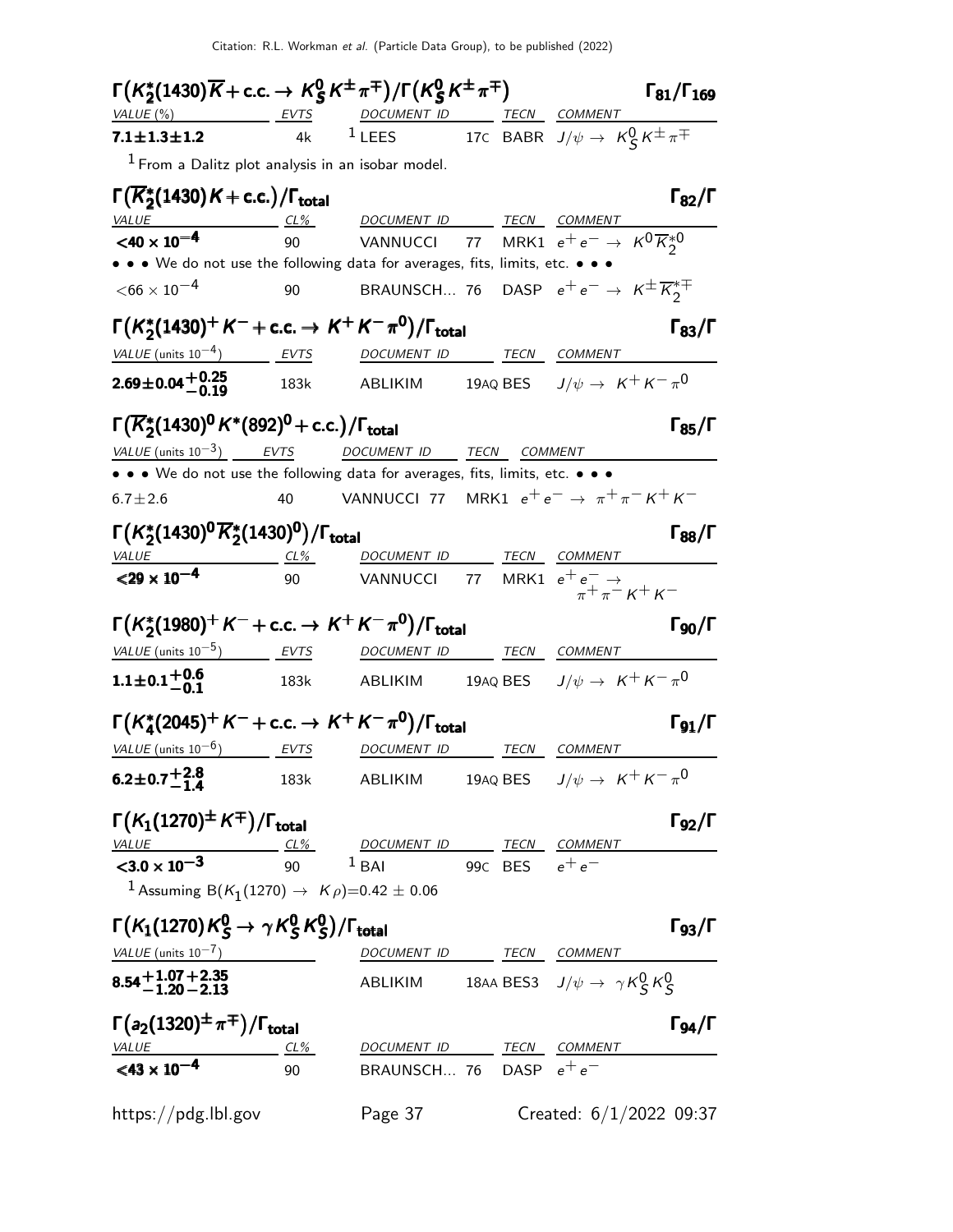### Γ $(\phi \pi^0)$

Γ $(\phi \, \pi^{\bm{0}})/\Gamma_{\bm{total}}$  Γg<sub>5</sub>/Γ The two different fit values of ABLIKIM 15K below have the same statistical significance of 6.4  $\sigma$  and cannot be distinguished at this moment.

| VALUE (units $10^{-6}$ )                                                      | $CL\%$ | <b>EVTS</b> | <b>DOCUMENT ID</b> | TECN | <b>COMMENT</b>                                                                                  |
|-------------------------------------------------------------------------------|--------|-------------|--------------------|------|-------------------------------------------------------------------------------------------------|
| 2.94 $\pm$ 0.16 $\pm$ 0.16                                                    |        | 0.8k        | $1$ ABLIKIM        |      | 15K BES3 $e^+e^- \rightarrow J/\psi \rightarrow$                                                |
| $0.124 \pm 0.033 \pm 0.030$                                                   |        |             |                    |      | 35 ± 9 $^2$ ABLIKIM 15K BES3 $e^+e^- \rightarrow J/\psi \rightarrow$<br>$K^+ K^- \gamma \gamma$ |
| • • • We do not use the following data for averages, fits, limits, etc. • • • |        |             |                    |      |                                                                                                 |
| < 6.4                                                                         | 90     |             |                    |      | <sup>3</sup> ABLIKIM 05B BES2 $e^+e^- \rightarrow J/\psi \rightarrow$                           |
| < 6.8                                                                         | 90     |             |                    |      | COFFMAN 88 MRK3 $e^+e^- \rightarrow$<br>$K^+K^- \pi^0$                                          |
|                                                                               |        |             |                    |      |                                                                                                 |

<sup>1</sup> Corresponding to one of the two fit solutions with  $\delta = (-95.9 \pm 1.5)^{\circ}$  for the phase angle between the resonant  $J/\psi\to\ \phi\pi^0$  and non-phi  $J/\psi\to\ K^+\ K^-\pi^0$  contributions.  $^2$  Corresponding to one of the two fit solutions with  $\delta=(-152.1\pm 7.7)^{\circ}$  for the phase angle between the resonant  $J/\psi\to\ \phi\pi^0$  and non-phi  $J/\psi\to\ K^+\ K^-\pi^0$  contributions. 3 Superseded by ABLIKIM 15K.

## $\Gamma(\phi \pi^+ \pi^-)/\Gamma_{\rm total}$

| VALUE (units $10^{-3}$ ) EVTS DOCUMENT ID                         |                                                                         |                |                    | TECN             | <b>COMMENT</b> |                                                             |  |                      |
|-------------------------------------------------------------------|-------------------------------------------------------------------------|----------------|--------------------|------------------|----------------|-------------------------------------------------------------|--|----------------------|
| <b>0.94 ±0.15 OUR AVERAGE</b> Error includes scale factor of 1.7. |                                                                         |                |                    |                  |                |                                                             |  |                      |
| $1.09 \pm 0.02 \pm 0.13$                                          |                                                                         | ABLIKIM        |                    |                  |                | 05 BES2 $J/\psi \rightarrow \phi \pi^+ \pi^-$               |  |                      |
| $0.78 \pm 0.03 \pm 0.12$                                          |                                                                         | <b>FALVARD</b> |                    |                  |                | 88 DM2 $J/\psi \rightarrow$ hadrons                         |  |                      |
| 2.1 $\pm 0.9$<br>23                                               |                                                                         | FELDMAN        | 77                 | MRK1 $e^+e^-$    |                |                                                             |  |                      |
|                                                                   | $\Gamma(\phi 2(\pi^+\pi^-))/\Gamma_{\rm total}$<br>$\Gamma_{98}/\Gamma$ |                |                    |                  |                |                                                             |  |                      |
| VALUE (units $10^{-4}$ )                                          |                                                                         |                |                    | DOCUMENT ID TECN |                | COMMENT                                                     |  |                      |
| $16.0 \pm 1.0 \pm 3.0$                                            |                                                                         |                | FALVARD            | 88               | DM2            | $J/\psi \rightarrow$ hadrons                                |  |                      |
| $\Gamma(\phi \eta)/\Gamma_{\rm total}$                            |                                                                         |                |                    |                  |                |                                                             |  | $\Gamma_{99}/\Gamma$ |
| VALUE (units $10^{-3}$ ) EVTS                                     |                                                                         |                | <b>DOCUMENT ID</b> |                  | TECN           | <b>COMMENT</b>                                              |  |                      |
| $0.74 \pm 0.08$ OUR AVERAGE                                       |                                                                         |                |                    |                  |                | Error includes scale factor of 1.5. See the ideogram below. |  |                      |
| $0.898 \pm 0.024 \pm 0.089$                                       |                                                                         | ABLIKIM        |                    |                  |                | 05B BES2 $e^+e^- \rightarrow J/\psi \rightarrow$ hadr       |  |                      |
| $0.64 \pm 0.04 \pm 0.11$                                          | 346                                                                     |                | JOUSSET            | 90               |                | DM2 $J/\psi \rightarrow$ hadrons                            |  |                      |
| $0.661 \pm 0.045 \pm 0.078$                                       |                                                                         | <b>COFFMAN</b> |                    | 88               |                | MRK3 $e^+e^- \rightarrow K^+K^- \eta$                       |  |                      |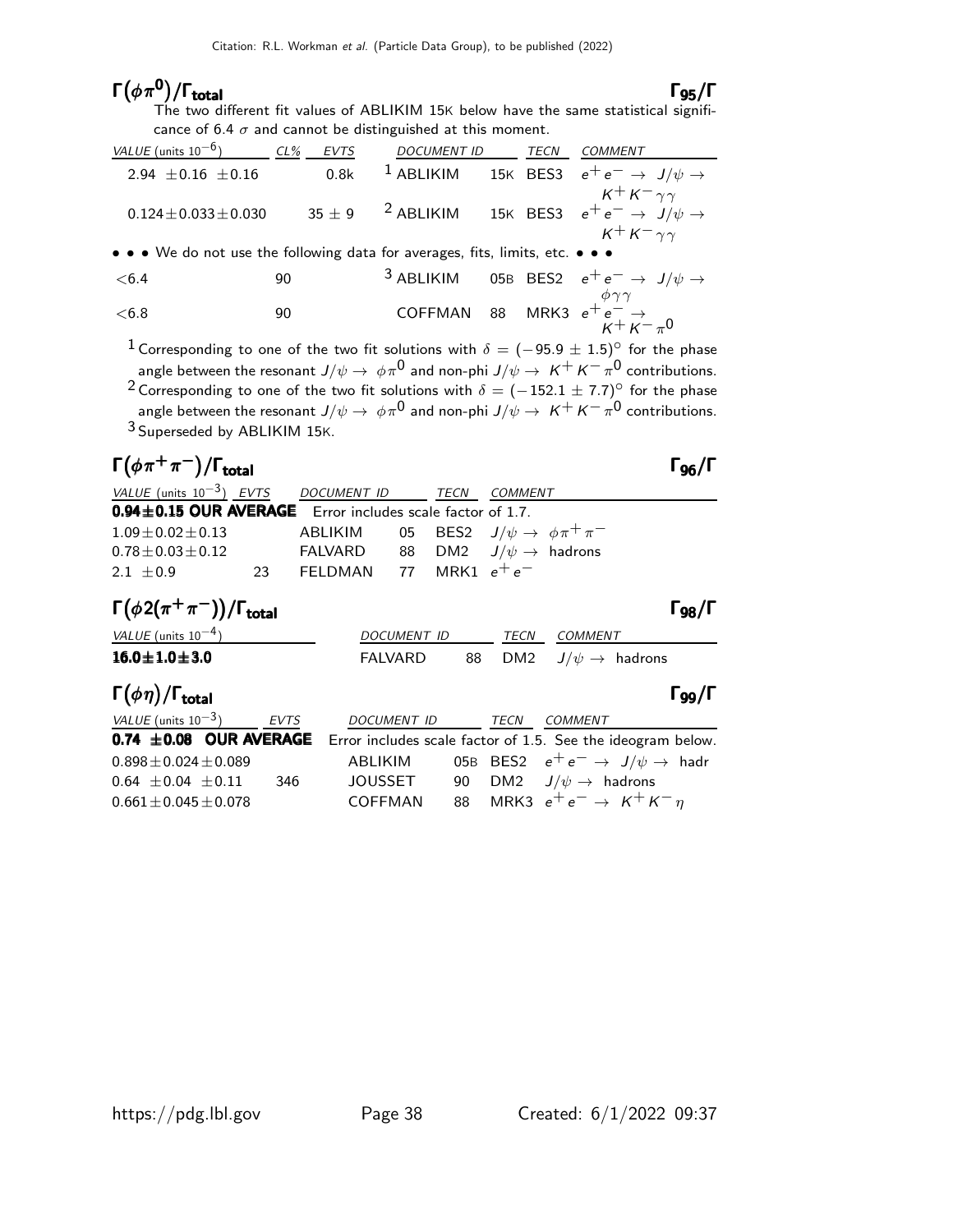

### $\Gamma_{100}/\Gamma$

| VALUE (units $10^{-4}$ ) CL% EVTS                                             |     | DOCUMENT ID TECN          |  | <i>COMMENT</i>                                                                        |
|-------------------------------------------------------------------------------|-----|---------------------------|--|---------------------------------------------------------------------------------------|
|                                                                               |     |                           |  | 4.6 $\pm$ 0.5 OUR AVERAGE Error includes scale factor of 2.2. See the ideogram below. |
| $5.10 \pm 0.03 \pm 0.32$                                                      | 31k | ABLIKIM                   |  | 16M BES3 $e^+e^- \rightarrow J/\psi \rightarrow$ hadrons                              |
| $5.46 \pm 0.31 \pm 0.56$                                                      |     | ABLIKIM                   |  | 05B BES2 $e^+e^- \rightarrow J/\psi \rightarrow$ hadrons                              |
| 4.1 $\pm$ 0.3 $\pm$ 0.8                                                       | 167 | JOUSSET                   |  | 90 DM2 $J/\psi \rightarrow$ hadrons                                                   |
| $3.08 \pm 0.34 \pm 0.36$                                                      |     | COFFMAN                   |  | 88 MRK3 $e^+e^- \rightarrow K^+K^-\eta'$                                              |
| • • • We do not use the following data for averages, fits, limits, etc. • • • |     |                           |  |                                                                                       |
| < 13<br>90                                                                    |     | VANNUCCI 77 MRK1 $e^+e^-$ |  |                                                                                       |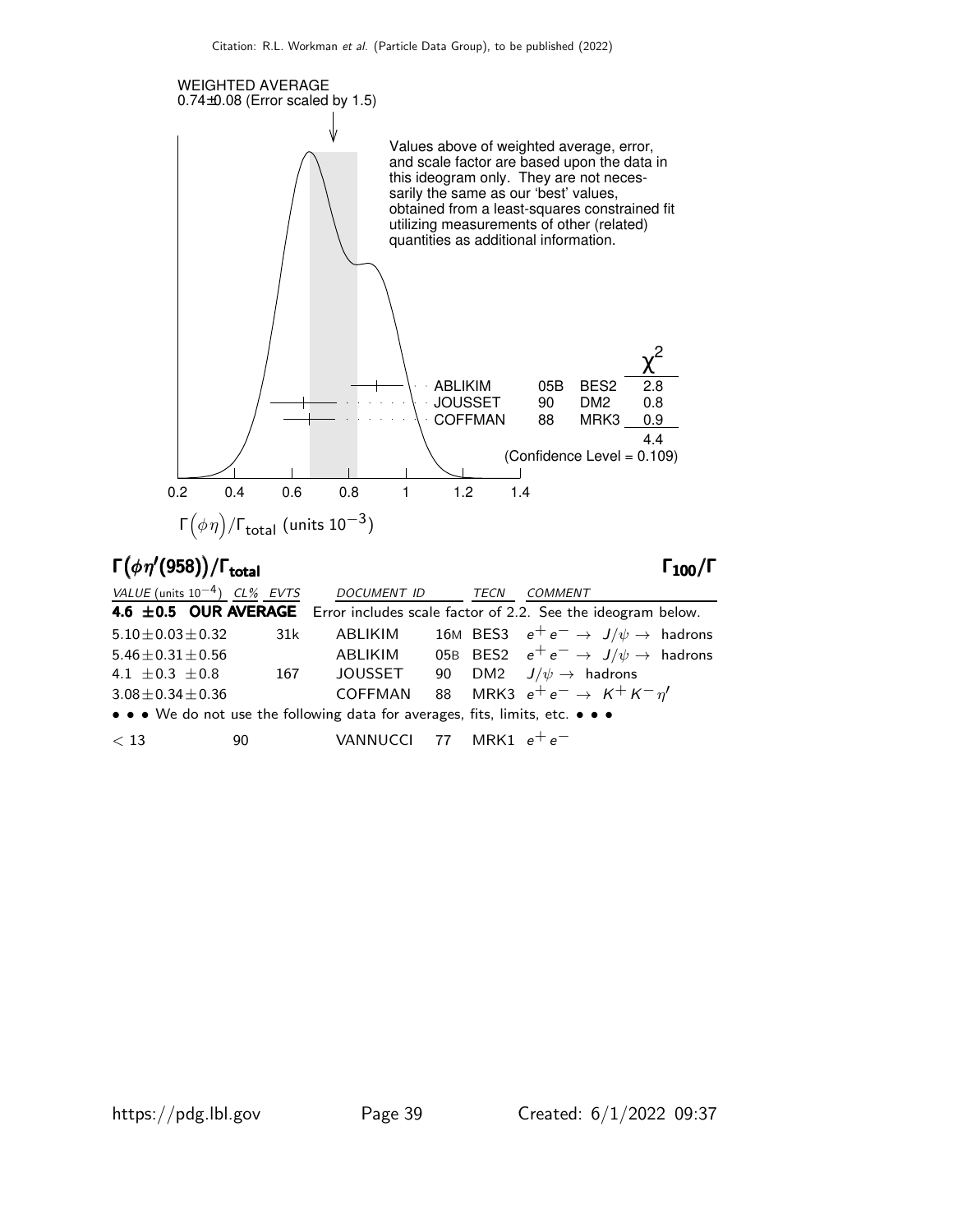

## Γ $(\phi \eta \eta')$ /Γ<sub>total</sub> Γ<sub>101</sub>/Γ

### total and  $1\,101/$   $\blacksquare$

| VALUE (units $10^{-4}$ ) EVTS | DOCUMENT ID TECN                                                                                                  | COMMENT                                                   |  |
|-------------------------------|-------------------------------------------------------------------------------------------------------------------|-----------------------------------------------------------|--|
| $2.32 \pm 0.06 \pm 0.16$ 2.2k | $^1$ ABLIKIM                                                                                                      | 19AN BES3 $e^+e^- \rightarrow J/\psi \rightarrow$ hadrons |  |
|                               | $1$ Including contributions from intermediate resonances. Evidence for an intermediate res-                       |                                                           |  |
|                               | onance at M $\approx$ 2 GeV and $\Gamma$ $\approx$ 150 MeV decaying to $\phi \eta'$ with $J^P = 1^+$ or $J^P = 1$ |                                                           |  |
|                               | 1 <sup>-</sup> , and B( $J/\psi \rightarrow \eta X$ ) × B( $X \rightarrow \phi \eta'$ ) ≈ 10 <sup>-4</sup> .      |                                                           |  |
|                               |                                                                                                                   |                                                           |  |

### Γ $(\phi f_0(980))$ /Γ<sub>total</sub> Γ<sub>102</sub>/Γ

### $\Gamma_{102}/\Gamma$

| VALUE (units $10^{-4}$ ) EVTS                             | DOCUMENT ID TECN |  | COMMENT                                                             |
|-----------------------------------------------------------|------------------|--|---------------------------------------------------------------------|
| 3.2±0.9 OUR AVERAGE Error includes scale factor of 1.9.   |                  |  |                                                                     |
| $4.6 \pm 0.4 \pm 0.8$                                     |                  |  | <sup>1</sup> FALVARD 88 DM2 $J/\psi \rightarrow$ hadrons            |
| $2.6 \pm 0.6$                                             |                  |  | 50 $\frac{1}{2}$ GIDAL 81 MRK2 $J/\psi \rightarrow K^+ K^- K^+ K^-$ |
| <sup>1</sup> Assuming B( $f_0(980) \to \pi \pi$ ) = 0.78. |                  |  |                                                                     |

### $\Gamma(\phi \pi^0 f_0(980) \to \phi \pi^0 \pi^+ \pi^-)/\Gamma_{\text{total}}$  Γ<sub>105</sub>/Γ  $VALUE$  (units 10<sup>-6</sup>) EVTS DOCUMENT ID TECN COMMENT **4.50±0.80±0.61** 355 ABLIKIM 15P BES3  $J/\psi \to K^+ K^- 3\pi$  $\Gamma(\phi \pi^0 f_0(980) \to \phi \pi^0 \rho^0 \pi^0)/\Gamma_{\text{total}}$  Γ<sub>106</sub>/Γ VALUE (units 10<sup>-6</sup>) EVTS DOCUMENT ID TECN COMMENT **1.67±0.50±0.24** 70 ABLIKIM 15P BES3  $J/\psi \to K^+ K^- 3\pi$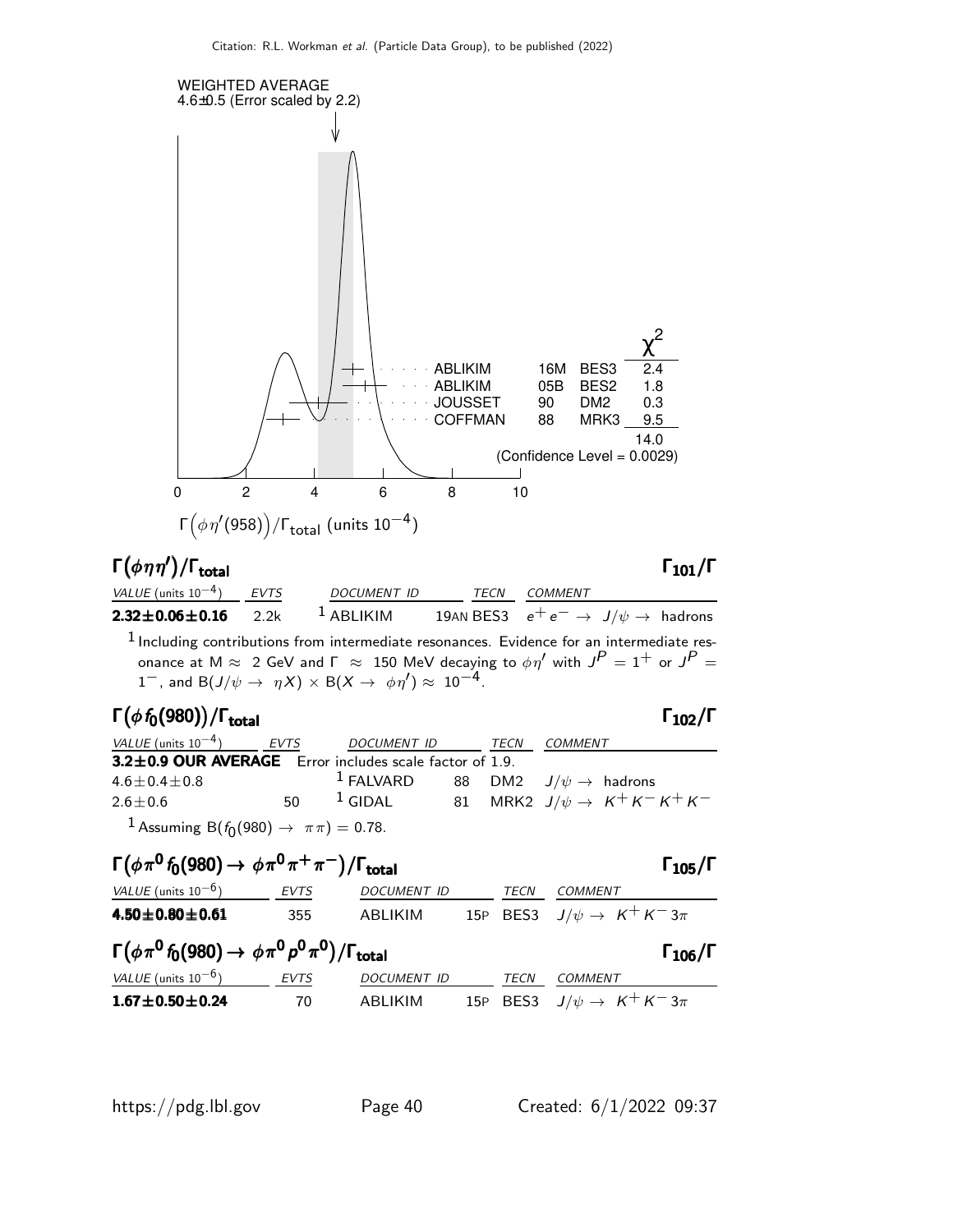| $\Gamma(\phi f_0(980)\eta \to \eta \phi \pi^+ \pi^-)/\Gamma_{\rm total}$<br>$\Gamma_{107}/\Gamma$                                                                                                               |  |
|-----------------------------------------------------------------------------------------------------------------------------------------------------------------------------------------------------------------|--|
| VALUE (units $10^{-4}$ )<br>DOCUMENT ID<br>TECN<br>EVTS<br>COMMENT                                                                                                                                              |  |
| $3.23 \pm 0.75 \pm 0.73$<br>$J/\psi \rightarrow \eta \phi f_0(980)$<br>ABLIKIM<br>08F<br>BES<br>52                                                                                                              |  |
| $\Gamma(\phi a_0(980)^0 \to \phi \eta \pi^0)/\Gamma_{\text{total}}$<br>$\Gamma_{108}/\Gamma$                                                                                                                    |  |
| VALUE (units $10^{-6}$ )<br>DOCUMENT ID TECN COMMENT                                                                                                                                                            |  |
| <sup>1</sup> ABLIKIM 18D BES3 $J/\psi \rightarrow \phi \eta \pi^0$<br>$4.37 \pm 1.35$                                                                                                                           |  |
| • • • We do not use the following data for averages, fits, limits, etc. • • •                                                                                                                                   |  |
| $2$ ABLIKIM<br>11D BES3 $J/\psi \rightarrow \phi \eta \pi^0$<br>5.0 $\pm 2.7$ $\pm 2.5$                                                                                                                         |  |
| $^1$ Assuming constructive interference between $a_0(980) - f_0(980)$ mixing and electromag-                                                                                                                    |  |
| netic decay. Destructive interference gives a value of $(4.93 \pm 1.77) \times 10^{-6}$ for this                                                                                                                |  |
| branching fraction.                                                                                                                                                                                             |  |
| <sup>2</sup> Assuming $a_0(980) - f_0(980)$ mixing and isospin breaking via $\gamma^*$ and K <sup>*</sup> K loops.                                                                                              |  |
| $\Gamma(\phi f_2(1270))/\Gamma_{\text{total}}$<br>$\Gamma_{109}/\Gamma$                                                                                                                                         |  |
| VALUE (units $10^{-3}$ ) CL%<br>DOCUMENT ID<br>TECN<br><i>COMMENT</i>                                                                                                                                           |  |
| • • • We do not use the following data for averages, fits, limits, etc. • • •                                                                                                                                   |  |
| <b>FALVARD</b><br>DM2 $J/\psi \rightarrow$ hadrons<br>< 0.45<br>90<br>88                                                                                                                                        |  |
| MRK1 $e^+e^- \rightarrow \pi^+\pi^-K^+K^-$<br>VANNUCCI<br>77<br>< 0.37<br>90                                                                                                                                    |  |
| $\Gamma(\phi f_1(1285))/\Gamma_{\text{total}}$<br>$\Gamma_{110}/\Gamma$                                                                                                                                         |  |
|                                                                                                                                                                                                                 |  |
| VALUE (units $10^{-4}$ ) EVTS<br>DOCUMENT ID<br>TECN<br><b>COMMENT</b><br>$2.6 \pm 0.5$ OUR AVERAGE                                                                                                             |  |
| <sup>1</sup> ABLIKIM<br>15H BES3 $e^+e^- \rightarrow J/\psi \rightarrow \phi \eta \pi^+ \pi^-$<br>$3.4 \pm 1.8 \pm 1.5$<br>1.1k                                                                                 |  |
| $J/\psi \rightarrow \phi 2(\pi^+\pi^-)$<br>DM <sub>2</sub><br><b>JOUSSET</b><br>90<br>$3.2 \pm 0.6 \pm 0.4$                                                                                                     |  |
| <sup>2</sup> JOUSSET<br>$J/\psi \rightarrow \phi \eta \pi^+ \pi^-$<br>25<br>90<br>DM <sub>2</sub><br>$2.1 \pm 0.5 \pm 0.4$                                                                                      |  |
| • • • We do not use the following data for averages, fits, limits, etc. • • •                                                                                                                                   |  |
| MRK3 $J/\psi \rightarrow \phi K \overline{K} \pi$<br>$0.6 \pm 0.2 \pm 0.1$<br>16<br><b>BECKER</b><br>87                                                                                                         |  |
| <sup>1</sup> ABLIKIM 15H reports $[\Gamma(J/\psi(1S) \to \phi f_1(1285))/\Gamma_{total}] \times [B(f_1(1285) \to \eta \pi^+ \pi^-)]$                                                                            |  |
| $\alpha = (1.20 \pm 0.6 \pm 0.14) \times 10^{-4}$ which we divide by our best value B $(f_1(1285) \rightarrow~\eta \pi^+ \pi^-)$                                                                                |  |
| $=$ (35 $\pm$ 15) $\times$ 10 <sup>-2</sup> . Our first error is their experiment's error and our second error is                                                                                               |  |
| the systematic error from using our best value.                                                                                                                                                                 |  |
| <sup>2</sup> We attribute to the $f_1(1285)$ the signal observed in the $\pi^+\pi^-\eta$ invariant mass distri-                                                                                                 |  |
| bution at 1297 MeV.                                                                                                                                                                                             |  |
| $\Gamma(\phi f_1(1285) \to \phi \pi^0 f_0(980) \to \phi \pi^0 \pi^+ \pi^-)/\Gamma_{\text{total}}$<br>$\Gamma_{111}/\Gamma$                                                                                      |  |
| $VALUE (units 10-7)$ EVTS DOCUMENT ID TECN COMMENT                                                                                                                                                              |  |
| <b>9.36±2.31±1.54</b> 78 ABLIKIM 15P BES3 $J/\psi \to K^+ K^- 3\pi$                                                                                                                                             |  |
| $\Gamma(\phi f_1(1285) \rightarrow \phi \pi^0 f_0(980) \rightarrow \phi 3\pi^0)/\Gamma_{\text{total}}$<br>$\Gamma_{112}/\Gamma$                                                                                 |  |
|                                                                                                                                                                                                                 |  |
| $\frac{VALUE \text{ (units 10}^{-7})}{2.08 \pm 1.63 \pm 1.47}$ $\frac{EVTS}{9}$ $\frac{DOCUMENT \text{ } ID}{ABLIKIM}$ $\frac{TECN}{15P}$ $\frac{COMMENT}{BES3}$ $J/\psi \rightarrow K^+ K^- 3\pi$              |  |
|                                                                                                                                                                                                                 |  |
| $\Gamma(\phi \eta(1405) \to \phi \eta \pi^+ \pi^-)/\Gamma_{\text{total}}$<br>$\Gamma_{113}/\Gamma$                                                                                                              |  |
| $\frac{VALUE \text{ (units 10}^{-5})}{2.01 \pm 0.58 \pm 0.82}$ $\frac{CL\%}{172}$ $\frac{EVTS}{1}$ $\frac{DOCUMENT}{ABLIKIM}$ $\frac{TECN}{15H}$ $\frac{CDMMENT}{BES3}$ $e^+e^- \rightarrow J/\psi \rightarrow$ |  |
| $\phi \eta \pi^+ \pi^-$                                                                                                                                                                                         |  |
| Created: 6/1/2022 09:37<br>Page 41<br>https://pdg.lbl.gov                                                                                                                                                       |  |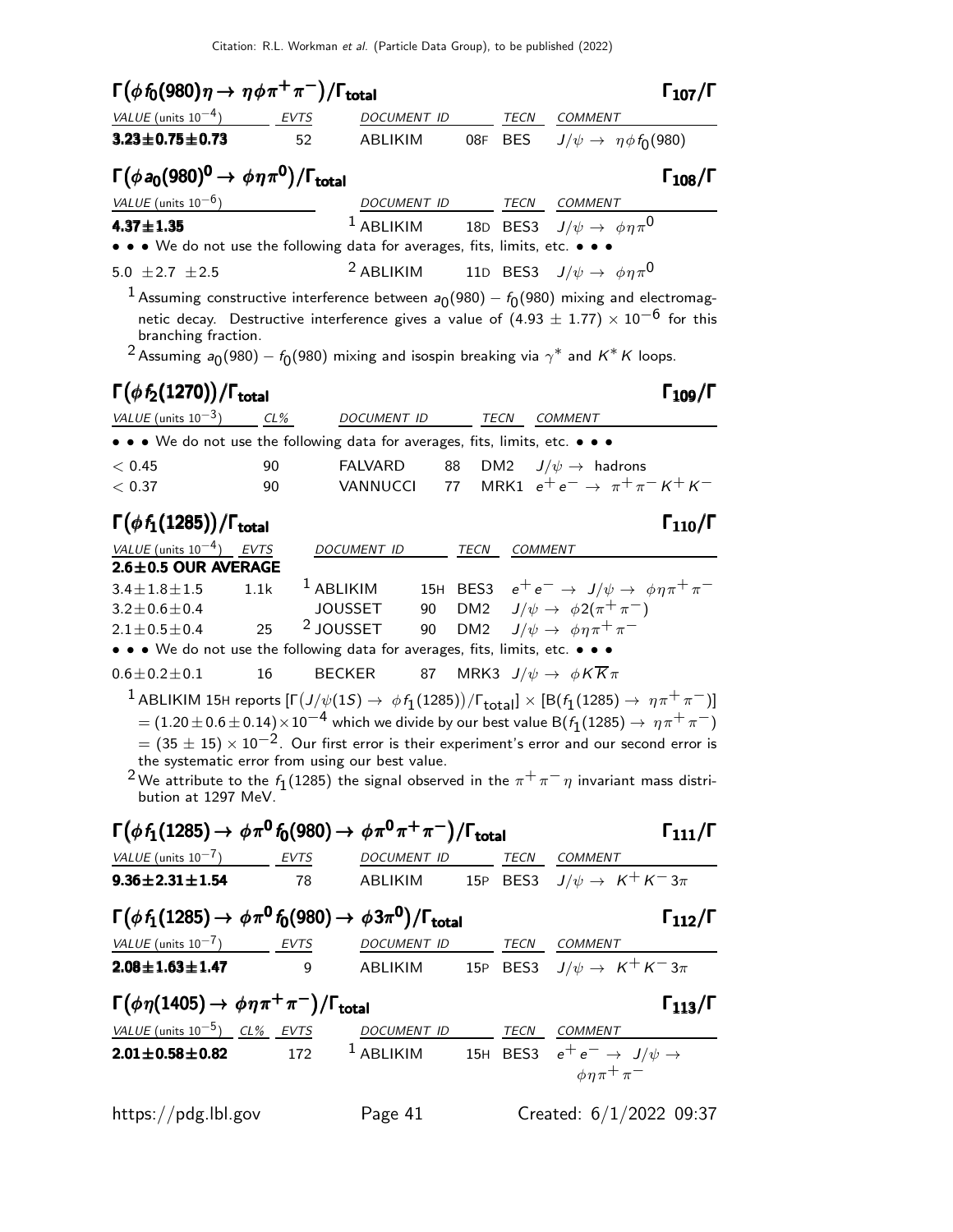• • • We do not use the following data for averages, fits, limits, etc. • • •

$$
\begin{array}{cccc}\n & 17 & 90 & 2 FALVARD & 88 & DM2 & J/\psi \rightarrow \text{ hadrons} \\
 & 1 & 1 & 1\n\end{array}
$$

<sup>1</sup> With 3.6  $\sigma$  significance.

<sup>2</sup> Includes unknown branching fraction  $\eta(1405) \rightarrow \eta \pi \pi$ .

| $\Gamma(\phi f_2'(1525)) / \Gamma_{\text{total}}$                                      |                  |  | $\Gamma_{114}/\Gamma$                                      |
|----------------------------------------------------------------------------------------|------------------|--|------------------------------------------------------------|
| VALUE (units $10^{-4}$ ) EVTS                                                          | DOCUMENT ID TECN |  | COMMENT                                                    |
| 8 $\pm$ 4 OUR AVERAGE Error includes scale factor of 2.7.                              |                  |  |                                                            |
| $12.3 \pm 0.6 \pm 2.0$                                                                 |                  |  | 1,2 FALVARD 88 DM2 $J/\psi \rightarrow$ hadrons            |
| $4.8 \pm 1.8$                                                                          |                  |  | 46 <sup>1</sup> GIDAL 81 MRK2 $J/\psi \to K^+ K^- K^+ K^-$ |
| <sup>1</sup> Re-evaluated using B( $f'_{2}(1525) \rightarrow K\overline{K}$ ) = 0.713. |                  |  |                                                            |
|                                                                                        |                  |  |                                                            |

 $^2$ Including interference with  $f_0(1710)$ .

| $\Gamma(\phi X(1835) \rightarrow \phi p \overline{p})/\Gamma_{\text{total}}$<br>$\Gamma_{115}/\Gamma$ |     |             |  |             |                                                          |  |  |  |
|-------------------------------------------------------------------------------------------------------|-----|-------------|--|-------------|----------------------------------------------------------|--|--|--|
| <b>VALUE</b>                                                                                          | CL% | DOCUMENT ID |  | <b>TECN</b> | COMMENT                                                  |  |  |  |
| $< 2.1 \times 10^{-7}$                                                                                | 90  | $1$ ABLIKIM |  |             | 16K BES3 $J/\psi \rightarrow p\overline{p}K_S^0 K_I^0$ , |  |  |  |
|                                                                                                       |     |             |  |             | $p\overline{p}K^+K^-$                                    |  |  |  |

<sup>1</sup> Upper limit applies to any  $p\overline{p}$  mass enhancement near threshold.

| $\Gamma(\phi X(1835) \to \phi \eta \pi^+ \pi^-)/\Gamma_{\text{total}}$         |              |                    |      |                | $\Gamma_{116}/\Gamma$                                                             |
|--------------------------------------------------------------------------------|--------------|--------------------|------|----------------|-----------------------------------------------------------------------------------|
| VALUE                                                                          | $CL\%$       | DOCUMENT ID        | TECN | <b>COMMENT</b> |                                                                                   |
| $< 2.8 \times 10^{-4}$                                                         | 90           | <b>ABLIKIM</b>     |      |                | 15H BES3 $e^+e^- \rightarrow J/\psi \rightarrow \phi \eta \pi^+ \pi^-$            |
| $\Gamma(\phi X(1870) \rightarrow \phi \eta \pi^+ \pi^-)/\Gamma_{\text{total}}$ |              |                    |      |                | $\Gamma_{117}/\Gamma$                                                             |
| VALUE<br>$CL\%$                                                                |              | DOCUMENT ID        | TECN | <b>COMMENT</b> |                                                                                   |
| $< 6.13 \times 10^{-5}$                                                        | 90           | ABLIKIM            |      |                | 15H BES3 $e^+e^- \rightarrow J/\psi \rightarrow \phi \eta \pi^+ \pi^-$            |
|                                                                                |              |                    |      |                |                                                                                   |
| $\Gamma(\phi K \overline{K})/\Gamma_{\text{total}}$                            |              |                    |      |                | $\Gamma_{118}/\Gamma$                                                             |
| VALUE (units $10^{-4}$ )                                                       | <b>EVTS</b>  | <b>DOCUMENT ID</b> |      | <b>TECN</b>    | COMMENT                                                                           |
|                                                                                |              |                    |      |                | 17.7± 1.6 OUR AVERAGE Error includes scale factor of 1.3. See the ideogram below. |
| $16.6 \pm 1.9 \pm 1.2$                                                         | $163 \pm 19$ | <b>LEES</b>        |      |                | 12F BABR 10.6 $e^+e^- \rightarrow$<br>$2(K^+K^-)\gamma$                           |
| $21.4 \pm 0.4 \pm 2.2$                                                         |              | ABLIKIM            |      |                | 05 BES2 $J/\psi \rightarrow \phi \pi^+ \pi^-$                                     |

 $14.6 \pm 0.8 \pm 2.1$ <sup>3</sup> FALVARD 88 DM2  $J/\psi \rightarrow$  hadrons  $18 \pm 8$  14 FELDMAN 77 MRK1  $e^+e^-$ 

 $^1$ We have multiplied  $\mathsf{K}^+\mathsf{K}^-$  measurement by 2 to obtain  $\mathsf{K}\overline{\mathsf{K}}.$ 

$$
^{2}_{\sim}
$$
 Using B( $B^{+}$   $\rightarrow$   $J/\psi K^{+}$ ) = (1.01  $\pm$  0.05)  $\times$  10<sup>-3</sup>.

3 Addition of  $\phi K^+ K^-$  and  $\phi K^0 \overline{K}^0$  branching ratios.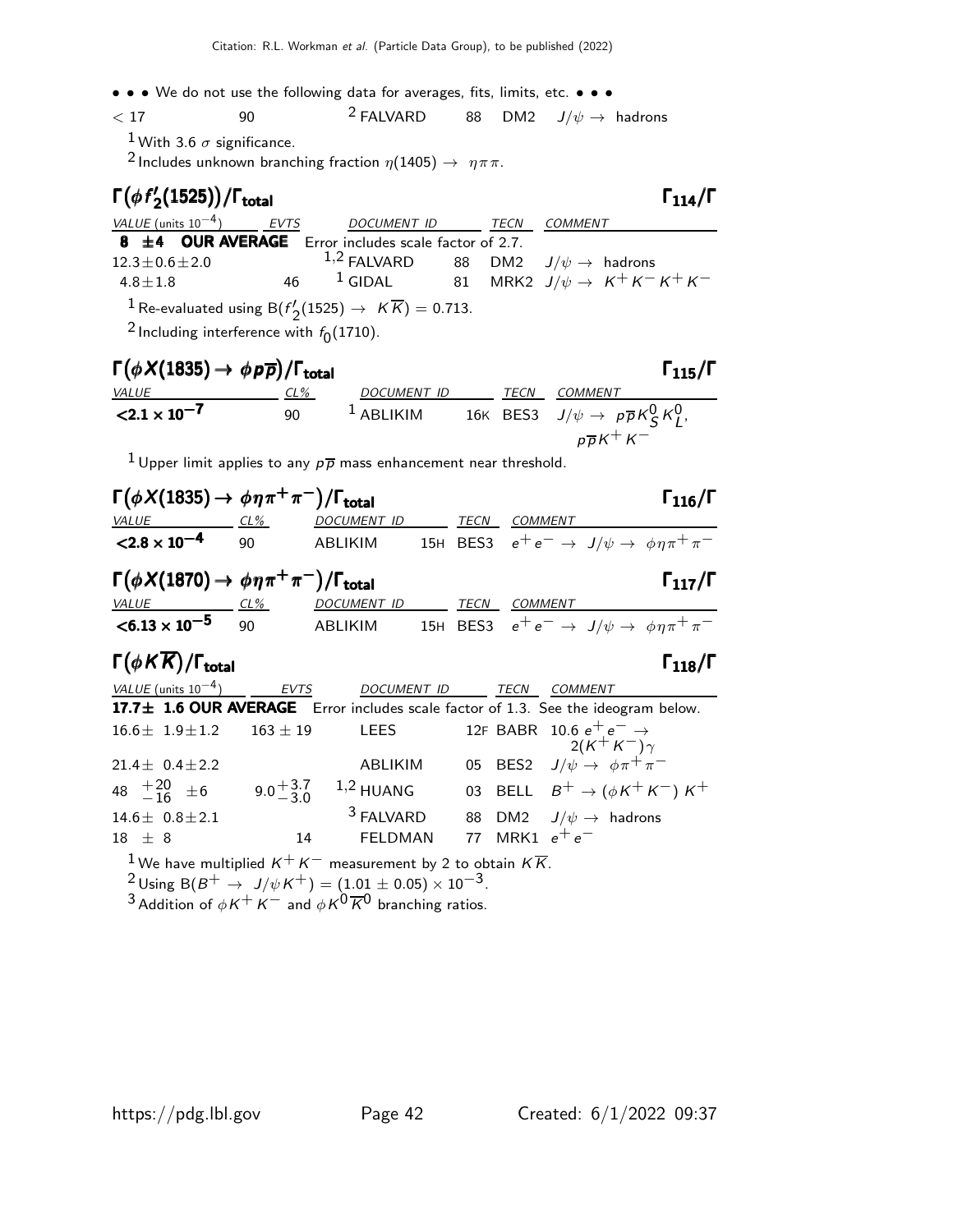

# $\Gamma(\phi f_0(1710) \to \phi K \overline{K}) / \Gamma_{\text{total}}$  Γ<sub>119</sub>/Γ

### $\Gamma_{119}/\Gamma$

| VALUE (units $10^{-4}$ )                                  | DOCUMENT ID   |  | <i>TECN COMMENT</i>                 |
|-----------------------------------------------------------|---------------|--|-------------------------------------|
| $3.6\!\pm\!0.2\!\pm\!0.6$                                 | $1,2$ FALVARD |  | 88 DM2 $J/\psi \rightarrow$ hadrons |
| <sup>1</sup> Including interference with $f'_{2}(1525)$ . |               |  |                                     |

 $'_{2}$ (1525). <sup>2</sup> Includes unknown branching fraction  $f_0(1710) \rightarrow K \overline{K}$ .

| $\Gamma(\phi K^{\pm} K^0_S \pi^{\mp})/\Gamma_{\text{total}}$ |              |                    |      | $\Gamma_{122}/\Gamma$                |
|--------------------------------------------------------------|--------------|--------------------|------|--------------------------------------|
| <i>VALUE</i> (units $10^{-4}$ )                              | EVTS         | <b>DOCUMENT ID</b> | TECN | <b>COMMENT</b>                       |
| $7.2 \pm 0.8$ OUR AVERAGE                                    |              |                    |      |                                      |
| $7.4$ $\pm$ 0.6 $\pm$ 1.4                                    | $227 + 19$   | ABLIKIM            |      | 08E BES2 $e^+e^- \rightarrow J/\psi$ |
| $7.4 \pm 0.9 \pm 1.1$                                        |              | <b>FALVARD</b>     |      | 88 DM2 $J/\psi \rightarrow$ hadrons  |
| $7 \pm 0.6 \pm 1.0$                                          | $163 \pm 15$ | <b>BECKER</b>      |      | 87 MRK3 $e^+e^- \rightarrow$ hadrons |
|                                                              |              |                    |      |                                      |

### $\Gamma(\phi K^*(892)\overline{K} + \text{c.c.}) / \Gamma_{\text{total}}$ Γ  $\Gamma_{123}/\Gamma$

| <i>VALUE</i> (units $10^{-4}$ ) | EVTS       | <b>DOCUMENT ID</b> | TECN | <b>COMMENT</b>                                             |
|---------------------------------|------------|--------------------|------|------------------------------------------------------------|
| $21.8 \pm 2.3$ OUR AVERAGE      |            |                    |      |                                                            |
| $20.8 \pm 2.7 \pm 3.9$          | $195 + 25$ | ABLIKIM            |      | 08E BES2 $J/\psi \rightarrow \phi K_S^0 K^{\pm} \pi^{\mp}$ |
| $29.6 \pm 3.7 \pm 4.7$          | $238 + 30$ | ABLIKIM            |      | 08E BES2 $J/\psi \rightarrow \phi K^{\pm} K^- \pi^0$       |
| $20.7 \pm 2.4 \pm 3.0$          |            | <b>FALVARD</b>     |      | 88 DM2 $J/\psi \rightarrow$ hadrons                        |
| 20 $\pm 3$ $\pm 3$              | $155 + 20$ | BECKER             |      | 87 MRK3 $e^+e^- \rightarrow$ hadrons                       |

### Γ $(b_1(1235)^\pm \pi^\mp)/\Gamma_{\rm total}$  Γ<sub>124</sub>/Γ /Γ $_{\rm total}$ Γ $_{124}/$ Γ

| <i>VALUE</i> (units $10^{-4}$ )<br>30±5 OUR AVERAGE | <b>EVTS</b> | DOCUMENT ID                 | TECN | <i>COMMENT</i>                                  |
|-----------------------------------------------------|-------------|-----------------------------|------|-------------------------------------------------|
| $31\pm 6$<br>$29 + 7$                               | 4600<br>87  | BURMESTER 77D PLUT $e^+e^-$ |      | AUGUSTIN 89 DM2 $J/\psi \to 2(\pi^+\pi^-)\pi^0$ |

https://pdg.lbl.gov Page 43 Created: 6/1/2022 09:37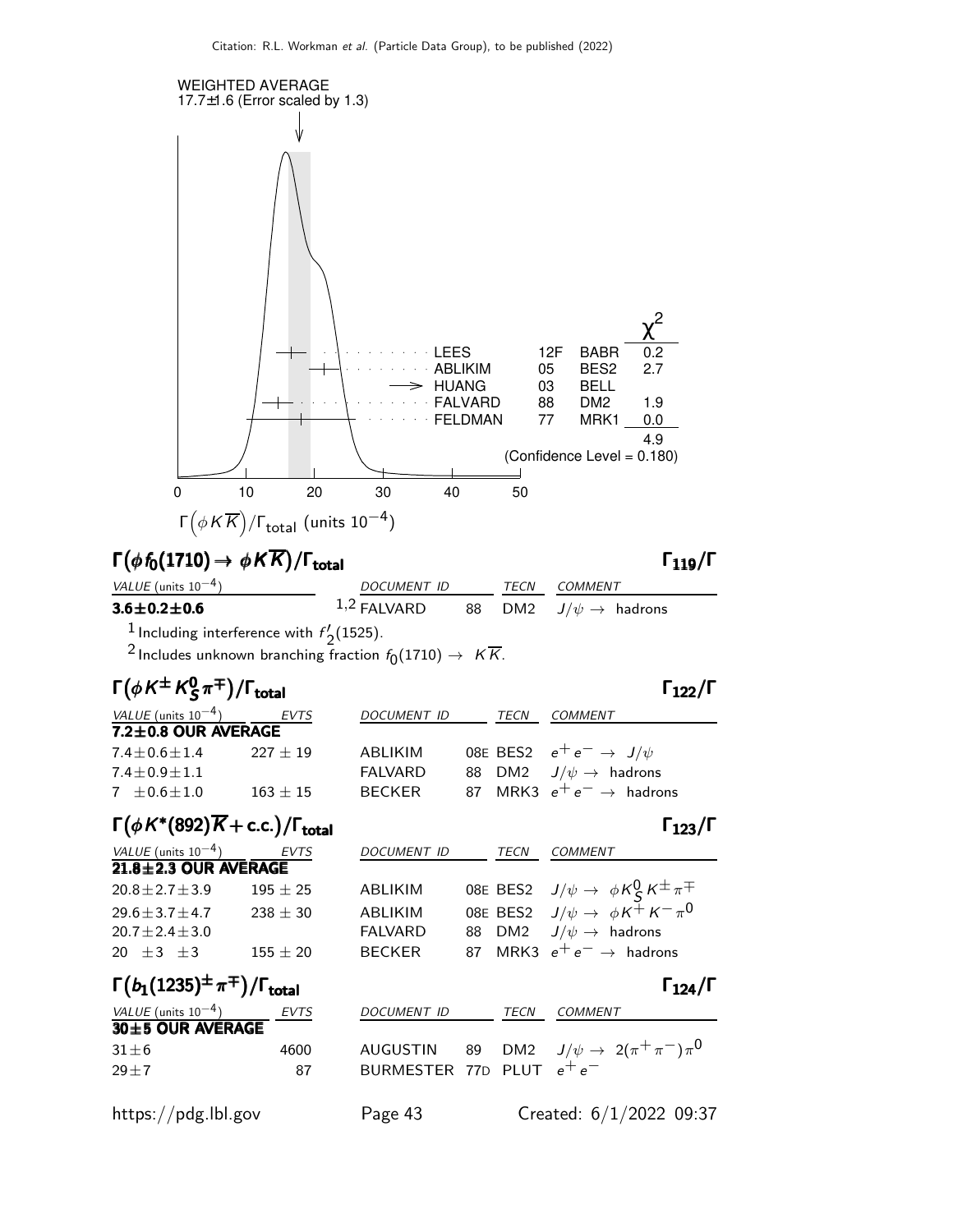| $\Gamma(b_1(1235)^0 \pi^0)/\Gamma_{\rm total}$                                                                      |     |                                                                                |                 | $\Gamma_{125}/\Gamma$ |
|---------------------------------------------------------------------------------------------------------------------|-----|--------------------------------------------------------------------------------|-----------------|-----------------------|
| $VALUE$ (units $10^{-4}$ ) EVTS                                                                                     |     | DOCUMENT ID TECN COMMENT                                                       |                 |                       |
| $23 + 3 + 5$                                                                                                        | 229 | AUGUSTIN                                                                       | 89 DM2 $e^+e^-$ |                       |
| $\Gamma(\Delta(1232)^+\overline{p})/\Gamma_{\text{total}}$                                                          |     |                                                                                |                 | $\Gamma_{127}/\Gamma$ |
| $VALUE CL%$                                                                                                         |     | DOCUMENT ID TECN COMMENT                                                       |                 |                       |
| $\sqrt{0.1 \times 10^{-3}}$                                                                                         | 90  | HENRARD 87 DM2 $e^+e^-$                                                        |                 |                       |
| $\Gamma(\Delta(1232)^{++} \overline{p}\pi^-)/\Gamma_{\rm total}$                                                    |     |                                                                                |                 | $\Gamma_{128}/\Gamma$ |
| VALUE (units $10^{-3}$ ) EVTS                                                                                       |     | DOCUMENT ID TECN COMMENT                                                       |                 |                       |
| $1.58 \pm 0.23 \pm 0.40$                                                                                            | 332 | EATON 84 MRK2 $e^+e^-$                                                         |                 |                       |
| $\Gamma(\Delta(1232)^{++} \overline{\Delta}(1232)^{--})/\Gamma_{\rm total}$                                         |     |                                                                                |                 | $\Gamma_{129}/\Gamma$ |
| VALUE (units $10^{-3}$ ) EVTS                                                                                       |     | DOCUMENT ID TECN COMMENT                                                       |                 |                       |
| $1.10 \pm 0.09 \pm 0.28$ 233                                                                                        |     | $\begin{array}{ccc} \textsf{EATION} \end{array}$ 84 MRK2 $e^+e^-$              |                 |                       |
| $\Gamma(\overline{\Sigma}(1385)^{0} pK^{-})/\Gamma_{\text{total}}$                                                  |     |                                                                                |                 | $\Gamma_{130}/\Gamma$ |
| VALUE (units $10^{-3}$ ) EVTS                                                                                       |     | DOCUMENT ID TECN COMMENT                                                       |                 |                       |
| $0.51 \pm 0.26 \pm 0.18$                                                                                            | 89  | EATON 84 MRK2 $e^+e^-$                                                         |                 |                       |
| $\Gamma(\Sigma(1385)^{0}\overline{\Lambda}+c.c.)/\Gamma_{\rm total}$                                                |     |                                                                                |                 | $\Gamma_{131}/\Gamma$ |
| VALUE CL%                                                                                                           |     | DOCUMENT ID TECN COMMENT                                                       |                 |                       |
| $<$ 0.82 $\times$ 10 <sup>-5</sup><br>• • • We do not use the following data for averages, fits, limits, etc. • • • | 90  | ABLIKIM 13F BES3 $J/\psi \rightarrow p \overline{p} \pi^+ \pi^- \gamma \gamma$ |                 |                       |
| $\langle 0.2 \times 10^{-3}$                                                                                        | 90  | HENRARD                                                                        | 87 DM2 $e^+e^-$ |                       |
| $\Gamma(\Sigma(1385)^{-}\overline{\Sigma}^{+}$ (or c.c.))/ $\Gamma_{\rm total}$                                     |     |                                                                                |                 | $\Gamma_{132}/\Gamma$ |

### VALUE (units  $10^{-3}$ ) EVTS DOCUMENT ID TECN COMMENT  $0.31\pm0.05$  OUR AVERAGE  $0.30±0.03±0.07$  74 ± 8 HENRARD 87 DM2  $e^+e^-$  → Σ<sup>\*-</sup>  $0.34 \pm 0.04 \pm 0.07$  77  $\pm$  9 HENRARD 87 DM2  $e^+e^- \rightarrow \Sigma^{*+}$  $0.29 \pm 0.11 \pm 0.10$  26 EATON 84 MRK2  $e^+ e^- \rightarrow \Sigma^{*-}$  $0.31±0.11±0.11$  28 EATON 84 MRK2  $e^+e^-$  → Σ<sup>\*+</sup>

## Γ $(\Sigma(1385)^{-}\overline{\Sigma}(1385)^{+}$  (or c.c.))/Γ<sub>total</sub> Γ<sub>133</sub>/Γ

|                          | VALUE (units $10^{-3}$ ) EVTS |      | <b>DOCUMENT ID</b> |    | TECN | <b>COMMENT</b>                                                             |
|--------------------------|-------------------------------|------|--------------------|----|------|----------------------------------------------------------------------------|
|                          | 1.16 $\pm$ 0.05 OUR AVERAGE   |      |                    |    |      |                                                                            |
|                          | $1.096 \pm 0.012 \pm 0.071$   | 43k  | ABLIKIM            |    |      | 16L BES3 $J/\psi \rightarrow \Sigma(1385)^{-} \overline{\Sigma}(1385)^{+}$ |
|                          | $1.258 \pm 0.014 \pm 0.078$   |      | 53k ABLIKIM        |    |      | 16L BES3 $J/\psi \rightarrow \Sigma(1385)^{+} \overline{\Sigma}(1385)^{-}$ |
|                          | $1.23 \pm 0.07 \pm 0.30$      | 0.8k | ABLIKIM            |    |      | 12P BES2 $J/\psi \rightarrow \Sigma(1385)^{-} \overline{\Sigma}(1385)^{+}$ |
|                          | $1.50 \pm 0.08 \pm 0.38$ 1k   |      | <b>ABLIKIM</b>     |    |      | 12P BES2 $J/\psi \rightarrow \Sigma(1385)^{+} \overline{\Sigma}(1385)^{-}$ |
| $1.00 \pm 0.04 \pm 0.21$ |                               | 0.6k | <b>HENRARD</b>     | 87 |      | DM2 $e^+e^- \rightarrow \Sigma^{*-}$                                       |
| $1.19 \pm 0.04 \pm 0.25$ |                               | 0.7k | HENRARD            | 87 |      | DM2 $e^+e^- \rightarrow \Sigma^{*+}$                                       |
|                          | $0.86 \pm 0.18 \pm 0.22$      | 56   | EATON              | 84 |      | MRK2 $e^+e^- \rightarrow \Sigma^{*-}$                                      |
|                          | $1.03 \pm 0.24 \pm 0.25$      | 68   | EATON              | 84 |      | MRK2 $e^+e^- \rightarrow \Sigma^{*+}$                                      |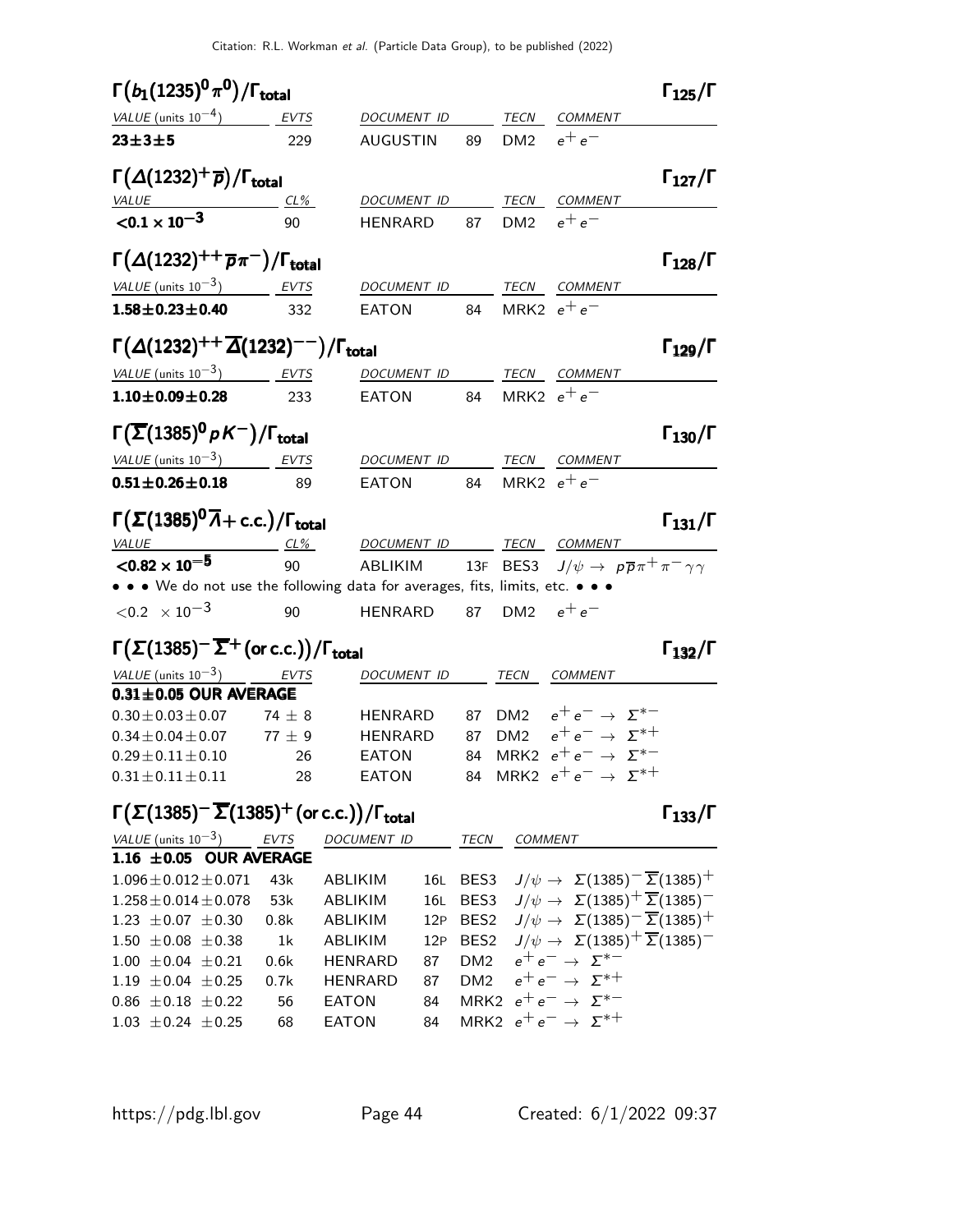| $\Gamma(\Sigma(1385)^{\mathbf{0}}\overline{\Sigma}(1385)^{\mathbf{0}})/\Gamma_{\text{total}}$                                                         |          |                                     |    |          |                                                     | $\Gamma_{134}/\Gamma$ |
|-------------------------------------------------------------------------------------------------------------------------------------------------------|----------|-------------------------------------|----|----------|-----------------------------------------------------|-----------------------|
| VALUE (units $10^{-3}$ ) EVTS                                                                                                                         |          | DOCUMENT ID                         |    | TECN     | COMMENT                                             |                       |
| $1.071 \pm 0.009 \pm 0.082$                                                                                                                           | 103k     | ABLIKIM                             |    | 17E BES3 | $e^+e^- \rightarrow J/\psi \rightarrow$<br>hadrons  |                       |
| $\Gamma(A(1520)\overline{A} + \text{c.c.} \rightarrow \gamma A \overline{A})/\Gamma_{\text{total}}$                                                   |          |                                     |    |          |                                                     | $\Gamma_{135}/\Gamma$ |
| VALUE                                                                                                                                                 | $CL\%$   | DOCUMENT ID                         |    |          | <b>TECN COMMENT</b>                                 |                       |
| $<$ 4.1 $\times$ 10 <sup>-6</sup>                                                                                                                     | 90       | ABLIKIM                             |    |          | 12B BES3 $J/\psi \rightarrow A\overline{A}\gamma$   |                       |
| $\Gamma(\overline{\Lambda}(1520)\Lambda + \text{c.c.})/\Gamma_{\text{total}}$                                                                         |          |                                     |    |          |                                                     | $\Gamma_{136}/\Gamma$ |
| VALUE<br><u>VALUE</u><br><1.80 $\times$ 10 <sup>-3</sup>                                                                                              | CL%      | DOCUMENT ID TECN COMMENT            |    |          |                                                     |                       |
|                                                                                                                                                       | 90       | LU                                  | 19 |          | BELL $B^+ \rightarrow \overline{p} \Lambda K^+ K^+$ |                       |
| $\Gamma(\Xi^0 \overline{\Xi}{}^0)/\Gamma_{\text{total}}$                                                                                              |          |                                     |    |          |                                                     | $\Gamma_{137}/\Gamma$ |
| VALUE (units $10^{-3}$ )                                                                                                                              | EVTS     | <i>DOCUMENT ID</i>                  |    | TECN     | <b>COMMENT</b>                                      |                       |
| 1.17 $\pm$ 0.04 OUR AVERAGE                                                                                                                           |          |                                     |    |          |                                                     |                       |
| $1.165 \pm 0.004 \pm 0.043$                                                                                                                           | 135k     | ABLIKIM                             |    |          | 17E BES3 $e^+e^- \rightarrow J/\psi \rightarrow$    |                       |
| $1.20 \pm 0.12 \pm 0.21$                                                                                                                              | 206      | ABLIKIM                             |    |          | hadrons<br>080 BES2 $e^+e^- \rightarrow J/\psi$     |                       |
| $\Gamma(\Xi(1530)^\frown \overline{\Xi}^+ + \text{c.c.})/\Gamma_{\text{total}}$                                                                       |          |                                     |    |          |                                                     | $\Gamma_{138}/\Gamma$ |
| VALUE (units $10^{-3}$ ) EVTS                                                                                                                         |          | DOCUMENT ID                         |    |          | <i>TECN COMMENT</i>                                 |                       |
| $0.318\pm0.008$ OUR AVERAGE                                                                                                                           |          |                                     |    |          |                                                     |                       |
| $0.317 \pm 0.002 \pm 0.008$                                                                                                                           | 70k      | ABLIKIM                             | 20 |          | BES3 $e^+e^- \rightarrow J/\psi$                    |                       |
| $0.59 \pm 0.09 \pm 0.12$                                                                                                                              | 75       | <b>HENRARD</b>                      | 87 |          | DM2 $e^+e^-$                                        |                       |
| $\Gamma(\Xi(1530)^0\overline{\Xi}{}^0)/\Gamma_{\rm total}$                                                                                            |          |                                     |    |          |                                                     | $\Gamma_{139}/\Gamma$ |
| VALUE (units $10^{-3}$ )                                                                                                                              | EVTS     | DOCUMENT ID                         |    | TECN     | <b>COMMENT</b>                                      |                       |
| $0.32 \pm 0.12 \pm 0.07$                                                                                                                              | $24 + 9$ | <b>HENRARD</b>                      |    | 87 DM2   | $e^+e^-$                                            |                       |
| $\Gamma(\Theta(1540)\overline{\Theta}(1540) \rightarrow K_S^0 pK^-\overline{n} + \text{c.c.})/\Gamma_{\text{total}}$                                  |          |                                     |    |          |                                                     | $\Gamma_{140}/\Gamma$ |
| VALUE                                                                                                                                                 | $CL\%$   | DOCUMENT ID TECN COMMENT            |    |          |                                                     |                       |
| ${<}1.1 \times 10^{-5}$                                                                                                                               | 90       | BAI                                 |    | 04G BES2 | $e^+e^-$                                            |                       |
| $\Gamma(\Theta(1540)K^{-}\overline{n} \rightarrow K_S^0 pK^{-}\overline{n})/\Gamma_{\text{total}}$                                                    |          |                                     |    |          |                                                     | $\Gamma_{141}/\Gamma$ |
| VALUE                                                                                                                                                 |          | <u>CL% DOCUMENT ID TECN COMMENT</u> |    |          |                                                     |                       |
| $\langle 2.1 \times 10^{-5}$                                                                                                                          | 90       | BAI 04G BES2 $e^+e^-$               |    |          |                                                     |                       |
| $\Gamma(\Theta(1540)K_S^0\overline{p}\rightarrow K_S^0\overline{p}K^+n)/\Gamma_{\text{total}}$                                                        |          |                                     |    |          |                                                     | $\Gamma_{142}/\Gamma$ |
| $\frac{VALUE}{1.6 \times 10^{-5}}$ $\frac{CL\%}{90}$ $\frac{DOCUMENT ID}{BA1}$ $\frac{TECN}{DES2}$ $e^+e^-$                                           |          |                                     |    |          |                                                     |                       |
|                                                                                                                                                       |          |                                     |    |          |                                                     |                       |
| $\Gamma(\overline{\Theta}(1540)K^+n\to K_S^0\overline{p}K^+n)/\Gamma_{\text{total}}$                                                                  |          |                                     |    |          |                                                     | $\Gamma_{143}/\Gamma$ |
| $\frac{VALUE}{5.6 \times 10^{-5}}$ $\frac{CL\%}{90}$ DOCUMENT ID TECN COMMENT<br>$\frac{CE0 \times 10^{-5}}{10^{-5}}$ $\frac{5.6 \times 10^{-5}}{20}$ |          | 04G BES2 $e^+e^-$                   |    |          |                                                     |                       |
|                                                                                                                                                       |          |                                     |    |          |                                                     |                       |
| $\Gamma(\overline{\Theta}(1540)K_S^0p\to K_S^0pK^-\overline{n})/\Gamma_{\rm total}$                                                                   |          |                                     |    |          |                                                     | $\Gamma_{144}/\Gamma$ |
| $\frac{VALUE}{1.1 \times 10^{-5}}$ $\frac{CL\%}{90}$ $\frac{DOCUMENT ID}{BAI}$ $\frac{TECN}{0.06}$ $\frac{COMMENT}{BES2}$ $e^+e^-$                    |          |                                     |    |          |                                                     |                       |
|                                                                                                                                                       |          |                                     |    |          |                                                     |                       |
| https://pdg.lbl.gov Page 45                                                                                                                           |          |                                     |    |          | Created: $6/1/2022$ 09:37                           |                       |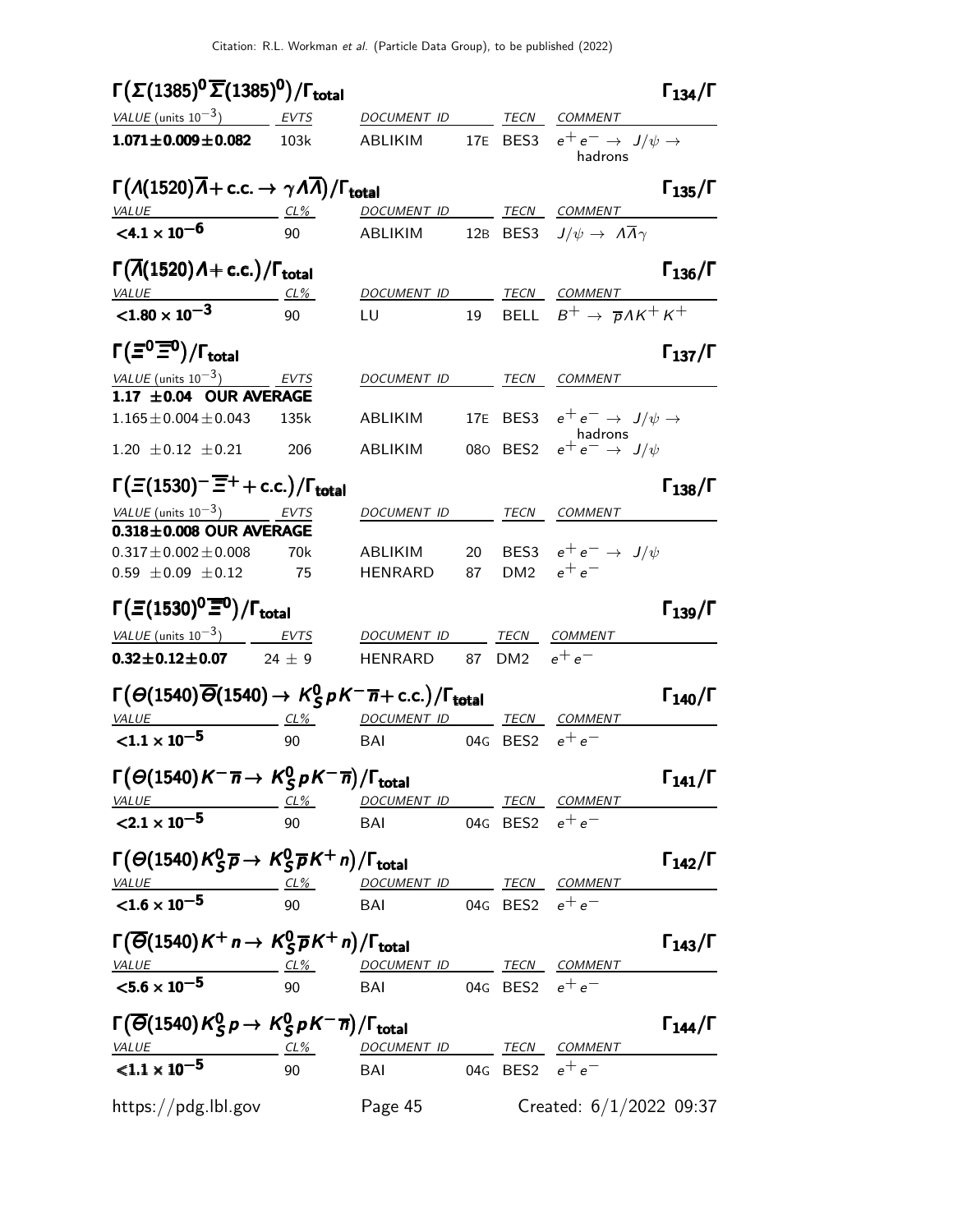- STABLE HADRONS -



best values  $\Gamma(\psi(2S) \rightarrow e^+e^-)=2.33 \pm 0.04$  keV,  ${\cal B}(\psi(2S) \rightarrow J/\psi(1S) \pi^0 \pi^0)=0$  $(18.24 \pm 0.31) \times 10^{-2}$ . Our first error is their experiment's error and our second error is the systematic error from using our best values.

 $2$  From an energy scan of  $e^+e^- \rightarrow J/\psi \rightarrow 2(\pi^+\pi^-)\pi^0$ , assuming PDG 16 values for Γ $(e^+ \, e^-)$ , Γ $(\mu^+ \, \mu^-)$ , and Γ $($ total), and for a phase difference between strong and electromagnetic amplitudes of  $(84.9 \pm 3.6)^{\circ}$ . An alternative solution is  $(4.85 \pm 0.45)\%$ with a phase of  $(-84.7 \pm 3.1)^\circ$ . Γ $\left( 2(\pi^+\pi^-)\pi^0 \right)$ /Γ<sub>total</sub> (units 10<sup>-2</sup>)

 $\Gamma(3(\pi^+\pi^-)\pi^0)/\Gamma_{\rm total}$  Γ<sub>146</sub>/Γ ⟩ )  $\pi^0$ ) / Γ<sub>total</sub>Γ VALUE  $EVTS$  DOCUMENT ID TECN COMMENT  $0.029\pm0.006$  OUR AVERAGE  $0.028\pm0.009$  11 FRANKLIN 83 MRK2  $e^+e^- \rightarrow$  hadrons  $0.029 \pm 0.007$  181 JEAN-MARIE 76 MRK1  $e^+ e^$ https://pdg.lbl.gov Page 46 Created: 6/1/2022 09:37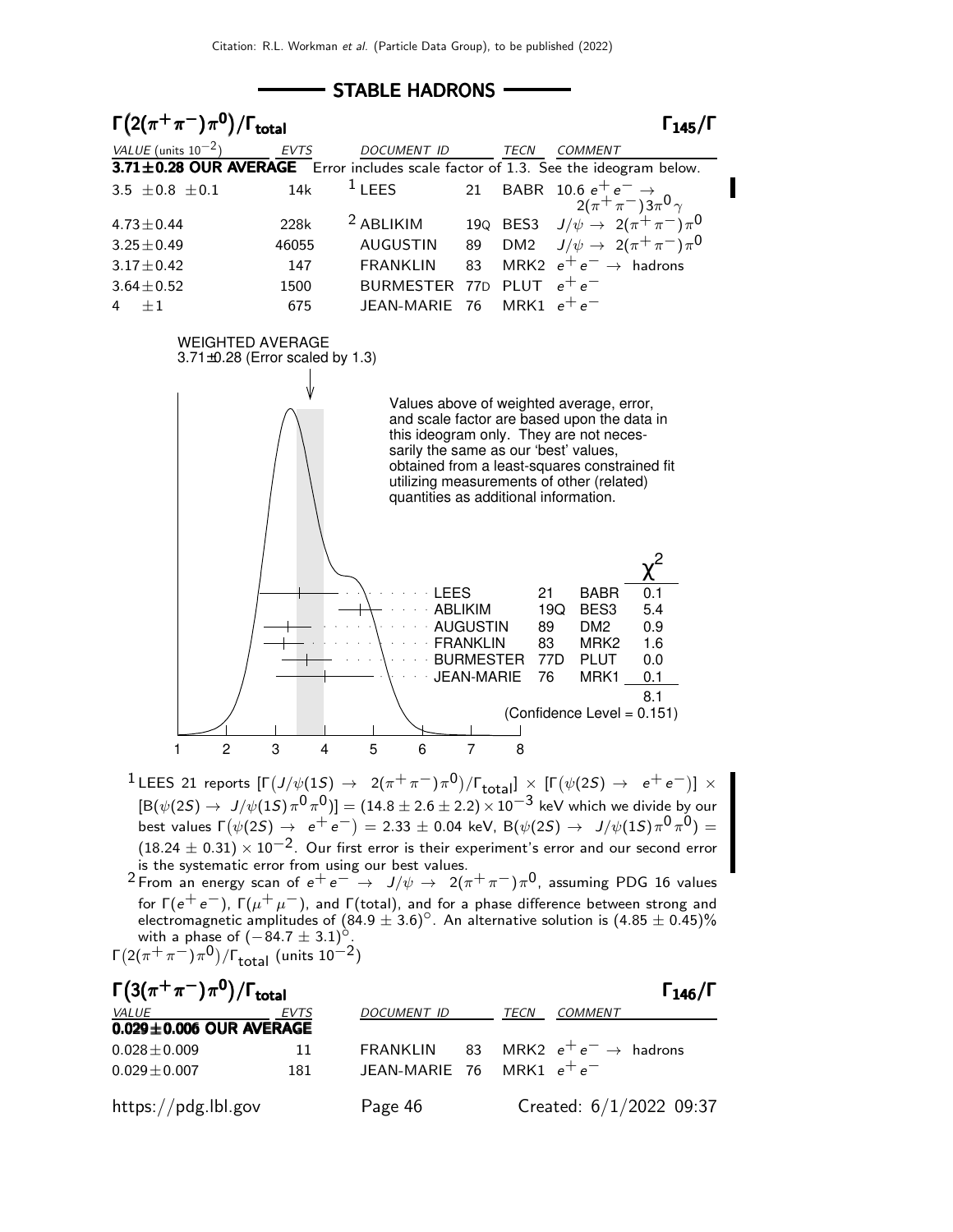

 $^1$  From  $\,/\psi\rightarrow\,\,\pi^+\,\pi^-\,\pi^0\,$  events directly.

 $2$  The quoted systematic error includes a contribution of 1.23% (added in quadrature) from the uncertainty on the number of  $J/\psi$  events.

 $^3$ AUBERT 07AU reports  $[\Gamma(J/\psi(1S) \rightarrow \pi^+\pi^-\pi^0)/\Gamma_{\rm total}]\times [\Gamma(\psi(2S) \rightarrow \pi^+\pi^-\pi^0)]$  $J/\psi(1S)\pi^+\pi^-)\times \textsf{F}\big(\psi(2S)\rightarrow\textup{ e}^+\textup{ e}^-\big)/\textsf{F}_{\textup{total}}] = (18.6\pm 1.2\pm 1.1)\times 10^{-3}\;\textup{keV}$  which we divide by our best value  $\Gamma(\psi(2S) \to J/\psi(1S) \pi^+ \pi^-)~\times~\Gamma(\psi(2S) \to~e^+ \, e^-)/\pi$  $\Gamma_{\text{total}} = 0.808 \pm 0.013$  keV. Our first error is their experiment's error and our second error is the systematic error from using our best value.

<sup>4</sup> Mostly  $\rho \pi$ , see also  $\rho \pi$  subsection.

 $^5$ Obtained comparing the rates for  $\pi^+\pi^-\pi^0$  and  $\mu^+\mu^-$ , using  $J/\psi$  events produced via  $\psi(2S) \rightarrow \pi^+ \pi^- J/\psi$  and with B $(J/\psi \rightarrow \mu^+ \mu^-) = 5.88 \pm 0.10\%.$ Γ $(\pi^{+}\pi^{-}\pi^{0})$ /Γ $_{\rm total}$  (units 10 $^{-3})$ 

| $\Gamma(\pi^+\pi^-\pi^0\,K^+\,K^-)/\Gamma_{\rm total}$ |             |                           |  |      |         |  |  |  |
|--------------------------------------------------------|-------------|---------------------------|--|------|---------|--|--|--|
| <i>VALUE</i> (units $10^{-2}$ )                        | <b>EVTS</b> | DOCUMENT ID               |  | TECN | COMMENT |  |  |  |
| $1.2 \pm 0.3$                                          | 309.        | VANNUCCI 77 MRK1 $e^+e^-$ |  |      |         |  |  |  |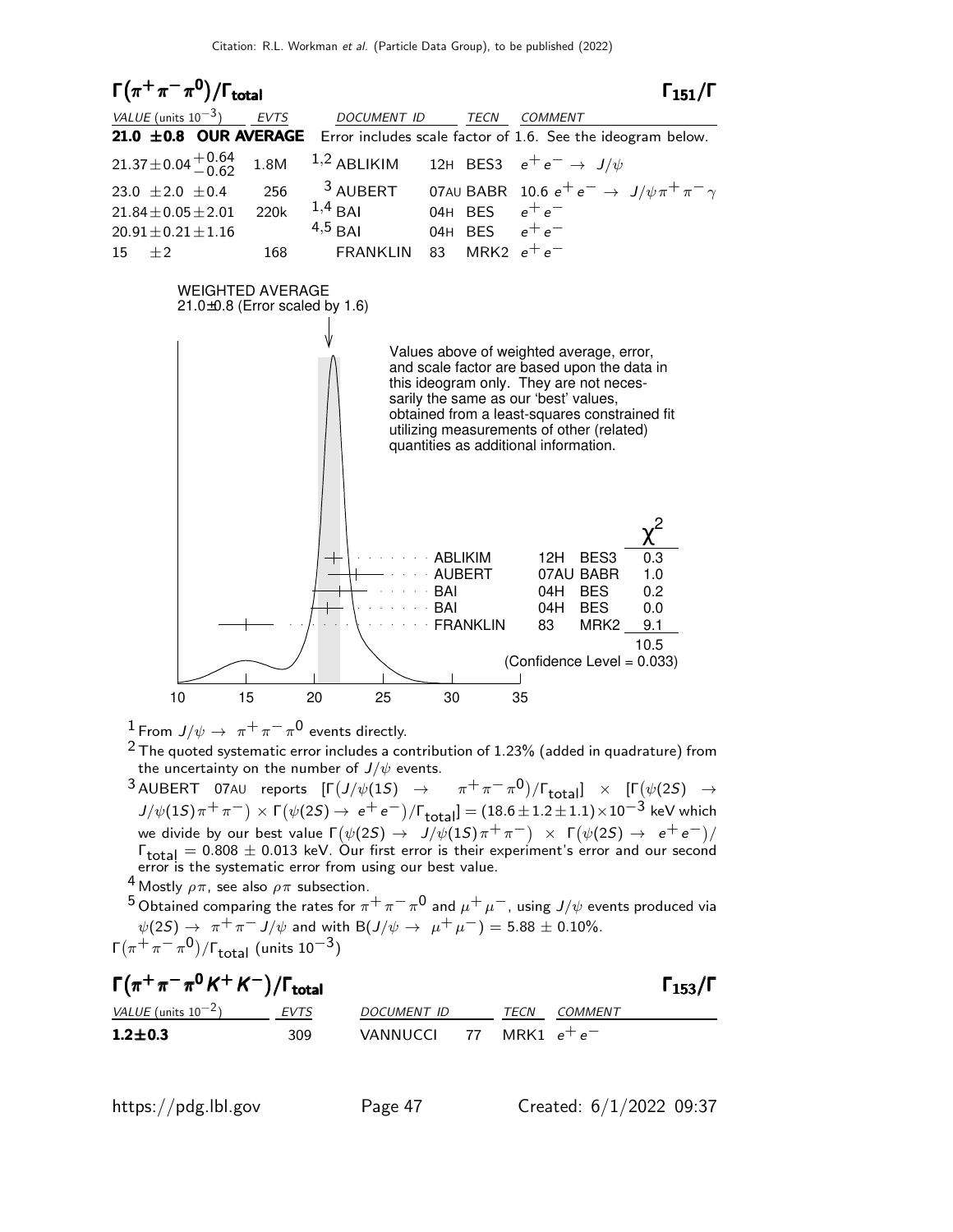| $\Gamma(\pi^+\pi^-)/\Gamma_{\rm total}$                                                                                                                                  |                |                                 |                                                                             | $\Gamma_{154}/\Gamma$                                                                                                                                                                                                                                                                                                                      |
|--------------------------------------------------------------------------------------------------------------------------------------------------------------------------|----------------|---------------------------------|-----------------------------------------------------------------------------|--------------------------------------------------------------------------------------------------------------------------------------------------------------------------------------------------------------------------------------------------------------------------------------------------------------------------------------------|
| VALUE (units $10^{-4}$ )                                                                                                                                                 | <b>EVTS</b>    | DOCUMENT ID                     | TECN<br><b>COMMENT</b>                                                      |                                                                                                                                                                                                                                                                                                                                            |
| 1.47±0.14 OUR AVERAGE                                                                                                                                                    |                |                                 |                                                                             |                                                                                                                                                                                                                                                                                                                                            |
| $1.47 \pm 0.13 \pm 0.13$                                                                                                                                                 | 140            | <sup>1</sup> METREVELI          | 12                                                                          | $\psi(2S) \rightarrow 2(\pi^+\pi^-)$                                                                                                                                                                                                                                                                                                       |
| $1.58 \pm 0.20 \pm 0.15$<br>$1.0 \pm 0.5$                                                                                                                                | 84<br>5        | <b>BRANDELIK</b>                | BALTRUSAIT85D MRK3 $e^+e^-$<br>78B DASP $e^+e^-$                            |                                                                                                                                                                                                                                                                                                                                            |
| $1.6 \pm 1.6$                                                                                                                                                            | $\mathbf{1}$   | VANNUCCI                        | MRK1 $e^+e^-$<br>77                                                         |                                                                                                                                                                                                                                                                                                                                            |
| $1$ Obtained by analyzing CLEO-c data but not authored by the CLEO Collaboration.                                                                                        |                |                                 |                                                                             |                                                                                                                                                                                                                                                                                                                                            |
| $\Gamma(2(\pi^+\pi^-))/\Gamma_{\rm total}$                                                                                                                               |                |                                 |                                                                             | $\Gamma_{155}/\Gamma$                                                                                                                                                                                                                                                                                                                      |
| VALUE $(\text{units } 10^{-3})$ EVTS                                                                                                                                     |                | DOCUMENT ID                     | COMMENT<br>TECN                                                             |                                                                                                                                                                                                                                                                                                                                            |
| 3.57±0.30 OUR AVERAGE                                                                                                                                                    |                |                                 |                                                                             |                                                                                                                                                                                                                                                                                                                                            |
| $3.53 \pm 0.12 \pm 0.29$                                                                                                                                                 | 1107           | $1$ ABLIKIM                     | 05H BES2 $e^+e^- \rightarrow \psi(2S) \rightarrow$<br>$2(\pi^+\pi^-)$       | $J/\psi \pi^+ \pi^-$ , $J/\psi \rightarrow$                                                                                                                                                                                                                                                                                                |
| 4.0 $\pm 1.0$                                                                                                                                                            | 76             | JEAN-MARIE 76 MRK1 $e^+ \, e^-$ |                                                                             |                                                                                                                                                                                                                                                                                                                                            |
| <sup>1</sup> Computed using B( $J/\psi \to \mu^+ \mu^-$ ) = 0.0588 ± 0.0010.                                                                                             |                |                                 |                                                                             |                                                                                                                                                                                                                                                                                                                                            |
| $\Gamma(3(\pi^+\pi^-))/\Gamma_{\rm total}$                                                                                                                               |                |                                 |                                                                             | $\Gamma_{156}/\Gamma$                                                                                                                                                                                                                                                                                                                      |
| VALUE (units $10^{-4}$ ) EVTS                                                                                                                                            |                | DOCUMENT ID TECN                | COMMENT                                                                     |                                                                                                                                                                                                                                                                                                                                            |
| • • • We do not use the following data for averages, fits, limits, etc. • • •                                                                                            |                |                                 |                                                                             |                                                                                                                                                                                                                                                                                                                                            |
| $40 + 20$                                                                                                                                                                | 32             | JEAN-MARIE 76 MRK1 $e^+e^-$     |                                                                             |                                                                                                                                                                                                                                                                                                                                            |
| $\Gamma\left(4(\pi^+\pi^-)\pi^0\right)/\Gamma_{\rm total}$                                                                                                               |                |                                 |                                                                             | $\Gamma_{158}/\Gamma$                                                                                                                                                                                                                                                                                                                      |
| VALUE $(\text{units } 10^{-4})$ EVTS                                                                                                                                     |                | DOCUMENT ID                     | TECN COMMENT                                                                |                                                                                                                                                                                                                                                                                                                                            |
| $90 \pm 30$                                                                                                                                                              | 13             | JEAN-MARIE 76                   | MRK1 $e^+e^-$                                                               |                                                                                                                                                                                                                                                                                                                                            |
| $\Gamma\left(2(\pi^+\pi^-)\eta\right)/\Gamma_{\rm total}$                                                                                                                |                |                                 |                                                                             | $\Gamma_{159}/\Gamma$                                                                                                                                                                                                                                                                                                                      |
| VALUE (units $10^{-3}$ ) EVTS                                                                                                                                            |                | DOCUMENT ID                     | <b>TECN</b><br>COMMENT                                                      |                                                                                                                                                                                                                                                                                                                                            |
| 2.29±0.28 OUR AVERAGE                                                                                                                                                    |                |                                 |                                                                             |                                                                                                                                                                                                                                                                                                                                            |
| 3.1 $\pm 1.5$ $\pm 0.1$<br>14k                                                                                                                                           | $1$ LEES       | 21                              | <b>BABR</b><br>10.6 $e^+e^ \rightarrow$<br>2( $\pi^+\pi^-$ )3 $\pi^0\gamma$ |                                                                                                                                                                                                                                                                                                                                            |
| $2.26 \pm 0.08 \pm 0.27$<br>4.8k                                                                                                                                         | <b>ABLIKIM</b> | 05C BES2                        |                                                                             | $e^+e^- \to 2(\pi^+\pi^-)\eta$                                                                                                                                                                                                                                                                                                             |
| <sup>1</sup> LEES 21 reports $[\Gamma(J/\psi(1S) \to 2(\pi^+\pi^-)\eta)/\Gamma_{\rm total}]\times [\Gamma(J/\psi(1S) \to e^+e^-)] \times$<br>from using our best values. |                |                                 |                                                                             | $[\mathsf{B}(\eta \to 3\pi^0)] = (5.6 \pm 2.6 \pm 0.8) \times 10^{-3}$ keV which we divide by our best values<br>$\Gamma(J/\psi(1S) \rightarrow e^+e^-) = 5.53 \pm 0.10$ keV, $B(\eta \rightarrow 3\pi^0) = (32.57 \pm 0.21) \times 10^{-2}$ .<br>Our first error is their experiment's error and our second error is the systematic error |
| $\Gamma(3(\pi^+\pi^-)\eta)/\Gamma_{\rm total}$                                                                                                                           |                |                                 |                                                                             | $\Gamma_{160}/\Gamma$                                                                                                                                                                                                                                                                                                                      |
| <i>VALUE</i> (units $10^{-4}$ )                                                                                                                                          | EVTS           |                                 |                                                                             |                                                                                                                                                                                                                                                                                                                                            |
| $7.24 \pm 0.96 \pm 1.11$                                                                                                                                                 | 616            |                                 |                                                                             | DOCUMENT ID TECN COMMENT<br>ABLIKIM 05C BES2 $e^+e^- \rightarrow 3(\pi^+\pi^-)\eta$                                                                                                                                                                                                                                                        |
| $\Gamma(K^+K^-)/\Gamma_{\text{total}}$                                                                                                                                   |                |                                 |                                                                             | $\Gamma_{164}/\Gamma$                                                                                                                                                                                                                                                                                                                      |
| VALUE (units $10^{-4}$ )                                                                                                                                                 | <b>EVTS</b>    | DOCUMENT ID                     | TECN<br><b>COMMENT</b>                                                      |                                                                                                                                                                                                                                                                                                                                            |
| $2.86 \pm 0.09 \pm 0.19$                                                                                                                                                 | 1 <sub>k</sub> | <sup>1</sup> METREVELI<br>12    |                                                                             | $\sqrt{\psi(2S)} \rightarrow \pi^+ \pi^- K^+ K^-$                                                                                                                                                                                                                                                                                          |

https://pdg.lbl.gov Page 48 Created: 6/1/2022 09:37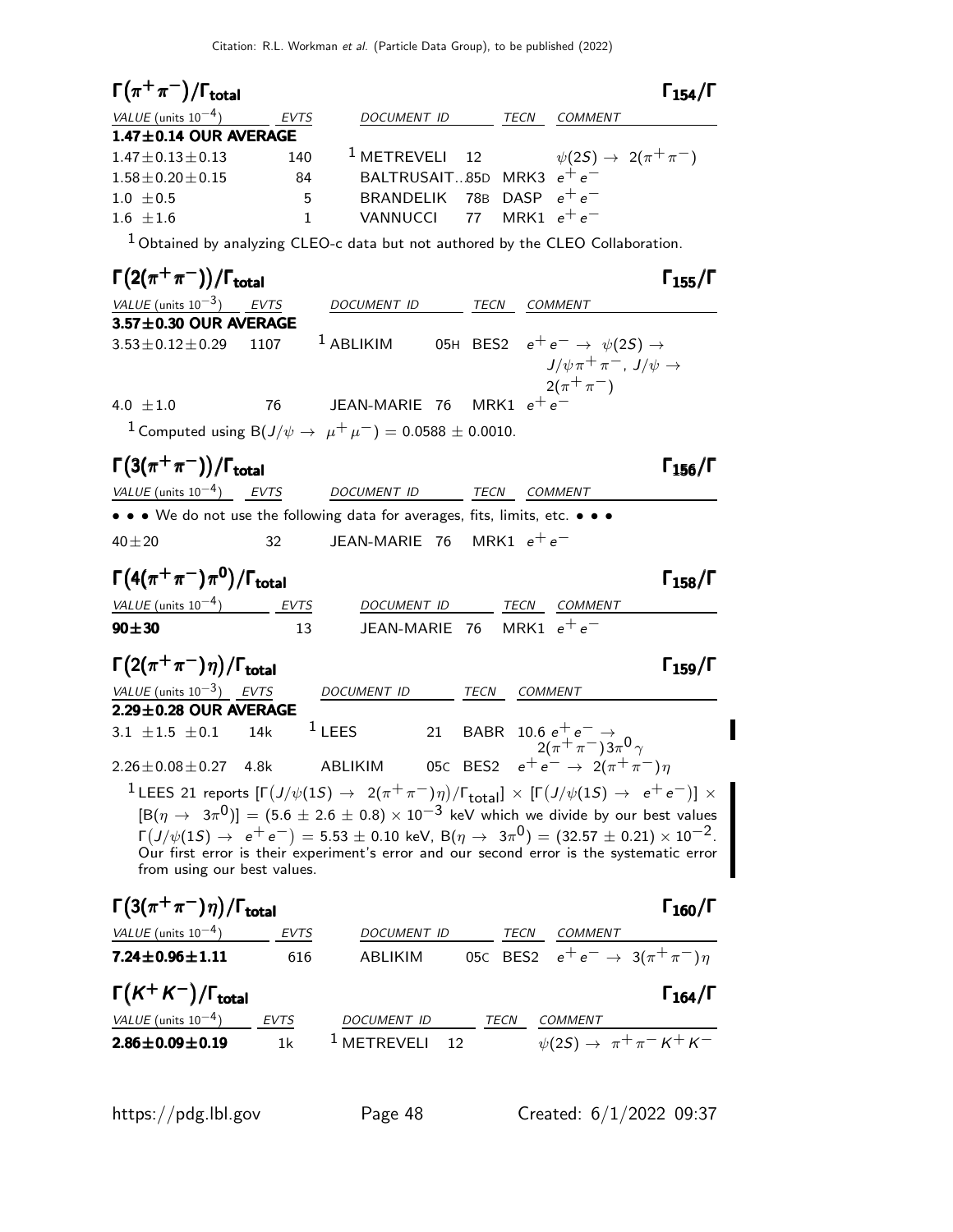• • • We do not use the following data for averages, fits, limits, etc. • • •

| $2.39 + 0.24 + 0.22$ | 107 | <sup>2</sup> BALTRUSAIT85D MRK3 $e^+e^-$ |  |
|----------------------|-----|------------------------------------------|--|
| $2.2 + 0.9$          |     | <sup>2</sup> BRANDELIK 79C DASP $e^+e^-$ |  |

 $1$  Obtained by analyzing CLEO-c data but not authored by the CLEO Collaboration.

<sup>2</sup> Interference with non-resonant  $K^+ K^-$  production not taken into account.



|    | <b>ABLIKIM</b>                               |           |     |     | 17AH BES3        | 0.2                         |
|----|----------------------------------------------|-----------|-----|-----|------------------|-----------------------------|
|    |                                              | METREVELL |     | 12  |                  | 10.6                        |
|    | <b><i>Contract Contract Contract BAI</i></b> |           |     | 04A | BES <sub>2</sub> | 0.9                         |
|    |                                              |           |     |     |                  | 11 7                        |
|    |                                              |           |     |     |                  | (Confidence Level = 0.0028) |
|    |                                              |           |     |     |                  |                             |
| 15 | 25                                           |           | 3.5 |     |                  |                             |
|    |                                              |           |     |     |                  |                             |

 $^1$ Obtained by analyzing CLEO-c data but not authored by the CLEO Collaboration.  $^{2}$  Using B( $K_{\mathcal{S}}^{0} \rightarrow \pi^{+} \pi^{-}$ ) = 0.6868 ± 0.0027.  $\Gamma(\kappa_S^0 \kappa_L^0)$  $\sqrt{\Gamma_{\rm total}}$  Γ<sub>165</sub>/Γ

 $\mathsf{\Gamma}(\mathsf{K}^0_\mathsf{S})$  $^0_S$ K $^0_S$ Γ( $\kappa_S^0$   $\kappa_S^0$ )/Γ<sub>total</sub> Γ<sub>166</sub>/Γ /Γ<sub>total</sub> Γ<sub>166</sub>/Γ CL% DOCUMENT ID TECN COMMENT  ${<}1.4\times10^{-8}$ 95  $1$  ABLIKIM 17AH BES3  $J/\psi \rightarrow K_S^0 K_S^0 \rightarrow$  $\pi^+\pi^-$ • • • We do not use the following data for averages, fits, limits, etc.  $<$ 1  $\times$  10<sup>-6</sup> 95 <sup>1</sup> BAI 04D BES  $e^+e^$ https://pdg.lbl.gov Page 49 Created: 6/1/2022 09:37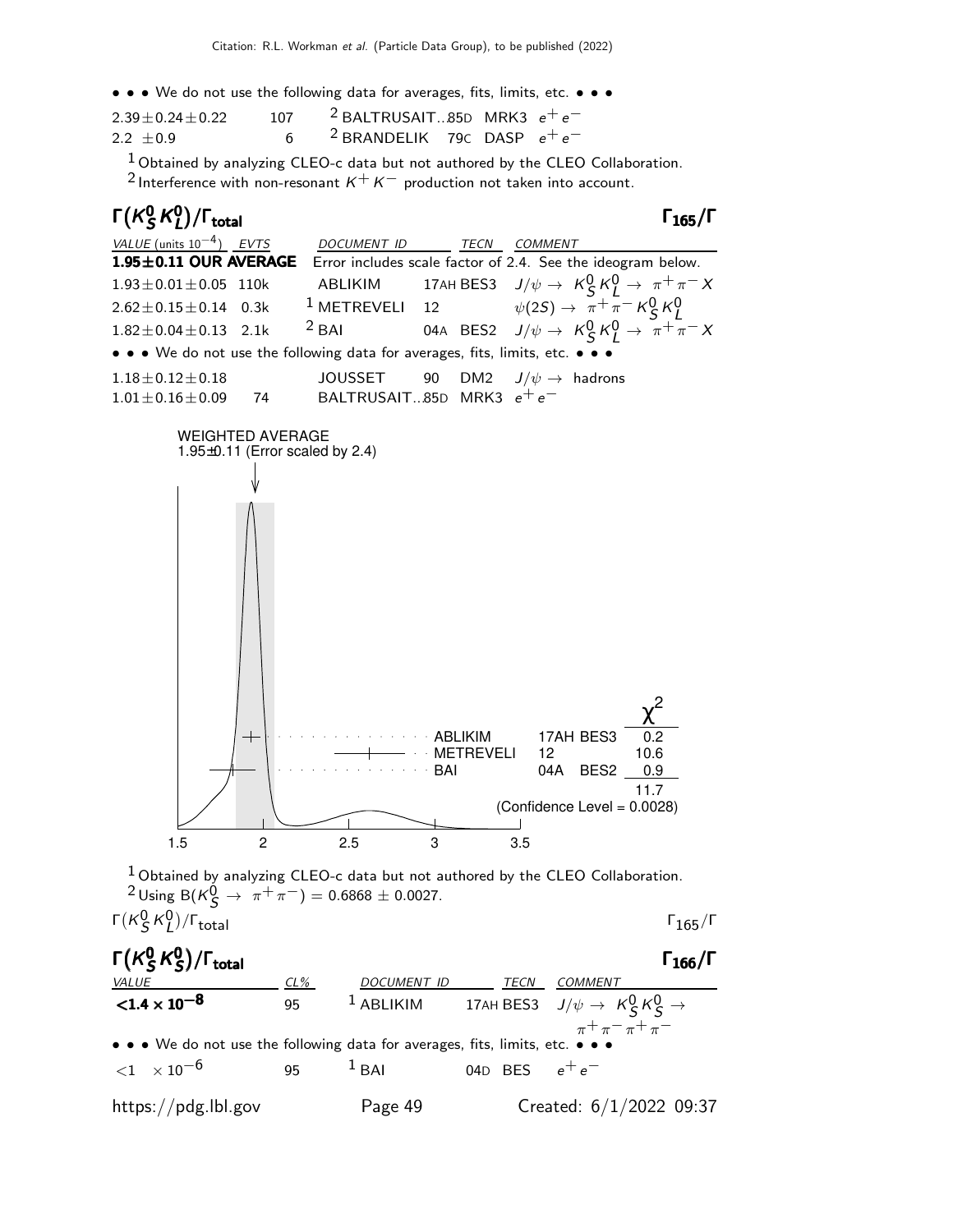| ${<}5.2\times10^{-6}$                                             | 90                 | $1$ BALTRUSAIT85C MRK3 $e^+e^-$                                               |                  |                                                      |
|-------------------------------------------------------------------|--------------------|-------------------------------------------------------------------------------|------------------|------------------------------------------------------|
| $1$ Forbidden by CP.                                              |                    |                                                                               |                  |                                                      |
| $\Gamma(K\overline{K}\pi)/\Gamma_{\rm total}$                     |                    |                                                                               |                  | $\Gamma_{167}/\Gamma$                                |
| VALUE (units $10^{-4}$ )                                          | <b>EVTS</b>        | DOCUMENT ID                                                                   |                  | TECN COMMENT                                         |
| $61 \pm 10$                                                       | <b>OUR AVERAGE</b> |                                                                               |                  |                                                      |
| $55.2 \pm 12.0$                                                   | 25                 | 83<br><b>FRANKLIN</b>                                                         |                  | MRK2 $e^+e^- \rightarrow K^+K^-\pi^0$                |
| $78.0 \pm 21.0$                                                   | 126                | VANNUCCI                                                                      |                  | 77 MRK1 $e^+e^- \rightarrow K_S^0 K^{\pm} \pi^{\mp}$ |
| $\Gamma(K^+K^-\pi^0)/\Gamma_{\rm total}$                          |                    |                                                                               |                  | $\Gamma_{168}/\Gamma$                                |
| VALUE (units $10^{-3}$ ) EVTS                                     |                    | DOCUMENT ID                                                                   |                  | TECN COMMENT                                         |
| $2.88 \pm 0.01 \pm 0.12$ 183k                                     |                    | ABLIKIM                                                                       |                  | 19AQ BES $J/\psi \rightarrow K^+ K^- \pi^0$          |
| $\Gamma(K^+ K^- \pi^0)/\Gamma(\pi^+ \pi^- \pi^0)$                 |                    |                                                                               |                  | $\Gamma_{168}/\Gamma_{151}$                          |
| VALUE (%)                                                         | EVTS               | DOCUMENT ID TECN COMMENT                                                      |                  |                                                      |
| $12.0 \pm 0.3 \pm 0.9$                                            | 23k                | <b>LEES</b>                                                                   |                  | 17C BABR $J/\psi \rightarrow h^+h^-\pi^0$            |
| $\Gamma(K_{\rm S}^0 K^{\pm} \pi^{\mp})/\Gamma(\pi^+ \pi^- \pi^0)$ |                    |                                                                               |                  | $\Gamma_{169}/\Gamma_{151}$                          |
| $VALUE(%)$ EVTS                                                   |                    | DOCUMENT ID                                                                   |                  | TECN COMMENT                                         |
| $26.5 \pm 0.5 \pm 2.1$                                            | 24k                | <b>LEES</b>                                                                   |                  | 17C BABR $J/\psi \rightarrow h^0 h^+ h^-$            |
| $\Gamma(K^+K^-\pi^+\pi^-)/\Gamma_{\rm total}$                     |                    |                                                                               |                  | $\Gamma_{173}/\Gamma$                                |
|                                                                   |                    | $VALU E$ (units $10^{-3}$ ) EVTS DOCUMENT ID TECN COMMENT                     |                  |                                                      |
|                                                                   |                    | • • • We do not use the following data for averages, fits, limits, etc. • • • |                  |                                                      |
| $7.2 \pm 2.3$                                                     | 205                | VANNUCCI 77 $\,$ MRK1 $\,e^+ \,e^-$                                           |                  |                                                      |
| $\Gamma(K^+ K^- 2(\pi^+ \pi^-))/\Gamma_{\rm total}$               |                    |                                                                               |                  | $\Gamma_{180}/\Gamma$                                |
| VALUE (units $10^{-4}$ ) EVTS                                     |                    | <b>DOCUMENT ID</b>                                                            | TECN COMMENT     |                                                      |
| $31 + 13$                                                         | 30                 | VANNUCCI                                                                      | 77 MRK1 $e^+e^-$ |                                                      |

 $\Gamma(2(K^+K^-))/\Gamma_{\text{total}}$  Γ<sub>182</sub>/Γ

| VALUE (units $10^{-3}$ ) EVTS                                                                                                | DOCUMENT ID TECN COMMENT  |  |                                                                                                                                           |
|------------------------------------------------------------------------------------------------------------------------------|---------------------------|--|-------------------------------------------------------------------------------------------------------------------------------------------|
| • • • We do not use the following data for averages, fits, limits, etc. • • •                                                |                           |  |                                                                                                                                           |
|                                                                                                                              |                           |  | $1.4^{+0.5}_{-0.4}$ $\pm$ 0.2 11.0 $^{+4.3}_{-3.5}$ 1 HUANG 03 BELL $B^{+}$ $\rightarrow$ 2(K <sup>+</sup> K <sup>-</sup> )K <sup>+</sup> |
| $0.7 \pm 0.3$                                                                                                                | VANNUCCI 77 MRK1 $e^+e^-$ |  |                                                                                                                                           |
| <sup>1</sup> Using B(B <sup>+</sup> $\rightarrow$ J/ $\psi$ K <sup>+</sup> ) = (1.01 $\pm$ 0.05) $\times$ 10 <sup>-3</sup> . |                           |  |                                                                                                                                           |

### Γ $(\rho \overline{\rho})/\Gamma_{\text{total}}$  Γ $_{184}/\Gamma$

| VALUE (units $10^{-3}$ )      | <b>EVTS</b> | <b>DOCUMENT ID</b> |    | TECN              | <i>COMMENT</i>                             |
|-------------------------------|-------------|--------------------|----|-------------------|--------------------------------------------|
| $2.120 \pm 0.029$ OUR AVERAGE |             |                    |    |                   |                                            |
| $2.112 \pm 0.004 \pm 0.031$   | 314k        | ABLIKIM            |    | 120 BFS3 $e^+e^-$ |                                            |
| $2.17 + 0.16 + 0.04$          | 317         | $1_{\text{WU}}$    |    |                   | 06 BELL $B^+ \rightarrow p\overline{p}K^+$ |
| 2.26 $\pm$ 0.01 $\pm$ 0.14    | 63316       | BAI                |    |                   | 04E BES2 $e^+e^- \rightarrow J/\psi$       |
| $1.97 + 0.22$                 | 99          | <b>BALDINI</b>     | 98 | FFNI              | $e^+e^-$                                   |
| $1.91 \pm 0.04 \pm 0.30$      |             | <b>PALLIN</b>      | 87 | DM2 $e^+e^-$      |                                            |
|                               |             |                    |    |                   |                                            |

 $\Gamma_{182}/\Gamma$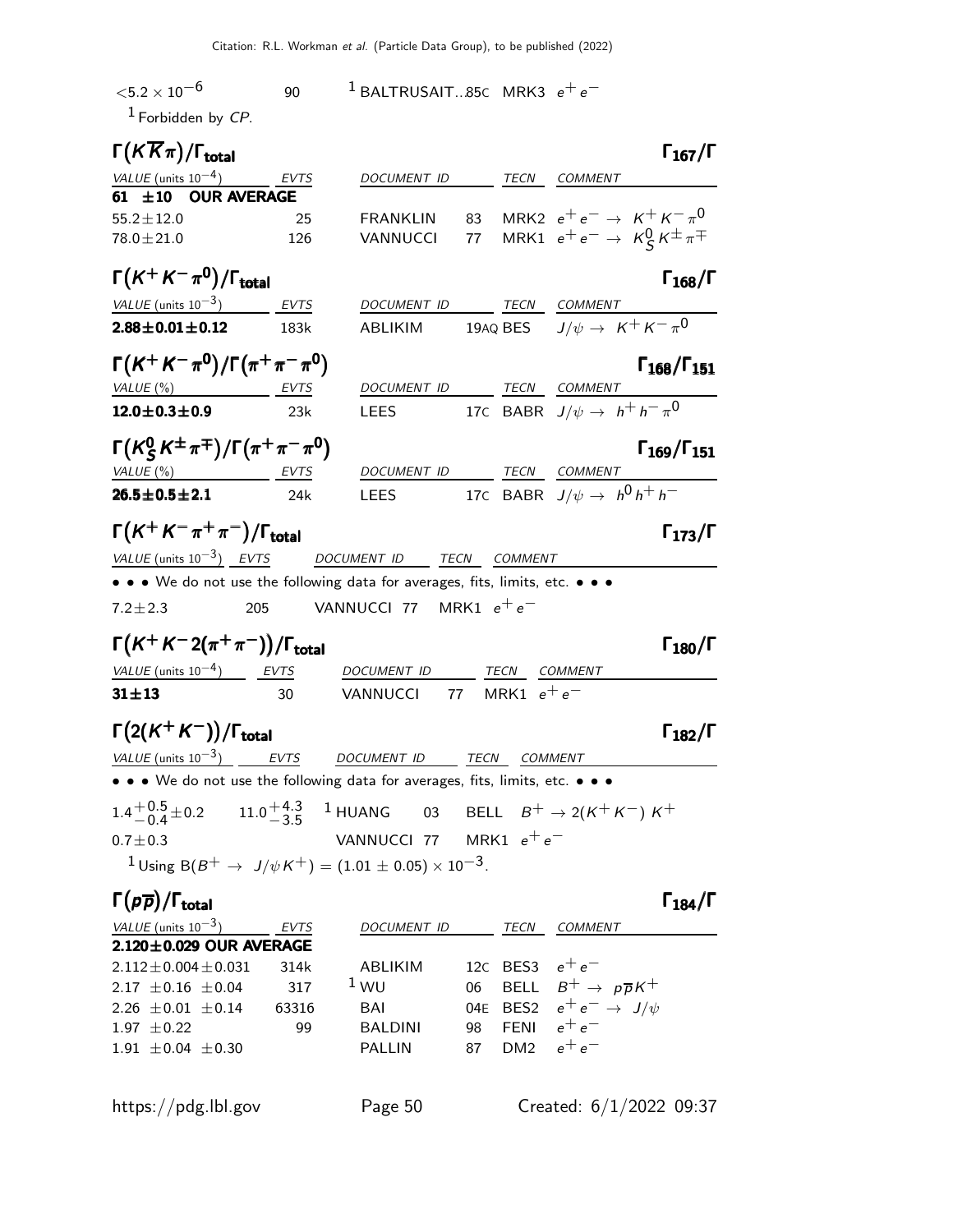| 2.16 $\pm$ 0.07 $\pm$ 0.15<br>2.5<br>±0.4                     |  |                                                              | 1420<br>133 | EATON<br>BRANDELIK                                                                                                                                                                                                                                                                                                                                                                                                                                                                                                               | 84 | MRK2 $e^+e^-$<br>79c DASP $e^+e^-$ |                |                       |
|---------------------------------------------------------------|--|--------------------------------------------------------------|-------------|----------------------------------------------------------------------------------------------------------------------------------------------------------------------------------------------------------------------------------------------------------------------------------------------------------------------------------------------------------------------------------------------------------------------------------------------------------------------------------------------------------------------------------|----|------------------------------------|----------------|-----------------------|
| ±0.5<br>2.0                                                   |  |                                                              |             | <b>BESCH</b>                                                                                                                                                                                                                                                                                                                                                                                                                                                                                                                     |    | 78 BONA $e^+e^-$                   |                |                       |
| $\pm 0.2$<br>2.2                                              |  |                                                              | 331         | <sup>2</sup> PERUZZI                                                                                                                                                                                                                                                                                                                                                                                                                                                                                                             | 78 |                                    | MRK1 $e^+e^-$  |                       |
|                                                               |  |                                                              |             | • We do not use the following data for averages, fits, limits, etc. • <                                                                                                                                                                                                                                                                                                                                                                                                                                                          |    |                                    |                |                       |
| ±0.3<br>2.0                                                   |  |                                                              | 48          | <b>ANTONELLI</b>                                                                                                                                                                                                                                                                                                                                                                                                                                                                                                                 | 93 |                                    | SPEC $e^+e^-$  |                       |
|                                                               |  |                                                              |             | $^1$ WU 06 reports $[\Gamma(J/\psi(1S) \to~\rho\overline{\rho})/\Gamma_{\rm total}]\,\times\,[\rm B(\it B^+ \to~\it J/\psi(1S)\it K^+)] = (2.21\pm0.02)$<br>$(0.13 \pm 0.10) \times 10^{-6}$ which we divide by our best value B(B <sup>+</sup> $\rightarrow$ J/ $\psi$ (1S)K <sup>+</sup> ) =<br>$(1.020 \pm 0.019) \times 10^{-3}$ . Our first error is their experiment's error and our second error<br>is the systematic error from using our best value.<br><sup>2</sup> Assuming angular distribution $(1+\cos^2\theta)$ . |    |                                    |                |                       |
| $\Gamma(p\overline{p}\pi^{\mathbf{0}})/\Gamma_{\text{total}}$ |  |                                                              |             |                                                                                                                                                                                                                                                                                                                                                                                                                                                                                                                                  |    |                                    |                | $\Gamma_{185}/\Gamma$ |
| VALUE (units $10^{-3}$ )                                      |  |                                                              | <b>EVTS</b> | <b>DOCUMENT ID</b>                                                                                                                                                                                                                                                                                                                                                                                                                                                                                                               |    | TECN                               | COMMENT        |                       |
|                                                               |  |                                                              |             | 1.19±0.08 OUR AVERAGE Error includes scale factor of 1.1.                                                                                                                                                                                                                                                                                                                                                                                                                                                                        |    |                                    |                |                       |
| $1.33 \pm 0.02 \pm 0.11$                                      |  |                                                              | 11k         | <b>ABLIKIM</b>                                                                                                                                                                                                                                                                                                                                                                                                                                                                                                                   |    | 09B BES2                           | $e^+e^-$       |                       |
| $1.13 \pm 0.09 \pm 0.09$                                      |  |                                                              | 685         | <b>EATON</b>                                                                                                                                                                                                                                                                                                                                                                                                                                                                                                                     | 84 | MRK2 $e^+e^-$                      |                |                       |
| 1.4 $\pm 0.4$                                                 |  |                                                              |             | BRANDELIK                                                                                                                                                                                                                                                                                                                                                                                                                                                                                                                        |    | 79c DASP $e^+e^-$                  |                |                       |
| $1.00 \pm 0.15$                                               |  |                                                              | 109         | PERUZZI                                                                                                                                                                                                                                                                                                                                                                                                                                                                                                                          | 78 |                                    | MRK1 $e^+e^-$  |                       |
| $\Gamma(p\overline{p}\pi^+\pi^-)/\Gamma_{\rm total}$          |  |                                                              |             |                                                                                                                                                                                                                                                                                                                                                                                                                                                                                                                                  |    |                                    |                | $\Gamma_{186}/\Gamma$ |
| VALUE (units $10^{-3}$ )                                      |  |                                                              | EVTS        | DOCUMENT ID                                                                                                                                                                                                                                                                                                                                                                                                                                                                                                                      |    | TECN                               | <b>COMMENT</b> |                       |
| $6.0 \pm 0.5$ OUR AVERAGE                                     |  |                                                              |             | Error includes scale factor of 1.3. See the ideogram below.                                                                                                                                                                                                                                                                                                                                                                                                                                                                      |    |                                    |                |                       |
| $6.46 \pm 0.17 \pm 0.43$                                      |  |                                                              | 1435        | <b>EATON</b>                                                                                                                                                                                                                                                                                                                                                                                                                                                                                                                     | 84 |                                    | MRK2 $e^+e^-$  |                       |
| 3.8 $\pm 1.6$                                                 |  |                                                              | 48          | <b>BESCH</b>                                                                                                                                                                                                                                                                                                                                                                                                                                                                                                                     | 81 | BONA $e^+e^-$                      |                |                       |
| 5.5 $\pm$ 0.6                                                 |  |                                                              | 533         | PERUZZI                                                                                                                                                                                                                                                                                                                                                                                                                                                                                                                          | 78 |                                    | MRK1 $e^+e^-$  |                       |
|                                                               |  | <b>WEIGHTED AVERAGE</b><br>$6.0\pm0.5$ (Error scaled by 1.3) |             |                                                                                                                                                                                                                                                                                                                                                                                                                                                                                                                                  |    |                                    |                |                       |
|                                                               |  |                                                              |             |                                                                                                                                                                                                                                                                                                                                                                                                                                                                                                                                  |    |                                    |                |                       |
|                                                               |  |                                                              |             |                                                                                                                                                                                                                                                                                                                                                                                                                                                                                                                                  |    |                                    |                |                       |
|                                                               |  |                                                              |             |                                                                                                                                                                                                                                                                                                                                                                                                                                                                                                                                  |    |                                    |                | $\chi^2$              |
|                                                               |  |                                                              |             |                                                                                                                                                                                                                                                                                                                                                                                                                                                                                                                                  |    |                                    |                |                       |

0 2 4 6 8 10

Γ $\left(p\,\overline{\rho}\,\pi^+\,\pi^-\right)$ /Γ<sub>total</sub> (units 10 $^{-3})$ 

3.6

PERUZZI 78 MRK1 0.7 BESCH 81 BONA 1.9 EATON 84 MRK2 1.0

 $\overline{\phantom{a}}$ 

(Confidence Level = 0.167)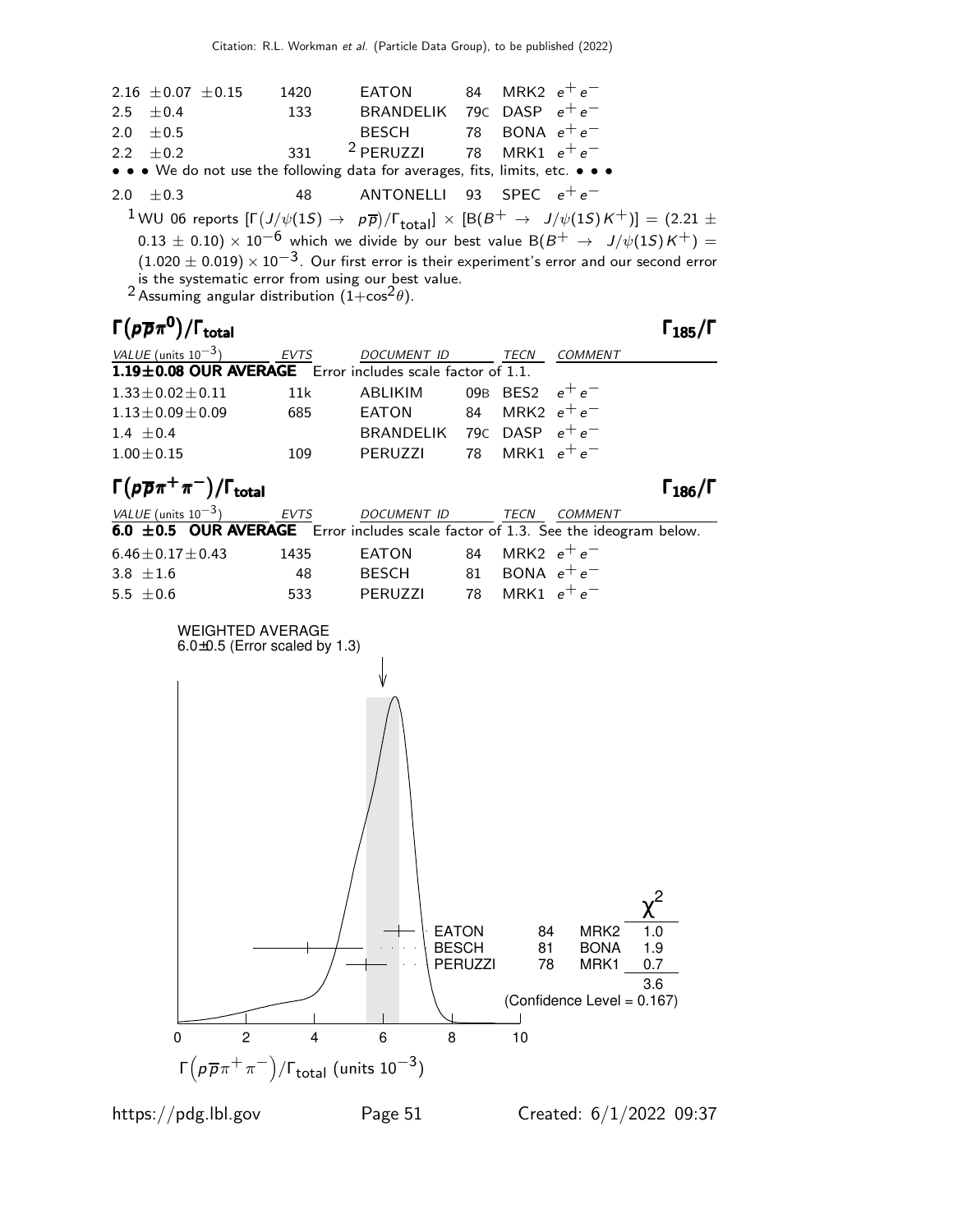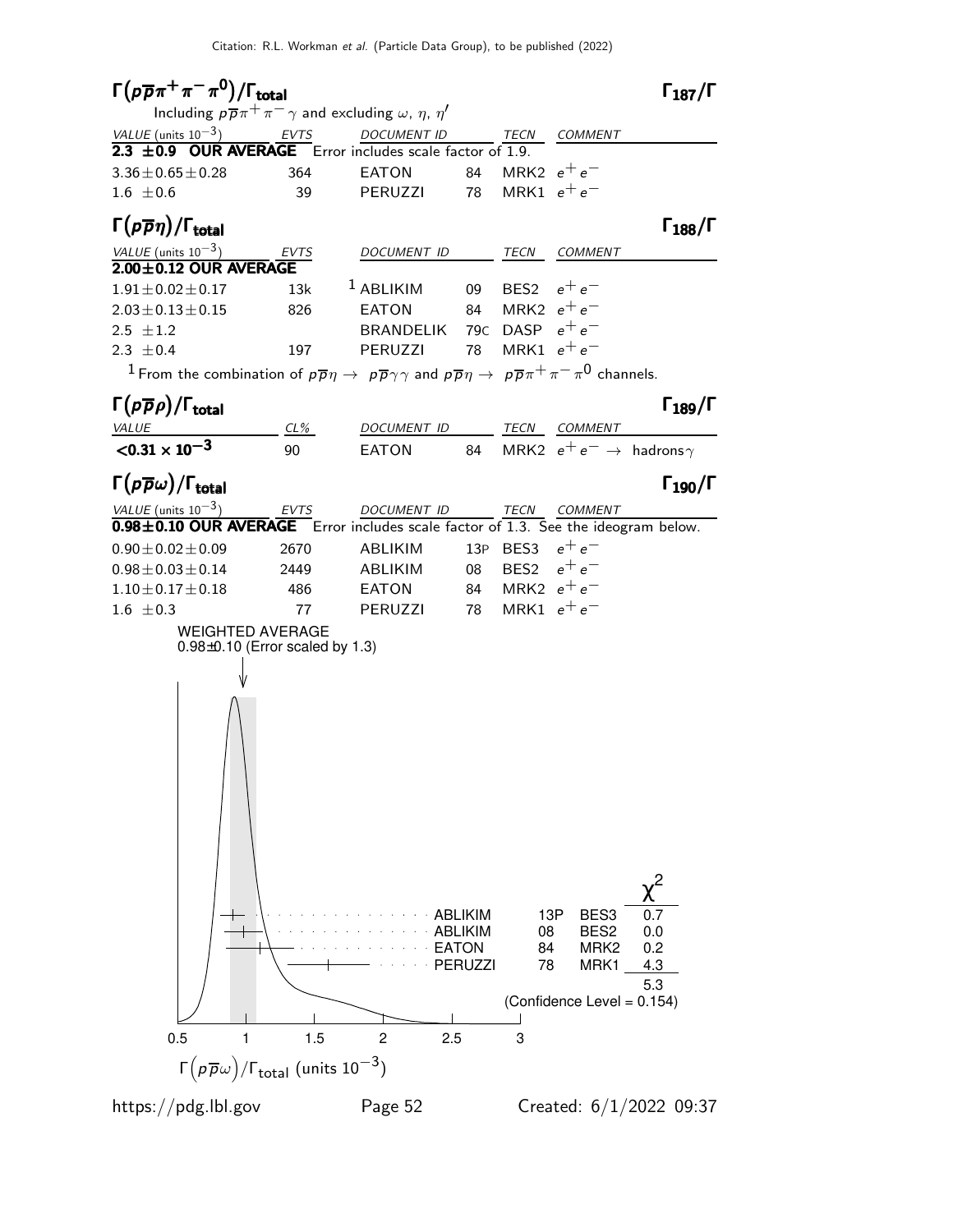# Γ $(p\overline{p}\eta'(958))/\Gamma_{\text{total}}$  Γ<sub>191</sub>/Γ

| VALUE (units $10^{-3}$ ) EVTS                                                                                                                                                                                                                                                                                                |     | DOCUMENT ID                            | <b>TECN</b> | <i>COMMENT</i> |
|------------------------------------------------------------------------------------------------------------------------------------------------------------------------------------------------------------------------------------------------------------------------------------------------------------------------------|-----|----------------------------------------|-------------|----------------|
| 0.129±0.014 OUR AVERAGE Error includes scale factor of 2.0.                                                                                                                                                                                                                                                                  |     |                                        |             |                |
| $0.126 \pm 0.002 \pm 0.007$                                                                                                                                                                                                                                                                                                  | 16k | <sup>1</sup> ABLIKIM 19N BES3 $e^+e^-$ |             |                |
| $0.200 \pm 0.023 \pm 0.028$ $265 \pm 31$ $2$ ABLIKIM  09  BES2 $e^+e^-$                                                                                                                                                                                                                                                      |     |                                        |             |                |
| $0.68 \pm 0.23 \pm 0.17$                                                                                                                                                                                                                                                                                                     | 19  | EATON 84 MRK2 $e^+e^-$                 |             |                |
| $1.8 + 0.6$                                                                                                                                                                                                                                                                                                                  | 19  | PERUZZI 78 MRK1 $e^+e^-$               |             |                |
| <sup>1</sup> From the combination of $p\overline{p}\eta' \to p\overline{p}\pi^+\pi^-\eta$ and $p\overline{p}\eta' \to p\overline{p}\pi^+\pi^-\gamma$ channels.<br><sup>2</sup> From the combination of $p\overline{p}\eta' \to p\overline{p}\pi^+\pi^-\eta$ and $p\overline{p}\eta' \to p\overline{p}\gamma\rho^0$ channels. |     |                                        |             |                |

### Γ  $\rho \overline{\rho}$ a $_0$ (980)  $\rightarrow \, \rho \overline{\rho} \pi^0 \eta$  $\bm{^0\eta})$

 $\Gamma_{191}/\Gamma$ 

| $\Gamma_{192}/\Gamma$                                       |                   |     |                |                   | $\Gamma(p\overline{p}a_0(980)\to p\overline{p}\pi^0\eta)/\Gamma_{\rm total}$  |
|-------------------------------------------------------------|-------------------|-----|----------------|-------------------|-------------------------------------------------------------------------------|
| TECN COMMENT                                                |                   |     | DOCUMENT ID    |                   | VALUE (units $10^{-5}$ )                                                      |
| 14N BES3 $e^+e^- \rightarrow J/\psi$                        |                   |     | ABLIKIM        |                   | $6.8 \pm 1.2 \pm 1.3$                                                         |
| $\Gamma_{193}/\Gamma$                                       |                   |     |                |                   | $\Gamma(p\overline{p}\phi)/\Gamma_{\rm total}$                                |
| <b>COMMENT</b>                                              | TECN              |     | DOCUMENT ID    | EVTS              | VALUE (units $10^{-4}$ )                                                      |
|                                                             |                   |     |                |                   | $0.519 \pm 0.033$ OUR AVERAGE                                                 |
| 16K BES3 $J/\psi \rightarrow p\overline{p}K_S^0 K_L^0$ ,    |                   |     | ABLIKIM        | 14k               | $0.523 \pm 0.006 \pm 0.033$                                                   |
| $p\,\overline{p}\,K^+\,K^-$<br>$J/\psi \rightarrow$ hadrons | DM <sub>2</sub>   | 88  | <b>FALVARD</b> |                   | $0.45 \pm 0.13 \pm 0.07$                                                      |
| $\Gamma_{194}/\Gamma$                                       |                   |     |                |                   | $\Gamma(\rho \overline{n} \pi^{-})/\Gamma_{\rm total}$                        |
| COMMENT                                                     | TECN              |     | DOCUMENT ID    | $\frac{EVTS}{EV}$ | VALUE (units $10^{-3}$ )                                                      |
|                                                             |                   |     |                |                   | 2.12±0.09 OUR AVERAGE                                                         |
| 06K BES2 $J/\psi \rightarrow p \pi^- \overline{n}$          |                   |     | ABLIKIM        | 59k               | $2.36 \pm 0.02 \pm 0.21$                                                      |
| BES2 $J/\psi \rightarrow \overline{p}\pi^{+}n$              |                   | 06K | ABLIKIM        | 55 <sub>k</sub>   | $2.47 \pm 0.02 \pm 0.24$                                                      |
| MRK2 $e^+e^- \rightarrow p\pi^-$                            |                   | 84  | EATON          | 1288              | $2.02 \pm 0.07 \pm 0.16$                                                      |
| MRK2 $e^+e^- \rightarrow \overline{p}\pi^+$                 |                   | 84  | EATON          | 1191              | $1.93 \pm 0.07 \pm 0.16$                                                      |
| BONA $e^+e^- \rightarrow p\pi^-$                            |                   | 81  | <b>BESCH</b>   | 32                | 1.7 $\pm$ 0.7                                                                 |
| BONA $e^+e^- \rightarrow \overline{p}\pi^+$                 |                   | 81  | <b>BESCH</b>   | 5                 | $1.6 \pm 1.2$                                                                 |
| MRK1 $e^+e^- \rightarrow p\pi^-$                            |                   | 78  | PERUZZI        | 194               | $2.16 \pm 0.29$                                                               |
| MRK1 $e^+e^- \rightarrow \overline{p}\pi^+$                 |                   | 78  | <b>PERUZZI</b> | 204               | $2.04 \pm 0.27$                                                               |
| $\Gamma_{195}/\Gamma$                                       |                   |     |                |                   | $\Gamma(n\overline{n})/\Gamma_{\rm total}$                                    |
| <b>COMMENT</b>                                              | TECN              |     | DOCUMENT ID    | <b>EVTS</b>       | VALUE (units $10^{-3}$ )                                                      |
|                                                             |                   |     |                |                   | $2.09 \pm 0.16$ OUR AVERAGE                                                   |
|                                                             | 12c BES3 $e^+e^-$ |     | ABLIKIM        | 36k               | $2.07 \pm 0.01 \pm 0.17$                                                      |
|                                                             | FENI $e^+e^-$     | 98  | <b>BALDINI</b> | 79                | $2.31 \pm 0.49$                                                               |
|                                                             | BONA $e^+e^-$     | 78  | <b>BESCH</b>   |                   | $1.8 \pm 0.9$                                                                 |
|                                                             |                   |     |                |                   | • • • We do not use the following data for averages, fits, limits, etc. • • • |
|                                                             | SPEC $e^+e^-$     | 93  | ANTONELLI      | 40                | $1.90 \pm 0.55$                                                               |
| $\Gamma_{196}/\Gamma$                                       |                   |     |                |                   | $\Gamma(n\overline{n}\pi^+\pi^-)/\Gamma_{\rm total}$                          |
| TECN COMMENT                                                |                   |     | DOCUMENT ID    | EVTS              | VALUE (units $10^{-3}$ )                                                      |
|                                                             | BONA $e^+e^-$     | 81  | <b>BESCH</b>   | 5                 | $3.8 + 3.6$                                                                   |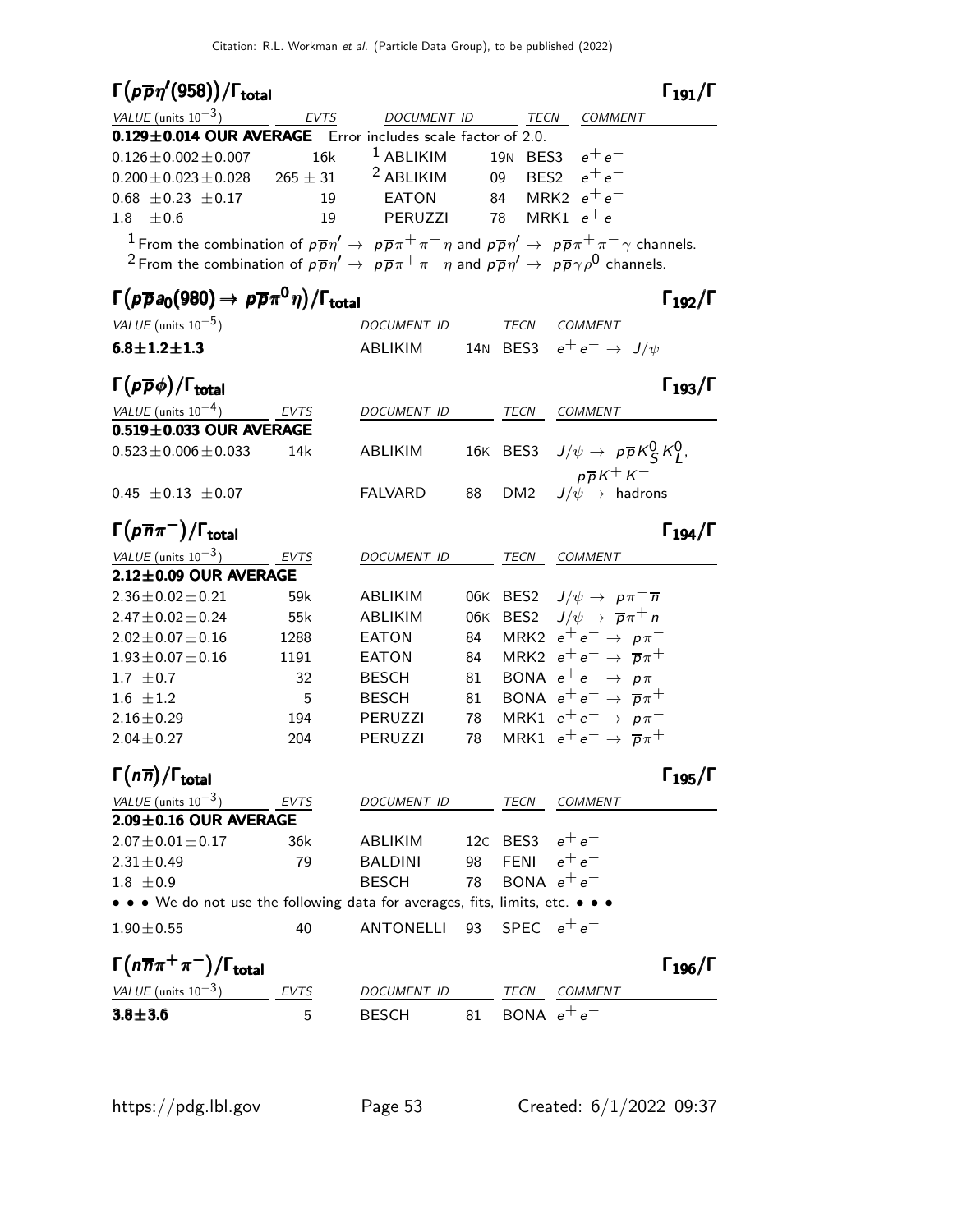### Γ $(A\overline{A})/\Gamma_{\text{total}}$  Γ $_{200}/\Gamma$  $\Gamma_{200}/\Gamma$  $VALUE$  (units 10<sup>-3</sup>) EVTS DOCUMENT ID TECN COMMENT **1.89**  $\pm$ **0.09 OUR AVERAGE** Error includes scale factor of 2.8. See the ideogram below.  $1.943 \pm 0.003 \pm 0.033$  441k ABLIKIM 17L BES3  $e^+e^-$ 2.03  $\pm$ 0.03  $\pm$ 0.15 8887 ABLIKIM 06 BES2  $J/\psi \rightarrow A\overline{\Lambda}$  $1.96$   $+0.47$ <br> $-0.44$  $\pm 0.04$  46 <sup>1</sup> WU 06 BELL  $B^+ \rightarrow A\overline{A}K^+$  $1.08 \pm 0.06 \pm 0.24$  631 BAI 98G BES  $e^+e^-$ 1.38  $\pm$  0.05  $\pm$  0.20 1847 PALLIN 87 DM2  $e^+e^ 1.58 \pm 0.08 \pm 0.19$  365 EATON 84 MRK2  $e^+e^ 2.6 \pm 1.6$  5 BESCH 81 BONA  $e^+e^ 1.1 \pm 0.2$  196 PERUZZI 78 MRK1  $e^+e^-$ WEIGHTED AVERAGE 1.89±0.09 (Error scaled by 2.8) Values above of weighted average, error, and scale factor are based upon the data in this ideogram only. They are not necessarily the same as our 'best' values, obtained from a least-squares constrained fit utilizing measurements of other (related) quantities as additional information. PERUZZI 78 MRK1 15.7 BESCH 81 BONA EATON 84 MRK2 2.3 PALLIN 87 DM2 6.2 BAI 98G BES 10.8 WU 06 BELL ABLIKIM 06 BES2 0.8 ABLIKIM 17L BES3 2.3 χ 2 38.1 (Confidence Level < 0.0001) 0.5 1 1.5 2 2.5 3 3.5

 $^{\displaystyle 1}$ WU 06 reports  $[\Gamma(\mathit{J}/\psi(1S)$   $\rightarrow$   $\,\,$   $\,\,$   $\,\,$   $\,\,$   $\,\,$   $\,\,$   $\,\,$   $\,\,$   $\,\,$  $)/\Gamma_{\text{total}}$ ]  $\times$  [B(B<sup>+</sup>  $\rightarrow$  J/ $\psi$ (1S)K<sup>+</sup>)] =  $(2.00 + 0.34 \pm 0.34) \times 10^{-6}$  which we divide by our best value B $(B^+ \rightarrow J/\psi(1S)K^+)$  $= (1.020 \pm 0.019) \times 10^{-3}$ . Our first error is their experiment's error and our second error is the systematic error from using our best value. Γ $(A\overline{A})/\Gamma_{total}$  (units 10<sup>-3</sup>)

## Γ $(A\overline{A}\pi^0)/\Gamma_{\text{total}}$  Γ $_{201}/\Gamma$

 $\Gamma_{201}/\Gamma$ 

VALUE (units 10<sup>-5</sup>) CL% EVTS DOCUMENT ID TECN COMMENT **3.78±0.27±0.30** 323 <sup>1</sup> ABLIKIM 13F BES3  $J/\psi \to p\overline{p}\pi$ • • • We do not use the following data for averages, fits, limits, etc.  $< 6.4$  90  $=$   $^2$  ABLIKIM 07H BES2  $e^+e^- \rightarrow \psi(2S)$  $23 \pm 7 \pm 8$  11 BAI 98G BES  $e^+$  $22 \pm 5 \pm 5$  19 HENRARD 87 DM2  $e^+e^ 1$  Using B( $\Lambda \rightarrow \pi^- p$ ) = 63.9% and B( $\pi^0 \rightarrow \gamma \gamma)$  = 98.8%. <sup>2</sup> Using B( $\Lambda \rightarrow \pi^- p$ ) = 63.9%.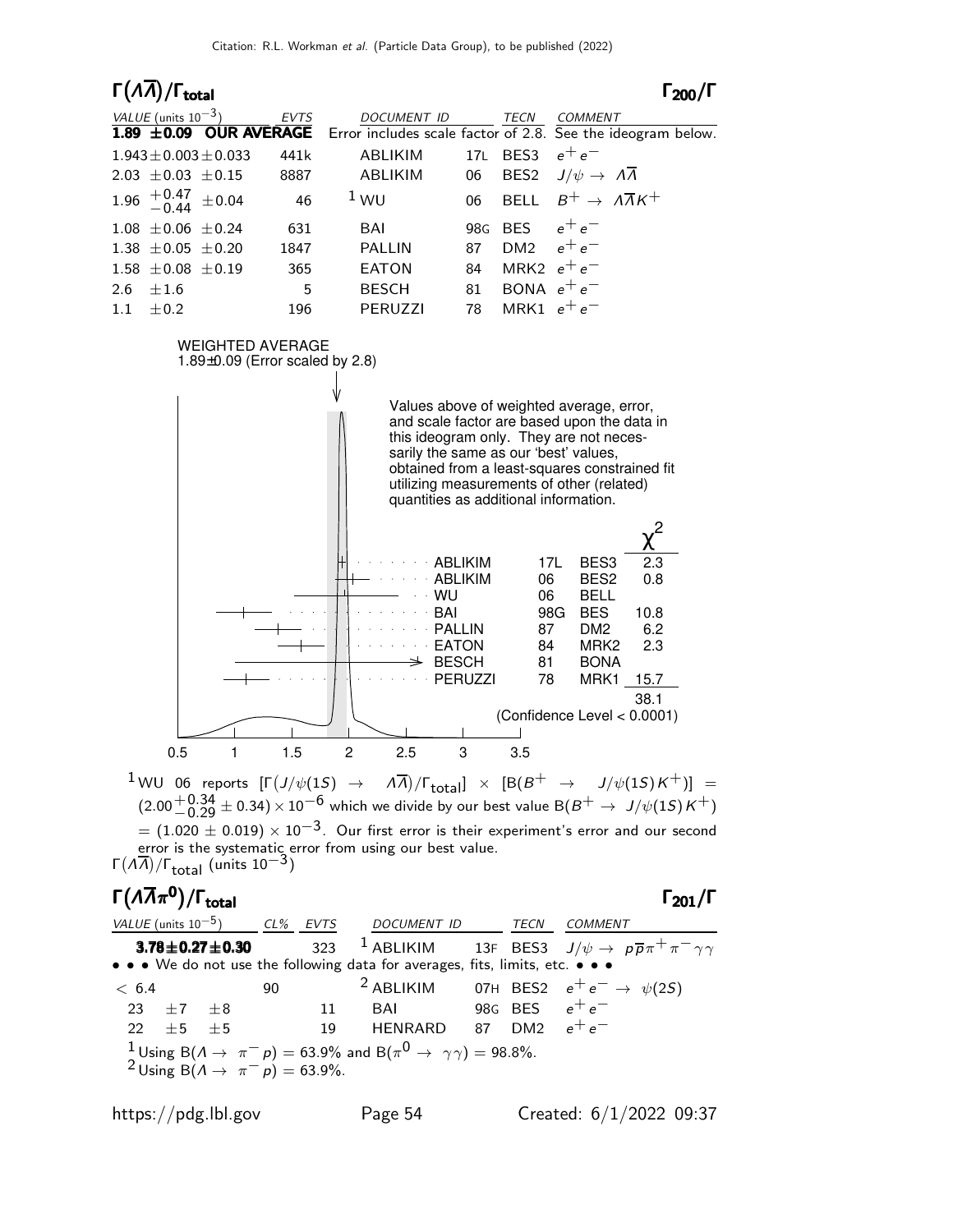| $\Gamma(\Lambda \overline{\Lambda} \pi^+ \pi^-)/\Gamma_{\text{total}}$                                                                                                                                                                |             |                      |                   | $\Gamma_{202}/\Gamma$                                                 |
|---------------------------------------------------------------------------------------------------------------------------------------------------------------------------------------------------------------------------------------|-------------|----------------------|-------------------|-----------------------------------------------------------------------|
| VALUE (units $10^{-3}$ )                                                                                                                                                                                                              | <b>EVTS</b> | <b>DOCUMENT ID</b>   | TECN              | <b>COMMENT</b>                                                        |
| $4.30 \pm 0.13 \pm 0.99$                                                                                                                                                                                                              | 2.4k        | ABLIKIM              | 12P BES2 $J/\psi$ |                                                                       |
| $\Gamma(\Lambda \overline{\Lambda} \eta)/\Gamma_{\rm total}$                                                                                                                                                                          |             |                      |                   | $\Gamma_{203}/\Gamma$                                                 |
| VALUE (units $10^{-5}$ )                                                                                                                                                                                                              | <b>EVTS</b> | <b>DOCUMENT ID</b>   | <b>TECN</b>       | <b>COMMENT</b>                                                        |
| 16.2±1.7 OUR AVERAGE                                                                                                                                                                                                                  |             |                      |                   |                                                                       |
| $15.7 + 0.80 + 1.54$                                                                                                                                                                                                                  | 454         | $1$ ABLIKIM          |                   | 13F BES3 $J/\psi \rightarrow p\overline{p}\pi^{+}\pi^{-}\gamma\gamma$ |
| $26.2 + 6.0 + 4.4$                                                                                                                                                                                                                    | 44          | <sup>2</sup> ABLIKIM |                   | 07H BES2 $e^+e^- \rightarrow \psi(2S)$                                |
| <sup>1</sup> Using B( $\Lambda \rightarrow \pi^- p$ ) = 63.9% and B( $\eta \rightarrow \gamma \gamma$ ) = 39.31%.<br><sup>2</sup> Using B( $\Lambda \rightarrow \pi^- p$ ) = 63.9% and B( $\eta \rightarrow \gamma \gamma$ ) = 39.4%. |             |                      |                   |                                                                       |

### $\Gamma(\Lambda\overline{\Sigma}^-\pi^+(\text{or c.c.}))/\Gamma_{\text{total}}$  Γ<sub>204</sub>/Γ

| VALUE (units $10^{-3}$ ) EVTS                                                                                      |           | DOCUMENT ID TECN |  | COMMENT                                                                  |
|--------------------------------------------------------------------------------------------------------------------|-----------|------------------|--|--------------------------------------------------------------------------|
| $0.83 \pm 0.07$ OUR AVERAGE Error includes scale factor of 1.2.                                                    |           |                  |  |                                                                          |
| $0.770 \pm 0.051 \pm 0.083$ 335 <sup>1</sup> ABLIKIM 07H BES2 $e^+e^- \rightarrow \overline{\Lambda}\Sigma^+\pi^-$ |           |                  |  |                                                                          |
| $0.747 \pm 0.056 \pm 0.076$                                                                                        |           |                  |  | 254 $^1$ ABLIKIM 07H BES2 $e^+e^- \rightarrow A\overline{\Sigma}^-\pi^+$ |
| 0.90 $\pm$ 0.06 $\pm$ 0.16 225 $\pm$ 15 HENRARD                                                                    |           |                  |  | 87 DM2 $e^+e^- \rightarrow \overline{\Lambda}\Sigma^+\pi^-$              |
| $1.11 \pm 0.06 \pm 0.20$ 342 $\pm$ 18 HENRARD                                                                      |           |                  |  | 87 DM2 $e^+e^- \rightarrow \Lambda \overline{\Sigma}^- \pi^+$            |
| 1.53 $\pm$ 0.17 $\pm$ 0.38                                                                                         | 135 EATON |                  |  | 84 MRK2 $e^+e^- \rightarrow \overline{\Lambda}\Sigma^+\pi^-$             |
| 1.38 $\pm$ 0.21 $\pm$ 0.35                                                                                         | 118       | FATON            |  | 84 MRK2 $e^+e^- \rightarrow \Lambda \overline{\Sigma}^- \pi^+$           |
| <sup>1</sup> Using B( $A \to \pi^- p$ ) = 63.9% and B( $\Sigma^+ \to \pi^0 p$ ) = 51.6%.                           |           |                  |  |                                                                          |

# $\Gamma(pK^-\overline{A}+c.c.)/\Gamma_{\text{total}}$  Γ<sub>205</sub>/Γ

| <i>VALUE</i> (units $10^{-3}$ ) | EVTS | <b>DOCUMENT ID</b> | TECN             | COMMENT                                                |
|---------------------------------|------|--------------------|------------------|--------------------------------------------------------|
| $0.86 \pm 0.11$ OUR AVERAGE     |      |                    |                  |                                                        |
| $0.84 + 0.17 \pm 0.02$          | 45   | $\perp$ LU         |                  | 19 BELL $B^+ \rightarrow \overline{p} \Lambda K^+ K^+$ |
| $0.89 \pm 0.07 \pm 0.14$        | 307  | EATON              | 84 MRK2 $e^+e^-$ |                                                        |
| $1 \dots 1$ $(22 + 163 + 212)$  |      |                    |                  | $\mathbf{r} = (r_1, r_2, \ldots, r_n)$                 |

 $^1$ LU 19 reports  $(8.32^{+\displaystyle{1.63}_{-\displaystyle{1.45}}}\pm$  0.49)  $\times$   $10^{-4}$  from a measurement of [Γ $(J/\psi(1S)$   $\rightarrow$  $p$   $K^-\overline\Lambda+{\rm c.c.})/\Gamma_{\rm total}]\times [{\rm B}(B^+\to\ J/\psi(1S) \,K^+)]$  assuming  ${\rm B}(B^+\to\ J/\psi(1S) \,K^+)$  $=(1.026\pm 0.031)\times 10^{-3}$ , which we rescale to our best value B $(B^+\to\ J/\psi(1S) \, K^+)$  $= (1.020 \pm 0.019) \times 10^{-3}$ . Our first error is their experiment's error and our second error is the systematic error from using our best value.

### Γ $(pK^-\overline{\Sigma}^0)/\Gamma_{\text{total}}$ total206 VALUE (units  $10^{-3}$ ) EVTS DOCUMENT ID TECN COMMENT  $0.29 \pm 0.06 \pm 0.05$  90 EATON 84 MRK2  $e^+ e^-$

# $\Gamma(\overline{\Lambda}nK_S^0 + \text{c.c.})/\Gamma_{\text{total}}$  Γ<sub>207</sub>/Γ

| $1$ (/lnn $\zeta$ + C.C.)/I total                                                                             |      |                                                           |      |                | 1207/1 |
|---------------------------------------------------------------------------------------------------------------|------|-----------------------------------------------------------|------|----------------|--------|
| <i>VALUE</i> (units $10^{-4}$ )                                                                               | EVTS | DOCUMENT ID                                               | TECN | <i>COMMENT</i> |        |
| $6.46 \pm 0.20 \pm 1.07$                                                                                      | 1058 | <sup>1</sup> ABLIKIM 08C BES2 $e^+e^- \rightarrow J/\psi$ |      |                |        |
| <sup>1</sup> Using B( $\overline{A} \to \overline{p}\pi^+$ ) = 63.9% and B( $K_S^0 \to \pi^+\pi^-$ ) = 69.2%. |      |                                                           |      |                |        |

| $\Gamma(\Lambda \overline{\Sigma} + \text{c.c.})/\Gamma_{\text{total}}$ |             |                    |      | $\Gamma_{208}/\Gamma$                                     |
|-------------------------------------------------------------------------|-------------|--------------------|------|-----------------------------------------------------------|
| VALUE (units $10^{-5}$ )                                                | CL%<br>EVTS | <b>DOCUMENT ID</b> | TECN | COMMENT                                                   |
| $2.83 \pm 0.23$ OUR AVERAGE                                             |             |                    |      |                                                           |
| $2.74 + 0.24 + 0.22$                                                    | $234 + 21$  | $1$ ABLIKIM        |      | 12B BES3 $J/\psi \rightarrow \Lambda \overline{\Sigma}^0$ |
| $\frac{h}{\text{https://pdg.lbl.gov}}$                                  |             | Page 55            |      | Created: 6/1/2022 09:37                                   |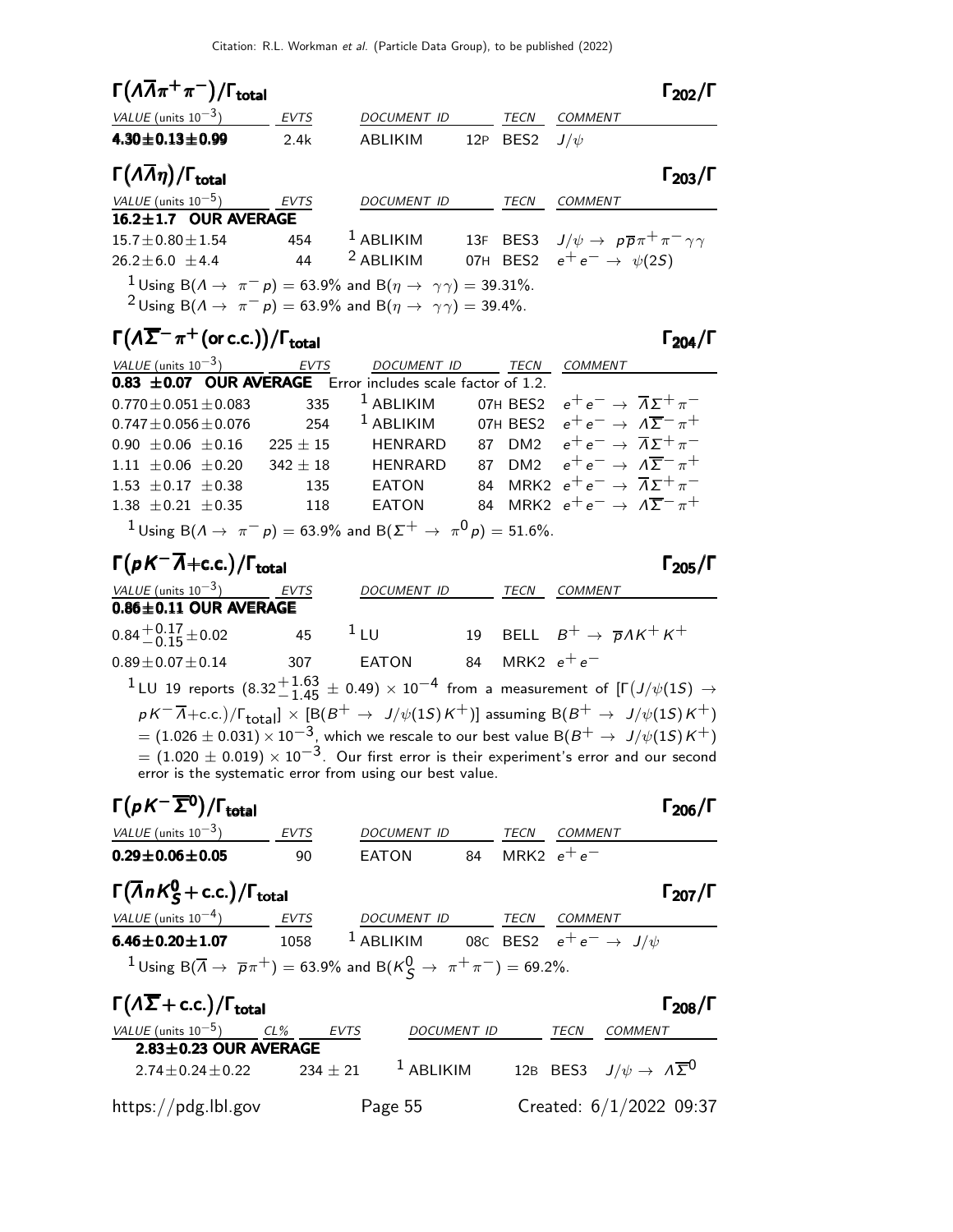| $2.92 \pm 0.22 \pm 0.24$                                                                                              | $308 \pm 24$ | <sup>2</sup> ABLIKIM |  | 12B BES3 $J/\psi \rightarrow \overline{\Lambda} \Sigma^0$ |  |
|-----------------------------------------------------------------------------------------------------------------------|--------------|----------------------|--|-----------------------------------------------------------|--|
| $\bullet \bullet \bullet$ We do not use the following data for averages, fits, limits, etc. $\bullet \bullet \bullet$ |              |                      |  |                                                           |  |

| ${<}18$ |    | <sup>2</sup> HENRARD 87 DM2 $J/\psi \rightarrow \overline{\Lambda} \Sigma^0$ |  |                                                |
|---------|----|------------------------------------------------------------------------------|--|------------------------------------------------|
| ${<}15$ | 90 |                                                                              |  | <b>PERUZZI</b> 78 MRK1 $e^+e^- \rightarrow AX$ |

 $^1$  ABLIKIM 12B quotes B $(J/\psi\rightarrow~\varLambda\overline{\Sigma}^0)$  which we multiply by 2.

 $^2$ ABLIKIM 12B and HENRARD 87 quote results for B $(J/\psi\rightarrow\ \overline{\Lambda}\,\Sigma^0)$  which we multiply by 2.

| $\Gamma(\Sigma^+\overline{\Sigma}^-)/\Gamma_{\rm total}$ |      |                    |      | $\Gamma_{209}/\Gamma$                                     |
|----------------------------------------------------------|------|--------------------|------|-----------------------------------------------------------|
| <i>VALUE</i> (units $10^{-3}$ )                          | EVTS | <b>DOCUMENT ID</b> | TECN | COMMENT                                                   |
| $1.07 \pm 0.04$ OUR AVERAGE                              |      |                    |      |                                                           |
| $1.061 \pm 0.004 \pm 0.036$                              | 87k  | ABLIKIM            |      | 21AT BES3 $J/\psi \rightarrow p \pi^0 \overline{p} \pi^0$ |
| $1.50 \pm 0.10 \pm 0.22$                                 | 399  | ABI IKIM           |      | 080 BES2 $e^+e^- \rightarrow J/\psi$                      |

# Γ $(\Sigma^0 \overline{\Sigma}^0)/\Gamma_{\text{total}}$

| total | $\Gamma_{210}/\Gamma$ |
|-------|-----------------------|
|       |                       |

| VALUE (units $10^{-3}$ )                                                      | <b>EVTS</b> | DOCUMENT ID    |  | TECN | COMMENT                                                         |  |
|-------------------------------------------------------------------------------|-------------|----------------|--|------|-----------------------------------------------------------------|--|
| 1.172±0.032 OUR AVERAGE Error includes scale factor of 1.4.                   |             |                |  |      |                                                                 |  |
| $1.164 \pm 0.004 \pm 0.023$                                                   | 111k        | ABLIKIM        |  |      | 17L BES3 $J/\psi \to \Sigma^0 \overline{\Sigma}{}^0$            |  |
| 1.33 $\pm$ 0.04 $\pm$ 0.11 1.7k                                               |             | ABLIKIM        |  |      | 06 BES2 $J/\psi \rightarrow \Sigma^{0} \overline{\Sigma}^{0}$   |  |
| $1.06 \pm 0.04 \pm 0.23$                                                      | 884         |                |  |      | PALLIN 87 DM2 $e^+e^- \rightarrow \Sigma^0 \overline{\Sigma}^0$ |  |
| $1.58 \pm 0.16 \pm 0.25$                                                      | 90          | <b>EATON</b>   |  |      | 84 MRK2 $e^+e^- \rightarrow \Sigma^0 \overline{\Sigma}^0$       |  |
| 1.3 $\pm 0.4$                                                                 | 52          | <b>PERUZZI</b> |  |      | 78 MRK1 $e^+e^- \rightarrow \Sigma^0 \overline{\Sigma}^0$       |  |
| • • • We do not use the following data for averages, fits, limits, etc. • • • |             |                |  |      |                                                                 |  |
| $2.4 + 2.6$                                                                   | 3           | <b>BESCH</b>   |  |      | 81 BONA $e^+e^- \rightarrow \Sigma^+ \overline{\Sigma}^-$       |  |

### $\Gamma(\Xi^-\overline{\Xi}^+)$ /Γ<sub>total</sub>Γ

|--|--|

| <i>VALUE</i> (units $10^{-3}$ ) | <b>EVTS</b> | DOCUMENT ID TECN |  | <b>COMMENT</b>                                                                     |
|---------------------------------|-------------|------------------|--|------------------------------------------------------------------------------------|
|                                 |             |                  |  | 0.97 ±0.08 OUR AVERAGE Error includes scale factor of 1.4. See the ideogram below. |
| $1.040 \pm 0.006 \pm 0.074$     | 43k         | ABLIKIM          |  | 16L BES3 $J/\psi \rightarrow \Xi^- \overline{\Xi^+}$                               |
| $0.90 \pm 0.03 \pm 0.18$        | 961         | ABLIKIM          |  | 12P BES2 $J/\psi \rightarrow \Xi^- \overline{\Xi}^+$                               |
| $0.70 \pm 0.06 \pm 0.12$        | 132         | <b>HENRARD</b>   |  | 87 DM2 $e^+e^- \rightarrow \Xi^- \overline{\Xi}^+$                                 |
| $1.14 \pm 0.08 \pm 0.20$        | 194         | EATON            |  | 84 MRK2 $e^+e^- \rightarrow \Xi^{-}\overline{\Xi}^{+}$                             |
| $1.4 + 0.5$                     | 51          | PFRUZZI          |  | 78 MRK1 $e^+e^- \rightarrow \Xi^{-}\overline{\Xi}^{+}$                             |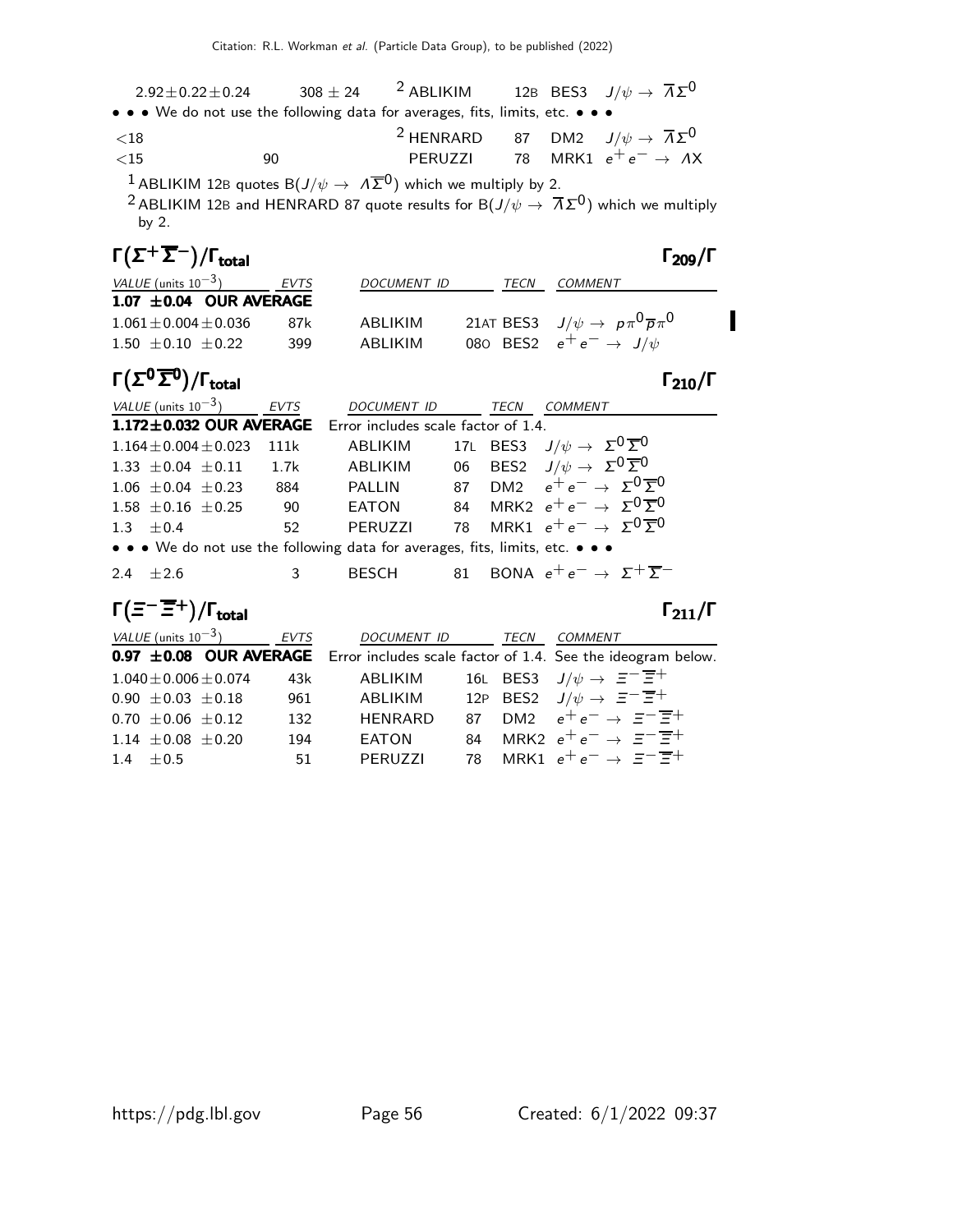

$$
2022\ 09.3
$$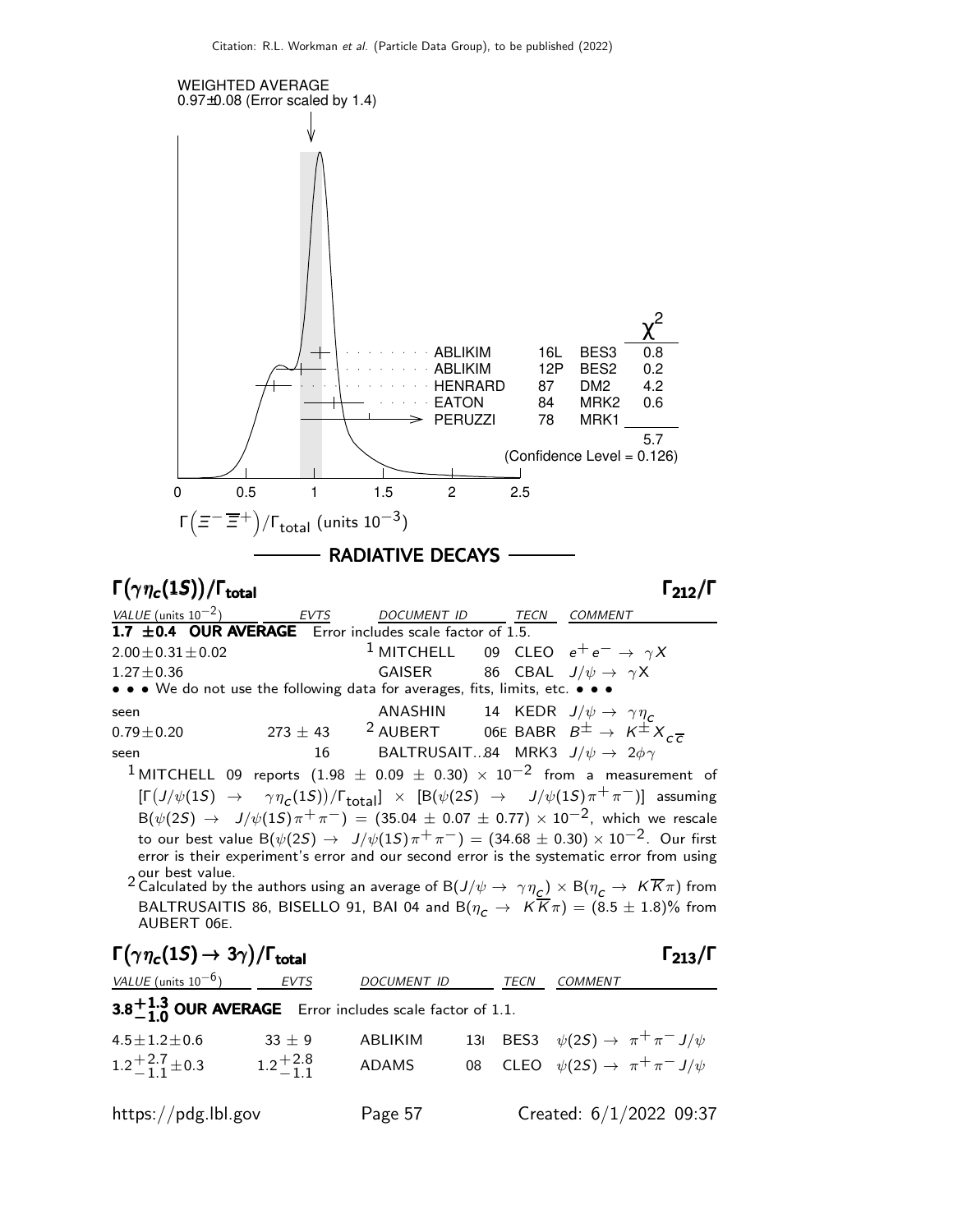$\blacksquare$ 

| $\Gamma(\gamma\eta_c(1S) \to \gamma\eta\eta\eta')/\Gamma_{\rm total}$                  |                                                                 |                                          |     |      | $\Gamma_{214}/\Gamma$                                                                                                                                                                                        |
|----------------------------------------------------------------------------------------|-----------------------------------------------------------------|------------------------------------------|-----|------|--------------------------------------------------------------------------------------------------------------------------------------------------------------------------------------------------------------|
| VALUE (units $10^{-5}$ )                                                               | <b>EVTS</b>                                                     | DOCUMENT ID                              |     | TECN | COMMENT                                                                                                                                                                                                      |
| $4.86 \pm 0.62 \pm 0.45$                                                               | 137                                                             | ABLIKIM                                  |     |      | 21c BES3 $J/\psi(1S) \rightarrow \gamma \eta \eta \eta'$                                                                                                                                                     |
| $\Gamma(3\gamma)/\Gamma_{\rm total}$                                                   |                                                                 |                                          |     |      | $\Gamma_{215}/\Gamma$                                                                                                                                                                                        |
| VALUE (units $10^{-6}$ ) CL% EVTS                                                      |                                                                 | DOCUMENT ID                              |     | TECN | COMMENT                                                                                                                                                                                                      |
| 11.6±2.2 OUR AVERAGE                                                                   |                                                                 |                                          |     |      |                                                                                                                                                                                                              |
| $11.3 \pm 1.8 \pm 2.0$                                                                 | $113 \pm 18$                                                    | ABLIKIM                                  | 13I |      | BES3 $\psi(2S) \rightarrow \pi^+\pi^- J/\psi$                                                                                                                                                                |
| 12 $\pm 3$ $\pm 2$ 24.2 <sup><math>+7.2</math></sup> 24.2 <sup><math>+7.2</math></sup> |                                                                 | <b>ADAMS</b>                             | 08  |      | CLEO $\psi(2S) \rightarrow \pi^+ \pi^- J/\psi$                                                                                                                                                               |
| • • • We do not use the following data for averages, fits, limits, etc. • • •          |                                                                 |                                          |     |      |                                                                                                                                                                                                              |
| $<$ 55                                                                                 | 90                                                              | PARTRIDGE                                | 80  |      | CBAL $e^+e^-$                                                                                                                                                                                                |
| $\Gamma(4\gamma)/\Gamma_{\rm total}$                                                   |                                                                 |                                          |     |      | $\Gamma_{216}/\Gamma$                                                                                                                                                                                        |
| <u>VALUE</u>                                                                           | $CL\%$                                                          | <b>DOCUMENT ID</b>                       |     |      | TECN COMMENT                                                                                                                                                                                                 |
| $<$ 9 $\times$ 10 <sup>-6</sup>                                                        | 90                                                              | ADAMS                                    | 08  |      | CLEO $\psi(2S) \rightarrow \pi^+ \pi^- J/\psi$                                                                                                                                                               |
| $\Gamma(5\gamma)/\Gamma_{\rm total}$                                                   |                                                                 |                                          |     |      | $\Gamma_{217}/\Gamma$                                                                                                                                                                                        |
|                                                                                        | CL%                                                             | DOCUMENT ID                              |     |      | TECN COMMENT                                                                                                                                                                                                 |
| $\frac{\text{VALUE}}{\text{15} \times 10^{-6}}$                                        | 90                                                              | <b>ADAMS</b>                             | 08  |      | CLEO $\psi(2S) \rightarrow \pi^+ \pi^- J/\psi$                                                                                                                                                               |
| $\Gamma(\gamma\pi^0)/\Gamma_{\rm total}$                                               |                                                                 |                                          |     |      | $\Gamma_{218}/\Gamma$                                                                                                                                                                                        |
| VALUE (units $10^{-5}$ )                                                               | EVTS                                                            | DOCUMENT ID                              |     | TECN | COMMENT                                                                                                                                                                                                      |
| 3.56±0.17 OUR AVERAGE                                                                  |                                                                 |                                          |     |      |                                                                                                                                                                                                              |
| $3.59 \pm 0.20 \pm 0.03$                                                               | 1.6k                                                            | <sup>1</sup> ABLIKIM                     |     |      | 180 BES3 $\psi(2S) \rightarrow \pi^+ \pi^- \gamma \gamma \gamma$                                                                                                                                             |
| $3.63 \pm 0.36 \pm 0.13$                                                               |                                                                 | PEDLAR                                   | 09  |      | CLE3 $J/\psi \rightarrow \pi^0 \gamma$                                                                                                                                                                       |
| $3.13 + 0.65$<br>-0.47                                                                 | 586                                                             | ABLIKIM                                  |     |      | 06E BES2 $J/\psi \rightarrow \pi^0 \gamma$                                                                                                                                                                   |
| • • • We do not use the following data for averages, fits, limits, etc. • • •          |                                                                 |                                          |     |      |                                                                                                                                                                                                              |
| 3.6 $\pm 1.1$ $\pm 0.7$                                                                |                                                                 | <b>BLOOM</b>                             | 83  |      | CBAL $e^+e^-$                                                                                                                                                                                                |
| 7.3 $\pm$ 4.7                                                                          | 10                                                              | BRANDELIK 79 $\rm{c}$ DASP $\rm{e^+e^-}$ |     |      |                                                                                                                                                                                                              |
|                                                                                        |                                                                 |                                          |     |      | $^1$ ABLIKIM 180 reports $[\Gamma(J/\psi(1S) \to \gamma \pi^0)/\Gamma_{\rm total}] \times [B(\pi^0 \to 2\gamma)] = (3.57 \pm 1)$                                                                             |
|                                                                                        |                                                                 |                                          |     |      | $(0.12\pm0.16)\times10^{-5}$ from a measurement of $[\Gamma(J/\psi(1S)\to~\gamma\pi^0)/\Gamma_{\rm total}]\times[B(\pi^0\to0)$                                                                               |
|                                                                                        |                                                                 |                                          |     |      | $(2\gamma)]$ $\times$ $[{\sf B}(\psi(2S) \to J/\psi(1S)\pi^+\pi^-)]$ assuming ${\sf B}(\psi(2S) \to J/\psi(1S)\pi^+\pi^-) = 0$                                                                               |
|                                                                                        |                                                                 |                                          |     |      | $(34.49 \pm 0.30) \times 10^{-2}$ , which we rescale to our best values B $(\pi^0 \rightarrow 2\gamma) = (98.823 \pm 0.00)$                                                                                  |
|                                                                                        |                                                                 |                                          |     |      | $(0.034)\times 10^{-2}$ , B $(\psi(2S)\to\ J/\psi(1S)\pi^+\pi^-)=(34.68\pm 0.30)\times 10^{-2}$ . Our first error<br>is their experiment's error and our second error is the systematic error from using our |
| best values.                                                                           |                                                                 |                                          |     |      |                                                                                                                                                                                                              |
| $\Gamma(\gamma\pi^0\pi^0)/\Gamma_{\rm total}$                                          |                                                                 |                                          |     |      | $\Gamma_{219}/\Gamma$                                                                                                                                                                                        |
| VALUE (units $10^{-3}$ )                                                               |                                                                 | DOCUMENT ID                              |     |      | TECN COMMENT                                                                                                                                                                                                 |
| $1.15 \pm 0.05$                                                                        |                                                                 | $1$ ABLIKIM                              |     |      | 15AE BES3 $\hspace{.1cm} J/\psi \, \rightarrow \hspace{.1cm} \gamma \, \pi^0 \, \pi^0$                                                                                                                       |
|                                                                                        | $1$ The uncertainty is systematic as statistical is netligible. |                                          |     |      |                                                                                                                                                                                                              |
|                                                                                        |                                                                 |                                          |     |      |                                                                                                                                                                                                              |

| $\Gamma(\gamma 2\pi^+ 2\pi^-)/\Gamma_{\rm total}$                                     |                                                                  |      |                         | $\Gamma_{220}/\Gamma$ |
|---------------------------------------------------------------------------------------|------------------------------------------------------------------|------|-------------------------|-----------------------|
| VALUE (units $10^{-3}$ )                                                              | <i>DOCUMENT ID</i>                                               | TECN | COMMENT                 |                       |
| 2.8 $\pm$ 0.5 OUR AVERAGE Error includes scale factor of 1.9. See the ideogram below. |                                                                  |      |                         |                       |
| $4.32 \pm 0.14 \pm 0.73$                                                              | <sup>1</sup> BISELLO 89B DM2 $J/\psi \rightarrow 4\pi \gamma$    |      |                         |                       |
| $2.08 \pm 0.13 \pm 0.35$                                                              | <sup>2</sup> BISELLO 89B DM2 $J/\psi \rightarrow 4\pi \gamma$    |      |                         |                       |
| $3.05 \pm 0.08 \pm 0.45$                                                              | <sup>2</sup> BALTRUSAIT86B MRK3 $J/\psi \rightarrow 4\pi \gamma$ |      |                         |                       |
| https://pdg.lbl.gov                                                                   | Page 58                                                          |      | Created: 6/1/2022 09:37 |                       |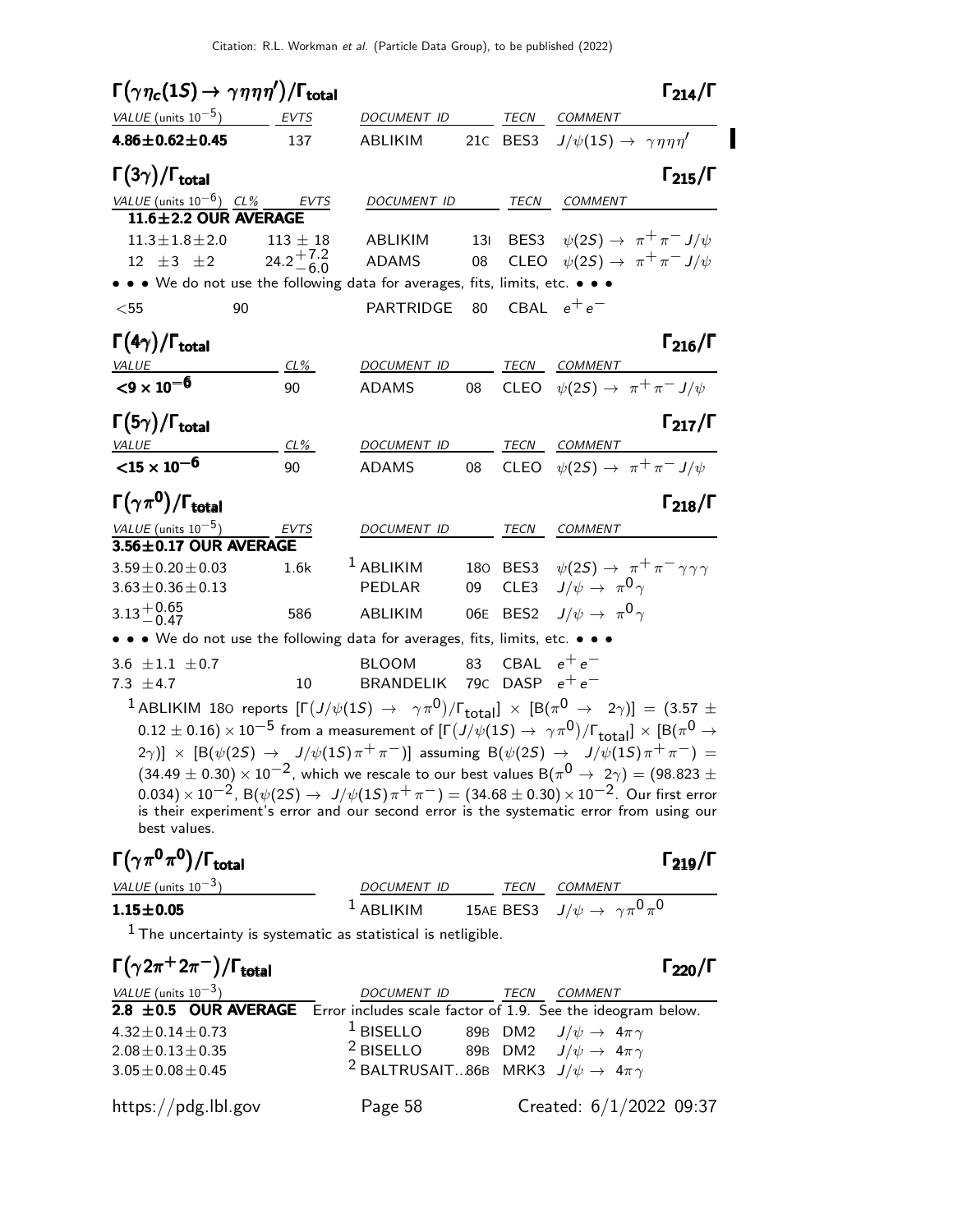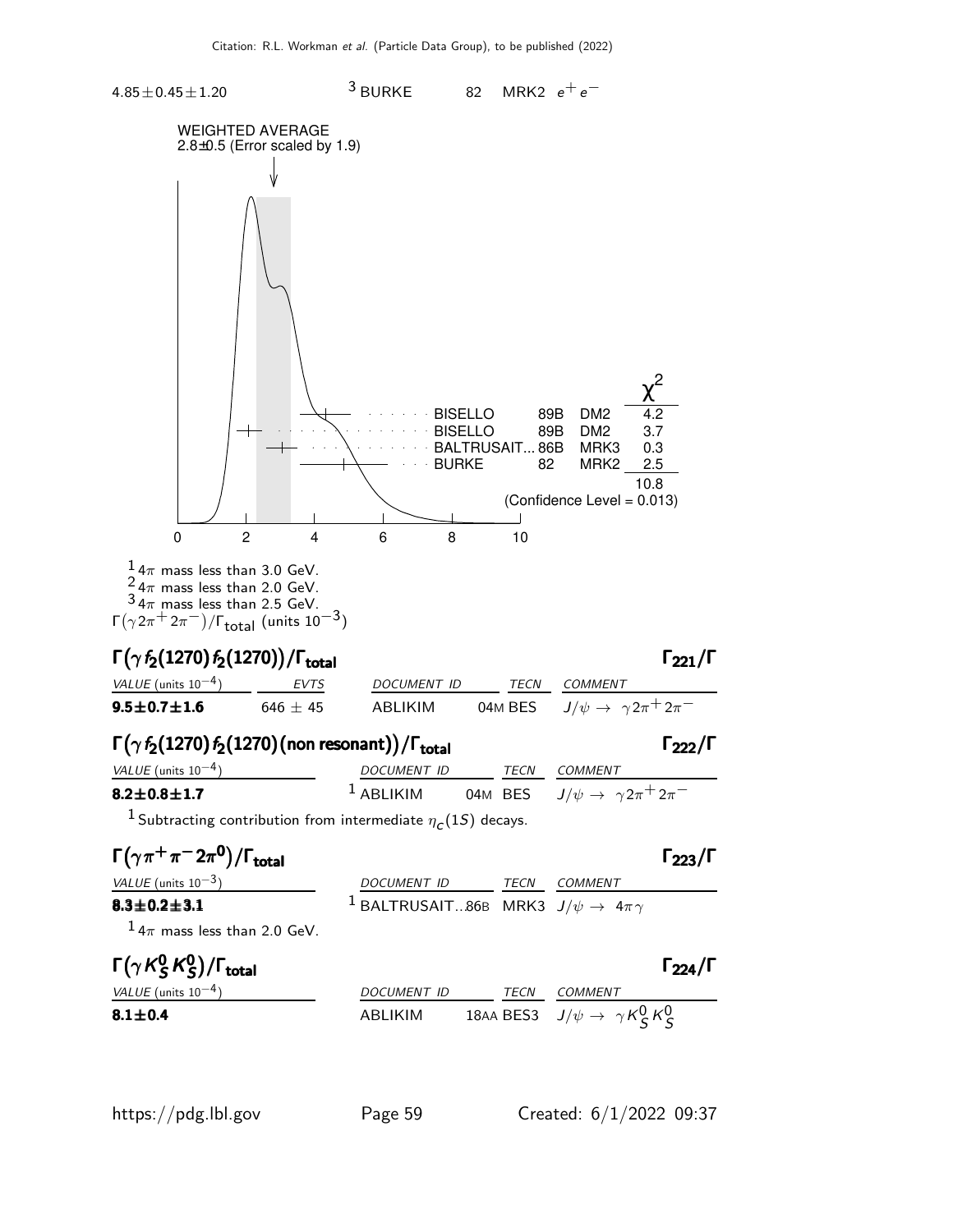| $\Gamma(\gamma(K\overline{K}\pi)[J^{PC}=0^{-+}])/\Gamma_{\rm total}$                                                                                                                                                                                                                                                                                                                                                                                                                                                                                                                                                                                                                                                                                                                          |              |                                     |     |         |                                                                           | $\Gamma_{225}/\Gamma$ |
|-----------------------------------------------------------------------------------------------------------------------------------------------------------------------------------------------------------------------------------------------------------------------------------------------------------------------------------------------------------------------------------------------------------------------------------------------------------------------------------------------------------------------------------------------------------------------------------------------------------------------------------------------------------------------------------------------------------------------------------------------------------------------------------------------|--------------|-------------------------------------|-----|---------|---------------------------------------------------------------------------|-----------------------|
| VALUE (units $10^{-3}$ )                                                                                                                                                                                                                                                                                                                                                                                                                                                                                                                                                                                                                                                                                                                                                                      |              | DOCUMENT ID                         |     |         | TECN COMMENT                                                              |                       |
| 0.7 $\pm$ 0.4 OUR AVERAGE Error includes scale factor of 2.1.                                                                                                                                                                                                                                                                                                                                                                                                                                                                                                                                                                                                                                                                                                                                 |              | $1$ BAI                             |     |         |                                                                           |                       |
| $0.58 \pm 0.03 \pm 0.20$                                                                                                                                                                                                                                                                                                                                                                                                                                                                                                                                                                                                                                                                                                                                                                      |              |                                     |     | 00D BES | $J/\psi\rightarrow\ \gamma\,K^{\pm}\,K^0_{\cal S}\,\pi^{\mp}$             |                       |
| 2.1 $\pm$ 0.1 $\pm$ 0.7                                                                                                                                                                                                                                                                                                                                                                                                                                                                                                                                                                                                                                                                                                                                                                       |              | $2$ BAI                             |     |         | 00D BES $J/\psi \rightarrow \gamma K^{\pm} K_{\rm c}^{\vec{0}} \pi^{\mp}$ |                       |
| $\frac{1}{2}$ For a broad structure around 1800 MeV.<br>$2$ For a broad structure around 2040 MeV.                                                                                                                                                                                                                                                                                                                                                                                                                                                                                                                                                                                                                                                                                            |              |                                     |     |         |                                                                           |                       |
| $\Gamma(\gamma K^+ K^- \pi^+ \pi^-)/\Gamma_{\rm total}$                                                                                                                                                                                                                                                                                                                                                                                                                                                                                                                                                                                                                                                                                                                                       |              |                                     |     |         |                                                                           | $\Gamma_{226}/\Gamma$ |
| <u>VALUE</u> (units $10^{-3}$ ) EVTS                                                                                                                                                                                                                                                                                                                                                                                                                                                                                                                                                                                                                                                                                                                                                          |              | DOCUMENT ID TECN COMMENT            |     |         |                                                                           |                       |
| $2.1 \pm 0.1 \pm 0.6$                                                                                                                                                                                                                                                                                                                                                                                                                                                                                                                                                                                                                                                                                                                                                                         | 1516         | BAI                                 |     |         | OOB BES $J/\psi \rightarrow \gamma K^+ K^0 \overline{\pi^+ \pi^-}$        |                       |
| $\Gamma(\gamma K^*(892)\overline{K}^*(892))/\Gamma_{\text{total}}$                                                                                                                                                                                                                                                                                                                                                                                                                                                                                                                                                                                                                                                                                                                            |              |                                     |     |         |                                                                           | $\Gamma_{227}/\Gamma$ |
| <u>VALUE</u> (units $10^{-3}$ ) EVTS                                                                                                                                                                                                                                                                                                                                                                                                                                                                                                                                                                                                                                                                                                                                                          |              | DOCUMENT ID TECN COMMENT            |     |         |                                                                           |                       |
| $4.0 \pm 0.3 \pm 1.3$                                                                                                                                                                                                                                                                                                                                                                                                                                                                                                                                                                                                                                                                                                                                                                         | 320          | $1$ BAI                             |     |         | OOB BES $J/\psi \rightarrow \gamma K^+ K^0 \pi^+ \pi^-$                   |                       |
| $1$ Summed over all charges.                                                                                                                                                                                                                                                                                                                                                                                                                                                                                                                                                                                                                                                                                                                                                                  |              |                                     |     |         |                                                                           |                       |
| $\Gamma(\gamma\eta)/\Gamma_{\rm total}$                                                                                                                                                                                                                                                                                                                                                                                                                                                                                                                                                                                                                                                                                                                                                       |              |                                     |     |         |                                                                           | $\Gamma_{228}/\Gamma$ |
| VALUE $(\text{units } 10^{-3})$                                                                                                                                                                                                                                                                                                                                                                                                                                                                                                                                                                                                                                                                                                                                                               | EVTS         | DOCUMENT ID                         |     |         | TECN COMMENT                                                              |                       |
| 1.085±0.018 OUR AVERAGE                                                                                                                                                                                                                                                                                                                                                                                                                                                                                                                                                                                                                                                                                                                                                                       |              |                                     |     |         |                                                                           |                       |
| $1.067 \pm 0.005 \pm 0.023$                                                                                                                                                                                                                                                                                                                                                                                                                                                                                                                                                                                                                                                                                                                                                                   | 87.9k        | ABLIKIM                             |     |         | 21AMBES3 $e^+e^- \rightarrow J/\psi$                                      |                       |
| $1.12 \pm 0.05 \pm 0.01$                                                                                                                                                                                                                                                                                                                                                                                                                                                                                                                                                                                                                                                                                                                                                                      | 18.6k        | $1$ ABLIKIM                         |     |         | 180 BES3 $\psi(2S) \rightarrow \pi^+ \pi^- \gamma \gamma \gamma$          |                       |
| $1.101 \pm 0.029 \pm 0.022$                                                                                                                                                                                                                                                                                                                                                                                                                                                                                                                                                                                                                                                                                                                                                                   |              | PEDLAR                              | 09  |         | CLE3 $J/\psi \rightarrow \eta \gamma$                                     |                       |
| $1.123 \pm 0.089$<br>• • • We do not use the following data for averages, fits, limits, etc. • • •                                                                                                                                                                                                                                                                                                                                                                                                                                                                                                                                                                                                                                                                                            | 11k          | ABLIKIM                             | 06E |         | BES2 $J/\psi \rightarrow \eta \gamma$                                     |                       |
|                                                                                                                                                                                                                                                                                                                                                                                                                                                                                                                                                                                                                                                                                                                                                                                               |              |                                     |     |         |                                                                           |                       |
| $0.88 \pm 0.08 \pm 0.11$                                                                                                                                                                                                                                                                                                                                                                                                                                                                                                                                                                                                                                                                                                                                                                      |              | <b>BLOOM</b>                        |     |         | 83 CBAL $e^+e^-$                                                          |                       |
| $0.82 \pm 0.10$                                                                                                                                                                                                                                                                                                                                                                                                                                                                                                                                                                                                                                                                                                                                                                               |              | BRANDELIK 79C DASP $e^+e^-$         |     |         |                                                                           |                       |
| 1.3<br>± 0.4                                                                                                                                                                                                                                                                                                                                                                                                                                                                                                                                                                                                                                                                                                                                                                                  | 21           | <b>BARTEL</b>                       | 77  |         | CNTR $e^+e^-$                                                             |                       |
| <sup>1</sup> ABLIKIM 180 reports $[\Gamma(J/\psi(1S) \to \gamma\eta)/\Gamma_{\rm total}]\times [B(\eta \to 2\gamma)] = (4.42 \pm 0.04 \pm 1)$<br>0.18) $\times$ 10 $^{-4}$ from a measurement of $[\Gamma(J/\psi(1S) \to \gamma\eta)/\Gamma_{\rm total}]\times [\mathrm{B}(\eta \to 2\gamma)] \times$<br>$[B(\psi(2S) \to J/\psi(1S)\pi^+\pi^-)]$ assuming $B(\psi(2S) \to J/\psi(1S)\pi^+\pi^-) = (34.49 \pm$<br>0.30) $\times$ 10 <sup>-2</sup> , which we rescale to our best values B( $\eta$ $\rightarrow$ 2 $\gamma)$ = (39.36 $\pm$ 0.18) $\times$<br>$10^{-2}$ , B( $\psi(25) \rightarrow J/\psi(15) \pi^{+} \pi^{-}$ ) = (34.68 ± 0.30) × 10 <sup>-2</sup> . Our first error is their<br>experiment's error and our second error is the systematic error from using our best values. |              |                                     |     |         |                                                                           |                       |
| $\Gamma(\gamma\eta\pi^{\mathbf{0}})/\Gamma_{\text{total}}$                                                                                                                                                                                                                                                                                                                                                                                                                                                                                                                                                                                                                                                                                                                                    |              |                                     |     |         |                                                                           | $\Gamma_{229}/\Gamma$ |
| VALUE (units $10^{-6}$ )                                                                                                                                                                                                                                                                                                                                                                                                                                                                                                                                                                                                                                                                                                                                                                      | EVTS         | DOCUMENT ID TECN COMMENT            |     |         |                                                                           |                       |
| $21.4 \pm 1.8 \pm 2.5$                                                                                                                                                                                                                                                                                                                                                                                                                                                                                                                                                                                                                                                                                                                                                                        | 596          | ABLIKIM                             |     |         | 16P BES3 $J/\psi \rightarrow 5\gamma$                                     |                       |
| $\Gamma(\gamma a_0(980)^0 \to \gamma \eta \pi^0)/\Gamma_{\rm total}$                                                                                                                                                                                                                                                                                                                                                                                                                                                                                                                                                                                                                                                                                                                          |              |                                     |     |         |                                                                           | $\Gamma_{233}/\Gamma$ |
| $\frac{VALUE}{2.5 \times 10^{-6}}$ 2.5 $\times 10^{-6}$ 95                                                                                                                                                                                                                                                                                                                                                                                                                                                                                                                                                                                                                                                                                                                                    |              | DOCUMENT ID TECN COMMENT            |     |         |                                                                           |                       |
|                                                                                                                                                                                                                                                                                                                                                                                                                                                                                                                                                                                                                                                                                                                                                                                               |              | ABLIKIM                             |     |         | 16P BES3 $J/\psi \rightarrow 5\gamma$                                     |                       |
| $\Gamma(\gamma a_2(1320)^0\to\gamma\eta\pi^0)/\Gamma_{\rm total}$                                                                                                                                                                                                                                                                                                                                                                                                                                                                                                                                                                                                                                                                                                                             |              |                                     |     |         |                                                                           | $\Gamma_{234}/\Gamma$ |
|                                                                                                                                                                                                                                                                                                                                                                                                                                                                                                                                                                                                                                                                                                                                                                                               |              |                                     |     |         |                                                                           |                       |
| VALUE<br>$<$ 6.6 $\times$ 10 <sup>-6</sup>                                                                                                                                                                                                                                                                                                                                                                                                                                                                                                                                                                                                                                                                                                                                                    | $CL\%$<br>95 | DOCUMENT ID TECN COMMENT<br>ABLIKIM |     |         | 16P BES3 $J/\psi \rightarrow 5\gamma$                                     |                       |

https://pdg.lbl.gov Page 60 Created: 6/1/2022 09:37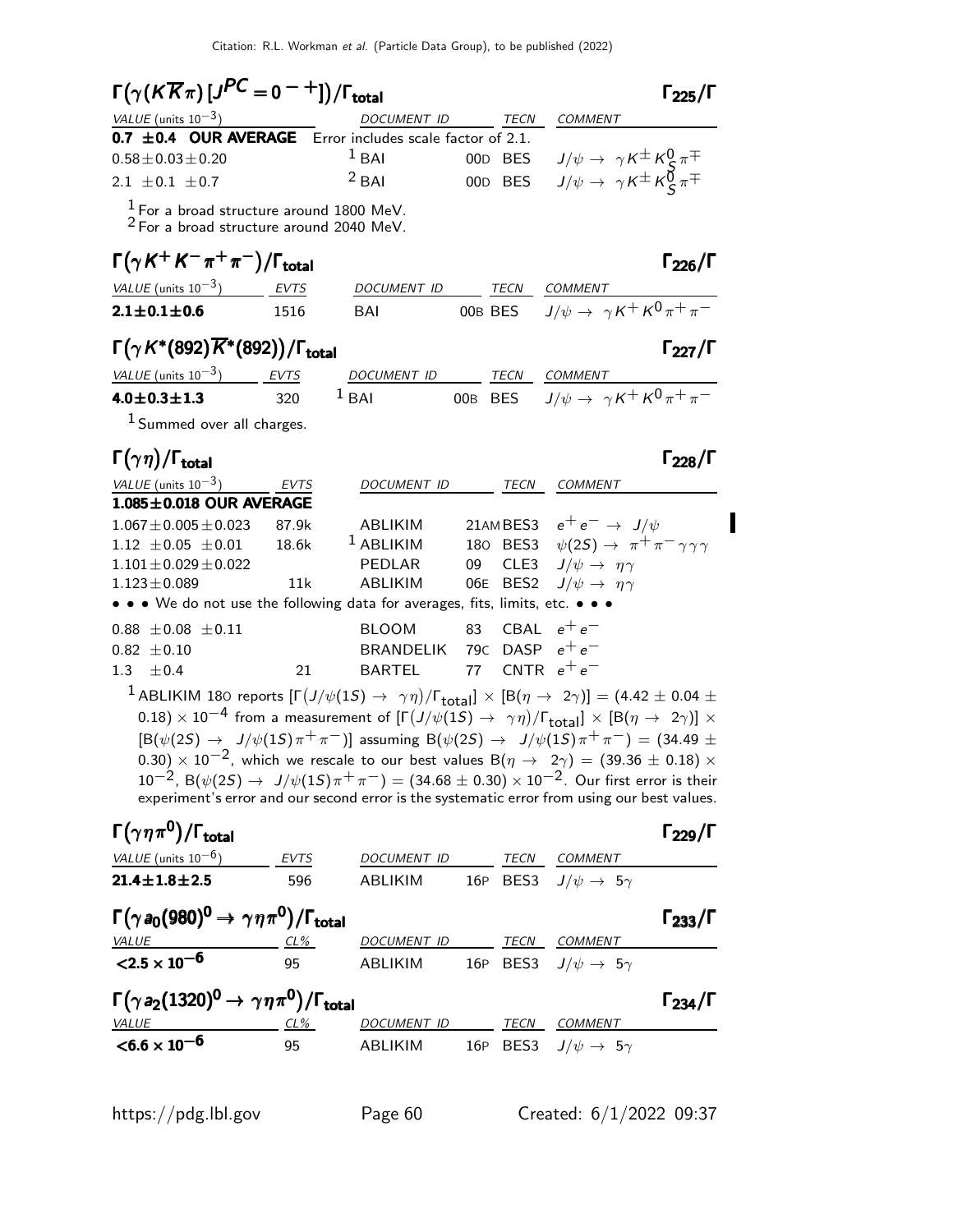| $\Gamma(\gamma\eta\pi\pi)/\Gamma_{\rm total}$ |             |             | $\Gamma_{235}/\Gamma$                                               |
|-----------------------------------------------|-------------|-------------|---------------------------------------------------------------------|
| VALUE (units $10^{-3}$ )                      | DOCUMENT ID | <i>TECN</i> | COMMENT                                                             |
| 6.1 $\pm$ 1.0 OUR AVERAGE                     |             |             |                                                                     |
| $5.85 \pm 0.3 \pm 1.05$                       |             |             | <sup>1</sup> EDWARDS 83B CBAL $J/\psi \rightarrow \eta \pi^+ \pi^-$ |
| $7.8 + 1.2 + 2.4$                             | $1$ EDWARDS |             | 83B CBAL $J/\psi \rightarrow \eta 2\pi^0$                           |
|                                               |             |             |                                                                     |

1 Broad enhancement at 1700 MeV.

### $\Gamma(\gamma \eta_2(1870) \to \gamma \eta \pi^+ \pi^-)/\Gamma_{\text{total}}$  Γ<sub>236</sub>/Γ

| VALUE (units $10^{-4}$ ) | DOCUMENT ID |  | TFCN | COMMENT                                             |
|--------------------------|-------------|--|------|-----------------------------------------------------|
| $6.2 \pm 2.2 \pm 0.9$    | BAI         |  |      | 99 BES $J/\psi \rightarrow \gamma \eta \pi^+ \pi^-$ |

### Γ $(\gamma \eta' (958)) /$ Γ<sub>total</sub> Γ<sub>237</sub>/Γ /Γ $_{\rm total}$  Γ $_{237}$ /Γ

| VALUE (units $10^{-3}$ ) | <b>EVTS</b> | <b>DOCUMENT ID</b>                                                            |                 | TECN        | <i>COMMENT</i>                                                                                             |
|--------------------------|-------------|-------------------------------------------------------------------------------|-----------------|-------------|------------------------------------------------------------------------------------------------------------|
|                          |             |                                                                               |                 |             | 5.25±0.07 OUR AVERAGE Error includes scale factor of 1.3. See the ideogram below.                          |
| $5.27 \pm 0.03 \pm 0.05$ | 36k         | ABLIKIM                                                                       | 19T             | <b>BES</b>  | $J/\psi \rightarrow \gamma \eta'$                                                                          |
| $5.43 \pm 0.23 \pm 0.09$ | 5.0k        | $1$ ABLIKIM                                                                   | 180             | BES3        | $\psi(2S) \rightarrow \pi^+ \pi^- \gamma \gamma \gamma$                                                    |
| $4.77 \pm 0.22 \pm 0.06$ |             | <sup>2</sup> ABLIKIM                                                          | 11              |             | BES3 $J/\psi \rightarrow \eta' \gamma$                                                                     |
| $5.24 \pm 0.12 \pm 0.11$ |             | <b>PEDLAR</b>                                                                 | 09              |             | CLE3 $J/\psi \rightarrow \eta' \gamma$                                                                     |
| $5.55 \pm 0.44$          | 35k         | ABLIKIM                                                                       |                 | 06E BES2    | $J/\psi \rightarrow \eta' \gamma$                                                                          |
|                          |             | • • • We do not use the following data for averages, fits, limits, etc. • • • |                 |             |                                                                                                            |
| $4.50 \pm 0.14 \pm 0.53$ |             | <b>BOLTON</b>                                                                 |                 |             | 92B MRK3 $J/\psi \rightarrow \gamma \pi^+ \pi^- \eta$ , $\eta \rightarrow$                                 |
| $4.30 \pm 0.31 \pm 0.71$ |             | <b>BOLTON</b>                                                                 |                 |             | 92B MRK3 $J/\psi \rightarrow \gamma \pi^+ \pi^- \eta$ , $\eta \rightarrow$<br>$_{\pi} + _{\pi} - _{\pi} 0$ |
| $4.04 \pm 0.16 \pm 0.85$ | 622         | <b>AUGUSTIN</b>                                                               | 90              |             | DM2 $J/\psi \rightarrow \gamma \eta \pi^+ \pi^-$                                                           |
| $4.39 \pm 0.09 \pm 0.66$ | 2420        | <b>AUGUSTIN</b>                                                               | 90              |             | DM2 $J/\psi \rightarrow \gamma \gamma \pi^+ \pi^-$                                                         |
| 4.1 $\pm$ 0.3 $\pm$ 0.6  |             | <b>BLOOM</b>                                                                  | 83              |             | CBAL $e^+e^- \rightarrow 3\gamma +$ hadrons                                                                |
| 2.9 $\pm 1.1$            | 6           | <b>BRANDELIK</b>                                                              | 79 <sub>C</sub> | <b>DASP</b> | $e^+e^- \rightarrow 3\gamma$                                                                               |
| 2.4 $\pm$ 0.7            | 57          | <b>BARTEL</b>                                                                 | 76              |             | CNTR $e^+e^- \rightarrow 2\gamma \rho$                                                                     |
|                          |             |                                                                               |                 |             |                                                                                                            |

 $^1$  ABLIKIM 180 reports  $[\Gamma\big(J/\psi(1S) \to \gamma\eta'(958)\big)/\Gamma_{\rm total}]\times$   $[{\rm B}(\eta'(958) \to \gamma\gamma)]$  =  $(1.26 \pm 0.02 \pm 0.05) \times 10^{-4}$  from a measurement of  $[\Gamma(J/\psi(1S) \rightarrow \gamma\eta'(958))]$  $\lceil \tau_{\text{total}} \rceil \times \left[ \text{B}(\eta' (958) \to~\gamma \gamma) \right] \times \left[ \text{B}(\psi(2S) \to~J/\psi(1S) \pi^+ \pi^-) \right]$  assuming  $\text{B}(\psi(2S) \to~J/\psi(1S) \pi^+ \pi^-)$  $J/\psi(1S)\pi^+\pi^-)\ =\ (34.49\ \pm\ 0.30)\ \times\ 10^{-2},$  which we rescale to our best values  $B(\eta^\prime(958) \rightarrow \gamma \gamma) = (2.307 \pm 0.033) \times 10^{-2}$ ,  $B(\psi(2S) \rightarrow J/\psi(1S) \pi^+ \pi^-) =$  $(34.68 \pm 0.30) \times 10^{-2}$ . Our first error is their experiment's error and our second error is the systematic error from using our best values.

 $^2$  ABLIKIM 11 reports (4.84  $\pm$  0.03  $\pm$  0.24)  $\times$  10 $^{-3}$  from a measurement of [Г $(J/\psi(1S) \rightarrow$  $\gamma\,\eta'($ 958) $)/\Gamma_{\rm total}$ ]  $/$  [B( $\eta'($ 958)  $\rightarrow$   $\pi^+\pi^-\eta)$ ]  $/$  [B( $\eta\rightarrow$  2 $\gamma$ )] assuming B( $\eta'($ 958)  $\rightarrow$  $\pi^+\pi^-\eta) = (43.2\pm 0.7)\times 10^{-2}$ ,B $(\eta\,\rightarrow\,\,\,2\gamma) = (39.31\pm 0.20)\times 10^{-2}$ , which we rescale to our best values B $(\eta'(958) \to \pi^+ \pi^- \eta) = (42.5 \pm 0.5) \times 10^{-2}$ , B $(\eta \to 2\gamma)$  $=$  (39.36  $\pm$  0.18)  $\times$  10 $^{-2}$ . Our first error is their experiment's error and our second error is the systematic error from using our best values.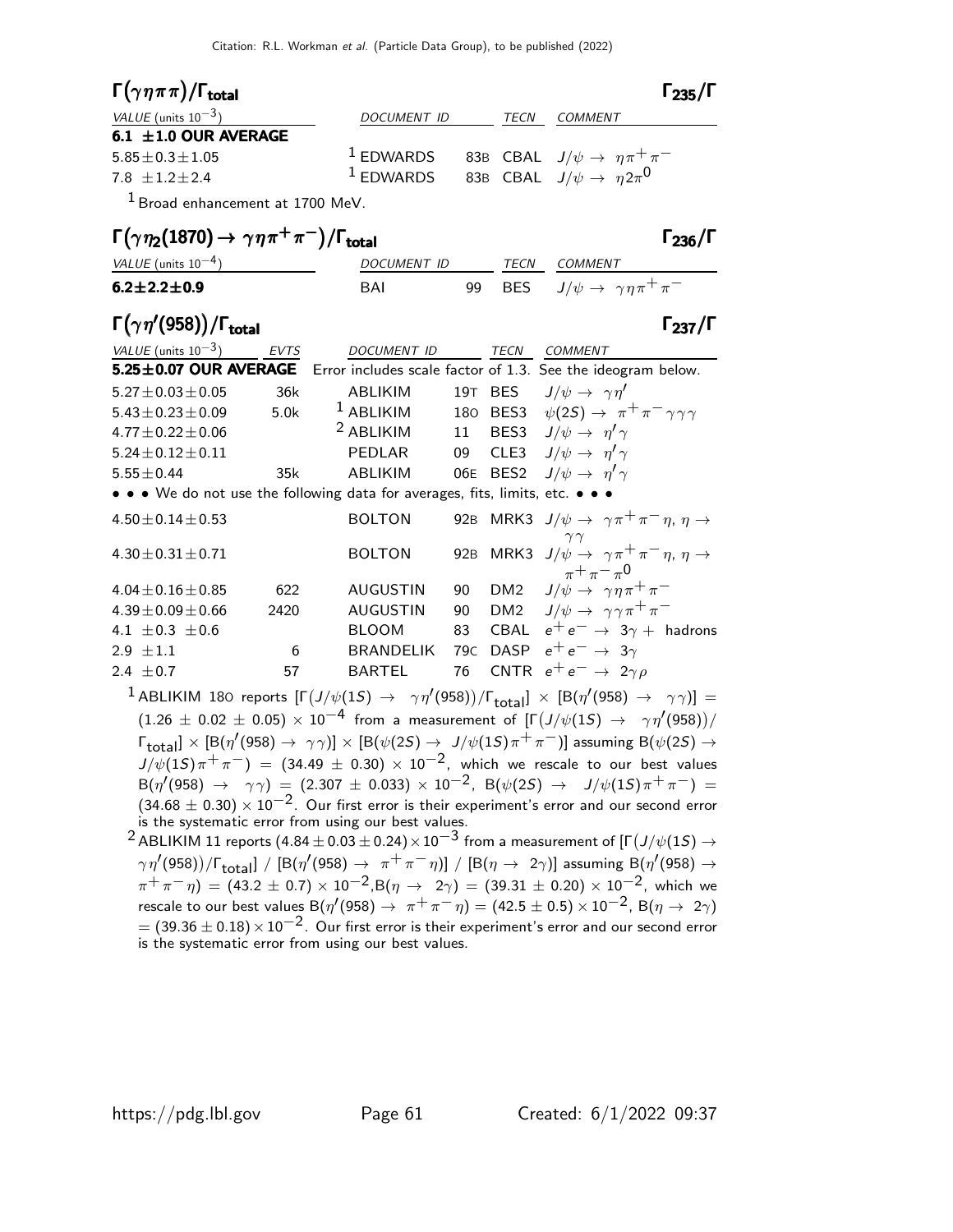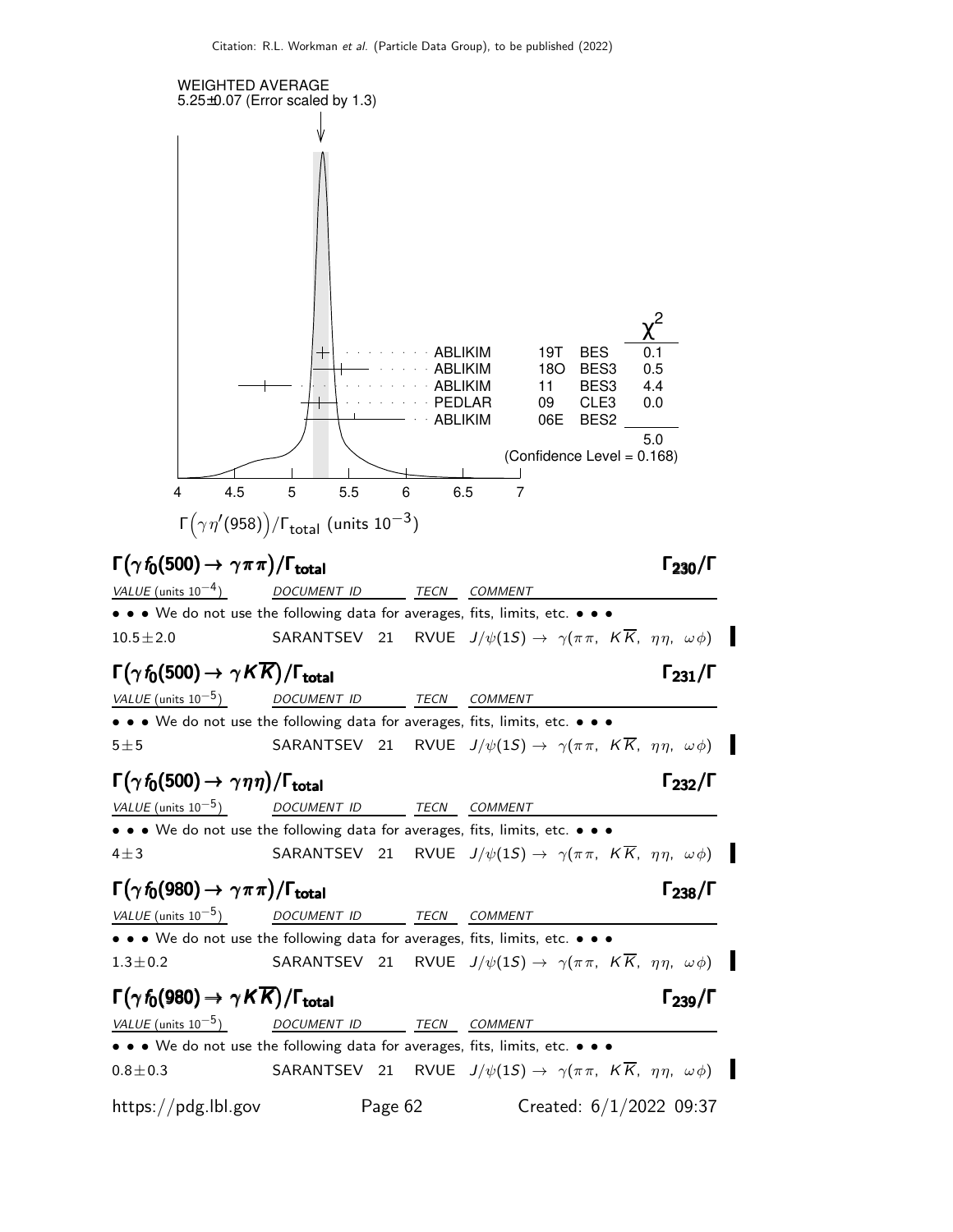| $\Gamma(\gamma \rho \rho)/\Gamma_{\rm total}$                                 |        |                                                                  |     |      |                                  | $\Gamma_{240}/\Gamma$ |
|-------------------------------------------------------------------------------|--------|------------------------------------------------------------------|-----|------|----------------------------------|-----------------------|
| VALUE (units $10^{-3}$ )                                                      | $CL\%$ | <b>DOCUMENT ID</b>                                               |     | TECN | <b>COMMENT</b>                   |                       |
| 4.5 $\pm$ 0.8 OUR AVERAGE                                                     |        |                                                                  |     |      |                                  |                       |
| 4.7 $\pm$ 0.3 $\pm$ 0.9                                                       |        | <sup>1</sup> BALTRUSAIT86B MRK3 $J/\psi \rightarrow 4\pi \gamma$ |     |      |                                  |                       |
| $3.75 \pm 1.05 \pm 1.20$                                                      |        | <sup>2</sup> BURKE 82 MRK2 $J/\psi \rightarrow 4\pi\gamma$       |     |      |                                  |                       |
| • • • We do not use the following data for averages, fits, limits, etc. • • • |        |                                                                  |     |      |                                  |                       |
| < 0.09                                                                        | 90     | $3$ BISELLO                                                      | 89B |      | $J/\psi \rightarrow 4\pi \gamma$ |                       |
| $14$ mass loss than 2.0 CaV                                                   |        |                                                                  |     |      |                                  |                       |

 $\frac{1}{2}$  4 $\pi$  mass less than 2.0 GeV.

 $^2$ 4 $\pi$  mass less than 2.0 GeV. We have multiplied 2 $\rho^0$  measurement by 3 to obtain 2 $\rho$ .

 $3\frac{1}{4\pi}$  mass in the range 2.0–25 GeV.

| $\Gamma(\gamma \rho \omega)/\Gamma_{\rm total}$ |              |                    |      |                                                          | $\Gamma_{241}/\Gamma$ |
|-------------------------------------------------|--------------|--------------------|------|----------------------------------------------------------|-----------------------|
| <b>VALUE</b>                                    | $CL\%$       | DOCUMENT ID        | TECN | <b>COMMENT</b>                                           |                       |
| $< 5.4 \times 10^{-4}$                          | 90           | <b>ABLIKIM</b>     |      | 08A BES2 $e^+e^- \rightarrow J/\psi$                     |                       |
| $\Gamma(\gamma \rho \phi)/\Gamma_{\rm total}$   |              |                    |      |                                                          | $\Gamma_{242}/\Gamma$ |
| <b>VALUE</b>                                    | $CL\%$       | <b>DOCUMENT ID</b> | TECN | <b>COMMENT</b>                                           |                       |
| $< 8.8 \times 10^{-5}$                          | 90           | ABLIKIM            |      | 08A BES2 $e^+e^- \rightarrow J/\psi$                     |                       |
| $\Gamma(\gamma\omega\omega)/\Gamma_{\rm total}$ |              |                    |      |                                                          | $\Gamma_{243}/\Gamma$ |
| VALUE (units $10^{-3}$ )                        | <b>EVTS</b>  | <b>DOCUMENT ID</b> | TECN | <b>COMMENT</b>                                           |                       |
| $1.61 \pm 0.33$ OUR AVERAGE                     |              |                    |      |                                                          |                       |
| 6.0 $\pm$ 4.8 $\pm$ 1.8                         |              | <b>ABLIKIM</b>     |      | 08A BES2 $J/\psi \rightarrow \gamma \omega \pi^+ \pi^-$  |                       |
| $1.41 \pm 0.2 \pm 0.42$                         | $120 \pm 17$ | <b>BISELLO</b>     |      | 87 SPEC $e^+e^-$ , hadrons $\gamma$                      |                       |
| $1.76 \pm 0.09 \pm 0.45$                        |              |                    |      | BALTRUSAIT85C MRK3 $e^+e^- \rightarrow$ hadrons $\gamma$ |                       |

# Γ $(\gamma \phi \phi)/\Gamma_{\text{total}}$  Γ $_{244}/\Gamma$

| <i>VALUE</i> (units $10^{-4}$ ) | EVTS     | DOCUMENT ID | TECN | COMMENT                                                                         |
|---------------------------------|----------|-------------|------|---------------------------------------------------------------------------------|
|                                 |          |             |      | 4.0±1.2 OUR AVERAGE Error includes scale factor of 2.1. See the ideogram below. |
| $7.5 \pm 0.6 \pm 1.2$           | 168      | BAI         |      | 90B MRK3 $J/\psi \rightarrow \gamma 4K$                                         |
| $3.4 \pm 0.8 \pm 0.6$           | $33 + 7$ | $1$ BISELLO |      | 90 DM2 $J/\psi \rightarrow \gamma K^+ K^- K^0_S K^0_I$                          |
| $3.1 \pm 0.7 \pm 0.4$           |          | $1$ BISELLO |      | 86B DM2 $J/\psi \to \gamma K^+ K^- K^+ K^-$                                     |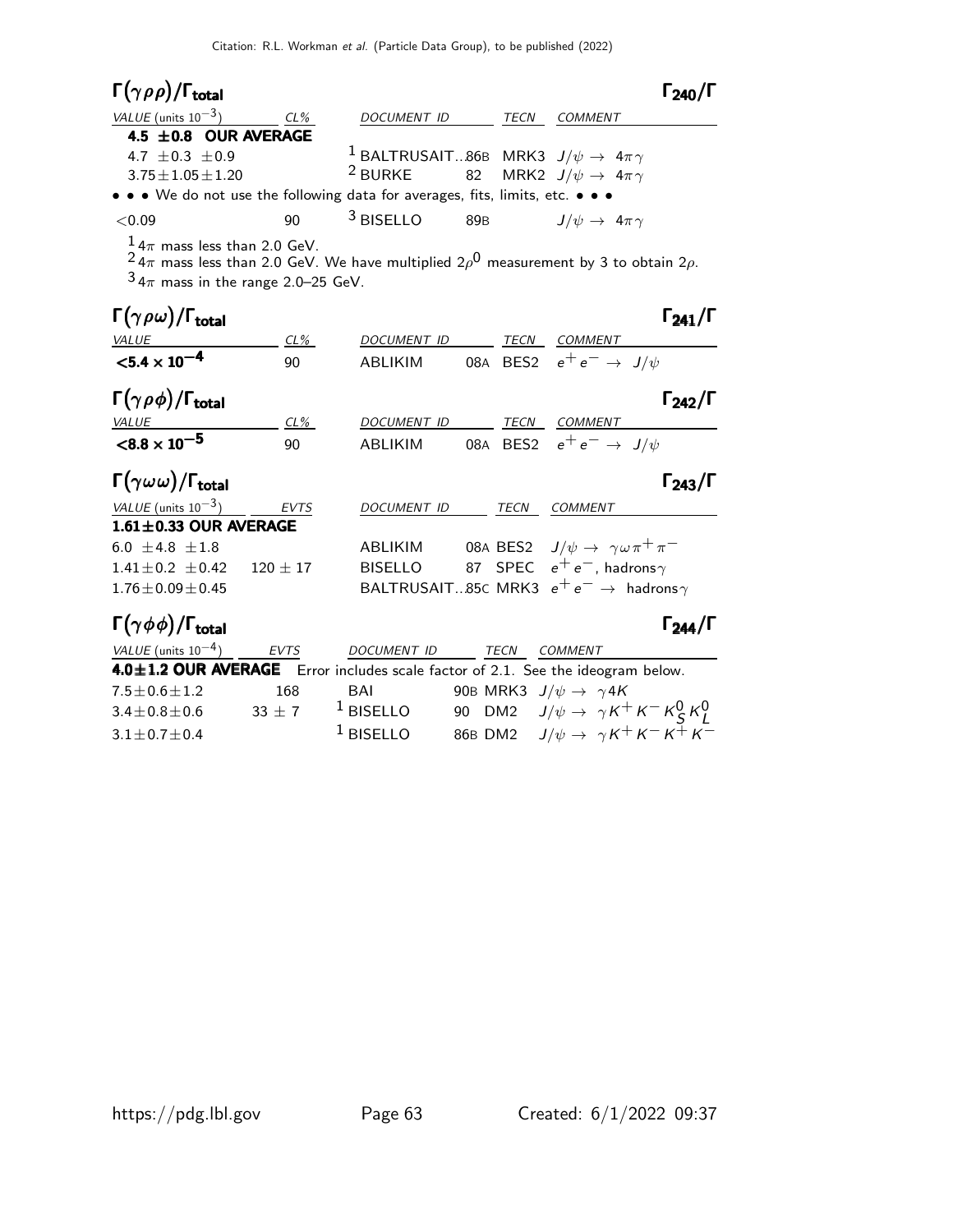

 $^{1}\phi\phi$  mass less than 2.9 GeV,  $\eta_c$  excluded. Γ $(\gamma \, \phi \, \phi)/\Gamma_{\rm total}$  (units 10 $^{-4})$ 

### $\Gamma(\gamma \, \eta(1405/1475) \rightarrow \gamma \, \mathcal{K} \overline{\mathcal{K}} \pi) / \Gamma_{\text{total}}$  Γ<sub>245</sub>/Γ

VALUE (units  $10^{-3}$ ) DOCUMENT ID TECN COMMENT 2.8  $\pm$ 0.6 OUR AVERAGE Error includes scale factor of 1.6. See the ideogram below. 1.66 $\pm$ 0.1  $\pm$ 0.58 1,2 BAI 00D BES  $J/\psi \rightarrow \gamma K \pm K$  $S \pi$ <sup> $\mp$ </sup> 3.8  $\pm$  0.3  $\pm$  0.6 3 AUGUSTIN 90 DM2  $J/\psi \rightarrow \gamma K \overline{K} \pi$ 4.0  $\pm$  0.7  $\pm$  1.0  $^3$  EDWARDS 82E CBAL  $J/\psi\rightarrow K^+K^-\pi^0\gamma$ 4.3  $\pm 1.7$  $3,4$  SCHARRE 80 MRK2  $e^+e^-$ • • • We do not use the following data for averages, fits, limits, etc. • • •  $1.78 \pm 0.21 \pm 0.33$   $3,5,6$  AUGUSTIN 92 DM2  $J/\psi \to \gamma K \overline{K} \pi$ <br> $0.83 \pm 0.13 \pm 0.18$   $3,7,8$  AUGUSTIN 92 DM2  $J/\psi \to \gamma K \overline{K} \pi$  $0.83 \pm 0.13 \pm 0.18$  3,7,8 AUGUSTIN 92 DM2  $J/\psi \rightarrow \gamma K \overline{K}_{\pi}$  $0.66 \,{}^{+\, 0.17}_{-\, 0.16}$  $+0.24$  $-0.15$ 3,6,9 BAI 90C MRK3  $J/\psi \rightarrow \gamma K_S^0 K^{\pm} \pi^{\mp}$  $1.03 + 0.21$ <br> $-0.18$  $+0.26$  $-0.19$ 3,8,10 BAI 90C MRK3  $J/\psi \rightarrow \gamma K_S^0 K^{\pm} \pi^{\mp}$ 

<sup>1</sup> Interference with the  $J/\psi(1S)$  radiative transition to the broad  $K{\overline K} \pi$  pseudoscalar state around 1800 is  $(0.15 \pm 0.01 \pm 0.05) \times 10^{-3}$ .

<sup>2</sup> Interference with  $J/\psi \rightarrow \gamma f_1(1420)$  is  $(-0.03 \pm 0.01 \pm 0.01) \times 10^{-3}$ .

3 Includes unknown branching fraction  $\eta(1405) \to K \overline{K} \pi$ .

<sup>4</sup> Corrected for spin-zero hypothesis for  $\eta(1405)$ .

 $\frac{5}{5}$  From fit to the  $a_0(980)$   $\pi$   $0^{-}$   $+$  partial wave.

 $\frac{6}{5}$ a $_0$ (980) $\pi$  mode.

<sup>7</sup> From fit to the  $K^*(892)K0^{-+}$  partial wave.

 $8 K^* K$  mode.

 $\frac{9}{5}$  From  $a_0(980)$   $\pi$  final state.

 $10$  From  $K^*(890)K$  final state.

/ΓΓ245/Γ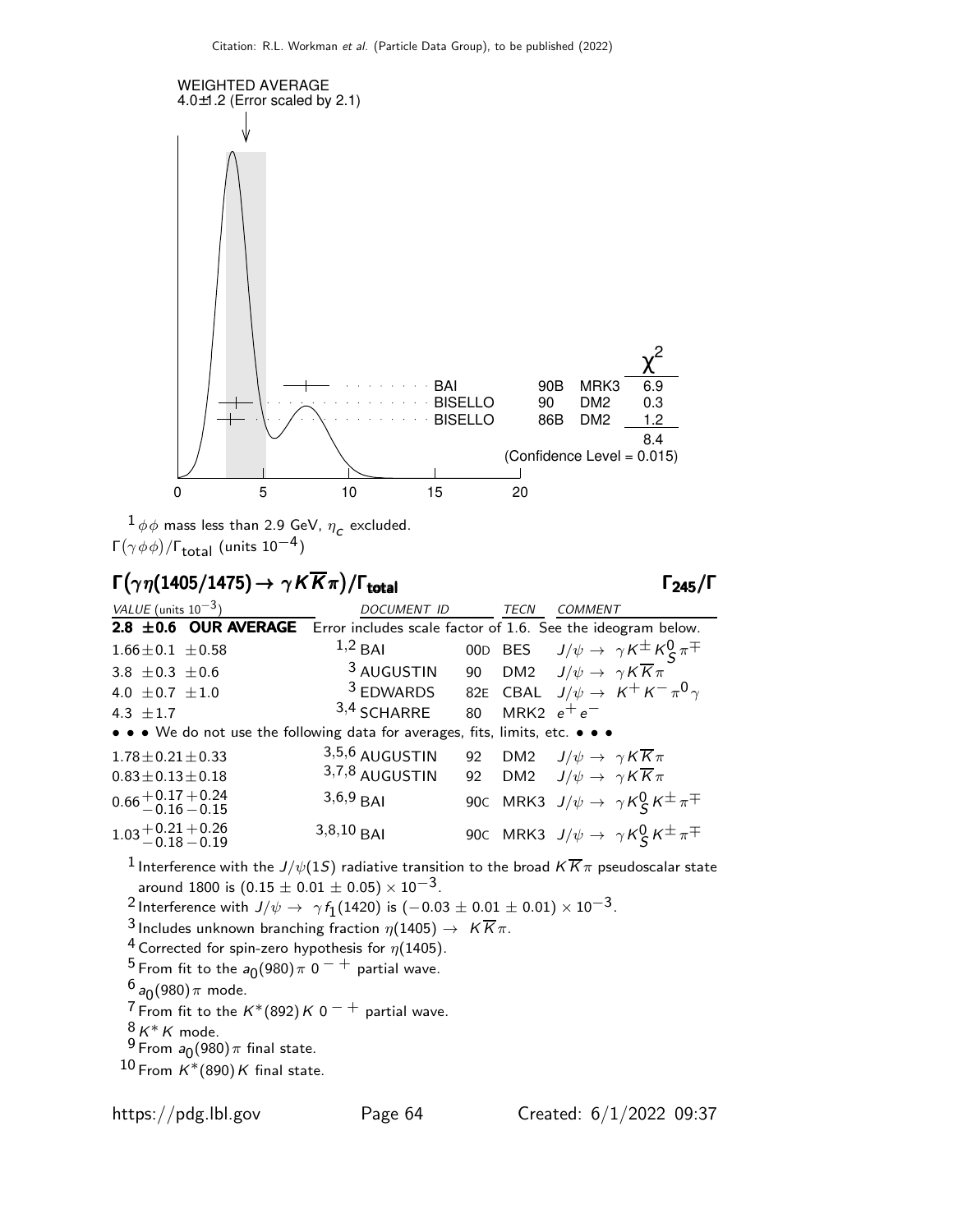

### $\Gamma(\gamma\,\eta(1405/1475) \rightarrow \gamma\gamma\rho^{0})/\Gamma_{\rm total}$  Γ<sub>246</sub>/Γ

| VALUE (units $10^{-4}$ )                                        | DOCUMENT ID       |  | TECN | COMMENT                                                 |
|-----------------------------------------------------------------|-------------------|--|------|---------------------------------------------------------|
| $0.78 \pm 0.20$ OUR AVERAGE Error includes scale factor of 1.8. |                   |  |      |                                                         |
| $1.07 \pm 0.17 \pm 0.11$                                        | $\frac{1}{2}$ BAI |  |      | 04J BES2 $J/\psi \rightarrow \gamma \gamma \pi^+ \pi^-$ |
| $0.64 \pm 0.12 \pm 0.07$                                        | $1$ COFFMAN       |  |      | 90 MRK3 $J/\psi \rightarrow \gamma \gamma \pi^+ \pi^-$  |
|                                                                 |                   |  |      |                                                         |

<sup>1</sup> Includes unknown branching fraction  $\eta(1405) \rightarrow \gamma \rho^0$ .

### $\Gamma(\gamma \eta(1405/1475) \rightarrow \gamma \eta \pi^+ \pi^-)/\Gamma_{\text{total}}$  Γ<sub>247</sub>/Γ

| $\Gamma(\gamma\eta(1405/1475) \rightarrow \gamma\eta\pi^{+}\pi^{-})/\Gamma_{\text{total}}$ |             |                    |      | $\Gamma_{247}/\Gamma$                                                     |
|--------------------------------------------------------------------------------------------|-------------|--------------------|------|---------------------------------------------------------------------------|
| <i>VALUE</i> (units $10^{-4}$ )                                                            | <b>EVTS</b> | <b>DOCUMENT ID</b> | TECN | <b>COMMENT</b>                                                            |
| 3.0 $\pm$ 0.5 OUR AVERAGE                                                                  |             |                    |      |                                                                           |
| 2.6 $\pm$ 0.7 $\pm$ 0.4                                                                    |             |                    |      | BAI 99 BES $J/\psi \to \gamma \eta \pi^+ \pi^-$                           |
| $3.38 \pm 0.33 \pm 0.64$                                                                   |             |                    |      | <sup>1</sup> BOLTON 92B MRK3 $J/\psi \rightarrow \gamma \eta \pi^+ \pi^-$ |
| • • • We do not use the following data for averages, fits, limits, etc. • • •              |             |                    |      |                                                                           |
| 7.0 $\pm$ 0.6 $\pm$ 1.1                                                                    | 261         |                    |      | <sup>2</sup> AUGUSTIN 90 DM2 $J/\psi \rightarrow \gamma \eta \pi^+ \pi^-$ |
| <sup>1</sup> Via $a_0(980)\pi$ .                                                           |             |                    |      |                                                                           |

<sup>2</sup> Includes unknown branching fraction to  $\eta \pi^+ \pi^-$ .

### $\Gamma(\gamma \eta(1405/1475) \rightarrow \gamma \rho^0 \rho^0)/\Gamma_{\text{total}}$  Γ<sub>248</sub>/Γ

| VALUE (units $10^{-3}$ )                                      | DOCUMENT ID   | TECN | COMMENT                                                     |
|---------------------------------------------------------------|---------------|------|-------------------------------------------------------------|
| 1.7 $\pm$ 0.4 OUR AVERAGE Error includes scale factor of 1.3. |               |      |                                                             |
| 2.1 $\pm$ 0.4                                                 | BUGG          |      | 95 MRK3 $J/\psi \rightarrow \gamma \pi^+ \pi^- \pi^+ \pi^-$ |
| $1.36\pm0.38$                                                 | $1,2$ BISELLO |      | 89B DM2 $J/\psi \rightarrow 4\pi \gamma$                    |
|                                                               |               |      |                                                             |

 $<sup>1</sup>$  Estimated by us from various fits.</sup>

 $^2$  Includes unknown branching fraction to  $\rho^0\rho^0$ .

 $\Gamma_{246}/\Gamma$ 

 $\Gamma_{248}/\Gamma$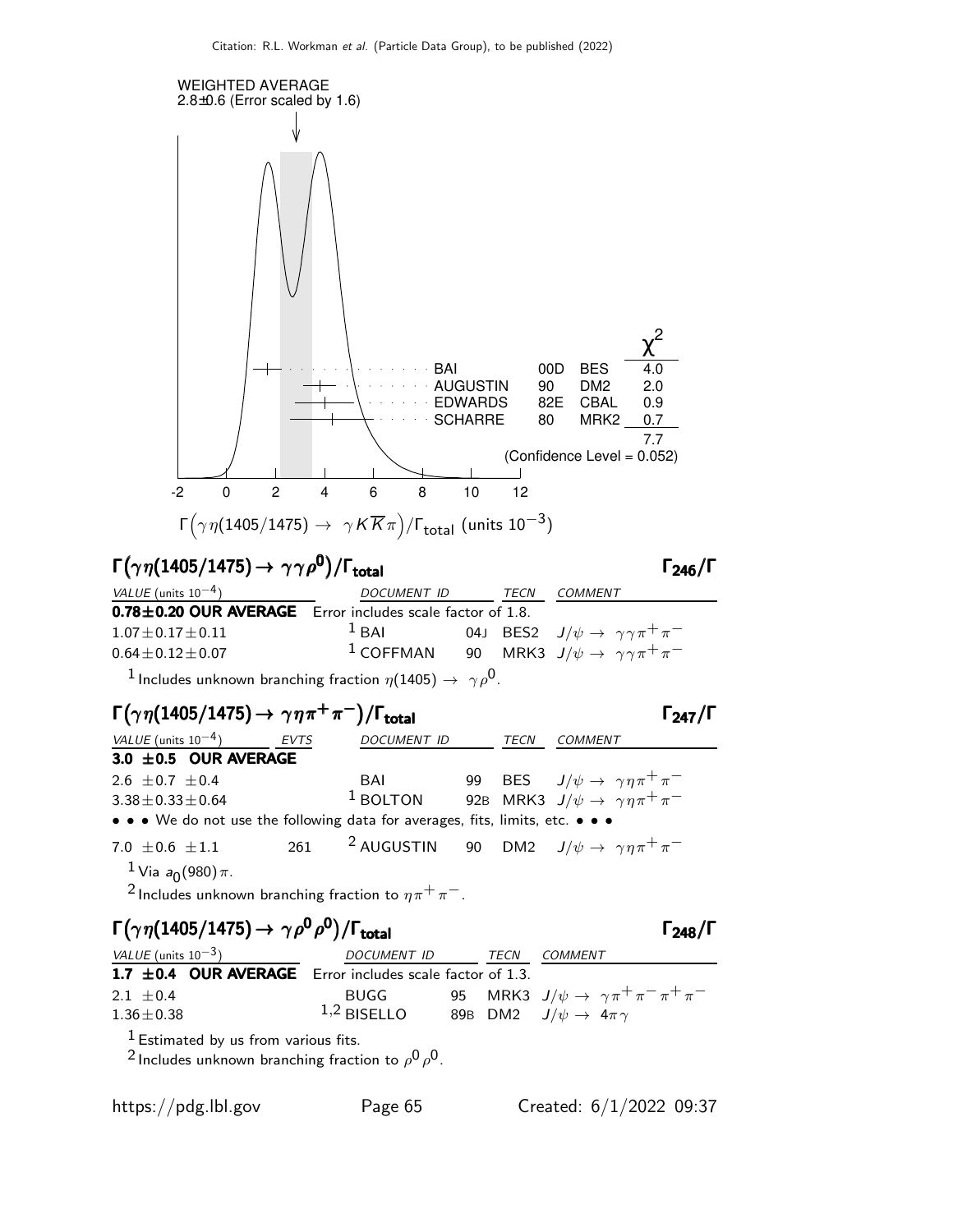### Γ  $\big($  $\eta(1405/1475)\rightarrow\gamma\gamma\phi)$

|                                                                                                                                                                                                                                                                                                                                                     | Citation: R.L. Workman et al. (Particle Data Group), to be published (2022) |                            |                 |             |                                                                                                                  |                       |
|-----------------------------------------------------------------------------------------------------------------------------------------------------------------------------------------------------------------------------------------------------------------------------------------------------------------------------------------------------|-----------------------------------------------------------------------------|----------------------------|-----------------|-------------|------------------------------------------------------------------------------------------------------------------|-----------------------|
| $\Gamma(\gamma\eta(1405/1475) \rightarrow \gamma\gamma\phi)/\Gamma_{\rm total}$                                                                                                                                                                                                                                                                     |                                                                             |                            |                 |             |                                                                                                                  | $\Gamma_{249}/\Gamma$ |
| VALUE (units $10^{-6}$ ) CL% EVTS                                                                                                                                                                                                                                                                                                                   |                                                                             |                            | DOCUMENT ID     |             | TECN COMMENT                                                                                                     |                       |
| <82                                                                                                                                                                                                                                                                                                                                                 | 95                                                                          | BAI                        |                 |             | 04J BES2 $J/\psi \rightarrow \gamma \gamma K^+ K^-$                                                              |                       |
| • • • We do not use the following data for averages, fits, limits, etc. •                                                                                                                                                                                                                                                                           |                                                                             |                            |                 |             |                                                                                                                  |                       |
| $7.03 \pm 0.92 \pm 0.91$<br>$10.36 \pm 1.51 \pm 1.54$                                                                                                                                                                                                                                                                                               | 1.3k<br>1.9k                                                                | $1$ ABLIKIM<br>$2$ ABLIKIM |                 |             | 181 BES3 $J/\psi \rightarrow \gamma \gamma \phi(1020)$<br>18  BES3 $J/\psi \rightarrow \gamma \gamma \phi(1020)$ |                       |
| $^1$ Constructive interference between the $X(1835)$ and $\eta(1405)/\eta(1475)$ is assumed in a fit<br>to the $\gamma \phi$ invariant mass.<br><sup>2</sup> Destructive interference between the $X(1835)$ and $\eta(1405)/\eta(1475)$ is assumed in a fit<br>to the $\gamma \phi$ invariant mass.                                                 |                                                                             |                            |                 |             |                                                                                                                  |                       |
| $\Gamma(\gamma\eta(1405) \to \gamma\gamma\gamma)/\Gamma_{\rm total}$                                                                                                                                                                                                                                                                                |                                                                             |                            |                 |             |                                                                                                                  | $\Gamma_{250}/\Gamma$ |
| <b>VALUE</b>                                                                                                                                                                                                                                                                                                                                        |                                                                             | DOCUMENT ID TECN COMMENT   |                 |             |                                                                                                                  |                       |
| $<$ 2.63 $\times$ 10 <sup>-6</sup>                                                                                                                                                                                                                                                                                                                  | 90                                                                          | ABLIKIM                    |                 |             | 180 BES3 $\psi(2S) \rightarrow \pi^+ \pi^- \gamma \gamma \gamma$                                                 |                       |
| $\Gamma(\gamma\eta(1475) \rightarrow \gamma\gamma\gamma)/\Gamma_{\rm total}$<br>VALUE CL%                                                                                                                                                                                                                                                           |                                                                             |                            |                 |             |                                                                                                                  | $\Gamma_{251}/\Gamma$ |
| ${<}1.86 \times 10^{-6}$                                                                                                                                                                                                                                                                                                                            | 90                                                                          |                            |                 |             | <u>DOCUMENT ID TECN</u> COMMENT<br>ABLIKIM 180 BES3 $\psi(2S) \rightarrow \pi^+ \pi^- \gamma \gamma \gamma$      |                       |
| $\Gamma(\gamma\eta(1760) \to \gamma\rho^0\rho^0)/\Gamma_{\rm total}$                                                                                                                                                                                                                                                                                |                                                                             |                            |                 |             |                                                                                                                  | $\Gamma_{252}/\Gamma$ |
| VALUE (units $10^{-3}$ )                                                                                                                                                                                                                                                                                                                            |                                                                             | DOCUMENT ID TECN COMMENT   |                 |             |                                                                                                                  |                       |
| $0.13 \pm 0.09$                                                                                                                                                                                                                                                                                                                                     |                                                                             |                            |                 |             | 1,2 BISELLO 89B DM2 $J/\psi \rightarrow 4\pi \gamma$                                                             |                       |
| $1$ Estimated by us from various fits.<br><sup>2</sup> Includes unknown branching fraction to $\rho^0 \rho^0$ .                                                                                                                                                                                                                                     |                                                                             |                            |                 |             |                                                                                                                  |                       |
| $\Gamma(\gamma\,\eta(1760) \rightarrow \,\gamma \omega\,\omega)/\Gamma_{\rm total}$                                                                                                                                                                                                                                                                 |                                                                             |                            |                 |             |                                                                                                                  | $\Gamma_{253}/\Gamma$ |
| $VALUE$ (units $10^{-3}$ ) EVTS                                                                                                                                                                                                                                                                                                                     |                                                                             | DOCUMENT ID                |                 |             | TECN COMMENT                                                                                                     |                       |
| $1.98 \pm 0.08 \pm 0.32$                                                                                                                                                                                                                                                                                                                            | 1045                                                                        | ABLIKIM                    |                 | 06H BES     | $J/\psi \rightarrow \gamma \omega \omega$                                                                        |                       |
| $\Gamma(\gamma\eta(1760)\to\gamma\gamma\gamma)/\Gamma_{\rm total}$                                                                                                                                                                                                                                                                                  |                                                                             |                            |                 |             |                                                                                                                  | $\Gamma_{254}/\Gamma$ |
| $CL\%$<br><i>VALUE</i>                                                                                                                                                                                                                                                                                                                              |                                                                             | DOCUMENT ID                |                 | TECN        | <b>COMMENT</b>                                                                                                   |                       |
| $\leq 4.80 \times 10^{-6}$                                                                                                                                                                                                                                                                                                                          | 90                                                                          | ABLIKIM                    |                 |             | 180 BES3 $\psi(2S) \rightarrow \pi^+ \pi^- \gamma \gamma \gamma$                                                 |                       |
| $\Gamma(\gamma\eta(2225))/\Gamma_{\rm total}$<br>VALUE (units $10^{-4}$ )                                                                                                                                                                                                                                                                           |                                                                             |                            |                 |             |                                                                                                                  | $\Gamma_{255}/\Gamma$ |
|                                                                                                                                                                                                                                                                                                                                                     | EVTS                                                                        | DOCUMENT ID                |                 | <b>TECN</b> | <b>COMMENT</b>                                                                                                   |                       |
| $3.14^{+0.50}_{-0.19}$ OUR AVERAGE                                                                                                                                                                                                                                                                                                                  |                                                                             |                            |                 |             |                                                                                                                  |                       |
| $2.40 \pm 0.10 \pm 2.47 \ -0.18$                                                                                                                                                                                                                                                                                                                    |                                                                             | $1,2$ ABLIKIM              | <b>16N</b>      |             | BES3 $J/\psi \rightarrow \gamma K^+ K^- K^+ K^-$                                                                 |                       |
| 4.4 $\pm$ 0.4 $\pm$ 0.8                                                                                                                                                                                                                                                                                                                             | 196                                                                         | <sup>2</sup> ABLIKIM       |                 |             | 081 BES $J/\psi \rightarrow \gamma K^+ K^- K^0_S K^0_L$<br>908 MRK3 $J/\psi \rightarrow \gamma K^+ K^- K^+ K^-$  |                       |
| 3.3 $\pm$ 0.8 $\pm$ 0.5                                                                                                                                                                                                                                                                                                                             |                                                                             | $2$ BAI                    |                 |             |                                                                                                                  |                       |
| 2.7 $\pm$ 0.6 $\pm$ 0.6                                                                                                                                                                                                                                                                                                                             |                                                                             | $2$ BAI                    |                 |             | 90B MRK3 $J/\psi \rightarrow \gamma K^+ K^- K^0_S K^0_I$                                                         |                       |
| 2.4 $+1.5$<br>-1.0                                                                                                                                                                                                                                                                                                                                  |                                                                             | 3,4 BISELLO                | 89 <sub>B</sub> |             | DM2 $J/\psi \rightarrow 4\pi \gamma$                                                                             |                       |
| $^1$ From a partial wave analysis of $J/\psi \,\rightarrow\,\, \gamma \phi \phi$ that also finds significant signals for for<br>$\eta(2100)$ , 0 <sup>- +</sup> phase space, $f_0(2100)$ , $f_2(2010)$ , $f_2(2300)$ , $f_2(2340)$ , and a previously<br>unseen $0^{-}$ + state $X(2500)$ $(M = 2470 - 19 - 23$ MeV, $\Gamma = 230 + 64 + 56$ MeV). |                                                                             |                            |                 |             |                                                                                                                  |                       |

<sup>2</sup> Includes unknown branching fraction to  $\phi \overline{\phi}$ .

<sup>3</sup> Estimated by us from various fits.

<sup>4</sup> Includes unknown branching fraction to  $\rho^0 \rho^0$ .

https://pdg.lbl.gov Page 66 Created: 6/1/2022 09:37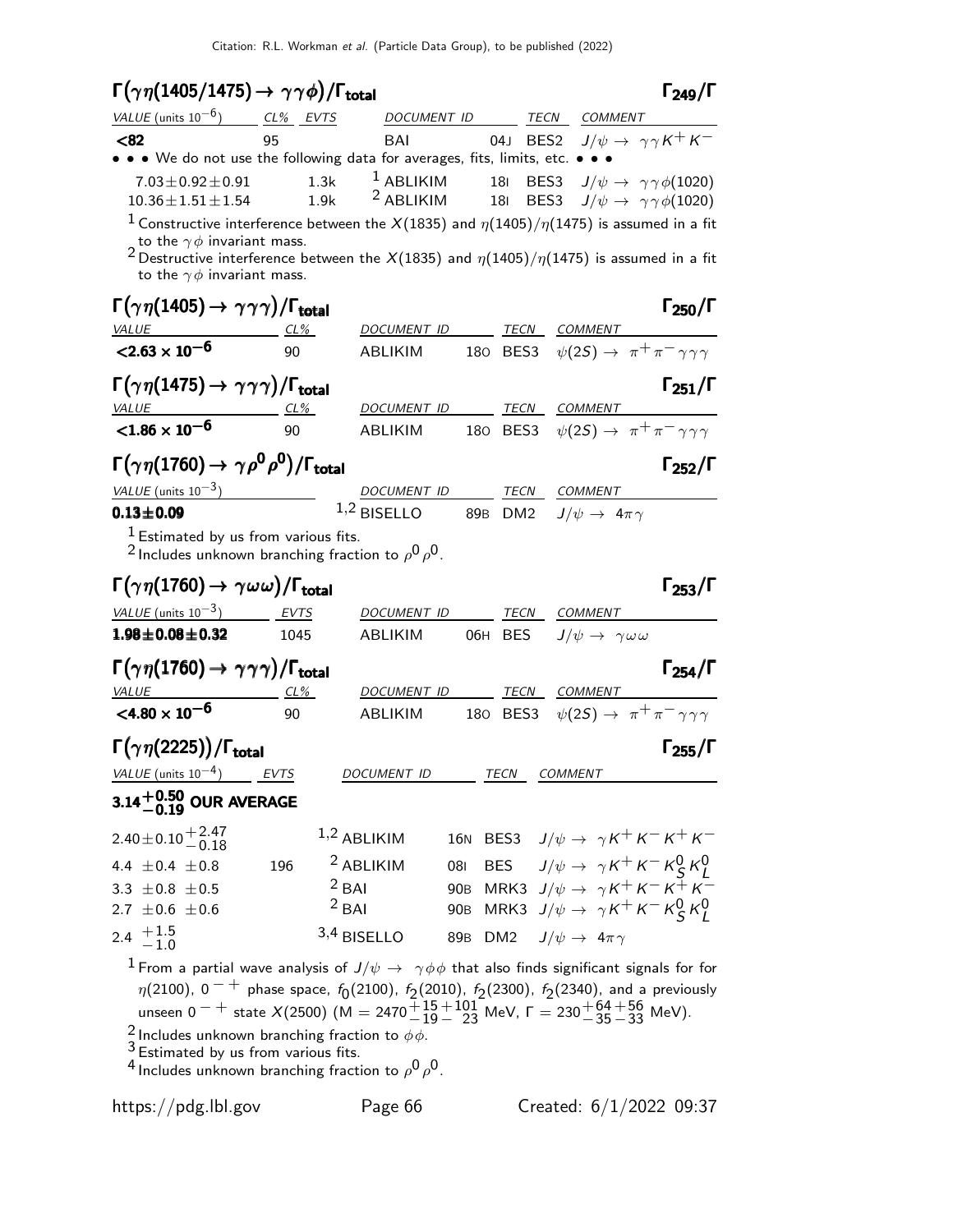

 $1$  Using CLEO-c data but not authored by the CLEO Collaboration.

 $^2$ DOBBS 15 reports  $[\Gamma(J/\psi(1S)] \to \gamma f_2(1270))/\Gamma_{\text{total}}] \times [B(f_2(1270) \to \pi\pi)] =$  $(1.744 \pm 0.052 \pm 0.122) \times 10^{-3}$  which we divide by our best value B( $f_2(1270) \rightarrow \pi \pi$ )  $= (84.2 \frac{+2.9}{0.9})$  $^{+2.9}_{-0.9})\times$  10 $^{-2}$ . Our first error is their experiment's error and our second error is the systematic error from using our best value.

- $^3$  ABLIKIM 06V reports  $[\Gamma\big(J/\psi(1S) \to \gamma f_2(1270)\big)/\Gamma_{\rm total}]\times [B(f_2(1270) \to \pi\pi)] =$  $(1.371 \pm 0.010 \pm 0.222) \times 10^{-3}$  which we divide by our best value B( $f_2(1270) \rightarrow \pi \pi$ )  $= (84.2 + 2.9)$  $^{+2.9}_{-0.9}$ )  $\times$  10 $^{-2}$ . Our first error is their experiment's error and our second error is the systematic error from using our best value.
- $^4$  ABLIKIM 06V reports  $[\Gamma\big(J/\psi(1S) \to \gamma f_2(1270)\big)/\Gamma_{\rm total}]\times[{\rm B}(f_2(1270) \to \pi\pi)] =$  $(1.200 \pm 0.027 \pm 0.174) \times 10^{-3}$  which we divide by our best value B( $f_2(1270) \rightarrow \pi \pi$ )  $= (84.2 \frac{+2.9}{0.9})$  $^{+2.9}_{-0.9}$ )  $\times$  10 $^{-2}$ . Our first error is their experiment's error and our second error is the systematic error from using our best value.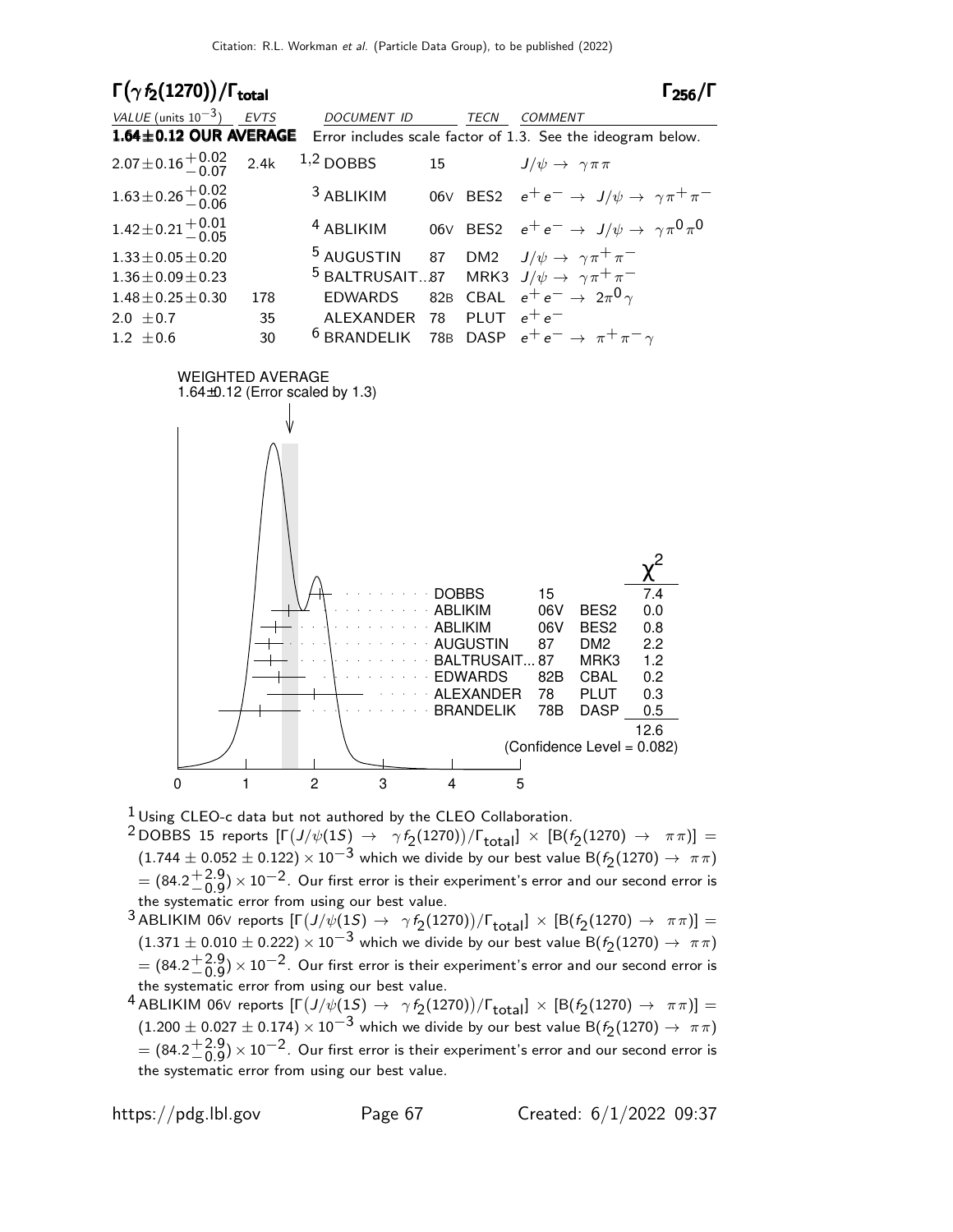$^{5}$  Estimated using B( $f_2(1270) \rightarrow \pi \pi$ )=0.843  $\pm$  0.012. The errors do not contain the uncertainty in the  $f_2(1270)$  decay.

 $6$  Restated by us to take account of spread of E1, M2, E3 transitions. Γ $(\gamma f_2(1270))/$ Γ $_{\text{total}}$  (units  $10^{-3})$ 

| $(\gamma t_2(1270))/t_{\text{total}}$ (units 10 $\degree$ )                                                                                                                                                                                                                                                                                                                                                                                                                                                                                                                                                                                                                                                                                                                                                                                                                                                                                                                                                                                              |                     |     |                |                                                       |  |  |  |  |
|----------------------------------------------------------------------------------------------------------------------------------------------------------------------------------------------------------------------------------------------------------------------------------------------------------------------------------------------------------------------------------------------------------------------------------------------------------------------------------------------------------------------------------------------------------------------------------------------------------------------------------------------------------------------------------------------------------------------------------------------------------------------------------------------------------------------------------------------------------------------------------------------------------------------------------------------------------------------------------------------------------------------------------------------------------|---------------------|-----|----------------|-------------------------------------------------------|--|--|--|--|
| $\Gamma(\gamma f_2(1270) \rightarrow \gamma K_S^0 K_S^0)/\Gamma_{\rm total}$                                                                                                                                                                                                                                                                                                                                                                                                                                                                                                                                                                                                                                                                                                                                                                                                                                                                                                                                                                             |                     |     |                | $\Gamma_{257}/\Gamma$                                 |  |  |  |  |
| VALUE (units $10^{-5}$ )                                                                                                                                                                                                                                                                                                                                                                                                                                                                                                                                                                                                                                                                                                                                                                                                                                                                                                                                                                                                                                 | DOCUMENT ID         |     |                | TECN COMMENT                                          |  |  |  |  |
| $2.58 + 0.08 + 0.59$<br>-0.09 -0.20                                                                                                                                                                                                                                                                                                                                                                                                                                                                                                                                                                                                                                                                                                                                                                                                                                                                                                                                                                                                                      | ABLIKIM             |     |                | 18AA BES3 $J/\psi \rightarrow \gamma K_S^0 K_S^0$     |  |  |  |  |
| $\Gamma(\gamma f_1(1285))/\Gamma_{\rm total}$                                                                                                                                                                                                                                                                                                                                                                                                                                                                                                                                                                                                                                                                                                                                                                                                                                                                                                                                                                                                            |                     |     |                | $\Gamma_{258}/\Gamma$                                 |  |  |  |  |
| VALUE (units $10^{-3}$ )                                                                                                                                                                                                                                                                                                                                                                                                                                                                                                                                                                                                                                                                                                                                                                                                                                                                                                                                                                                                                                 | DOCUMENT ID         |     | TECN           | <b>COMMENT</b>                                        |  |  |  |  |
| $0.61 \pm 0.08$ OUR AVERAGE                                                                                                                                                                                                                                                                                                                                                                                                                                                                                                                                                                                                                                                                                                                                                                                                                                                                                                                                                                                                                              |                     |     |                |                                                       |  |  |  |  |
| $0.69 \pm 0.16 \pm 0.20$                                                                                                                                                                                                                                                                                                                                                                                                                                                                                                                                                                                                                                                                                                                                                                                                                                                                                                                                                                                                                                 | $1$ BAI             |     |                | 04J BES2 $J/\psi \rightarrow \gamma \gamma \rho^0$    |  |  |  |  |
| $0.61 \pm 0.04 \pm 0.21$                                                                                                                                                                                                                                                                                                                                                                                                                                                                                                                                                                                                                                                                                                                                                                                                                                                                                                                                                                                                                                 | $2$ BAI             | 00D |                | BES $J/\psi \to \gamma K^{\pm} K^0_S \pi^{\mp}$       |  |  |  |  |
| $0.45 \pm 0.09 \pm 0.17$                                                                                                                                                                                                                                                                                                                                                                                                                                                                                                                                                                                                                                                                                                                                                                                                                                                                                                                                                                                                                                 | $3$ BAI             | 99  |                | BES $J/\psi \rightarrow \gamma \eta \pi^+ \pi^-$      |  |  |  |  |
| $0.625 \pm 0.063 \pm 0.103$                                                                                                                                                                                                                                                                                                                                                                                                                                                                                                                                                                                                                                                                                                                                                                                                                                                                                                                                                                                                                              | $^4$ BOLTON         | 92  |                | MRK3 $J/\psi \rightarrow \gamma f_1(1285)$            |  |  |  |  |
| $0.70 \pm 0.08 \pm 0.16$                                                                                                                                                                                                                                                                                                                                                                                                                                                                                                                                                                                                                                                                                                                                                                                                                                                                                                                                                                                                                                 | <sup>5</sup> BOLTON |     |                | 92B MRK3 $J/\psi \rightarrow \gamma \eta \pi^+ \pi^-$ |  |  |  |  |
| <sup>1</sup> Assuming B( $f_1(1285) \rightarrow \rho^0 \gamma$ ) = 0.055 ± 0.013.<br><sup>2</sup> Assuming $\Gamma(f_1(1285) \to K \overline{K} \pi)/\Gamma_{\text{total}} = 0.090 \pm 0.004$ .<br>3 Assuming $\Gamma(f_1(1285) \to \eta \pi \pi)/\Gamma_{\text{total}} = 0.5 \pm 0.18.$<br><sup>4</sup> Obtained summing the sequential decay channels<br>${\sf B}(J/\psi\to\ \gamma\,f_{1}(1285)$ , $f_{1}(1285)\to\ \pi\,\pi\,\pi\,\pi)=(1.44\pm0.39\pm0.27)\times10^{-4}$ ;<br>$B(J/\psi \to \gamma f_1(1285), f_1(1285) \to a_0(980)\pi, a_0(980) \to \eta\pi) = (3.90 \pm 0.42 \pm 0.87) \times$<br>$10^{-4}$<br>$B(J/\psi \rightarrow \gamma f_1(1285), f_1(1285) \rightarrow a_0(980)\pi, a_0(980) \rightarrow K\overline{K}) = (0.66 \pm 0.26 \pm 0.26)$<br>$(0.29) \times 10^{-4}$ ;<br>$B(J/\psi \to \gamma f_1(1285), f_1(1285) \to \gamma \rho^0) = (0.25 \pm 0.07 \pm 0.03) \times 10^{-4}$ .<br>$5$ Using B( $f_1(1285) \rightarrow a_0(980)\pi$ ) = 0.37, and including unknown branching ratio for<br>$a_0(980) \rightarrow \eta \pi$ . |                     |     |                |                                                       |  |  |  |  |
| $\Gamma(\gamma f_0(1370) \rightarrow \gamma \pi \pi)/\Gamma_{\rm total}$<br>VALUE (units $10^{-5}$ )<br>DOCUMENT ID                                                                                                                                                                                                                                                                                                                                                                                                                                                                                                                                                                                                                                                                                                                                                                                                                                                                                                                                      | <b>TECN</b>         |     | <b>COMMENT</b> | $\Gamma_{259}/\Gamma$                                 |  |  |  |  |
| • • • We do not use the following data for averages, fits, limits, etc. • • •                                                                                                                                                                                                                                                                                                                                                                                                                                                                                                                                                                                                                                                                                                                                                                                                                                                                                                                                                                            |                     |     |                |                                                       |  |  |  |  |

38 $\pm$ 10 SARANTSEV 21 RVUE  $J/\psi(1S) \rightarrow \gamma(\pi \pi, K \overline{K}, \eta \eta, \omega \phi)$ 

### $\Gamma(\gamma f_0(1370) \rightarrow \gamma K \overline{K}) / \Gamma_{\text{total}}$  Γ<sub>260</sub>/Γ

VALUE (units  $10^{-4}$ ) EVTS DOCUMENT ID TECN COMMENT **4.19±0.73±1.34** 478 <sup>1</sup> DOBBS 15  $J/\psi \to \gamma K \overline{K}$ • • • We do not use the following data for averages, fits, limits, etc. • • • 1.3  $\pm$ 0.4 SARANTSEV 21 RVUE  $J/\psi(1S) \rightarrow \gamma (\pi \pi,$ I  $K \overline{K}$ ,  $\eta \eta$ ,  $\omega \phi$ )

 $1$  Using CLEO-c data but not authored by the CLEO Collaboration.

| $\Gamma(\gamma f_0(1370) \rightarrow \gamma K_S^0 K_S^0)/\Gamma_{\text{total}}$ |                    |      |                                                   | $\Gamma_{261}/\Gamma$ |
|---------------------------------------------------------------------------------|--------------------|------|---------------------------------------------------|-----------------------|
| VALUE (units $10^{-5}$ )                                                        | <b>DOCUMENT ID</b> | TECN | COMMENT                                           |                       |
| $1.07 + 0.08 + 0.36$<br>-0.07 -0.34                                             | ABLIKIM            |      | 18AA BES3 $J/\psi \rightarrow \gamma K_S^0 K_S^0$ |                       |
| https://pdg.lbl.gov                                                             | Page 68            |      | Created: $6/1/2022$ 09:37                         |                       |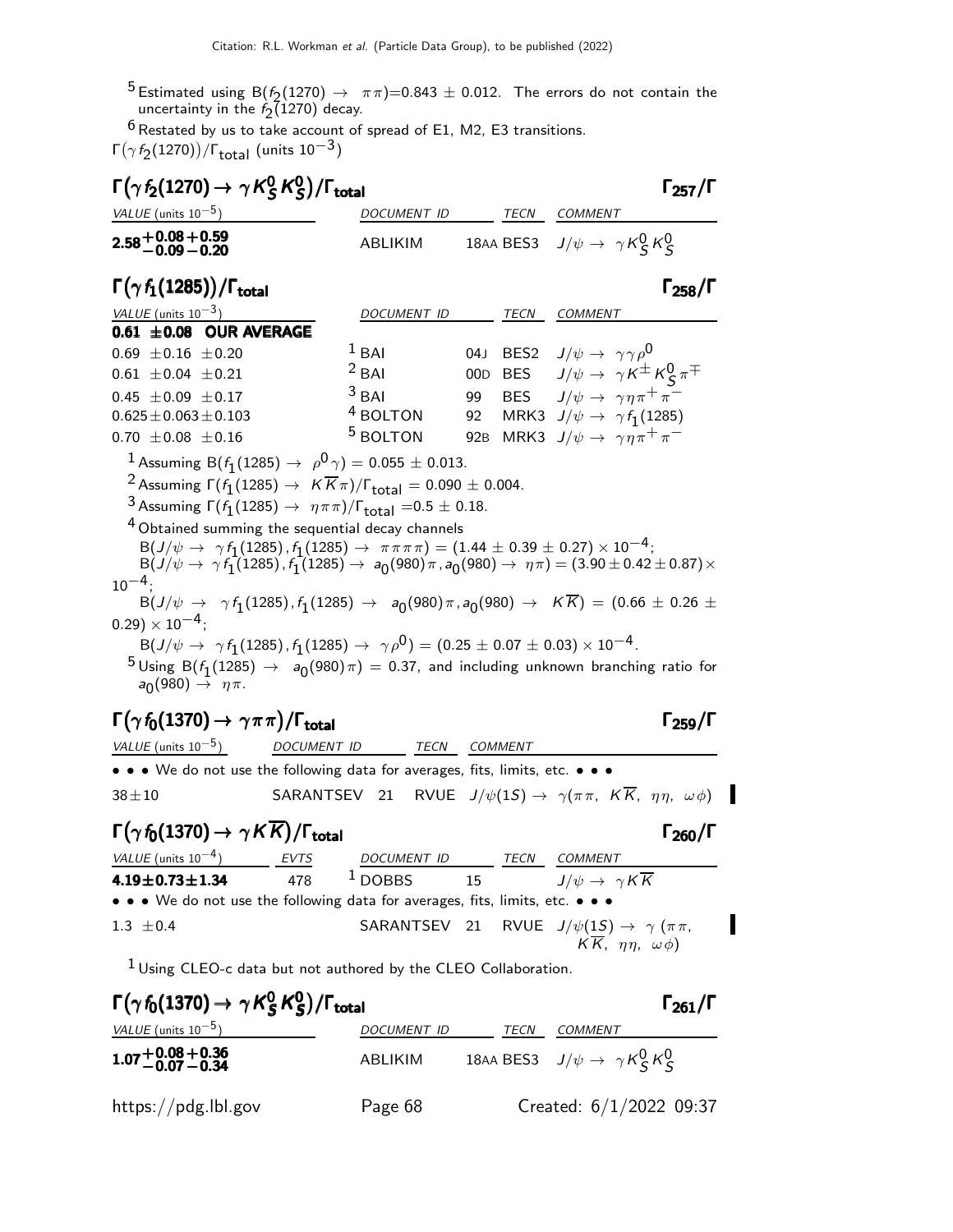Citation: R.L. Workman et al. (Particle Data Group), to be published (2022)

# $\Gamma(\gamma f_0(1370) \to \gamma \eta \eta)/\Gamma_{\text{total}}$  Γ<sub>262</sub>/Γ

| <i>VALUE</i> (units $10^{-5}$ )                                               | DOCUMENT ID                                                                                       | TECN | COMMENT |  |
|-------------------------------------------------------------------------------|---------------------------------------------------------------------------------------------------|------|---------|--|
| • • • We do not use the following data for averages, fits, limits, etc. • • • |                                                                                                   |      |         |  |
| $3.5 \pm 1.0$                                                                 | SARANTSEV 21 RVUE $J/\psi(1S) \rightarrow \gamma(\pi \pi, K\overline{K}, \eta \eta, \omega \phi)$ |      |         |  |

# $\Gamma(\gamma f_0(1370) \to \gamma \eta \eta')/\Gamma_{\text{total}}$  Γ<sub>263</sub>/Γ

VALUE (units 10<sup>-5</sup>) DOCUMENT ID TECN COMMENT • • • We do not use the following data for averages, fits, limits, etc. • • • 0.9 $\pm$ 0.3 SARANTSEV 21 RVUE  $J/\psi(1S) \rightarrow \gamma(\pi \pi, K \overline{K}, \eta \eta, \omega \phi)$ 

## $\Gamma(\gamma f_1(1420) \to \gamma K \overline{K} \pi)/\Gamma_{\rm total}$  Γ<sub>264</sub>/Γ

| VALUE (units $10^{-3}$ )                                    | <b>DOCUMENT ID</b> |  | TECN | COMMENT                                                      |  |
|-------------------------------------------------------------|--------------------|--|------|--------------------------------------------------------------|--|
| $0.79 \pm 0.13$ OUR AVERAGE                                 |                    |  |      |                                                              |  |
| $0.68 \pm 0.04 \pm 0.24$                                    | BAI                |  |      | 00D BES $J/\psi \rightarrow \gamma K^{\pm} K^0_S \pi^{\mp}$  |  |
| $0.76 \pm 0.15 \pm 0.21$                                    | $1,2$ AUGUSTIN     |  |      | 92 DM2 $J/\psi \rightarrow \gamma K \overline{K} \pi$        |  |
| $0.87 \pm 0.14 \begin{array}{c} +0.14 \\ -0.11 \end{array}$ | $1$ BAI            |  |      | 90C MRK3 $J/\psi \rightarrow \gamma K^0_S K^{\pm} \pi^{\mp}$ |  |

 $\frac{1}{2}$ Included unknown branching fraction  $f_1(1420) \rightarrow K \overline{K} \pi$ . <sup>2</sup> From fit to the  $K^*(892)K1$ <sup>++</sup> partial wave.

## $\Gamma(\gamma f_0(1500) \to \gamma \pi \pi)/\Gamma_{\text{total}}$  Γ<sub>265</sub>/Γ

| VALUE (units $10^{-4}$ ) EVTS                                                                                                                           |     | <b>DOCUMENT ID</b> |  | TECN | COMMENT                                                                     |  |
|---------------------------------------------------------------------------------------------------------------------------------------------------------|-----|--------------------|--|------|-----------------------------------------------------------------------------|--|
| $1.09 \pm 0.24$ OUR AVERAGE                                                                                                                             |     |                    |  |      |                                                                             |  |
| $1.21 \pm 0.29 \pm 0.24$                                                                                                                                | 174 | $1$ DOBBS          |  |      | 15 $J/\psi \rightarrow \gamma \pi \pi$                                      |  |
| $1.00 \pm 0.03 \pm 0.45$                                                                                                                                |     | $2$ ABLIKIM        |  |      | 06V BES2 $e^+e^- \rightarrow J/\psi \rightarrow \gamma \pi^+ \pi^-$         |  |
| $1.02 \pm 0.09 \pm 0.45$                                                                                                                                |     | $2$ ABLIKIM        |  |      | 06V BES2 $e^+e^- \rightarrow J/\psi \rightarrow \gamma \pi^0 \pi^0$         |  |
| $\bullet \bullet \bullet$ We do not use the following data for averages, fits, limits, etc. $\bullet \bullet \bullet$                                   |     |                    |  |      |                                                                             |  |
| $0.90 \pm 0.17$                                                                                                                                         |     |                    |  |      | SARANTSEV 21 RVUE $J/\psi(1S) \rightarrow \gamma (\pi \pi, K \overline{K})$ |  |
| 5.7 $\pm$ 0.8                                                                                                                                           |     | $3,4$ BUGG         |  |      | 95 MRK3 $J/\psi \rightarrow \gamma \pi^+ \pi^- \pi^+ \pi^-$                 |  |
| <sup>1</sup> Using CLEO-c data but not authored by the CLEO Collaboration.<br>$2$ to absolve a surface on the condition for attack $\epsilon_{\rm c} =$ |     |                    |  |      |                                                                             |  |

Including unknown branching fraction to  $\pi\pi$ .

3 Including unknown branching ratio for  $f_0(1500) \to \pi^+ \pi^- \pi^+ \pi^-$ .

 $^4$  Assuming that  $f_0(1500)$  decays only to two *S*-wave dipions.

# $\Gamma(\gamma f_0(1500) \to \gamma \eta \eta)/\Gamma_{\text{total}}$  Γ<sub>266</sub>/Γ

I

VALUE (units  $10^{-5}$ ) EVTS DOCUMENT ID TECN COMMENT  $1.65 {+ 0.26 \atop - 0.31}$  $1.65 + 0.26 + 0.51$ <br>-0.31 -1.40 1.65±0.26 ±0.51<br>−0.31 − 1.40 5.5k <sup>1</sup> ABLIKIM 13N BES3  $J/\psi \rightarrow \gamma \eta \eta$ • • • We do not use the following data for averages, fits, limits, etc. • • • 1.1  $\pm$ 0.4 SARANTSEV 21 RVUE  $J/\psi(1S) \rightarrow \gamma (\pi \pi,$  $K \overline{K}$ ,  $\eta \eta$ ,  $\omega \phi$ )

 $1$  From partial wave analysis including all possible combinations of  $0^{++}$ ,  $2^{++}$ , and  $4^{++}$ resonances.

| $\Gamma(\gamma f_0(1500) \rightarrow \gamma K_S^0 K_S^0)/\Gamma_{\text{total}}$ |             |      |                                                   | $\Gamma_{267}/\Gamma$ |
|---------------------------------------------------------------------------------|-------------|------|---------------------------------------------------|-----------------------|
| VALUE (units $10^{-5}$ )                                                        | DOCUMENT ID | TECN | COMMENT                                           |                       |
| $1.59\pm0.16\genfrac{}{}{0pt}{}{+0.18}{-0.56}$                                  | ABLIKIM     |      | 18AA BES3 $J/\psi \rightarrow \gamma K_S^0 K_S^0$ |                       |
| https://pdg.lbl.gov                                                             | Page 69     |      | Created: $6/1/2022$ 09:37                         |                       |

 $\Gamma_{264}/\Gamma$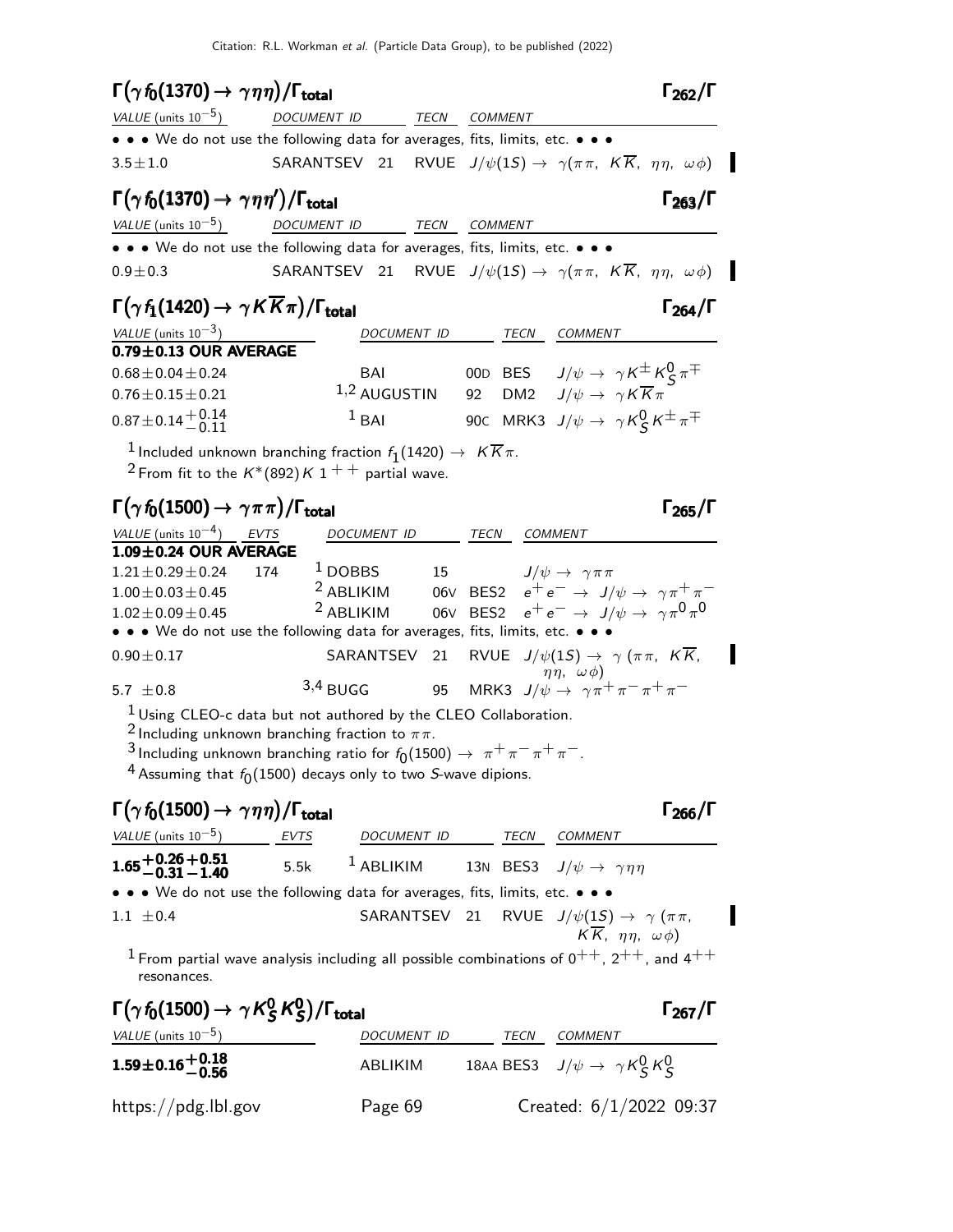- • We do not use the following data for averages, fits, limits, etc. • •
- 0.7  $\pm$ 0.3 SARANTSEV 21 RVUE  $J/\psi(1S) \rightarrow \gamma (\pi \pi,$  $KK$ ,  $\eta\eta$ ,  $\omega\phi$ )

# $\Gamma(\gamma f_0(1500) \to \gamma \eta \eta')/\Gamma_{\text{total}}$  Γ<sub>268</sub>/Γ

| <i>VALUE</i> (units $10^{-5}$ )                                                                                       | DOCUMENT ID | TECN | COMMENT                                                                                            |  |
|-----------------------------------------------------------------------------------------------------------------------|-------------|------|----------------------------------------------------------------------------------------------------|--|
| $\bullet \bullet \bullet$ We do not use the following data for averages, fits, limits, etc. $\bullet \bullet \bullet$ |             |      |                                                                                                    |  |
| $1.2 \pm 0.5$                                                                                                         |             |      | SARANTSEV 21 RVUE $J/\psi(1S) \rightarrow \gamma(\pi \pi, K \overline{K}, \eta \eta, \omega \phi)$ |  |

### $\Gamma(\gamma f_1(1510) \to \gamma \eta \pi^+ \pi^-)/\Gamma_{\text{total}}$  Γ<sub>269</sub>/Γ

| <i>VALUE</i> (units $10^{-4}$ ) | <i>DOCUMENT ID</i> |  |  | <i>TECN COMMENT</i>                                 |  |
|---------------------------------|--------------------|--|--|-----------------------------------------------------|--|
| 4.5 $\pm$ 1.0 $\pm$ 0.7         | <b>BAI</b>         |  |  | 99 BES $J/\psi \rightarrow \gamma \eta \pi^+ \pi^-$ |  |

### $Γ(γf')$ Γ( $\gamma f'_{2}$ (1525))/Γ<sub>total</sub>Γ270/Γ

VALUE (units 10<sup>-4</sup>) CL% EVTS DOCUMENT ID TECN COMMENT

 $5.7 \begin{array}{c} +0.8 \ -0.5 \end{array}$ **5.7**  $+0.8$  **OUR AVERAGE** Error includes scale factor of 1.5. See the ideogram

| below.                                                                         |                                   |     |  |                                                                               |    |  |                                                                          |
|--------------------------------------------------------------------------------|-----------------------------------|-----|--|-------------------------------------------------------------------------------|----|--|--------------------------------------------------------------------------|
|                                                                                | 8.1 $\pm 0.9 \pm 0.2$             | 750 |  | $1,2$ DOBBS                                                                   | 15 |  | $J/\psi \rightarrow \gamma K \overline{K}$                               |
|                                                                                | $3.85 \pm 0.17 + 1.91$            |     |  | $3$ BAI                                                                       |    |  | 03G BES $J/\psi \rightarrow \gamma K \overline{K}$                       |
|                                                                                | 3.6 $\pm$ 0.4 $\frac{+1.4}{-0.4}$ |     |  | $3$ BAI                                                                       |    |  | 96C BES $J/\psi \rightarrow \gamma K^+ K^-$                              |
|                                                                                | 5.6 $\pm 1.4$ $\pm 0.9$           |     |  | <sup>3</sup> AUGUSTIN                                                         |    |  | 88 DM2 $J/\psi \rightarrow \gamma K^+ K^-$                               |
|                                                                                | 4.5 $\pm$ 0.4 $\pm$ 0.9           |     |  |                                                                               |    |  | <sup>3</sup> AUGUSTIN 88 DM2 $J/\psi \rightarrow \gamma K_S^0 K_S^0$     |
|                                                                                | 6.8 $\pm 1.6 \pm 1.4$             |     |  |                                                                               |    |  | <sup>3</sup> BALTRUSAIT87 MRK3 $J/\psi \rightarrow \gamma K^{\pm} K^{-}$ |
|                                                                                |                                   |     |  | • • • We do not use the following data for averages, fits, limits, etc. • • • |    |  |                                                                          |
| < 3.4                                                                          |                                   | 90  |  |                                                                               |    |  | 4 4 BRANDELIK 79C DASP $e^+e^- \rightarrow \pi^+\pi^-\gamma$             |
| $<2.3$                                                                         |                                   | 90  |  |                                                                               |    |  | 3 ALEXANDER 78 PLUT $e^+e^- \rightarrow K^+K^-\gamma$                    |
| $\frac{1}{2}$ Using $C$ FO is data but not evidenced by the CLEO Callebournian |                                   |     |  |                                                                               |    |  |                                                                          |

Using CLEO-c data but not authored by the CLEO Collaboration.

 $^{\text{2}}$ DOBBS 15 reports  $[\Gamma(J/\psi(1S) \rightarrow \gamma f/2]$  $\frac{1}{2}$ (1525))/ $\Gamma_{\text{total}}$ ]  $\times$  [B( $f'_{2}$  $\binom{1}{2} (1525) \rightarrow K K$ )] =  $(7.09 \pm 0.46 \pm 0.67) \times 10^{-4}$  which we divide by our best value B(f<sup>/</sup>.  $\frac{1}{2}$ (1525)  $\rightarrow$  KK)  $= (87.6 \pm 2.2) \times 10^{-2}$ . Our first error is their experiment's error and our second error is the systematic error from using our best value.

 $3$  Using B( $f'$  $V'_2(1525) \to K\,K) = 0.888.$ 

<sup>4</sup> Assuming isotropic production and decay of the  $f'$ .  $\frac{7}{2}$ (1525) and isospin.

 $\Gamma_{268}/\Gamma$ 

П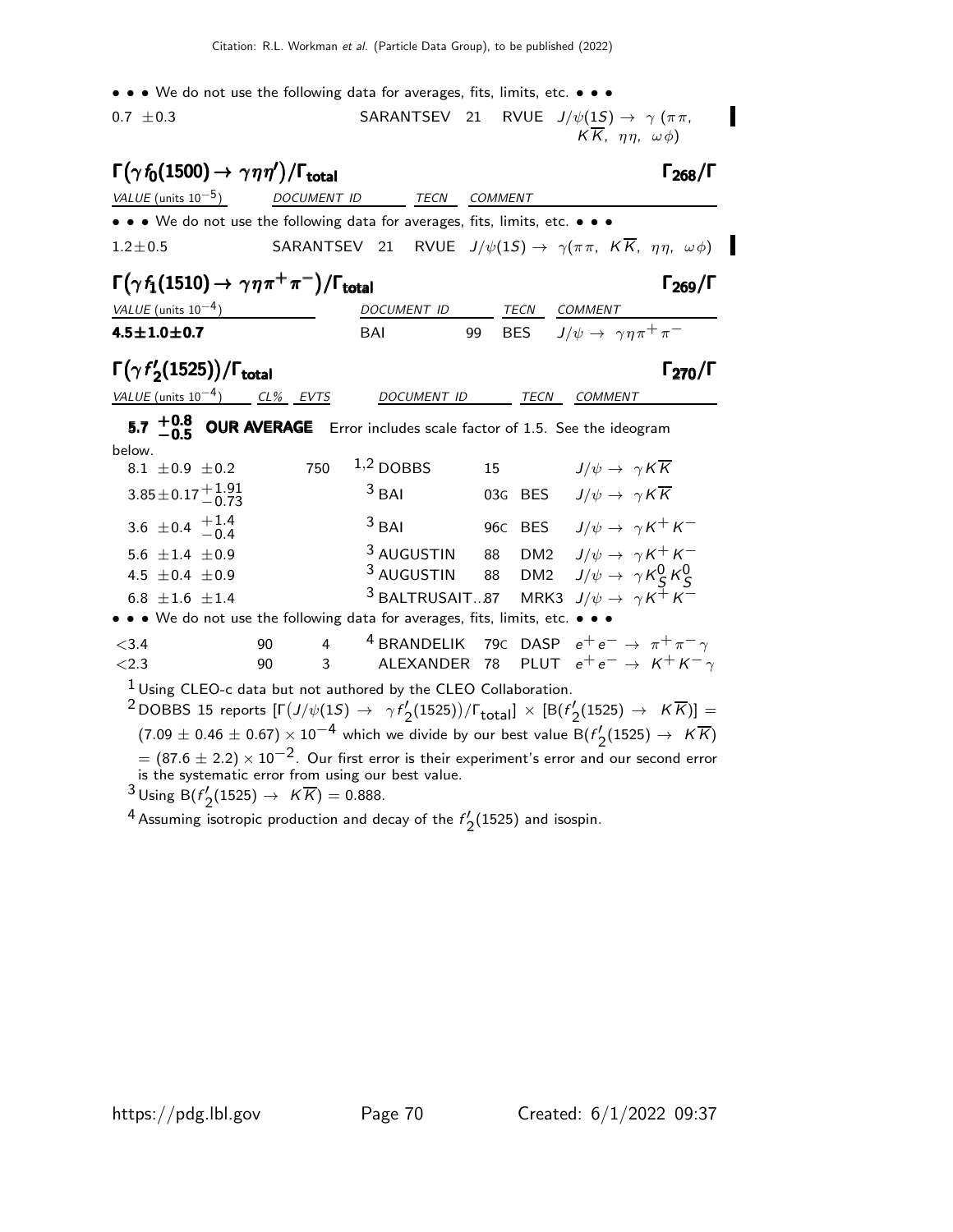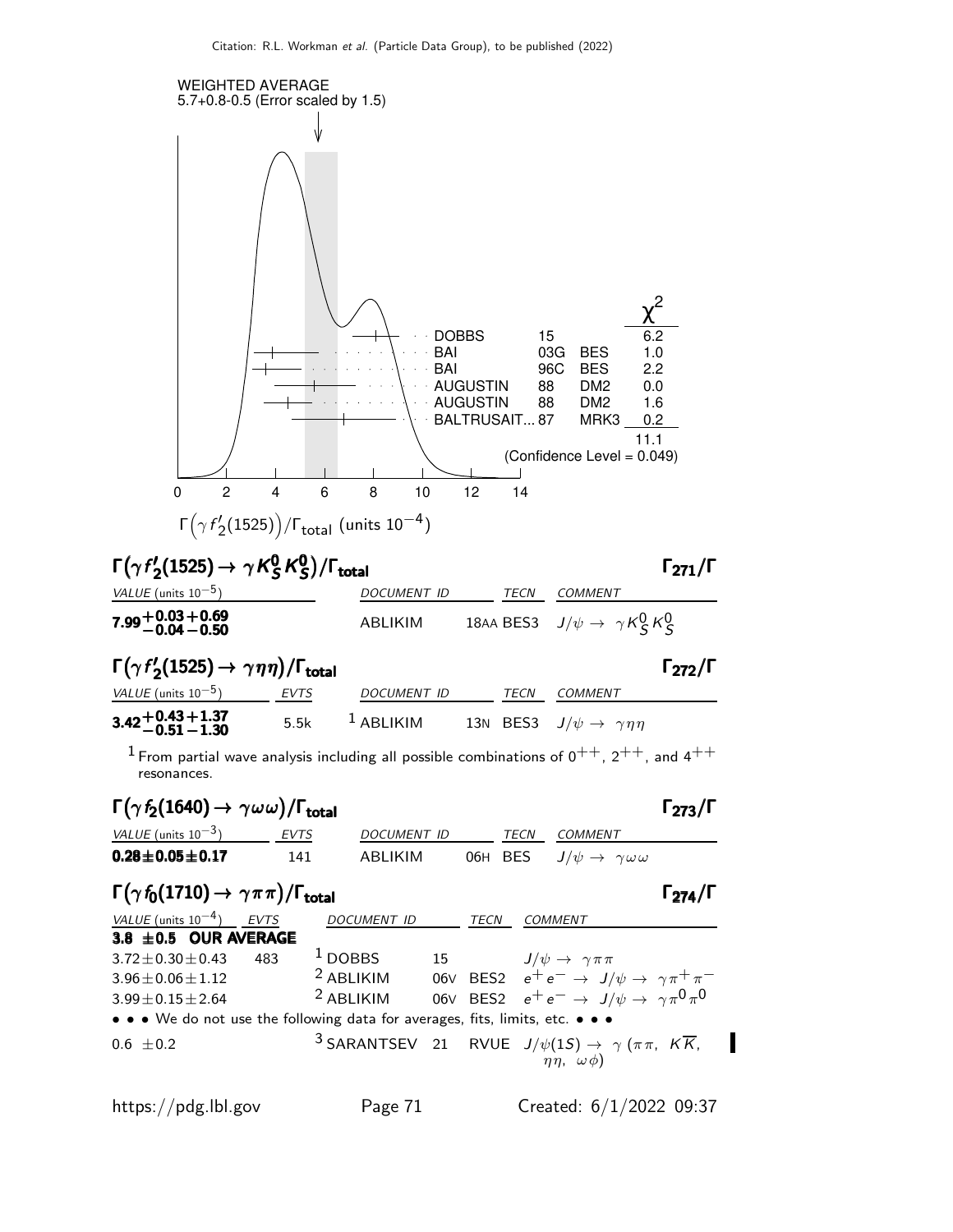$2.5$   $\pm 1.6$   $\pm 0.8$  BAI 98H BES  $J/\psi \rightarrow \ \gamma \pi^0 \pi^0$  $\frac{1}{2}$  Using CLEO-c data but not authored by the CLEO Collaboration. 2 Including unknown branching fraction to  $\pi\pi$ . 3 There is a further  $(2.4 \pm 0.8) \times 10^{-4}$  scalar contribution at 1765 MeV.  $\Gamma(\gamma f_0(1710) \to \gamma K \overline{K}) / \Gamma_{\text{total}}$  Γ<sub>275</sub>/Γ VALUE (units 10<sup>-4</sup>) CL% EVTS DOCUMENT ID TECN COMMENT **9.5**  $\pm$  **1.0−0UR AVERAGE** Error includes scale factor of 1.5. See the ideogram + 1.0 9.5 − 0.5 − 0.5 below.  $0.12 + 1.24$  $8.00 +$  $1$  ABLIKIM 18AA BES3  $J/\psi \rightarrow \gamma K_S^0 K_S^0$  $-$  0.08  $-$ 0.40 11.76 $\pm$  0.54 $\pm$ 0.94 1.2k <sup>2</sup> DOBBS 15  $J/\psi \to \gamma K \overline{K}$  $9.62 \pm 0.29 + 3.51$ <sup>3</sup> BAI 03G BES  $J/\psi \rightarrow \gamma K \overline{K}$ −1.86 1,4 BAI 96C BES  $J/\psi \rightarrow \gamma K^+ K^ +1.8$ 5.0  $\pm$  $-0.4$ <sup>1</sup> AUGUSTIN 88 DM2  $J/\psi \rightarrow \gamma K^+ K^ 9.2 \pm 1.4 \pm 1.4$  $\frac{1}{4}$  AUGUSTIN 88 DM2  $J/\psi \rightarrow \gamma K_S^0 K_S^0$  $10.4 \pm 1.2 \pm 1.6$ <sup>1</sup> BALTRUSAIT...87 MRK3  $J/\psi \rightarrow \gamma K^+ K^ 9.6 + 1.2 + 1.8$ • • • We do not use the following data for averages, fits, limits, etc. • • • <sup>5</sup> SARANTSEV 21 RVUE  $J/\psi(1S) \rightarrow \gamma$  $2.3 \pm 0.8$  $(\pi \pi, K \overline{K})$  $\eta \eta$ ,  $\omega \phi$ )  $+0.6$ 1,6 BAI 96C BES  $J/\psi \rightarrow \gamma K^+ K^-$ 1.6  $\pm$  $-0.2$  $< 0.8$  90  $<sup>7</sup>$  BISELLO 89B  $J/\psi \rightarrow 4\pi \gamma$ </sup> <sup>8</sup> BALTRUSAIT...87 MRK3  $J/\psi \rightarrow \gamma \pi^+ \pi^ 1.6 \pm 0.4 \pm 0.3$ 9 EDWARDS 82D CBAL  $e^+e^- \rightarrow \eta \eta \gamma$  $3.8 \pm 1.6$ WEIGHTED AVERAGE 9.5+1.0-0.5 (Error scaled by 1.5) 2 χ ABLIKIM 18AA BES3 DOBBS 15 4.4 BAI 03G BES BAI 96C BES 5.2 AUGUSTIN 88 DM2 0.0 AUGUSTIN 88 DM2 0.2 BALTRUSAIT... 87 MRK3 0.0 11.2 (Confidence Level = 0.047)  $\overline{\phantom{a}}$ 0 5 10 15 20 25

https://pdg.lbl.gov Page 72 Created: 6/1/2022 09:37

П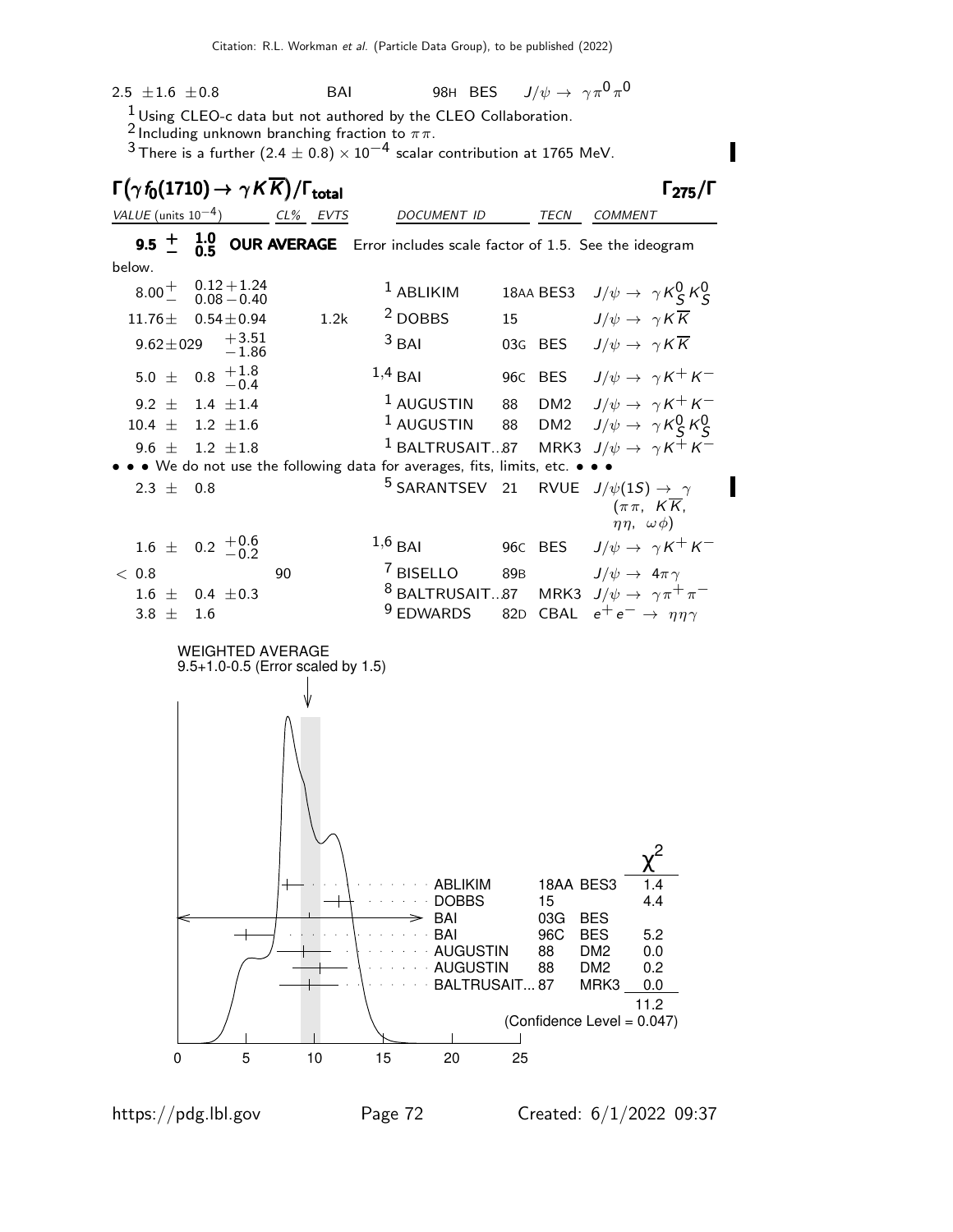- 1 Includes unknown branching fraction to  $K^+ K^-$  or  $K^0_S K^0_S$ . We have multiplied  $K^+ K^$ measurement by 2, and  $K_S^0 K_S^0$  by 4 to obtain  $K\overline{K}$  result.
- $2$  Using CLEO-c data but not authored by the CLEO Collaboration.
- 3 Includes unknown branching ratio to  $K^+ K^-$  or  $K^0_S K^0_S$ .
- <sup>4</sup> Assuming  $J^P = 2^+$  for  $f_0(1710)$ .

<sup>5</sup> There is a further  $(6 \pm 2) \times 10^{-4}$  scalar contribution at 1765 MeV.

- $^6$  Assuming  $J^P=0^+$  for  $f_0(1710)$ .
- <sup>7</sup> Includes unknown branching fraction to  $\rho^0\rho^0$ .
- <sup>8</sup> Includes unknown branching fraction to  $\pi^+ \pi^-$ .
- <sup>9</sup> Includes unknown branching fraction to  $\eta\eta$ .

 $J/\psi(1S)$  mass (units  $10^{-4}$ )

 $\Gamma(\gamma f_0(1710) \to \gamma \omega \omega)/\Gamma_{\text{total}}$  Γ<sub>276</sub>/Γ VALUE (units  $10^{-3}$ ) ) EVTS DOCUMENT ID TECN COMMENT **0.31±0.06±0.08** 180 ABLIKIM 06H BES  $J/\psi \to \gamma \omega \omega$  $\Gamma(\gamma f_0(1710) \to \gamma \eta \eta)/\Gamma_{\text{total}}$  Γ<sub>277</sub>/Γ VALUE (units  $10^{-4}$ ) EVTS DOCUMENT ID TECN COMMENT  $\phantom{0}2.35\genfrac{}{}{0pt}{}{+0.13}{-0.11}$ 2.35 <del>+</del>0.13 + 1.24<br>1−0.11 − 0.74 2.35±0.13±1<mark>.24</mark><br>−0.11 <sup>−</sup>0.74 5.5k <sup>1</sup> ABLIKIM 13N BES3  $J/\psi \rightarrow \gamma \eta \eta$ • • • We do not use the following data for averages, fits, limits, etc. • • •  $1.2 \pm 0.4$ <sup>2</sup> SARANTSEV 21 RVUE  $J/\psi(1S) \rightarrow \gamma (\pi \pi,$  $K \overline{K}$ ,  $\eta \eta$ ,  $\omega \phi$ ) <sup>1</sup> From partial wave analysis including all possible combinations of  $0^{++}$ ,  $2^{++}$ , and  $4^{++}$ resonances.

2 There is a further (0.7  $\pm$  0.1)  $\times$  10<sup>-4</sup> scalar contribution at 1765 MeV.

# $\Gamma(\gamma f_0(1710) \to \gamma \eta \eta')/\Gamma_{\text{total}}$ Γ $\Gamma_{278}/\Gamma$

VALUE (units  $10^{-5}$ ) DOCUMENT ID TECN COMMENT • • • We do not use the following data for averages, fits, limits, etc. • • •  $6.5 \pm 2.5$ <sup>1</sup> SARANTSEV 21 RVUE  $J/\psi(1S) \rightarrow \gamma(\pi \pi, K \overline{K}, \eta \eta, \omega \phi)$  $^1$ There is a further  $(2.5 \pm 1.1) \times 10^{-5}$  scalar contribution at 1765 MeV.

### $\Gamma(\gamma f_0(1710) \to \gamma \omega \phi)/\Gamma_{\text{total}}$  Γ<sub>279</sub>/Γ

 $\Gamma_{279}/\Gamma$ 

| VALUE (units $10^{-4}$ )                                                                                              | <b>EVTS</b> | DOCUMENT ID | TECN | COMMENT                                                                  |
|-----------------------------------------------------------------------------------------------------------------------|-------------|-------------|------|--------------------------------------------------------------------------|
| $2.5 \pm 0.6$ OUR AVERAGE                                                                                             |             |             |      |                                                                          |
| $2.00\!\pm\!0.08\frac{+1.38}{-1.64}$                                                                                  | 1.3k        | ABLIKIM     |      | 13J BES3 $J/\psi \rightarrow \gamma \omega \phi$                         |
| $2.61 \pm 0.27 \pm 0.65$                                                                                              | 95          | ABLIKIM     |      | 06J BES2 $J/\psi \rightarrow \gamma \omega \phi$                         |
| $\bullet \bullet \bullet$ We do not use the following data for averages, fits, limits, etc. $\bullet \bullet \bullet$ |             |             |      |                                                                          |
| $0.1 \pm 0.1$                                                                                                         |             |             |      | <sup>1</sup> SARANTSEV 21 RVUE $J/\psi(1S) \rightarrow \gamma (\pi \pi,$ |
|                                                                                                                       |             |             |      | $K\overline{K}$ , $\eta\eta$ , $\omega\phi$ )                            |
| $1 - i$ $1 - 2i$ $(2 - 1 - 1)$ $1 - 4i$ $1 - 1$ $1 - 2i$                                                              |             |             |      |                                                                          |

<sup>1</sup> There is a further (2.2  $\pm$  0.4)  $\times$  10<sup>-4</sup> scalar contribution at 1765 MeV.

| $\Gamma(\gamma f_0(1750) \rightarrow \gamma K_S^0 K_S^0)/\Gamma_{\text{total}}$ |                    |      |                                                   |  |  |
|---------------------------------------------------------------------------------|--------------------|------|---------------------------------------------------|--|--|
| VALUE (units $10^{-5}$ )                                                        | <b>DOCUMENT ID</b> | TECN | COMMENT                                           |  |  |
| $1.11 \pm 0.06 \begin{array}{c} +0.19 \\ -0.32 \end{array}$                     | ABLIKIM            |      | 18AA BES3 $J/\psi \rightarrow \gamma K_S^0 K_S^0$ |  |  |
| $\frac{https://pdg.1b1.gov}{%$                                                  | Page 73            |      | Created: $6/1/2022$ 09:37                         |  |  |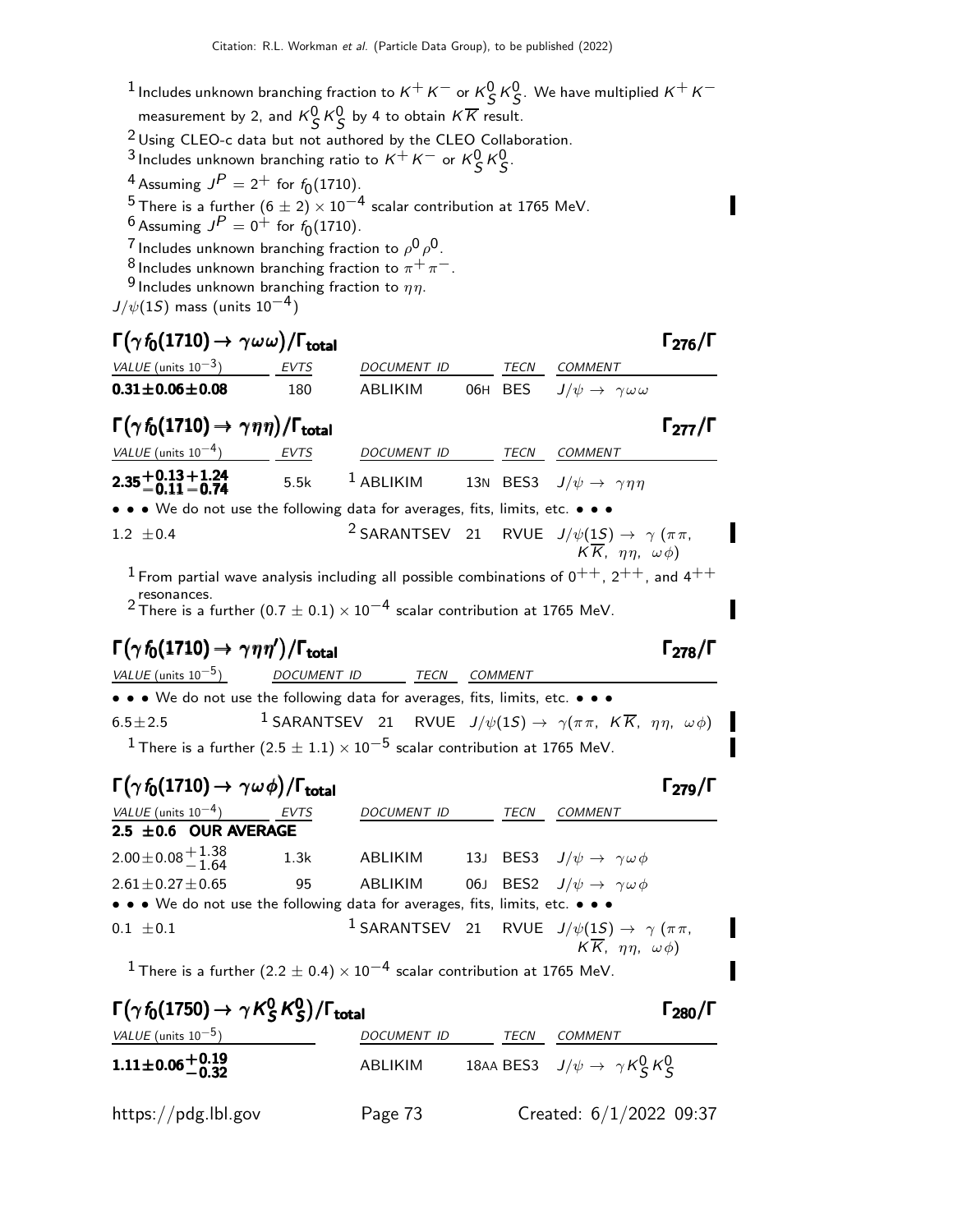| $\Gamma(\gamma f_2(1810) \rightarrow \gamma \eta \eta)/\Gamma_{\rm total}$                                               |             |                                                                                                    |    |                                                                        | $\Gamma_{281}/\Gamma$                         |
|--------------------------------------------------------------------------------------------------------------------------|-------------|----------------------------------------------------------------------------------------------------|----|------------------------------------------------------------------------|-----------------------------------------------|
| <i>VALUE</i> (units $10^{-5}$ )                                                                                          | <b>EVTS</b> | DOCUMENT ID COMMENT                                                                                |    |                                                                        |                                               |
| $5.40 + 0.60 + 3.42$<br>$-0.67 - 2.35$<br>5.5k                                                                           |             | <sup>1</sup> ABLIKIM 13N $J/\psi \rightarrow \gamma \eta \eta$                                     |    |                                                                        |                                               |
| $^1$ From partial wave analysis including all possible combinations of $0^{++}$ , $2^{++}$ , and $4^{++}$<br>resonances. |             |                                                                                                    |    |                                                                        |                                               |
| $\Gamma(\gamma f_2(1910) \rightarrow \gamma \omega \omega)/\Gamma_{\rm total}$                                           |             |                                                                                                    |    |                                                                        | $\Gamma_{282}/\Gamma$                         |
| <u>VALUE</u> (units $10^{-3}$ ) EVTS                                                                                     |             | DOCUMENT ID                                                                                        |    | TECN COMMENT                                                           |                                               |
| $0.20 \pm 0.04 \pm 0.13$                                                                                                 | 151         |                                                                                                    |    | ABLIKIM 06H BES $J/\psi \rightarrow \gamma \omega \omega$              |                                               |
| $\Gamma(\gamma f_2(1950) \rightarrow \gamma K^*(892)\overline{K}^*(892))/\Gamma_{\text{total}}$                          |             |                                                                                                    |    |                                                                        | $\Gamma_{283}/\Gamma$                         |
| $VALUE$ (units $10^{-3}$ )                                                                                               |             | DOCUMENT ID TECN COMMENT                                                                           |    |                                                                        |                                               |
| $0.7 \pm 0.1 \pm 0.2$                                                                                                    |             | BAI                                                                                                |    | OOB BES $J/\psi \rightarrow \gamma K^+ K^0 \pi^+ \pi^-$                |                                               |
| $\Gamma(\gamma f_0(2020) \rightarrow \gamma \pi \pi)/\Gamma_{\text{total}}$                                              |             |                                                                                                    |    |                                                                        | $\Gamma_{284}/\Gamma$                         |
| VALUE (units $10^{-5}$ )                                                                                                 |             | DOCUMENT ID TECN COMMENT                                                                           |    |                                                                        |                                               |
| • • • We do not use the following data for averages, fits, limits, etc. • • •                                            |             |                                                                                                    |    |                                                                        |                                               |
| $42 + 10$                                                                                                                |             | SARANTSEV 21 RVUE $J/\psi(1S) \rightarrow \gamma(\pi \pi, K \overline{K}, \eta \eta, \omega \phi)$ |    |                                                                        |                                               |
| $\Gamma(\gamma f_0(2020) \rightarrow \gamma K \overline{K})/\Gamma_{\text{total}}$                                       |             |                                                                                                    |    |                                                                        | $\Gamma_{285}/\Gamma$                         |
| VALUE (units $10^{-5}$ )                                                                                                 |             | DOCUMENT ID TECN COMMENT                                                                           |    |                                                                        |                                               |
| • • • We do not use the following data for averages, fits, limits, etc. • • •                                            |             |                                                                                                    |    |                                                                        |                                               |
| $55 + 25$                                                                                                                |             | SARANTSEV 21 RVUE $J/\psi(1S) \rightarrow \gamma(\pi \pi, K\overline{K}, \eta \eta, \omega \phi)$  |    |                                                                        |                                               |
| $\Gamma(\gamma f_0(2020) \rightarrow \gamma \eta \eta)/\Gamma_{\text{total}}$                                            |             |                                                                                                    |    |                                                                        | $\Gamma_{286}/\Gamma$                         |
| VALUE (units $10^{-5}$ ) DOCUMENT ID TECN COMMENT                                                                        |             |                                                                                                    |    |                                                                        |                                               |
| • • • We do not use the following data for averages, fits, limits, etc. • • •                                            |             |                                                                                                    |    |                                                                        |                                               |
| $10 + 10$                                                                                                                |             | SARANTSEV 21 RVUE $J/\psi(1S) \rightarrow \gamma(\pi \pi, K\overline{K}, \eta \eta, \omega \phi)$  |    |                                                                        |                                               |
| $\Gamma(\gamma f_4(2050))/\Gamma_{\rm total}$                                                                            |             |                                                                                                    |    |                                                                        | $\Gamma_{287}/\Gamma$                         |
| VALUE (units $10^{-3}$ )                                                                                                 |             | DOCUMENT ID                                                                                        |    | TECN COMMENT                                                           |                                               |
| $2.7 \pm 0.5 \pm 0.5$                                                                                                    |             |                                                                                                    |    | <sup>1</sup> BALTRUSAIT87 MRK3 $J/\psi \rightarrow \gamma \pi^+ \pi^-$ |                                               |
| <sup>1</sup> Assuming branching fraction $f_4(2050) \rightarrow \pi \pi / \text{ total} = 0.167$ .                       |             |                                                                                                    |    |                                                                        |                                               |
| $\Gamma(\gamma f_0(2100) \rightarrow \gamma \eta \eta)/\Gamma_{\text{total}}$                                            |             |                                                                                                    |    |                                                                        | $\Gamma_{288}/\Gamma$                         |
| VALUE (units $10^{-4}$ ) EVTS                                                                                            |             | DOCUMENT ID TECN COMMENT                                                                           |    |                                                                        |                                               |
| <b>1.13+0.09+0.64</b> 5.5k <sup>1</sup> ABLIKIM 13N BES3 $J/\psi \to \gamma \eta \eta$                                   |             |                                                                                                    |    |                                                                        |                                               |
| • • • We do not use the following data for averages, fits, limits, etc. • • •                                            |             |                                                                                                    |    |                                                                        |                                               |
| $1.8 \pm 1.5$                                                                                                            |             |                                                                                                    |    | SARANTSEV 21 RVUE $J/\psi(1S) \rightarrow \gamma (\pi \pi,$            |                                               |
| $1$ From partial wave analysis including all possible combinations of $0^{++}$ , $2^{++}$ , and $4^{++}$<br>resonances.  |             |                                                                                                    |    |                                                                        | $K\overline{K}$ , $\eta\eta$ , $\omega\phi$ ) |
| $\Gamma(\gamma f_0(2100) \rightarrow \gamma \pi \pi)/\Gamma_{\text{total}}$                                              |             |                                                                                                    |    |                                                                        | $\Gamma_{290}/\Gamma$                         |
| VALUE (units $10^{-4}$ ) EVTS                                                                                            |             |                                                                                                    |    | DOCUMENT ID TECN COMMENT                                               |                                               |
| $6.24 \pm 0.48 \pm 0.87$                                                                                                 | 744         | $1$ DOBBS                                                                                          | 15 | $J/\psi \rightarrow \gamma \pi \pi$                                    |                                               |

 $\blacksquare$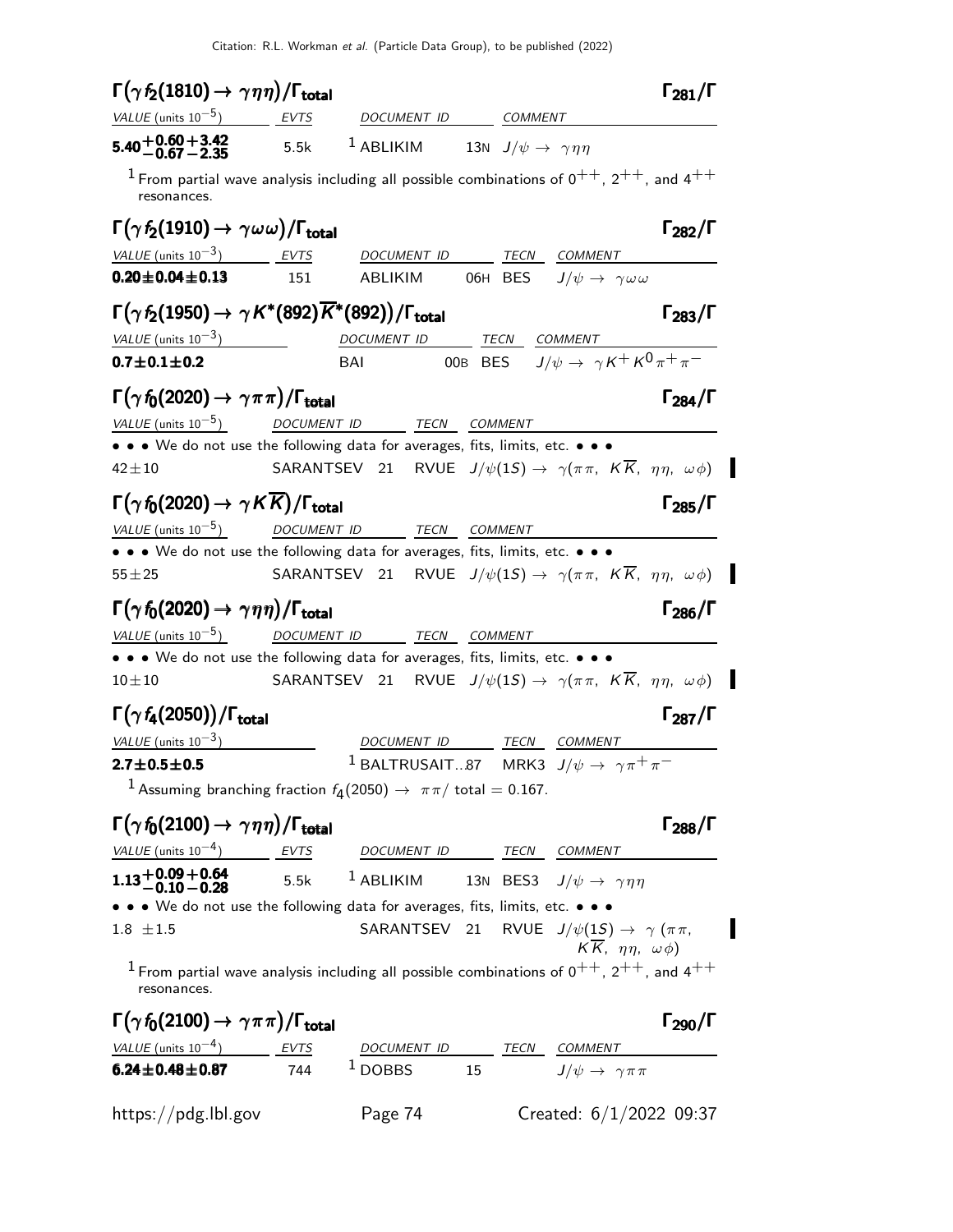- • We do not use the following data for averages, fits, limits, etc. • •
- 2.0  $\pm$ 0.8 SARANTSEV 21 RVUE  $J/\psi(1S) \rightarrow \gamma (\pi \pi,$  $KK$ ,  $\eta\eta$ ,  $\omega\phi$ )

 $1$  Using CLEO-c data but not authored by the CLEO Collaboration.

| $\Gamma(\gamma\,f_0(2100)\rightarrow\gamma\,K\overline{K})/\Gamma_{\rm total}$     |                                                                             |                          |                | $\Gamma_{289}/\Gamma$                                                                                        |
|------------------------------------------------------------------------------------|-----------------------------------------------------------------------------|--------------------------|----------------|--------------------------------------------------------------------------------------------------------------|
| VALUE (units $10^{-5}$ )                                                           | DOCUMENT ID TECN                                                            |                          | <b>COMMENT</b> |                                                                                                              |
|                                                                                    | • • We do not use the following data for averages, fits, limits, etc. • • • |                          |                |                                                                                                              |
| $32 \pm 20$                                                                        |                                                                             |                          |                | SARANTSEV 21 RVUE $J/\psi(1S) \rightarrow \gamma(\pi \pi, K\overline{K}, \eta \eta, \omega \phi)$            |
| $\Gamma(\gamma\,f_0(2200))/\Gamma_{\rm total}$                                     |                                                                             |                          |                | $\Gamma_{291}/\Gamma$                                                                                        |
| VALUE (units $10^{-4}$ )                                                           |                                                                             | DOCUMENT ID              | TECN COMMENT   |                                                                                                              |
|                                                                                    | • • We do not use the following data for averages, fits, limits, etc. • • • |                          |                |                                                                                                              |
| $1.5\,$                                                                            |                                                                             |                          |                | <sup>1</sup> AUGUSTIN 88 DM2 $J/\psi \rightarrow \gamma K_S^0 K_S^0$                                         |
|                                                                                    | <sup>1</sup> Includes unknown branching fraction to $K^0_S$ $K^0_S$ .       |                          |                |                                                                                                              |
| $\Gamma(\gamma f_0(2200) \rightarrow \gamma \pi \pi)/\Gamma_{\text{total}}$        |                                                                             |                          |                | $\Gamma_{294}/\Gamma$                                                                                        |
| <i>VALUE</i> (units $10^{-5}$ )                                                    | DOCUMENT ID TECN COMMENT                                                    |                          |                |                                                                                                              |
|                                                                                    | • • We do not use the following data for averages, fits, limits, etc. • • • |                          |                |                                                                                                              |
| $5\pm2$                                                                            |                                                                             |                          |                | SARANTSEV 21 RVUE $J/\psi(1S) \rightarrow \gamma(\pi \pi, K\overline{K}, \eta \eta, \omega \phi)$            |
| $\Gamma(\gamma f_0(2200) \rightarrow \gamma K \overline{K})/\Gamma_{\text{total}}$ |                                                                             |                          |                | $\Gamma_{292}/\Gamma$                                                                                        |
| VALUE (units $10^{-4}$ ) EVTS                                                      |                                                                             | DOCUMENT ID TECN COMMENT |                |                                                                                                              |
| $5.86 \pm 0.49 \pm 1.20$                                                           | 490                                                                         | $1$ DOBBS                | 15             | $J/\psi \rightarrow \gamma K \overline{K}$                                                                   |
| • • • We do not use the following data for averages, fits, limits, etc. • • •      |                                                                             |                          |                |                                                                                                              |
| $0.5 \pm 0.5$                                                                      |                                                                             |                          |                | SARANTSEV 21 RVUE $J/\psi(1S) \rightarrow \gamma (\pi \pi,$<br>$K\overline{K}$ , $\eta\eta$ , $\omega\phi$ ) |
|                                                                                    | <sup>1</sup> Using CLEO-c data but not authored by the CLEO Collaboration.  |                          |                |                                                                                                              |
| $\Gamma(\gamma\,f_0(2200)\rightarrow\gamma\,K^0_S\,K^0_S)/\Gamma_{\rm total}$      |                                                                             |                          |                | $\Gamma_{293}/\Gamma$                                                                                        |
| VALUE (units $10^{-4}$ )                                                           |                                                                             | DOCUMENT ID TECN COMMENT |                |                                                                                                              |
| 2.72±0.08±0.17<br>2.72−0.06−0.47                                                   |                                                                             |                          |                | ABLIKIM 18AA BES3 $J/\psi \rightarrow \gamma K_S^0 K_S^0$                                                    |
| $\Gamma(\gamma f_0(2200) \rightarrow \gamma \eta \eta)/\Gamma_{\text{total}}$      |                                                                             |                          |                | $\Gamma_{295}/\Gamma$                                                                                        |
| VALUE (units $10^{-5}$ )                                                           | DOCUMENT ID                                                                 | TECN                     | <b>COMMENT</b> |                                                                                                              |
| • • • We do not use the following data for averages, fits, limits, etc. • • •      |                                                                             |                          |                |                                                                                                              |
| $0.7 \pm 0.4$                                                                      |                                                                             |                          |                | SARANTSEV 21 RVUE $J/\psi(1S) \rightarrow \gamma(\pi \pi, K\overline{K}, \eta \eta, \omega \phi)$            |
| $\Gamma(\gamma f_J(2220))/\Gamma_{\rm total}$                                      |                                                                             |                          |                | $\Gamma_{296}/\Gamma$                                                                                        |
| VALUE (units $10^{-5}$ ) CL% EVTS                                                  |                                                                             | DOCUMENT ID              | TECN           | COMMENT                                                                                                      |
| • • • We do not use the following data for averages, fits, limits, etc. • • •      |                                                                             |                          |                |                                                                                                              |
| >300                                                                               |                                                                             | $1$ BAI                  |                | 96B BES $e^+e^- \rightarrow \gamma \overline{p}p$ , $K\overline{K}$                                          |
| >250                                                                               | 99.9                                                                        | <sup>2</sup> HASAN       |                | 96 SPEC $\overline{p}p \rightarrow \pi^+\pi^-$                                                               |
|                                                                                    |                                                                             |                          |                |                                                                                                              |

 $\blacksquare$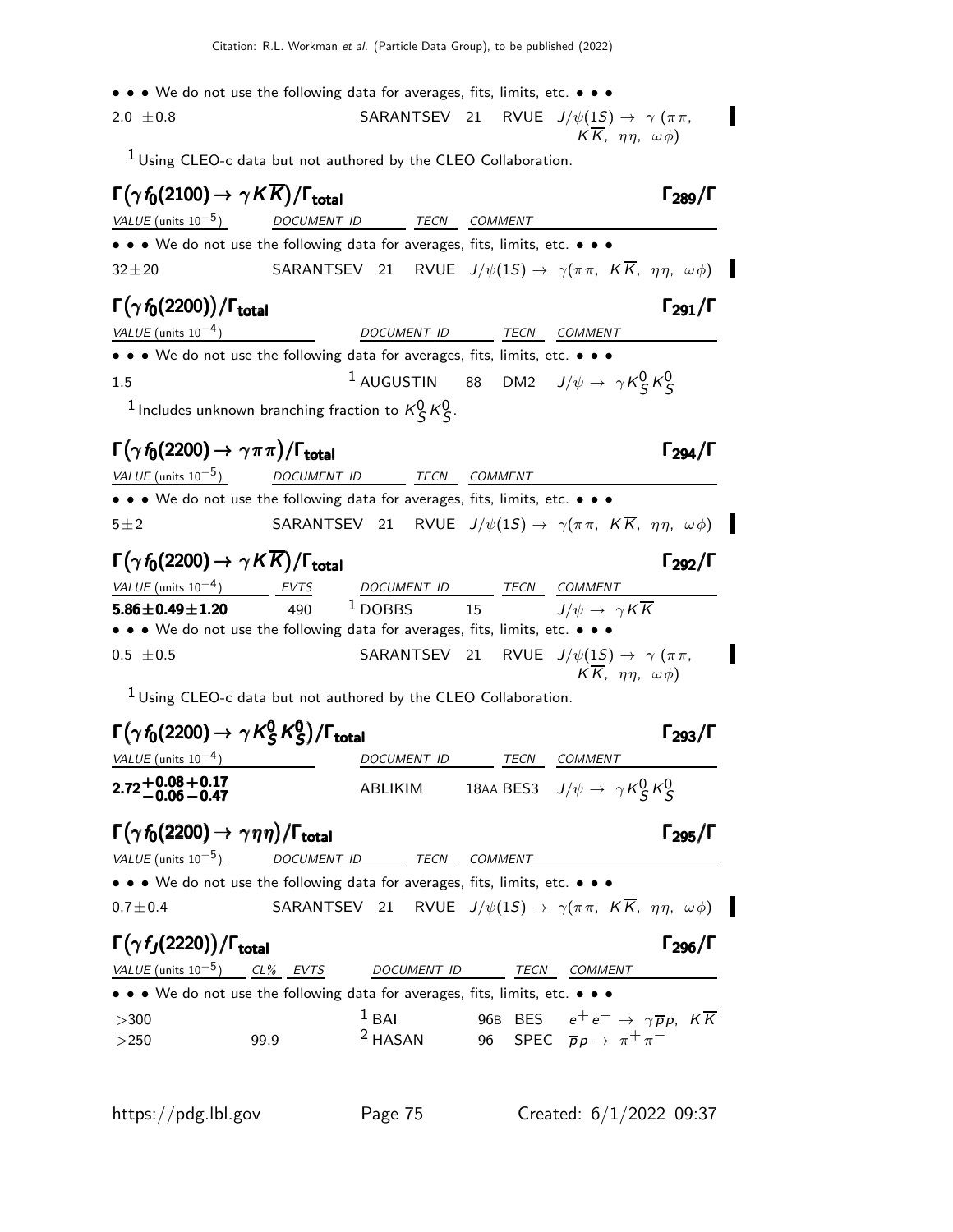| < 2.3<br>< 1.6            | 95<br>95 |    | <sup>3</sup> AUGUSTIN 88 DM2 $J/\psi \rightarrow \gamma K^+ K^-$<br><sup>3</sup> AUGUSTIN 88 DM2 $J/\psi \rightarrow \gamma K_S^0 K_S^0$ |  |  |
|---------------------------|----------|----|------------------------------------------------------------------------------------------------------------------------------------------|--|--|
| $12.4 + 6.4 + 2.8$        |          | 23 | <sup>3</sup> BALTRUSAIT86D MRK3 $J/\psi \rightarrow \gamma K_S^0 K_S^0$                                                                  |  |  |
| $8.4^{+3.4}_{-2.8}$ ± 1.6 |          | 93 | $3$ BALTRUSAIT86D MRK3 $J/\psi \rightarrow \gamma K^+ K^-$                                                                               |  |  |

1 Using BARNES 93.

2 Using BAI 96B.

<sup>3</sup> Includes unknown branching fraction to  $K^+ K^-$  or  $K^0_S K^0_S$ .

#### $\Gamma(\gamma f_J(2220) \to \gamma \pi \pi) / \Gamma_{\text{total}}$  Γ<sub>297</sub>/Γ

| VALUE (units $10^{-5}$ )                                                      | CL%          | <i>DOCUMENT ID</i>                                                         | TECN | COMMENT                                                            |
|-------------------------------------------------------------------------------|--------------|----------------------------------------------------------------------------|------|--------------------------------------------------------------------|
| < 3.9                                                                         | $90^{\circ}$ | $1,2$ DOBBS                                                                |      | 15 $J/\psi \rightarrow \gamma \pi \pi$                             |
| • • • We do not use the following data for averages, fits, limits, etc. • • • |              |                                                                            |      |                                                                    |
| $14 + 8 + 4$                                                                  |              | BAI                                                                        |      | 98H BES $J/\psi \rightarrow \gamma \pi^0 \pi^0$                    |
| $8.4 \pm 2.6 \pm 3.0$                                                         |              | BAI                                                                        |      | 96B BES $e^+e^- \rightarrow J/\psi \rightarrow \gamma \pi^+ \pi^-$ |
|                                                                               |              | <sup>1</sup> Using CLEO-c data but not authored by the CLEO Collaboration. |      |                                                                    |

 $^2$  For  $\Gamma=$  20/50 MeV, the 90% CL upper limits for  $\pi^+\,\pi^-$  and  $\pi^0\,\pi^0$  are 2.6/5.2  $\times$   $10^{-5}$ and  $1.3/1.9 \times 10^{-5}$ , respectively.

# $\Gamma(\gamma f_J(2220) \to \gamma K \overline{K}) / \Gamma_{\text{total}}$  Γ<sub>298</sub>/Γ

| <i>VALUE</i> (units $10^{-5}$ )                                               | $CL\%$ | <b>DOCUMENT ID</b> |    | TECN | COMMENT                                                                                    |
|-------------------------------------------------------------------------------|--------|--------------------|----|------|--------------------------------------------------------------------------------------------|
| < 4.1                                                                         | 90     | $1,2$ DOBBS        | 15 |      | $J/\psi \rightarrow \gamma K \overline{K}$                                                 |
| • • • We do not use the following data for averages, fits, limits, etc. • • • |        |                    |    |      |                                                                                            |
| < 3.6                                                                         |        |                    |    |      | <sup>3</sup> DEL-AMO-SA100 BABR $e^+e^- \rightarrow J/\psi \rightarrow \gamma K^+ K^-$     |
| < 2.9                                                                         |        |                    |    |      | <sup>3</sup> DEL-AMO-SA100 BABR $e^+e^- \rightarrow J/\psi \rightarrow \gamma K_S^0 K_S^0$ |
| $6.6 \pm 2.9 \pm 2.4$                                                         |        | BAI                |    |      | 96B BES $e^+e^- \rightarrow J/\psi \rightarrow \gamma K^+ K^-$                             |
| $10.8 \pm 4.0 \pm 3.2$                                                        |        | BAI                |    |      | 96B BES $e^+e^- \rightarrow J/\psi \rightarrow \gamma K_S^0 K_S^0$                         |
|                                                                               |        |                    |    |      |                                                                                            |

 $^{1}$  Using CLEO-c data but not authored by the CLEO Collaboration.

 $^{2}$  For  $\Gamma=$  20/50 MeV, the 90% CL upper limits for  $K^{+}$   $K^{-}$  and  $K^{0}_{\cal S}$   $K^{0}_{\cal S}$  are 1.7/3.1 $\times10^{-5}$ and  $1.2/2.0 \times 10^{-5}$ , respectively.

 $3$  For spin 2 and helicity 0; other combinations lead to more stringent upper limits.



/ΓΓ298/Γ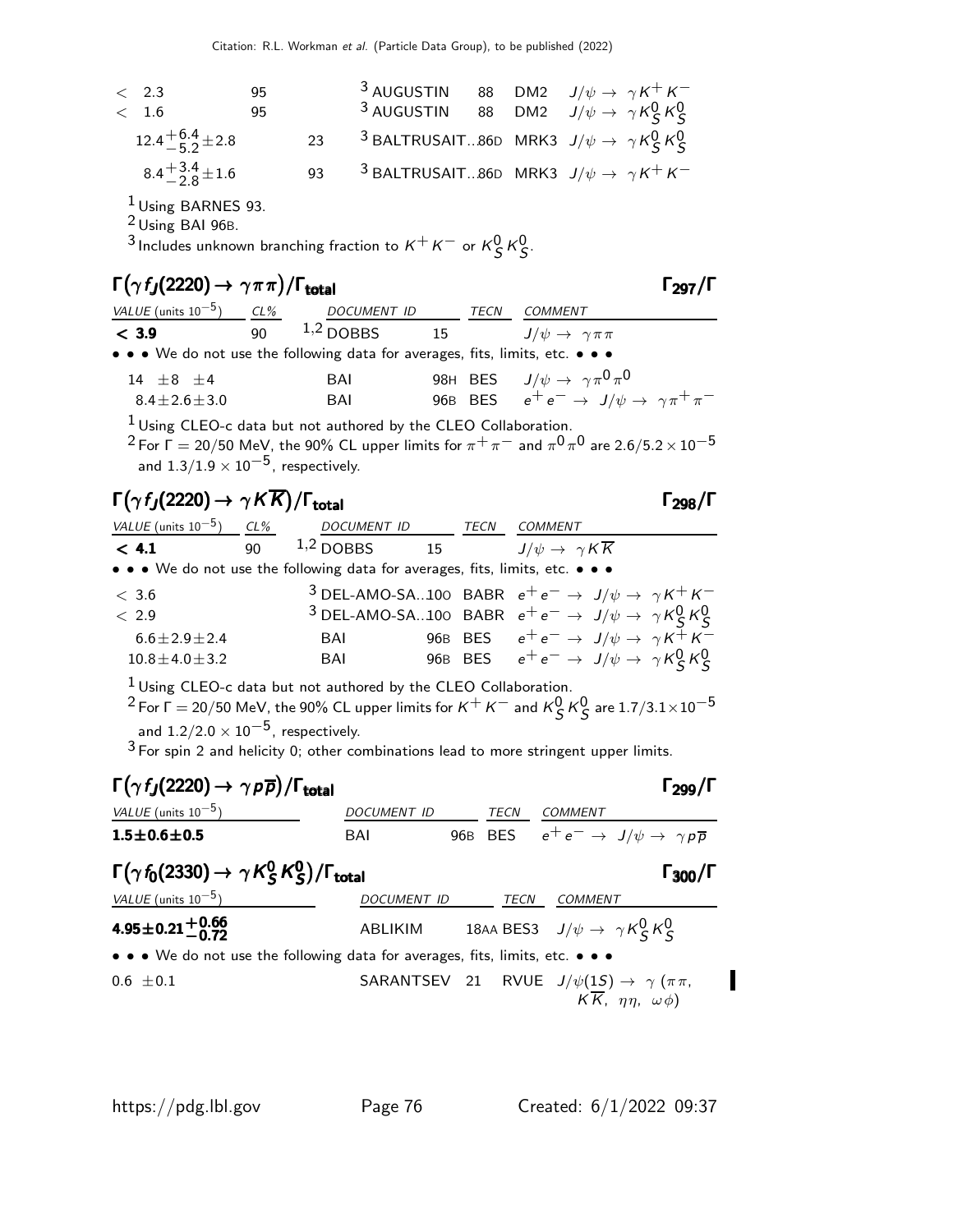$\blacksquare$ 

| $\Gamma(\gamma f_0(2330) \rightarrow \gamma \pi \pi)/\Gamma_{\text{total}}$                                                          |             |                                                                     | $\Gamma_{301}/\Gamma$                                                                                                                                                                                                                                                                                                                                                                                                                                                                                                                                                                                                                                                                                                                                                                                                                                 |
|--------------------------------------------------------------------------------------------------------------------------------------|-------------|---------------------------------------------------------------------|-------------------------------------------------------------------------------------------------------------------------------------------------------------------------------------------------------------------------------------------------------------------------------------------------------------------------------------------------------------------------------------------------------------------------------------------------------------------------------------------------------------------------------------------------------------------------------------------------------------------------------------------------------------------------------------------------------------------------------------------------------------------------------------------------------------------------------------------------------|
| <i>VALUE</i> (units $10^{-5}$ )                                                                                                      | DOCUMENT ID | TECN COMMENT                                                        |                                                                                                                                                                                                                                                                                                                                                                                                                                                                                                                                                                                                                                                                                                                                                                                                                                                       |
| • • • We do not use the following data for averages, fits, limits, etc. • • •                                                        |             |                                                                     |                                                                                                                                                                                                                                                                                                                                                                                                                                                                                                                                                                                                                                                                                                                                                                                                                                                       |
| $4\pm 2$                                                                                                                             |             |                                                                     | SARANTSEV 21 RVUE $J/\psi(1S) \rightarrow \gamma(\pi \pi, K\overline{K}, \eta \eta, \omega \phi)$                                                                                                                                                                                                                                                                                                                                                                                                                                                                                                                                                                                                                                                                                                                                                     |
| $\Gamma(\gamma f_0(2330) \rightarrow \gamma \eta \eta)/\Gamma_{\text{total}}$                                                        |             |                                                                     | $\Gamma_{302}/\Gamma$                                                                                                                                                                                                                                                                                                                                                                                                                                                                                                                                                                                                                                                                                                                                                                                                                                 |
| VALUE (units $10^{-5}$ )                                                                                                             |             | DOCUMENT ID TECN COMMENT                                            |                                                                                                                                                                                                                                                                                                                                                                                                                                                                                                                                                                                                                                                                                                                                                                                                                                                       |
| $\bullet\,\bullet\,\bullet\,$ We do not use the following data for averages, fits, limits, etc. $\bullet\,\bullet\,\bullet\,\bullet$ |             |                                                                     |                                                                                                                                                                                                                                                                                                                                                                                                                                                                                                                                                                                                                                                                                                                                                                                                                                                       |
| $1.5 \pm 0.4$                                                                                                                        |             |                                                                     | SARANTSEV 21 RVUE $J/\psi(1S) \rightarrow \gamma(\pi \pi, K\overline{K}, \eta \eta, \omega \phi)$                                                                                                                                                                                                                                                                                                                                                                                                                                                                                                                                                                                                                                                                                                                                                     |
| $\Gamma(\gamma f_2(2340) \rightarrow \gamma \eta \eta)/\Gamma_{\text{total}}$                                                        |             |                                                                     | $\Gamma_{303}/\Gamma$                                                                                                                                                                                                                                                                                                                                                                                                                                                                                                                                                                                                                                                                                                                                                                                                                                 |
| VALUE (units $10^{-5}$ )                                                                                                             | <b>EVTS</b> | DOCUMENT ID TECN COMMENT                                            |                                                                                                                                                                                                                                                                                                                                                                                                                                                                                                                                                                                                                                                                                                                                                                                                                                                       |
| $5.60 + 0.62 + 2.37$<br>$5.5k$<br>$-0.65 - 2.07$<br>5.5k                                                                             |             | <sup>1</sup> ABLIKIM 13N BES3 $J/\psi \rightarrow \gamma \eta \eta$ |                                                                                                                                                                                                                                                                                                                                                                                                                                                                                                                                                                                                                                                                                                                                                                                                                                                       |
| resonances.                                                                                                                          |             |                                                                     | $^1$ From partial wave analysis including all possible combinations of 0 $^{++}$ , 2 $^{++}$ , and 4 $^{++}$                                                                                                                                                                                                                                                                                                                                                                                                                                                                                                                                                                                                                                                                                                                                          |
| $\Gamma(\gamma f_2(2340) \rightarrow \gamma K_S^0 K_S^0)/\Gamma_{\rm total}$                                                         |             |                                                                     | $\Gamma_{304}/\Gamma$                                                                                                                                                                                                                                                                                                                                                                                                                                                                                                                                                                                                                                                                                                                                                                                                                                 |
| VALUE (units $10^{-5}$ )                                                                                                             |             | DOCUMENT ID TECN COMMENT                                            |                                                                                                                                                                                                                                                                                                                                                                                                                                                                                                                                                                                                                                                                                                                                                                                                                                                       |
| $5.54 + 0.34 + 3.82$<br>$-0.40 - 1.49$                                                                                               |             |                                                                     | ABLIKIM 18AA BES3 $J/\psi \rightarrow \gamma K_S^0 K_S^0$                                                                                                                                                                                                                                                                                                                                                                                                                                                                                                                                                                                                                                                                                                                                                                                             |
| $\Gamma(\gamma X(1835) \rightarrow \gamma \pi^+ \pi^- \eta')/\Gamma_{\text{total}}$                                                  |             |                                                                     | $\Gamma_{305}/\Gamma$                                                                                                                                                                                                                                                                                                                                                                                                                                                                                                                                                                                                                                                                                                                                                                                                                                 |
| VALUE (units $10^{-4}$ ) EVTS                                                                                                        |             | DOCUMENT ID TECN COMMENT                                            |                                                                                                                                                                                                                                                                                                                                                                                                                                                                                                                                                                                                                                                                                                                                                                                                                                                       |
| 2.7 $+0.6$ OUR AVERAGE Error includes scale factor of 1.6.                                                                           |             |                                                                     |                                                                                                                                                                                                                                                                                                                                                                                                                                                                                                                                                                                                                                                                                                                                                                                                                                                       |
| $3.93 \pm 0.38 \begin{array}{c} +0.31 \\ -0.84 \end{array}$                                                                          |             | $1$ ABLIKIM                                                         | 16J BES3 $J/\psi \rightarrow \gamma \pi^+ \pi^- \eta'$                                                                                                                                                                                                                                                                                                                                                                                                                                                                                                                                                                                                                                                                                                                                                                                                |
| 2.2 $\pm$ 0.4 $\pm$ 0.4                                                                                                              | 264         | ABLIKIM                                                             | 05R BES2 $J/\psi \rightarrow \gamma \pi^+ \pi^- \eta'$                                                                                                                                                                                                                                                                                                                                                                                                                                                                                                                                                                                                                                                                                                                                                                                                |
| • • • We do not use the following data for averages, fits, limits, etc. • • •                                                        |             |                                                                     |                                                                                                                                                                                                                                                                                                                                                                                                                                                                                                                                                                                                                                                                                                                                                                                                                                                       |
| $2.87 \pm 0.09 \begin{array}{c} +0.49 \\ -0.52 \end{array}$                                                                          |             |                                                                     | 4265 <sup>2</sup> ABLIKIM 11C BES3 $J/\psi \rightarrow \gamma \pi^+ \pi^- \eta'$                                                                                                                                                                                                                                                                                                                                                                                                                                                                                                                                                                                                                                                                                                                                                                      |
| respective systematic uncertainties.<br>for backgrounds from non- $\eta'$ events and $J/\psi \rightarrow \pi^0 \pi^+ \pi^- \eta'$ .  |             |                                                                     | $^1$ From a fit of the measured $\pi^+\pi^-\eta'$ lineshape that accounts for the abrupt distortion<br>observed at the $p\overline{p}$ threshold with a Flatte formula in addition to known backgrounds and<br>contributors, as well as an ad hoc Breit-Wigner (M $\approx$ 1919 MeV; $\Gamma \approx 51$ MeV) that is<br>required for a good fit. Another explanation for the distortion provided by ABLIKIM 16J<br>is that a second resonance near 1870 MeV interferes with the $X(1835)$ ; fits to this<br>possibility yield product branching fraction values compatible with that shown within the<br><sup>2</sup> From a fit of the $\pi^+\pi^-\eta'$ mass distribution to a combination of $\gamma f_1$ (1510), $\gamma X$ (1835),<br>and two states $\gamma X(2120)$ and $\gamma X(2370)$ , for $M(\pi^+\pi^-\eta') <$ 2.8 GeV,and accounting |

| $\Gamma(\gamma X(1835) \rightarrow \gamma p \overline{p})/\Gamma_{\text{total}}$ |     |                                                                           |      |                           | $\Gamma_{306}/\Gamma$ |
|----------------------------------------------------------------------------------|-----|---------------------------------------------------------------------------|------|---------------------------|-----------------------|
| VALUE (units $10^{-4}$ ) EVTS                                                    |     | <b>DOCUMENT ID</b>                                                        | TECN | <b>COMMENT</b>            |                       |
| $0.77^{+0.15}_{-0.09}$ OUR AVERAGE                                               |     |                                                                           |      |                           |                       |
| $0.90 + 0.04 + 0.27$<br>$-0.11 - 0.55$                                           |     | <sup>1</sup> ABLIKIM 12D BES3 $J/\psi \rightarrow \gamma p \overline{p}$  |      |                           |                       |
| $1.14 + 0.43 + 0.42$<br>$-0.30 - 0.26$                                           | 231 | <sup>2</sup> ALEXANDER 10 CLEO $J/\psi \rightarrow \gamma p \overline{p}$ |      |                           |                       |
| https://pdg.lbl.gov                                                              |     | Page 77                                                                   |      | Created: $6/1/2022$ 09:37 |                       |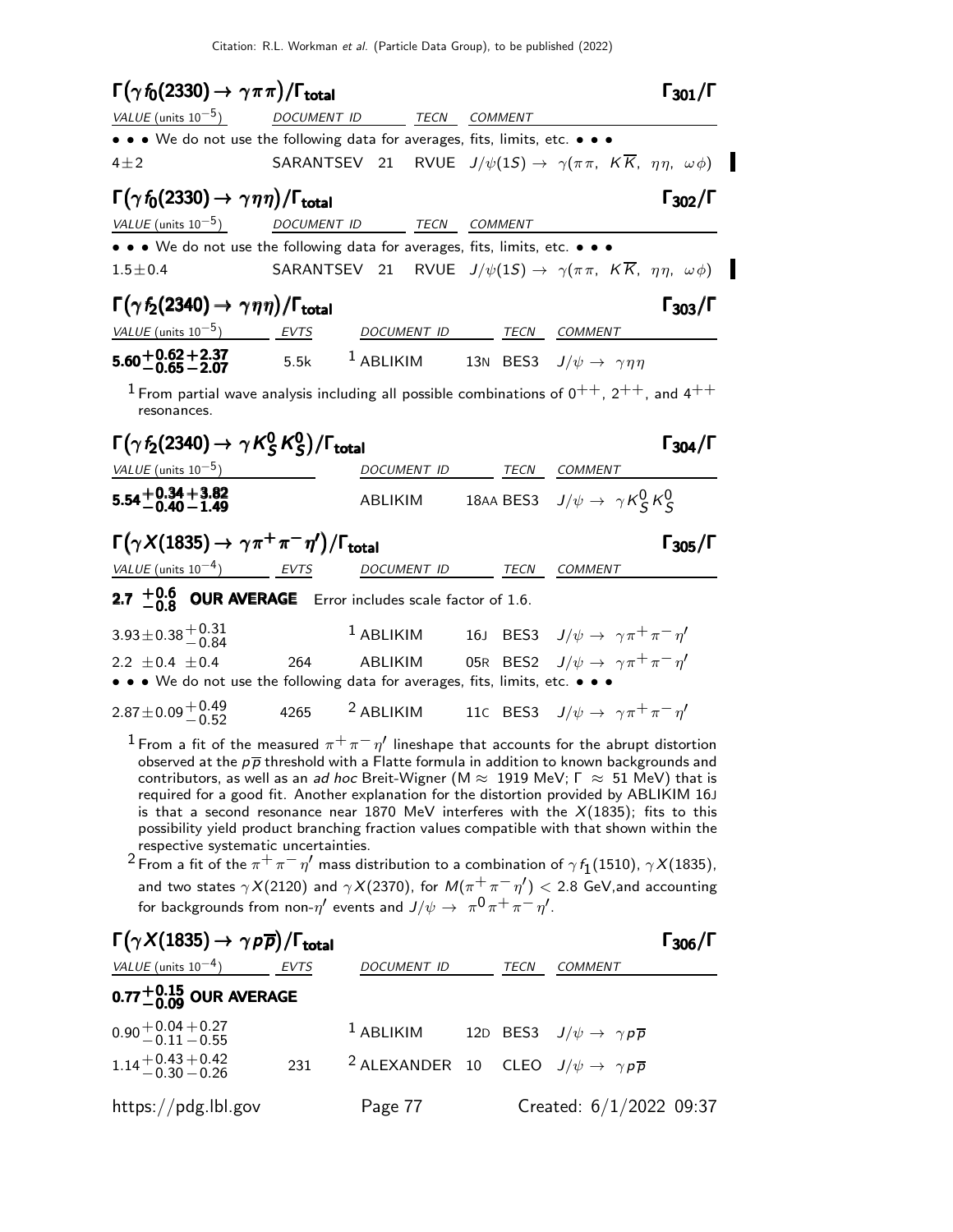| $0.70\!\pm\!0.04\frac{+0.19}{-0.08}$ | BAI |  | 03F BES2 $J/\psi \rightarrow \gamma \rho \overline{\rho}$ |  |
|--------------------------------------|-----|--|-----------------------------------------------------------|--|
|                                      |     |  |                                                           |  |

 $1$  From the fit including final state interaction effects in isospin 0 S-wave according to

SIBIRTSEV 05A.<br><sup>2</sup> From a fit of the p $\overline{p}$  mass distribution to a combination of  $\gamma X(1835)$ ,  $\gamma R$  with  $M(R)$  $=$  2100 MeV and  $\varGamma(R) =$  160 MeV, and  $\gamma \, p \, \overline{p}$  phase space, for  $M(p \, \overline{p}) <$  2.85 GeV.

| $\Gamma(\gamma X(1835) \rightarrow \gamma K_S^0 K_S^0 \eta)/\Gamma_{\text{total}}$ | $\Gamma_{307}/\Gamma$ |             |                                                       |
|------------------------------------------------------------------------------------|-----------------------|-------------|-------------------------------------------------------|
| <i>VALUE</i> (units $10^{-5}$ )                                                    | DOCUMENT ID           | <b>TECN</b> | COMMENT                                               |
| $3.31 + 0.33 + 1.96$<br>-0.30 - 1.29                                               | ABLIKIM               |             | 15T BES3 $J/\psi \rightarrow \gamma K_S^0 K_S^0 \eta$ |

## $\Gamma(\gamma X(1835) \rightarrow \gamma \gamma \phi(1020)) / \Gamma_{\text{total}}$  Γ<sub>308</sub>/Γ

| VALUE (units $10^{-6}$ )                                                                                                                                                                                                                                                                                            | EVTS | <b>DOCUMENT ID</b> | TECN | COMMENT                                                |  |
|---------------------------------------------------------------------------------------------------------------------------------------------------------------------------------------------------------------------------------------------------------------------------------------------------------------------|------|--------------------|------|--------------------------------------------------------|--|
| • • • We do not use the following data for averages, fits, limits, etc. • • •                                                                                                                                                                                                                                       |      |                    |      |                                                        |  |
| $1.77 \pm 0.35 \pm 0.25$                                                                                                                                                                                                                                                                                            | 305  | $1$ ABLIKIM        |      | 181 BES3 $J/\psi \rightarrow \gamma \gamma \phi(1020)$ |  |
| $8.09 \pm 1.99 \pm 1.36$                                                                                                                                                                                                                                                                                            | 1.3k | $2$ ABLIKIM        |      | 181 BES3 $J/\psi \rightarrow \gamma \gamma \phi(1020)$ |  |
| $\frac{1}{2}$ $\frac{1}{2}$ $\frac{1}{2}$ $\frac{1}{2}$ $\frac{1}{2}$ $\frac{1}{2}$ $\frac{1}{2}$ $\frac{1}{2}$ $\frac{1}{2}$ $\frac{1}{2}$ $\frac{1}{2}$ $\frac{1}{2}$ $\frac{1}{2}$ $\frac{1}{2}$ $\frac{1}{2}$ $\frac{1}{2}$ $\frac{1}{2}$ $\frac{1}{2}$ $\frac{1}{2}$ $\frac{1}{2}$ $\frac{1}{2}$ $\frac{1}{2}$ |      |                    |      |                                                        |  |

<sup>1</sup> Constructive interference between the X(1835) and  $\eta(1405)/\eta(1475)$  is assumed in a fit to the  $\gamma \phi$  invariant mass.

<sup>2</sup> Destructive interference between the X(1835) and  $\eta(1405)/\eta(1475)$  is assumed in a fit to the  $\gamma \phi$  invariant mass.

| $\Gamma(\gamma X(1835) \rightarrow \gamma \gamma \gamma)/\Gamma_{\rm total}$            |               |             |              |             | $\Gamma_{309}/\Gamma$                                            |
|-----------------------------------------------------------------------------------------|---------------|-------------|--------------|-------------|------------------------------------------------------------------|
| <b>VALUE</b>                                                                            | <u>__ CL%</u> | DOCUMENT ID |              | TECN        | COMMENT                                                          |
| $<$ 3.56 $\times$ 10 <sup>-6</sup>                                                      | 90            | ABLIKIM     |              |             | 180 BES3 $\psi(2S) \rightarrow \pi^+ \pi^- \gamma \gamma \gamma$ |
| $\Gamma(\gamma X(1835) \rightarrow \gamma 3(\pi^+\pi^-))/\Gamma_{\rm total}$            |               |             |              |             | $\Gamma_{310}/\Gamma$                                            |
| $VALUE$ (units $10^{-5}$ ) EVTS                                                         |               |             |              |             | DOCUMENT ID TECN COMMENT                                         |
| $2.44 \pm 0.36 \pm 0.60$                                                                | 0.6k          | ABLIKIM     |              |             | 130 BES3 $J/\psi \rightarrow \gamma 3(\pi^+\pi^-)$               |
| $\Gamma(\gamma X(2370) \rightarrow \gamma K^+ K^- \eta^{\prime})/\Gamma_{\text{total}}$ |               |             |              |             | $\Gamma_{311}/\Gamma$                                            |
| VALUE (units $10^{-5}$ )                                                                |               | DOCUMENT ID |              |             | TECN COMMENT                                                     |
| $1.79 \pm 0.23 \pm 0.65$                                                                |               |             |              |             | ABLIKIM 20Q BES3 $J/\psi \rightarrow \gamma K^+ K^- \eta'$       |
| $\Gamma(\gamma X(2370) \rightarrow \gamma K_S^0 K_S^0 \eta')/\Gamma_{\rm total}$        |               |             |              |             | $\Gamma_{312}/\Gamma$                                            |
| VALUE (units $10^{-5}$ )                                                                |               |             |              |             | DOCUMENT ID TECN COMMENT                                         |
| $1.18 \pm 0.32 \pm 0.39$                                                                |               |             |              |             | ABLIKIM 20Q BES3 $J/\psi \rightarrow \gamma K_S^0 K_S^0 \eta'$   |
| $\Gamma(\gamma X(2370) \rightarrow \gamma \eta \eta \eta')/\Gamma_{\text{total}}$       |               |             |              |             | $\Gamma_{313}/\Gamma$                                            |
| VALUE (units $10^{-6}$ )                                                                | CL%           | DOCUMENT ID |              | TECN        | <b>COMMENT</b>                                                   |
| < 9.2                                                                                   | 90            | ABLIKIM     |              |             | 210 BES3 $J/\psi(15) \rightarrow \gamma \eta \eta \eta'$         |
| $\Gamma(\gamma p \overline{p})/\Gamma_{\rm total}$                                      |               |             |              |             | $\Gamma_{314}/\Gamma$                                            |
| VALUE (units $10^{-3}$ )                                                                | CL% EVTS      |             |              | DOCUMENT ID | TECN<br>COMMENT                                                  |
| $0.38 \pm 0.07 \pm 0.07$                                                                |               | 49          | <b>EATON</b> | 84          | MRK2 $e^+e^-$                                                    |
| • • • We do not use the following data for averages, fits, limits, etc. • • •           |               |             |              |             |                                                                  |
| < 0.11                                                                                  | 90            |             | PERUZZI      | 78          | MRK1 $e^+e^-$                                                    |
|                                                                                         |               |             |              |             |                                                                  |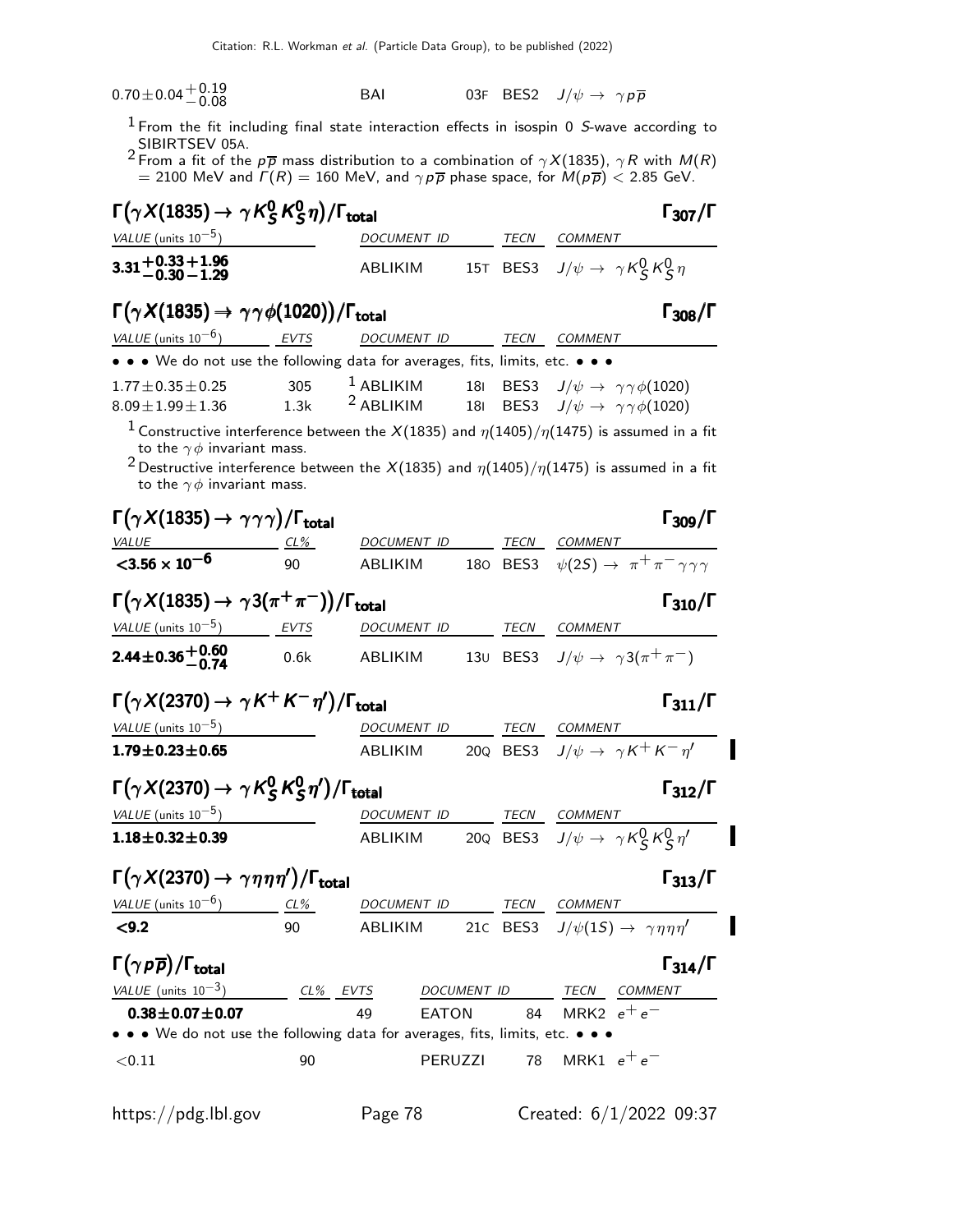Citation: R.L. Workman et al. (Particle Data Group), to be published (2022)

| $\Gamma\big(\gamma\,\rho\,\overline{\rho}\,\pi^+\,\pi^-\big)/\Gamma_{\rm total}$                                                        |          |      |                                                                            |    |                 |                                     | $\Gamma_{315}/\Gamma$                                                                                             |
|-----------------------------------------------------------------------------------------------------------------------------------------|----------|------|----------------------------------------------------------------------------|----|-----------------|-------------------------------------|-------------------------------------------------------------------------------------------------------------------|
| <i>VALUE</i><br>$<$ 0.79 $\times$ 10 <sup>-3</sup>                                                                                      |          | CL%  | <i>DOCUMENT ID</i>                                                         |    |                 | TECN COMMENT                        |                                                                                                                   |
|                                                                                                                                         |          | 90   | <b>EATON</b>                                                               | 84 | MRK2 $e^+e^-$   |                                     |                                                                                                                   |
| $\Gamma(\gamma\Lambda\overline{\Lambda})/\Gamma_{\rm total}$                                                                            |          |      |                                                                            |    |                 |                                     | $\Gamma_{316}/\Gamma$                                                                                             |
| <b>VALUE</b>                                                                                                                            |          | CL%  | <u>DOCUMENT ID</u>                                                         |    |                 | TECN COMMENT                        |                                                                                                                   |
| ${<}0.13 \times 10^{-3}$                                                                                                                |          | 90   | <b>HENRARD</b>                                                             | 87 | DM <sub>2</sub> | $e^+e^-$                            |                                                                                                                   |
| • • • We do not use the following data for averages, fits, limits, etc. • • •                                                           |          |      |                                                                            |    |                 |                                     |                                                                                                                   |
| $<$ 0.16 $\times$ 10 $^{-3}$                                                                                                            |          | 90   | BAI                                                                        |    | 98G BES         | $e^+e^-$                            |                                                                                                                   |
| $\Gamma(\gamma A \rightarrow \gamma$ invisible)/ $\Gamma_{\rm total}$                                                                   |          |      |                                                                            |    |                 |                                     | $\Gamma_{317}/\Gamma$                                                                                             |
| VALUE                                                                                                                                   | CL% EVTS |      | DOCUMENT ID TECN COMMENT                                                   |    |                 |                                     |                                                                                                                   |
| $< 1.7 \times 10^{-6}$                                                                                                                  | 90       | 88M  | <sup>1</sup> ABLIKIM 20K BES3 $\psi(2S) \rightarrow J/\psi \pi^+ \pi^-$    |    |                 |                                     |                                                                                                                   |
| • • • We do not use the following data for averages, fits, limits, etc. • • •                                                           |          |      |                                                                            |    |                 |                                     |                                                                                                                   |
| ${<}6.3\times10^{-6}$                                                                                                                   | 90 3.7M  |      | $2$ INSLER                                                                 |    |                 |                                     | 10 CLEO $\psi(2S) \rightarrow J/\psi \pi^+ \pi^-$                                                                 |
| $^1$ For a narrow state A with mass $m_{\tilde{\mathcal{A}}}~<$ 1.2 GeV. The limit varies with $m_{\tilde{\mathcal{A}}}$ , reaching its |          |      |                                                                            |    |                 |                                     |                                                                                                                   |
| largest value of $1.7 \times 10^{-6}$ at 1.2 GeV and being $7.0 \times 10^{-7}$ for $m_A = 0$ .                                         |          |      |                                                                            |    |                 |                                     |                                                                                                                   |
| $^2$ The limit varies with mass $m_A$ of a narrow state A and is 4.3 $\times$ $10^{-6}$ for $m_A$ = 0                                   |          |      |                                                                            |    |                 |                                     |                                                                                                                   |
| $= 960$ MeV.                                                                                                                            |          |      |                                                                            |    |                 |                                     | ,reaches its largest value of 6.3 $\times$ $10^{-6}$ at $m_A$ $=$ 500 MeV, and is 3.6 $\times$ $10^{-6}$ at $m_A$ |
|                                                                                                                                         |          |      |                                                                            |    |                 |                                     |                                                                                                                   |
| $\Gamma(\gamma A^0\!\rightarrow \gamma\mu^+\mu^-)/\Gamma_{\rm total}$                                                                   |          |      |                                                                            |    |                 |                                     | $\Gamma_{318}/\Gamma$                                                                                             |
| (narrow state $A^0$ with 0.2 GeV $<$ $m_{A^0}$ $<$ 3 GeV)                                                                               |          |      |                                                                            |    |                 |                                     |                                                                                                                   |
| VALUE<br>$<$ 0.5 $\times$ 10 <sup>-5</sup>                                                                                              | $CL\%$   |      | DOCUMENT ID TECN COMMENT                                                   |    |                 |                                     |                                                                                                                   |
| • • • We do not use the following data for averages, fits, limits, etc. • • •                                                           |          | 90   | $^{-1}$ ABLIKIM $^{-1}$ 16E BES3 $J/\psi \rightarrow \ \gamma \mu^+ \mu^-$ |    |                 |                                     |                                                                                                                   |
| ${<}2.1\times10^{-5}$                                                                                                                   |          | 90   | <sup>2</sup> ABLIKIM 12 BES3 $J/\psi \rightarrow \gamma \mu^+ \mu^-$       |    |                 |                                     |                                                                                                                   |
| $^1$ For a narrow scalar or pseudoscalar, $A^0$ , with a mass in the range 0.212–3 GeV. The                                             |          |      |                                                                            |    |                 |                                     |                                                                                                                   |
| measured 90% CL limit as a function of $m_{A^0}$ is in the range (2.8–495.3) $\times$ $10^{-8}$ .                                       |          |      |                                                                            |    |                 |                                     |                                                                                                                   |
| <sup>2</sup> For a narrow scalar or pseudoscalar, $A^0$ , with a mass in the range 0.21–3.00 GeV. The                                   |          |      |                                                                            |    |                 |                                     |                                                                                                                   |
| measured 90% CL limit as a function of $m_{A0}$ ranges from $4 \times 10^{-7}$ to $2.1 \times 10^{-5}$ .                                |          |      |                                                                            |    |                 |                                     |                                                                                                                   |
|                                                                                                                                         |          |      | $\longrightarrow$ dalitz decays $\rightarrow$                              |    |                 |                                     |                                                                                                                   |
| $\Gamma(\pi^0\,e^+\,e^-)/\Gamma_{\rm total}$                                                                                            |          |      |                                                                            |    |                 |                                     | $\Gamma_{319}/\Gamma$                                                                                             |
| <i>VALUE</i> (units $10^{-7}$ )                                                                                                         |          | EVTS | DOCUMENT ID TECN COMMENT                                                   |    |                 |                                     |                                                                                                                   |
| $7.56 \pm 1.32 \pm 0.50$                                                                                                                |          | 39   | ABLIKIM                                                                    |    |                 | 141 BES3 $J/\psi \to \pi^0 e^+ e^-$ |                                                                                                                   |
|                                                                                                                                         |          |      |                                                                            |    |                 |                                     |                                                                                                                   |
| $\Gamma(\eta\,e^+\,e^-)/\Gamma_{\rm total}$                                                                                             |          |      |                                                                            |    |                 |                                     | $\Gamma_{320}/\Gamma$                                                                                             |
| $VALUE$ (units $10^{-5}$ ) EVTS DOCUMENT ID TECN COMMENT                                                                                |          |      |                                                                            |    |                 |                                     |                                                                                                                   |
| $1.42 \pm 0.04 \pm 0.07$                                                                                                                |          |      | 2.47k 1,2 ABLIKIM 19A BES3 $J/\psi \to \eta e^+ e^-$                       |    |                 |                                     |                                                                                                                   |
| • • • We do not use the following data for averages, fits, limits, etc. • •                                                             |          |      |                                                                            |    |                 |                                     |                                                                                                                   |
| $1.16 \pm 0.07 \pm 0.06$                                                                                                                |          | 320  | <sup>1</sup> ABLIKIM 141 BES3 $J/\psi \rightarrow \eta e^+e^-$             |    |                 |                                     |                                                                                                                   |
| <sup>1</sup> Using both $\eta \to \gamma \gamma$ and $\eta \to \pi^+ \pi^- \pi^0$ decays.                                               |          |      |                                                                            |    |                 |                                     |                                                                                                                   |
| $^2$ Approximation of the transition form factor squared as an incoherent sum of the $\rho$ -meson<br>GeV. Supersedes ABLIKIM 14I.      |          |      |                                                                            |    |                 |                                     | and one-pole non-resonant amplitudes gives the pole mass m( $\Lambda$ ) = 2.56 $\pm$ 0.04 $\pm$ 0.03              |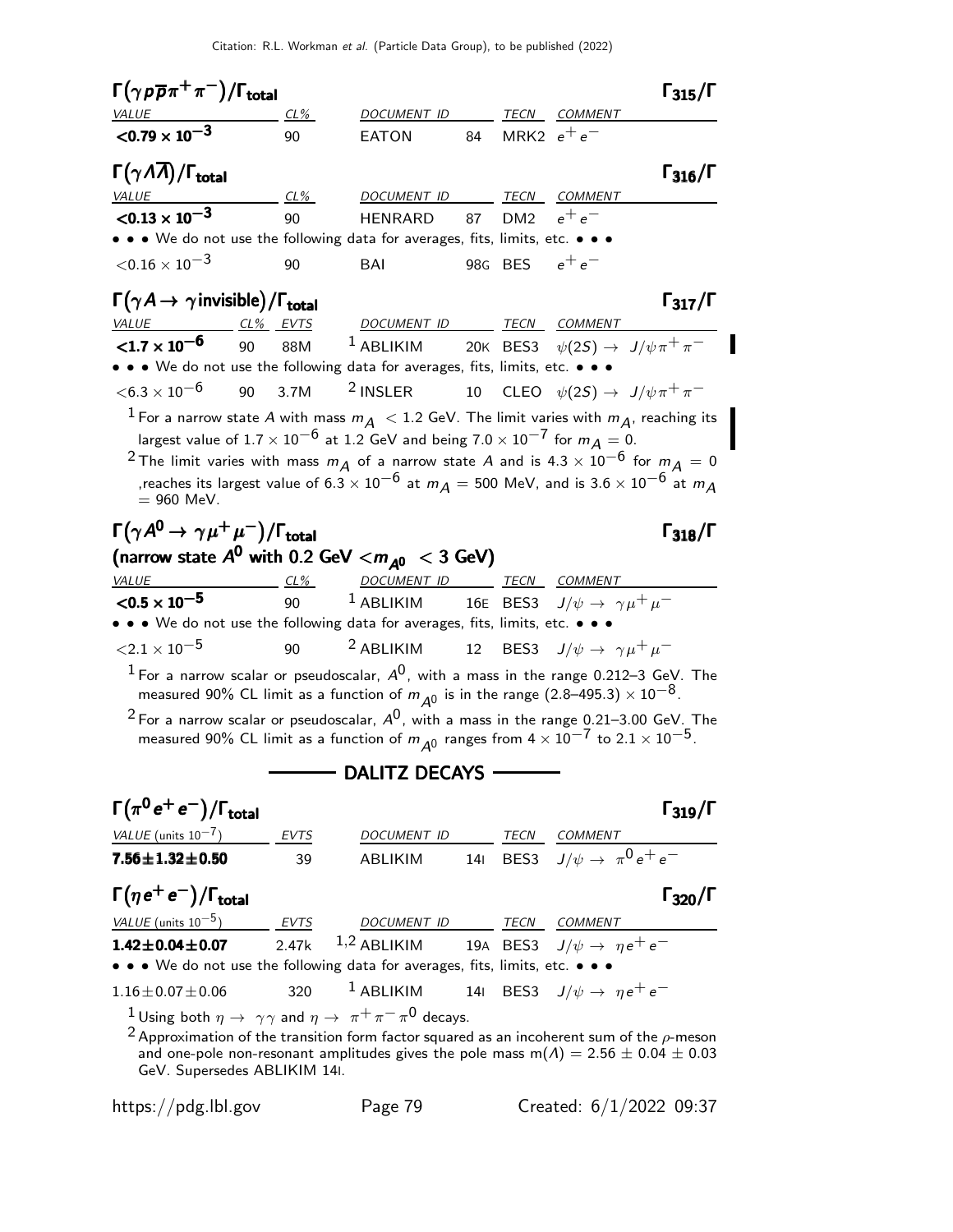$\Gamma(\eta^{\prime}(958) e^+e^-)/\Gamma_{\rm total}$  Γ<sub>321</sub>/Γ total and  $\overline{321}/\overline{1}$ VALUE (units  $10^{-5}$ ) EVTS DOCUMENT ID TECN COMMENT  $\rm 6.59\pm 0.07\pm 0.17$   $\rm 8.9k$   $\rm 1$  ABLIKIM  $\rm 19H$  BES3  $\rm J/\psi \rightarrow \rm \ \eta^{\prime}(958)\rm \, e^+ \, e^-$ • • • We do not use the following data for averages, fits, limits, etc. • •  $5.81\pm0.16\pm0.31$   $1.4$ k  $1.2$  ABLIKIM  $14$ I BES3  $J/\psi\rightarrow~\eta^{\prime}(958)\,e^+ \,e^ \frac{1}{2}$ Using both  $\eta' \to \gamma \pi^+ \pi^-$  and  $\eta' \to \pi^+ \pi^- \eta$  decays. 2 Superseded by ABLIKIM 19H.  $\Gamma(\eta U \to \eta e^+ e^-)/\Gamma_{\text{total}}$  Γ<sub>322</sub>/Γ VALUE CL<sup>%</sup> DOCUMENT ID TECN COMMENT  $< 9.11 \times 10^{-7}$ 90 <sup>1</sup> ABLIKIM 19A BES3  $J/\psi \rightarrow ne^+e^ 1$  For a dark photon U with mass between 10 and 2400 MeV. Obtained 90% C.L. limits as a function of  $m_{II}$  range from  $1.9 \times 10^{-8}$  to  $91.1 \times 10^{-8}$ .  $\Gamma(\eta^\prime(958) U \to \eta^\prime(958) e^+ e^-)/\Gamma_{\rm total}$  Γ<sub>323</sub>/Γ  $\Gamma_{323}/\Gamma$ VALUE CL<sup>%</sup> DOCUMENT ID TECN COMMENT  ${<}2.0 \times 10^{-7}$ 90  $^1$  ABLIKIM  $^1$  19H BES3  $\,$  J/ $\psi \rightarrow \,$   $\eta^{\prime}($ 958) $\rm e^+$   $\rm e^ 1$  For a dark photon U with mass between 100 and 2100 MeV. Obtained 90% C.L. limits as a function of  $m_{U}$  range from  $1.8 \times 10^{-8}$  to  $2.0 \times 10^{-7}$ . The corresponding limits on the branching fraction  $J/\psi\rightarrow~\eta' \, U$  range from  $5.7\times 10^{-8}$  to  $7.4\times 10^{-7}$ .  $\Gamma(\phi e^+ e^-)/\Gamma_{\rm total}$  Γ<sub>324</sub>/Γ /Γ $_{\rm total}$ Γ<sub>324</sub>/Γ VALUE (units  $10^{-7}$ ) CL% DOCUMENT ID TECN COMMENT **<1.2** 90  $1$  ABLIKIM 19AB BES3  $J/\psi \to \phi e^+ e^-$ <sup>1</sup>Using B( $\phi$  → K<sup>+</sup>K<sup>-</sup>) = (48.9 ± 0.5)% and B( $\psi$ (2S) → π<sup>+</sup>π<sup>-</sup>J/ $\psi$ ) = (34.49 ±  $0.30\%$ . - WEAK DECAYS  $\Gamma(D^- e^+ \nu_e + \text{c.c.}) / \Gamma_{\text{total}}$   $\Gamma_{325}/\Gamma$  $\Gamma_{325}/\Gamma$ VALUE CL% DOCUMENT ID TECN COMMENT  ${<}7.1\times10^{-8}$ 90 ABLIKIM 21Q BES3  $e^+e^- \rightarrow J/\psi$ • • • We do not use the following data for averages, fits, limits, etc. •  $\langle 1.2 \times 10^{-5}$  90 ABLIKIM 06M BES2  $e^+e^- \rightarrow J/\psi$  $\Gamma(\overline{D}^0 e^+ e^- + \text{c.c.}) / \Gamma_{\text{total}}$ VALUE CL% DOCUMENT ID TECN COMMENT  $<$ 8.5  $\times$  10 $^{-8}$ 90 <sup>1</sup> ABLIKIM 17AF BES3  $e^+e^- \rightarrow J/\psi$ • • • We do not use the following data for averages, fits, limits, etc.  $\langle 1.1 \times 10^{-5}$  90 ABLIKIM 06M BES2  $e^+e^- \rightarrow J/\psi$  $^1$ Using  $D^0$  decays to  $K^-\,\pi^+$ ,  $K^-\,\pi^+\,\pi^0$ , and  $K^-\,\pi^+\,\pi^+\,\pi^-$ .  $Γ(D<sub>s</sub>^{-})$  $\Gamma(D_s^- e^+ \nu_e + \text{c.c.}) / \Gamma_{\text{total}}$  Γ<sub>327</sub>/Γ  $\Gamma(D_s^- e^+ \nu_e + \text{c.c.})/\Gamma_{\text{total}}$  Γ<sub>327</sub>/Γ VALUE CL<sup>%</sup> DOCUMENT ID TECN COMMENT  ${<}1.3\times10^{-6}$ 90 ABLIKIM 14R BES3  $e^+e^- \rightarrow J/\psi$ • • • We do not use the following data for averages, fits, limits, etc. • • •  $<$ 3.6  $\times$  10 $^{-5}$  90 <sup>1</sup> ABLIKIM 06M BES2  $e^+e^-$  → J/ $\psi$  $1 \text{ Using } B(D_S^- \to \phi \pi^-) = 4.4 \pm 0.5 \%$ . https://pdg.lbl.gov Page 80 Created: 6/1/2022 09:37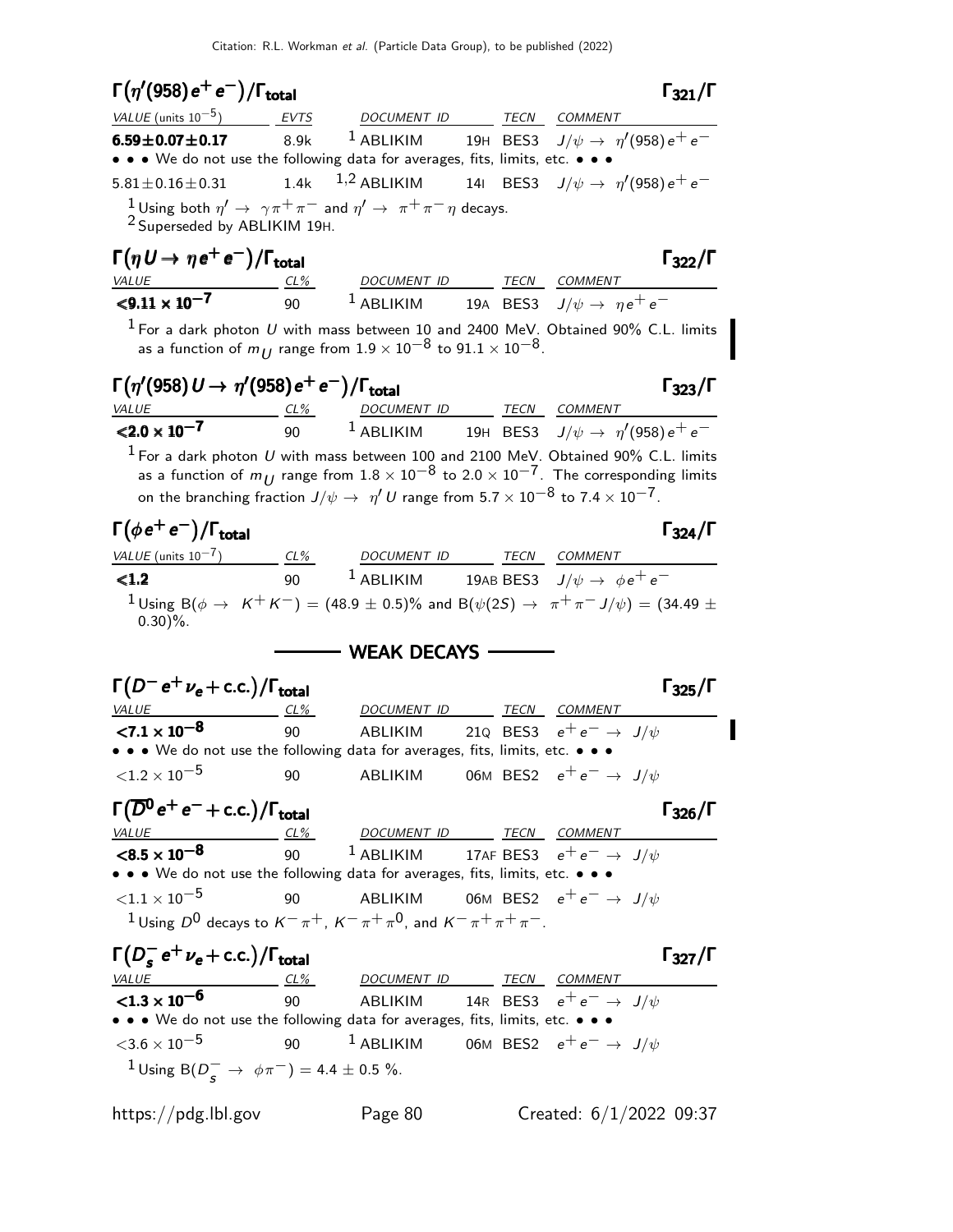| $\Gamma(D_s^{*-}e^+\nu_e + \text{c.c.})/\Gamma_{\text{total}}$                                                            |                 |                                                                                                      |  | $\Gamma_{328}/\Gamma$                                                                                                                                                                                                                                            |
|---------------------------------------------------------------------------------------------------------------------------|-----------------|------------------------------------------------------------------------------------------------------|--|------------------------------------------------------------------------------------------------------------------------------------------------------------------------------------------------------------------------------------------------------------------|
| $VALUE$ CL%                                                                                                               |                 | DOCUMENT ID TECN COMMENT                                                                             |  |                                                                                                                                                                                                                                                                  |
| ${<}1.8 \times 10^{-6}$                                                                                                   | 90              | ABLIKIM                                                                                              |  | 14R BES3 $e^+e^- \rightarrow J/\psi$                                                                                                                                                                                                                             |
| $\Gamma(D^-\pi^+ + \text{c.c.})/\Gamma_{\text{total}}$                                                                    |                 |                                                                                                      |  | $\Gamma_{329}/\Gamma$                                                                                                                                                                                                                                            |
|                                                                                                                           |                 | DOCUMENT ID                                                                                          |  | TECN COMMENT                                                                                                                                                                                                                                                     |
| $\frac{VALUE}{27.5 \times 10^{-5}}$ $\frac{CL\%}{90}$                                                                     |                 | ABLIKIM                                                                                              |  | 08J BES2 $e^+e^- \rightarrow J/\psi$                                                                                                                                                                                                                             |
| $\Gamma(\overline{D^0K^0}+c.c.)/\Gamma_{\text{total}}$                                                                    |                 |                                                                                                      |  | $\Gamma_{330}/\Gamma$                                                                                                                                                                                                                                            |
|                                                                                                                           | <u>CL%</u>      |                                                                                                      |  | DOCUMENT ID TECN COMMENT                                                                                                                                                                                                                                         |
| <u>VALUE</u><br><1.7 $\times$ 10 <sup>-4</sup>                                                                            | 90              | ABLIKIM                                                                                              |  | 08J BES2 $e^+e^- \rightarrow J/\psi$                                                                                                                                                                                                                             |
| $\Gamma(\overline{D}^0\overline{K}^{*0}$ + c.c.)/ $\Gamma_{\rm total}$                                                    |                 |                                                                                                      |  | $\Gamma_{331}/\Gamma$                                                                                                                                                                                                                                            |
| $\frac{VALUE}{2.5 \times 10^{-6}}$ $\frac{CL\%}{90}$                                                                      |                 | DOCUMENT ID TECN COMMENT                                                                             |  |                                                                                                                                                                                                                                                                  |
|                                                                                                                           |                 |                                                                                                      |  | ABLIKIM 14K BES3 $e^+e^- \rightarrow J/\psi$                                                                                                                                                                                                                     |
| $\Gamma(D_s^- \pi^+ + \text{c.c.})/\Gamma_{\text{total}}$                                                                 |                 |                                                                                                      |  | $\Gamma_{332}/\Gamma$                                                                                                                                                                                                                                            |
|                                                                                                                           |                 |                                                                                                      |  | DOCUMENT ID TECN COMMENT                                                                                                                                                                                                                                         |
|                                                                                                                           |                 |                                                                                                      |  | ABLIKIM 08J BES2 $e^+e^- \rightarrow J/\psi$                                                                                                                                                                                                                     |
| $\Gamma(D_s^- \rho^+ + \text{c.c.})/\Gamma_{\text{total}}$                                                                |                 |                                                                                                      |  | $\Gamma_{333}/\Gamma$                                                                                                                                                                                                                                            |
| $\frac{VALUE}{21.3 \times 10^{-5}}$ $\frac{CL\%}{90}$                                                                     |                 | DOCUMENT ID TECN COMMENT                                                                             |  |                                                                                                                                                                                                                                                                  |
|                                                                                                                           |                 |                                                                                                      |  | ABLIKIM 14K BES3 $e^+e^- \rightarrow J/\psi$                                                                                                                                                                                                                     |
| <b>CONFIDENT LEPTON FAMILY NUMBER (LF) VIOLATING MODES -</b><br>$\Gamma(\gamma\gamma)/\Gamma_{\rm total}$<br><b>VALUE</b> |                 | ———— CHARGE CONJUGATION ( <i>C</i> ), PARITY ( <i>P</i> ), ——<br><u>CL% DOCUMENT ID TECN COMMENT</u> |  | $\Gamma_{334}/\Gamma$                                                                                                                                                                                                                                            |
| $< 2.7 \times 10^{-7}$                                                                                                    | 90              |                                                                                                      |  | ABLIKIM 14Q BES3 $\psi(2S) \rightarrow \pi^+ \pi^- J/\psi$                                                                                                                                                                                                       |
| • • • We do not use the following data for averages, fits, limits, etc. • • •                                             |                 |                                                                                                      |  |                                                                                                                                                                                                                                                                  |
| $~<~0.5\times 10^{-5}$                                                                                                    |                 | 90 ADAMS                                                                                             |  | 08 CLEO $\psi(2S) \rightarrow \pi^+ \pi^- J/\psi$                                                                                                                                                                                                                |
| $< 1.6 \times 10^{-4}$                                                                                                    | 90              | $1$ WICHT                                                                                            |  | 08 BELL $B^{\pm} \rightarrow K^{\pm} \gamma \gamma$                                                                                                                                                                                                              |
| $< 2.2 \times 10^{-5}$                                                                                                    | 90              |                                                                                                      |  | ABLIKIM 07J BES2 $\psi(2S) \rightarrow J/\psi \pi^+ \pi^-$                                                                                                                                                                                                       |
| $<$ 50 $\times$ 10 <sup>-5</sup>                                                                                          | 90              | BARTEL 77 CNTR $e^+e^-$                                                                              |  |                                                                                                                                                                                                                                                                  |
|                                                                                                                           |                 |                                                                                                      |  | <sup>1</sup> WICHT 08 reports $[\Gamma(J/\psi(1S) \to \gamma\gamma)/\Gamma_{\rm total}] \times [B(B^+ \to J/\psi(1S)K^+)] < 0.16 \times$<br>$10^{-6}$ which we divide by our best value B( $B^+ \rightarrow J/\psi(1S)K^+$ ) = 1.020 $\times$ 10 <sup>-3</sup> . |
| $\Gamma(\gamma\phi)/\Gamma_{\rm total}$                                                                                   |                 |                                                                                                      |  | $\Gamma_{335}/\Gamma$                                                                                                                                                                                                                                            |
| $\frac{VALUE}{<1.4 \times 10^{-6}}$                                                                                       | $\frac{CL\%}{}$ | DOCUMENT ID TECN COMMENT                                                                             |  |                                                                                                                                                                                                                                                                  |
|                                                                                                                           | 90              |                                                                                                      |  | ABLIKIM 14Q BES3 $\psi(2S) \rightarrow \pi^+ \pi^- J/\psi$                                                                                                                                                                                                       |
| $\Gamma(e^{\pm}\mu^{\mp})/\Gamma_{\text{total}}$                                                                          |                 |                                                                                                      |  | $\Gamma_{336}/\Gamma$                                                                                                                                                                                                                                            |
| <b>VALUE</b>                                                                                                              | $CL\%$          | DOCUMENT ID TECN COMMENT                                                                             |  |                                                                                                                                                                                                                                                                  |
| ${<}1.6 \times 10^{-7}$                                                                                                   | 90              | ABLIKIM                                                                                              |  | 13L BES3 $e^+e^- \rightarrow J/\psi$                                                                                                                                                                                                                             |

• • • We do not use the following data for averages, fits, limits, etc. • • •  $\langle 1.1 \times 10^{-6}$  90 BAI 03D BES  $e^+e^- \rightarrow J/\psi$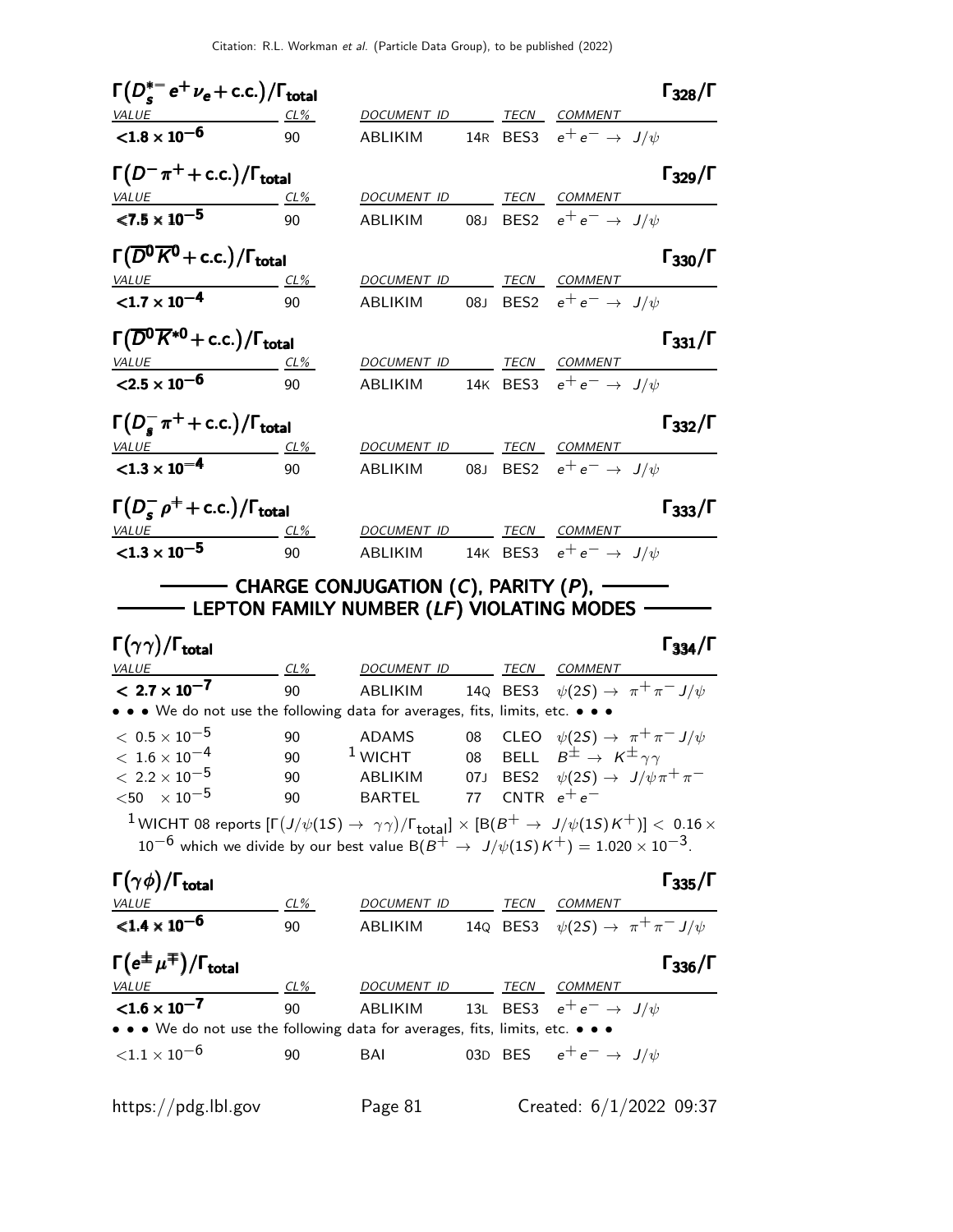

#### $J/\psi(1S)$  REFERENCES

| ABLIKIM        |     | 21AM PR D104 092004 | M. Ablikim et al.                         | (BESIII Collab.) |
|----------------|-----|---------------------|-------------------------------------------|------------------|
| ABLIKIM        |     | 21AT JHEP 2111 226  | M. Ablikim et al.                         | BESIII Collab.)  |
| ABLIKIM        | 21C | PR D103 012009      | M. Ablikim et al.                         | BESIII Collab.)  |
| ABLIKIM        | 21M | PR D103 112007      | M. Ablikim et al.                         | BESIII Collab.)  |
| ABLIKIM        | 21Q | JHEP 2106 157       | M. Ablikim et al.                         | (BESIII Collab.) |
| LEES           | 21  | PR D103 092001      | J.P. Lees et al.                          | BABAR Collab.)   |
| LEES           | 21B | PR D104 112003      | J.P. Lees et al.                          | BABAR Collab.)   |
| LEES           | 21C | PR D104 112004      | J.P. Lees et al.                          | BABAR Collab.)   |
| SARANTSEV      | 21  | PL B816 136227      | A.V. Sarantsev et al.                     | (BONN, PNPI)     |
| ABLIKIM        | 20  | PR D101 012004      | M. Ablikim et al.                         | (BESIII Collab.) |
| ABLIKIM        | 20K | PR D101 112005      | M. Ablikim et al.                         | (BESIII Collab.) |
| ABLIKIM        | 20Q | EPJ C80 746         | M. Ablikim et al.                         | BESIII Collab.)  |
| ANASHIN        | 20  | JHEP 2007 112       | V. V. Anashin et al.                      | (KEDR Collab.)   |
| ABLIKIM        | 19A | PR D99 012006       | M. Ablikim et al.                         | BESIII Collab.)  |
| Also           |     |                     | PR D104 099901 (errat.) M. Ablikim et al. | BESIII Collab.)  |
| ABLIKIM        |     | 19AB PR D99 052010  | M. Ablikim et al.                         | BESIII Collab.)  |
| ABLIKIM        |     | 19AC PR D99 071101  | M. Ablikim et al.                         | BESIII Collab.)  |
| ABLIKIM        |     | 19AF PR D99 072006  | M. Ablikim et al.                         | BESIII Collab.)  |
| ABLIKIM        |     | 19AN PR D99 112008  | M. Ablikim et al.                         | BESIII Collab.)  |
| ABLIKIM        |     | 19AQ PR D100 032004 | M. Ablikim et al.                         | (BESIII Collab.) |
| ABLIKIM        | 19H | PR D99 012013       | M. Ablikim et al.                         | BESIII Collab.)  |
| ABLIKIM        | 19N | PR D99 032006       | M. Ablikim et al.                         | BESIII Collab.)  |
| ABLIKIM        | 19Q | PL B791 375         | M. Ablikim et al.                         | BESIII Collab.)  |
| ABLIKIM        | 19T | PRL 122 142002      | M. Ablikim et al.                         | (BESIII Collab.) |
| LU             | 19  | PR D99 032003       | $P.-C.$ Lu et al.                         | (BELLE Collab.)  |
| <b>ABLIKIM</b> |     | 18AA PR D98 072003  | M. Ablikim et al.                         | (BESIII Collab.) |
| ABLIKIM        |     | 18AB PR D98 072005  | M. Ablikim et al.                         | BESIII Collab.)  |
| ABLIKIM        | 18D | PRL 121 022001      | M. Ablikim et al.                         | (BESIII Collab.) |
| ABLIKIM        | 18I | PR D97 051101       | M. Ablikim et al.                         | (BESIII Collab.) |
|                |     |                     |                                           |                  |

https://pdg.lbl.gov Page 82 Created: 6/1/2022 09:37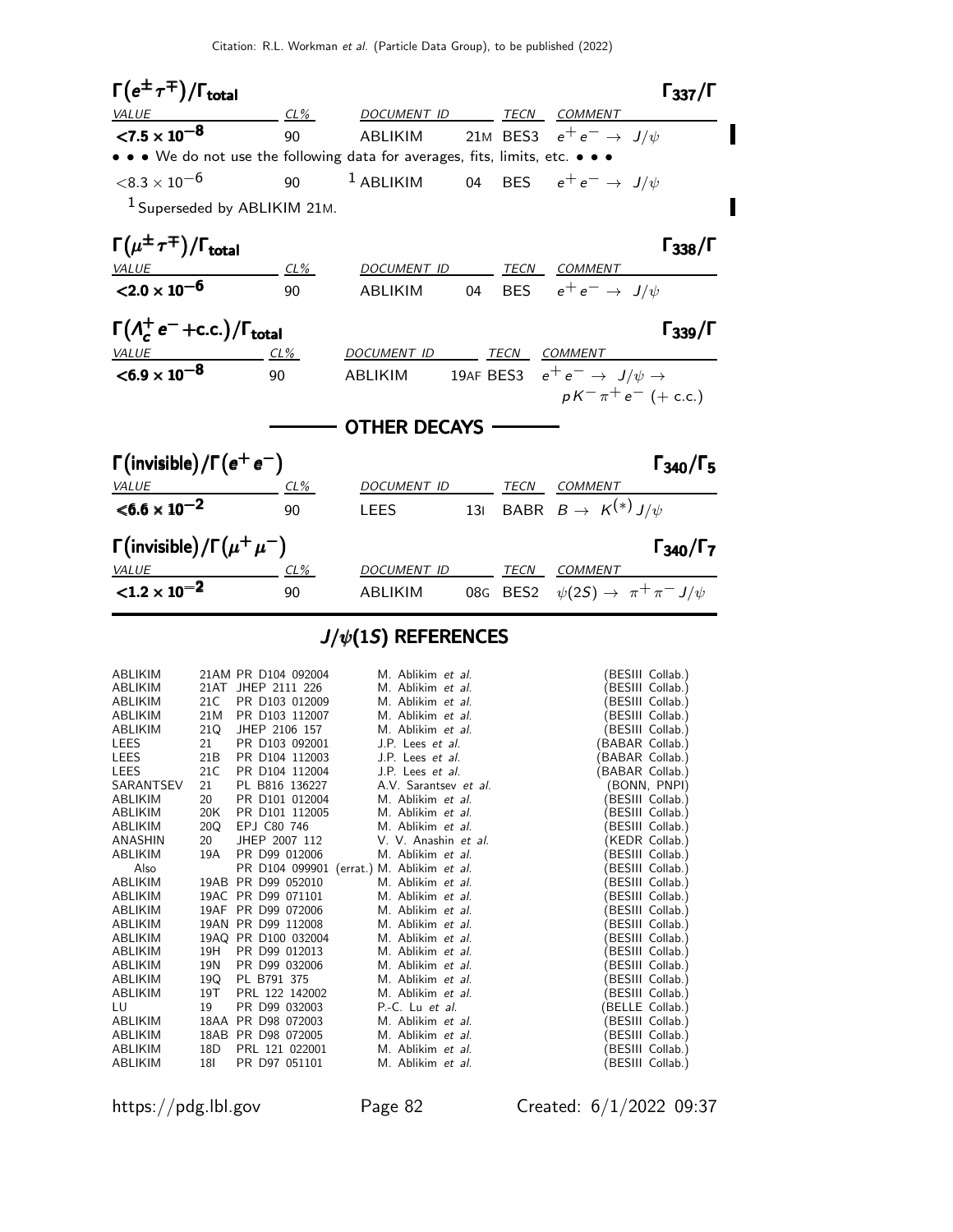| ABLIKIM              | 18O       | PR D97 072014                            | M. Ablikim et al.                            | (BESIII Collab.)                     |
|----------------------|-----------|------------------------------------------|----------------------------------------------|--------------------------------------|
| ANASHIN              | 18A       | JHEP 1805 119                            | V.V. Anashin et al.                          | (KEDR Collab.)                       |
| LEES                 | 18        | PR D97 052007                            | J.P. Lees et al.                             | (BABAR Collab.)                      |
| LEES                 | 18E       | PR D98 112015                            | J.P. Lees et al.                             | (BABAR Collab.)                      |
| ABLIKIM              |           | 17AF PR D96 111101                       | M. Ablikim et al.                            | (BESIII Collab.)                     |
| ABLIKIM<br>ABLIKIM   |           | 17AH PR D96 112001<br>17AK PR D96 112012 | M. Ablikim et al.<br>M. Ablikim et al.       | (BESIII Collab.)<br>(BESIII Collab.) |
| ABLIKIM              | 17E       | PL B770 217                              | M. Ablikim et al.                            | (BESIII Collab.)                     |
| ABLIKIM              | 17L       | PR D95 052003                            | M. Ablikim et al.                            | (BESIII Collab.)                     |
| LEES                 | 17A       | PR D95 052001                            | J.P. Lees et al.                             | (BABAR Collab.)                      |
| LEES                 | 17C       | PR D95 072007                            | J.P. Lees et al.                             | (BABAR Collab.)                      |
| LEES                 | 17D       | PR D95 092005                            | J.P. Lees et al.                             | (BABAR Collab.)                      |
| ABLIKIM              | 16E       | PR D93 052005                            | M. Ablikim et al.                            | (BESIII Collab.)                     |
| ABLIKIM              | 16 J      | PRL 117 042002                           | M. Ablikim et al.                            | (BESIII Collab.)                     |
| ABLIKIM              | 16K       | PR D93 052010                            | M. Ablikim et al.                            | (BESIII Collab.)                     |
| ABLIKIM              | 16L       | PR D93 072003                            | M. Ablikim et al.                            | (BESIII Collab.)                     |
| ABLIKIM              | 16M       | PR D93 072008                            | M. Ablikim et al.                            | (BESIII Collab.)                     |
| ABLIKIM              | 16N       | PR D93 112011                            | M. Ablikim                                   | (BESIII Collab.)                     |
| ABLIKIM              | 16P       | PR D94 072005                            | M. Ablikim et al.                            | (BESIII Collab.)                     |
| ABLIKIM              | 16Q       | PL B761 98                               | M. Ablikim et al.                            | (BESIII Collab.)                     |
| PDG<br>AAIJ          | 16        | CP C40 100001<br>EPJ C75 311             | C. Patrignani et al.<br>R. Aaij et al.       | (PDG Collab.)                        |
| ABLIKIM              | 15BI      | 15AE PR D92 052003                       | M. Ablikim et al.                            | (LHCb Collab.)<br>(BESIII Collab.)   |
| ABLIKIM              | 15H       | PR D91 052017                            | M. Ablikim et al.                            | (BESIII Collab.)                     |
| ABLIKIM              | 15K       | PR D91 112001                            | M. Ablikim et al.                            | (BESIII Collab.)                     |
| ABLIKIM              | 15P       | PR D92 012007                            | M. Ablikim et al.                            | (BESIII Collab.)                     |
| ABLIKIM              | 15T       | PRL 115 091803                           | M. Ablikim et al.                            | (BESIII Collab.)                     |
| ANASHIN              | 15        | PL B749 50                               | V.V. Anashin et al.                          | (KEDR Collab.)                       |
| <b>DOBBS</b>         | 15        | PR D91 052006                            | S. Dobbs et al.                              | (NWES)                               |
| LEES                 | 15J       | PR D92 072008                            | J.P. Lees et al.                             | (BABAR Collab.)                      |
| ABLIKIM              | 14I       | PR D89 092008                            | M. Ablikim et al.                            | (BESIII Collab.)                     |
| ABLIKIM              | 14K       | PR D89 071101                            | M. Ablikim et al.                            | (BESIII Collab.)                     |
| ABLIKIM              | 14N       | PR D90 052009                            | M. Ablikim et al.                            | (BESIII Collab.)                     |
| ABLIKIM              | 14Q       | PR D90 092002                            | M. Ablikim et al.                            | (BESIII Collab.)                     |
| ABLIKIM              | 14R       | PR D90 112014                            | M. Ablikim et al.                            | (BESIII Collab.)                     |
| ANASHIN              | 14<br>14  | PL B738 391                              | V.V. Anashin et al.<br>V.M. Aulchenko et al. | (KEDR Collab.)                       |
| AULCHENKO<br>LEES    | 14H       | PL B731 227<br>PR D89 092002             | J.P. Lees et al.                             | (KEDR Collab.)<br>(BABAR Collab.)    |
| ABLIKIM              | 13F       | PR D87 052007                            | M. Ablikim et al.                            | (BESIII Collab.)                     |
| ABLIKIM              | 13I       | PR D87 032003                            | M. Ablikim et al.                            | (BESIII Collab.)                     |
| ABLIKIM              | 13 J      | PR D87 032008                            | M. Ablikim et al.                            | (BESIII Collab.)                     |
| ABLIKIM              | 13L       | PR D87 112007                            | M. Ablikim et al.                            | (BESIII Collab.)                     |
| ABLIKIM              | 13N       | PR D87 092009                            | M. Ablikim et al.                            | (BESIII Collab.)                     |
| ABLIKIM              | 13P       | PR D87 112004                            | M. Ablikim et al.                            | (BESIII Collab.)                     |
| ABLIKIM              | 13R       | PR D88 032007                            | M. Ablikim et al.                            | (BESIII Collab.)                     |
| ABLIKIM              | 13U       | PR D88 091502                            | M. Ablikim et al.                            | (BESIII Collab.)                     |
| LEES                 | 13I       | PR D87 112005                            | J.P. Lees et al.                             | (BABAR Collab.)                      |
| LEES                 | 130       | PR D87 092005                            | J.P. Lees et al.                             | (BABAR Collab.)                      |
| LEES                 | 13Q       | PR D88 032013                            | J.P. Lees et al.                             | (BABAR Collab.)                      |
| LEES                 | 13Y       | PR D88 072009<br>PR D85 092012           | J.P. Lees et al.<br>M. Ablikim et al.        | (BABAR Collab.)<br>(BESIII Collab.)  |
| ABLIKIM<br>ABLIKIM   | 12<br>12B | PR D86 032008                            | M. Ablikim et al.                            | (BESIII Collab.)                     |
| ABLIKIM              | 12C       | PR D86 032014                            | M. Ablikim et al.                            | (BESIII Collab.)                     |
| ABLIKIM              | 12D       | PRL 108 112003                           | M. Ablikim et al.                            | (BESIII Collab.)                     |
| ABLIKIM              | 12H       | PL B710 594                              | M. Ablikim et al.                            | (BESIII Collab.)                     |
| ABLIKIM              | 12P       | CP C36 1031                              | M. Ablikim et al.                            | (BES II Collab.)                     |
| LEES                 | 12E       | PR D85 112009                            | J.P. Lees et al.                             | (BABAR Collab.)                      |
| LEES                 | 12F       | PR D86 012008                            | J.P. Lees et al.                             | (BABAR Collab.)                      |
| METREVELI            | 12        | PR D85 092007                            | Z. Metreveli et al.                          | $(NWES, FLOR, WAYN+)$                |
| ABLIKIM              | 11        | PR D83 012003                            | M. Ablikim et al.                            | (BESIII Collab.)                     |
| ABLIKIM              | 11C       | PRL 106 072002                           | M. Ablikim et al.                            | (BESIII Collab.)                     |
| ABLIKIM              | 11D       | PR D83 032003                            | M. Ablikim et al.                            | (BESIII Collab.)                     |
| ABLIKIM              | 10C       | PL B685 27<br>PL B693 88                 | M. Ablikim et al.                            | (BES II Collab.)                     |
| ABLIKIM<br>ALEXANDER | 10E<br>10 | PR D82 092002                            | M. Ablikim et al.<br>J.P. Alexander et al.   | (BES II Collab.)<br>(CLEO Collab.)   |
| ANASHIN              | 10        | PL B685 134                              | V.V. Anashin et al.                          | (KEDR Collab.)                       |
| DEL-AMO-SA 10O       |           | PRL 105 172001                           | P. del Amo Sanchez et al.                    | (BABAR Collab.)                      |
| INSLER               | 10        | PR D81 091101                            | J. Insler et al.                             | (CLEO Collab.)                       |
| ABLIKIM              | 09        | PL B676 25                               | M. Ablikim et al.                            | (BES Collab.)                        |
| ABLIKIM              | 09B       | PR D80 052004                            | M. Ablikim et al.                            | (BES II Collab.)                     |
| MITCHELL             | 09        | PRL 102 011801                           | R.E. Mitchell et al.                         | (CLEO Collab.)                       |

https://pdg.lbl.gov Page 83 Created: 6/1/2022 09:37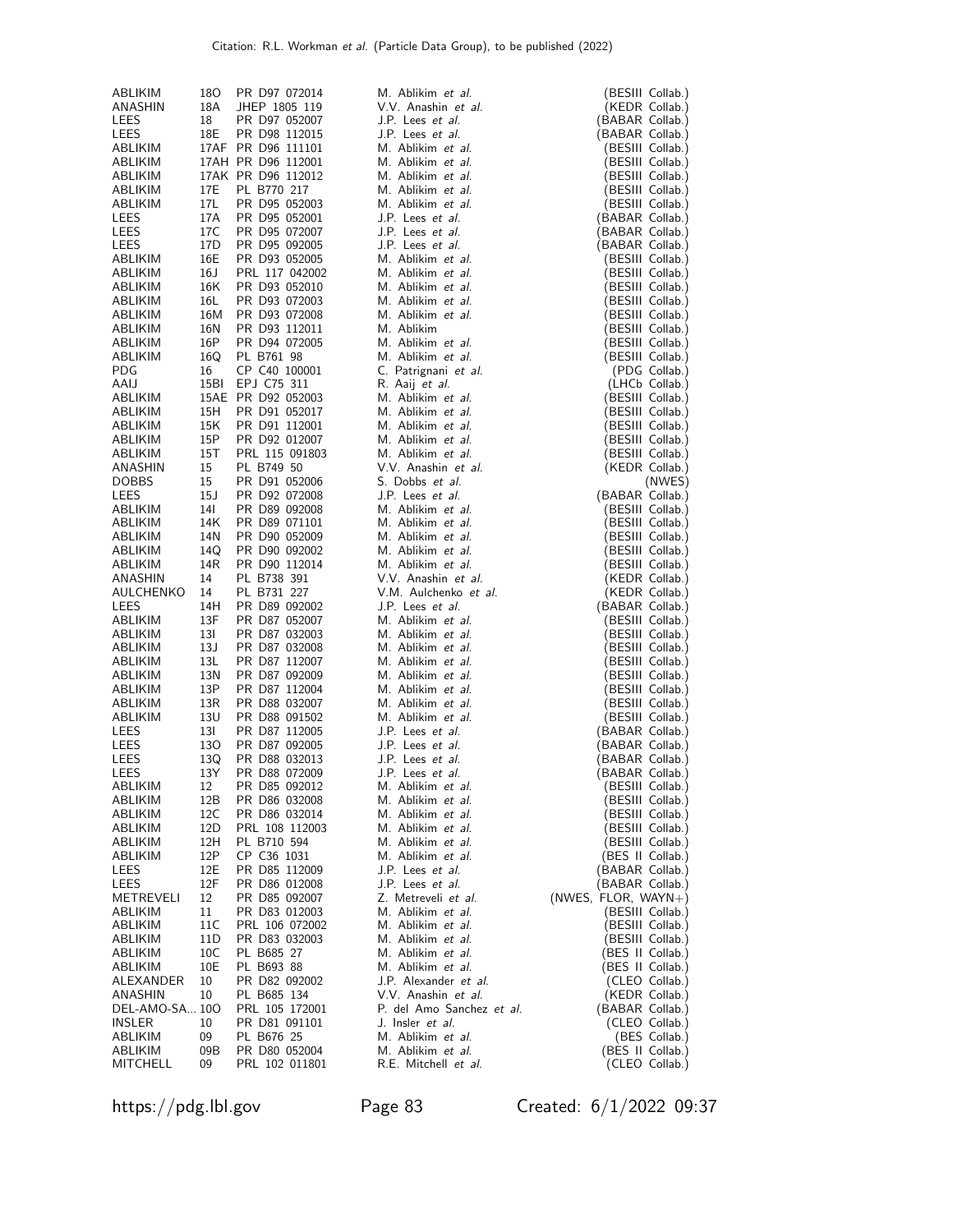| PEDLAR                  | 09         | PR D79 111101                  | T.K. Pedlar <i>et al.</i>                  | (CLEO Collab.)                    |
|-------------------------|------------|--------------------------------|--------------------------------------------|-----------------------------------|
| SHEN                    | 09         | PR D80 031101                  | C.P. Shen et al.                           | (BELLE Collab.)                   |
| ABLIKIM                 | 08         | EPJ C53 15                     | M. Ablikim et al.                          | (BES Collab.)                     |
| ABLIKIM                 | 08A        | PR D77 012001                  | M. Ablikim et al.                          | (BES Collab.)                     |
| ABLIKIM                 | 08C        | PL B659 789                    | M. Ablikim et al.                          | (BES Collab.)                     |
| ABLIKIM                 | 08E        | PR D77 032005                  | M. Ablikim et al.                          | (BES Collab.)                     |
| ABLIKIM                 | 08F        | PRL 100 102003                 | M. Ablikim et al.                          | (BES Collab.)                     |
| ABLIKIM                 | 08G        | PRL 100 192001                 | M. Ablikim et al.                          | (BES Collab.)                     |
| ABLIKIM                 | 180        | PL B662 330                    | M. Ablikim et al.                          | (BES Collab.)                     |
| ABLIKIM                 | 08J        | PL B663 297                    | M. Ablikim et al.                          | (BES Collab.)                     |
| ABLIKIM                 | 08O        | PR D78 092005                  | M. Ablikim et al.                          | (BES Collab.)                     |
| ADAMS                   | 08<br>08S  | PRL 101 101801                 | G.S. Adams et al.<br>B. Aubert et al.      | (CLEO Collab.)                    |
| AUBERT<br><b>BESSON</b> | 08         | PR D77 092002<br>PR D78 032012 | D. Besson et al.                           | (BABAR Collab.)                   |
| PDG                     | 08         | PL B667 1                      | C. Amsler et al.                           | (CLEO Collab.)<br>(PDG Collab.)   |
| <b>WICHT</b>            | 08         | PL B662 323                    | J. Wicht et al.                            | (BELLE Collab.)                   |
| ABLIKIM                 | 07H        | PR D76 092003                  | M. Ablikim et al.                          | (BES Collab.)                     |
| ABLIKIM                 | 07J        | PR D76 117101                  | M. Ablikim et al.                          | (BES Collab.)                     |
| ANDREOTTI               | 07         | PL B654 74                     | M. Andreotti <i>et al.</i>                 | (Femilab E835 Collab.)            |
| AUBERT                  |            | 07AK PR D76 012008             | B. Aubert <i>et al.</i>                    | (BABAR Collab.)                   |
| AUBERT                  |            | 07AU PR D76 092005             | B. Aubert <i>et al.</i>                    | (BABAR Collab.)                   |
| Also                    |            |                                | PR D77 119902E (errat.) B. Aubert et al.   | (BABAR Collab.)                   |
| AUBERT                  |            | 07BD PR D76 092006             | B. Aubert et al.                           | (BABAR Collab.)                   |
| ABLIKIM                 | 06         | PL B632 181                    | M. Ablikim et al.                          | (BES Collab.)                     |
| ABLIKIM                 | 06C        | PL B633 681                    | M. Ablikim et al.                          | (BES Collab.)                     |
| ABLIKIM                 | 06E        | PR D73 052008                  | M. Ablikim <i>et al.</i>                   | (BES Collab.)                     |
| ABLIKIM                 | 06F        | PR D73 052007                  | M. Ablikim et al.                          | (BES Collab.)                     |
| ABLIKIM                 | 06H        | PR D73 112007                  | M. Ablikim et al.                          | (BES Collab.)                     |
| ABLIKIM                 | 06 J       | PRL 96 162002                  | M. Ablikim et al.                          | (BES Collab.)                     |
| ABLIKIM                 | 06K        | PRL 97 062001                  | M. Ablikim et al.                          | (BES II Collab.)                  |
| ABLIKIM                 | 06M<br>06V | PL B639 418<br>PL B642 441     | M. Ablikim et al.<br>M. Ablikim et al.     | (BES Collab.)                     |
| ABLIKIM                 | 06A        |                                | G.S. Adams et al.                          | (BES Collab.)                     |
| ADAMS<br>AUBERT         | 06         | PR D73 051103<br>PR D73 011101 | B. Aubert <i>et al.</i>                    | (CLEO Collab.)<br>(BABAR Collab.) |
| AUBERT                  | 06B        | PR D73 012005                  | B. Aubert <i>et al.</i>                    | (BABAR Collab.)                   |
| AUBERT                  | 06D        | PR D73 052003                  | B. Aubert <i>et al.</i>                    | (BABAR Collab.)                   |
| AUBERT                  | 06E        | PRL 96 052002                  | B. Aubert <i>et al.</i>                    | (BABAR Collab.)                   |
| AUBERT,BE               | 06D        | PR D74 091103                  | B. Aubert <i>et al.</i>                    | (BABAR Collab.)                   |
| WU                      | 06         | PRL 97 162003                  | C.-H. Wu et al.                            | (BELLE Collab.)                   |
| ABLIKIM                 | 05         | PL B607 243                    | M. Ablikim et al.                          | (BES Collab.)                     |
| ABLIKIM                 | 05B        | PR D71 032003                  | M. Ablikim et al.                          | (BES Collab.)                     |
| ABLIKIM                 | 05C        | PL B610 192                    | M. Ablikim et al.                          | (BES Collab.)                     |
| ABLIKIM                 | 05H        | PR D72 012002                  | M. Ablikim et al.                          | (BES Collab.)                     |
| ABLIKIM                 | 05R        | PRL 95 262001                  | M. Ablikim et al.                          | (BES Collab.)                     |
| AUBERT                  | 05D        | PR D71 052001                  | B. Aubert et al.                           | (BABAR Collab.)                   |
| П                       | 05C        | PR D71 111103                  | Z. Li et al.                               | (CLEO Collab.)                    |
| <b>SIBIRTSEV</b>        | 05A        | PR D71 054010                  | A. Sibirtsev, J. Haidenbauer               |                                   |
| ABLIKIM                 | 04         | PL B598 172                    | M. Ablikim <i>et al.</i>                   | (BES Collab.)                     |
| ABLIKIM                 | 04M        | PR D70 112008                  | M. Ablikim et al.                          | (BES Collab.)                     |
| AUBERT                  | 04         | PR D69 011103                  | B. Aubert <i>et al.</i>                    | (BABAR Collab.)                   |
| AUBERT, B<br>BAI        | 04N<br>04  | PR D70 072004<br>PL B578 16    | B. Aubert <i>et al.</i><br>J.Z. Bai et al. | (BABAR Collab.)<br>(BES Collab.)  |
| BAI                     | 04A        | PR D69 012003                  | J.Z. Bai et al.                            | (BES Collab.)                     |
| BAI                     | 04D        | PL B589 7                      | J.Z. Bai et al.                            | (BES Collab.)                     |
| BAI                     | 04E        | PL B591 42                     | J.Z. Bai <i>et al.</i>                     | (BES Collab.)                     |
| BAI                     | 04G        | PR D70 012004                  | J.Z. Bai et al.                            | (BES Collab.)                     |
| BAI                     | 04H        | PR D70 012005                  | J.Z. Bai et al.                            | (BES Collab.)                     |
| BAI                     | 04 J       | PL B594 47                     | J.Z. Bai <i>et al.</i>                     | (BES Collab.)                     |
| SETH                    | 04         | PR D69 097503                  | K.K. Seth                                  |                                   |
| AULCHENKO               | 03         | PL B573 63                     | V.M. Aulchenko et al.                      | (KEDR Collab.)                    |
| BAI                     | 03D        | PL B561 49                     | J.Z. Bai <i>et al.</i>                     | (BES Collab.)                     |
| BAI                     | 03F        | PRL 91 022001                  | J.Z. Bai et al.                            | (BES II Collab.)                  |
| BAI                     | 03G        | PR D68 052003                  | J.Z. Bai <i>et al.</i>                     | (BES Collab.)                     |
| <b>HUANG</b>            | 03         | PRL 91 241802                  | H.-C. Huang et al.                         | (BELLE Collab.)                   |
| BAI                     | 02C        | PRL 88 101802                  | J.Z. Bai et al.                            | (BES Collab.)                     |
| ARTAMONOV               | 00         | PL B474 427                    | A.S. Artamonov et al.                      |                                   |
| BAI                     | 00         | PRL 84 594                     | J.Z. Bai <i>et al.</i>                     | (BES Collab.)                     |
| BAI<br>BAI              | 00B        | PL B472 200                    | J.Z. Bai et al.                            | (BES Collab.)                     |
| BAI                     | 00D<br>99  | PL B476 25<br>PL B446 356      | J.Z. Bai <i>et al.</i><br>J.Z. Bai et al.  | (BES Collab.)<br>(BES Collab.)    |
| BAI                     | 99C        | PRL 83 1918                    | J.Z. Bai <i>et al.</i>                     | BES Collab.)                      |
|                         |            |                                |                                            |                                   |

https://pdg.lbl.gov Page 84 Created: 6/1/2022 09:37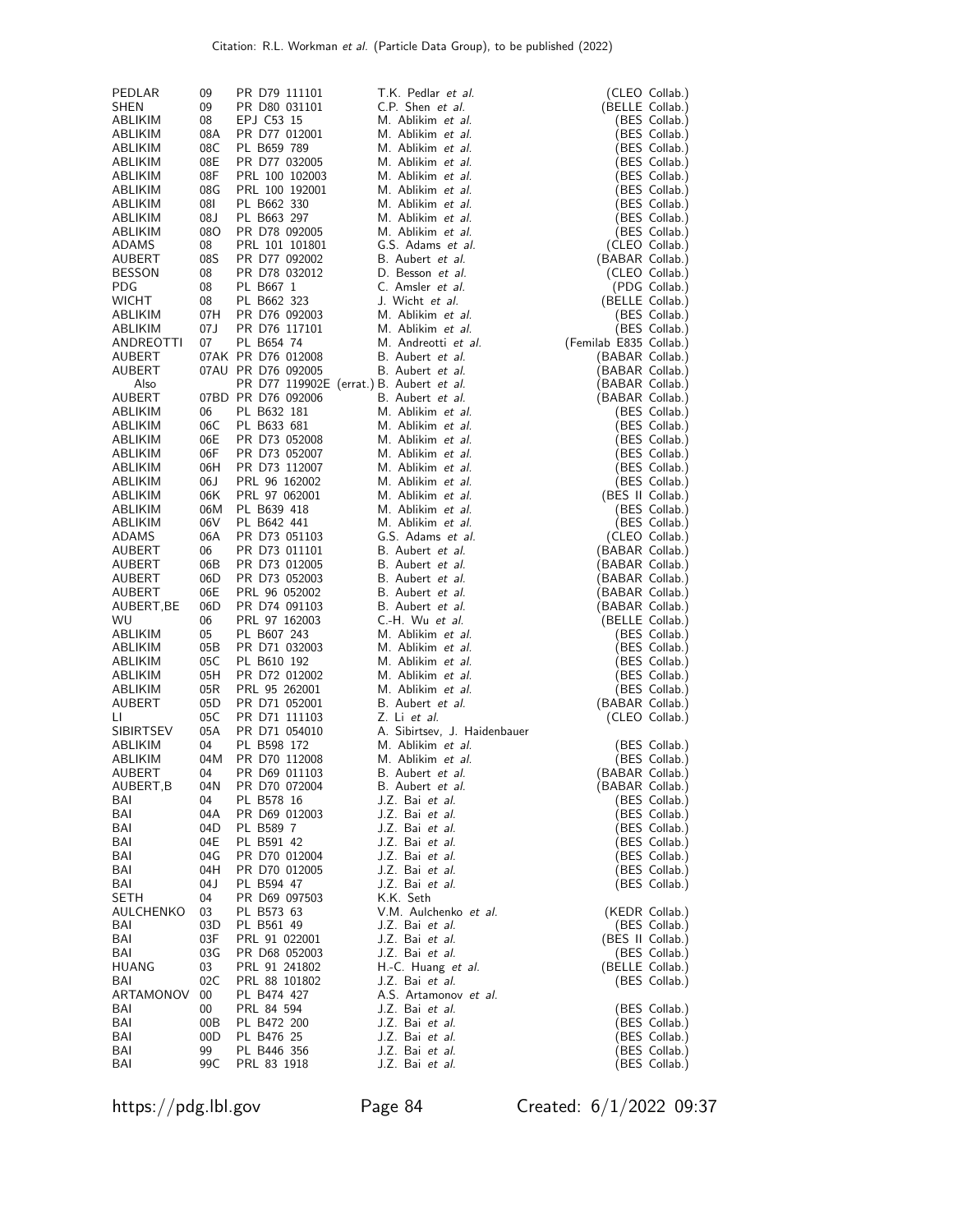| BAI                            | 98D      | PR D58 092006               | J.Z. Bai et al.                              | (BES Collab.)                       |
|--------------------------------|----------|-----------------------------|----------------------------------------------|-------------------------------------|
| BAI                            | 98G      | PL B424 213                 | J.Z. Bai et al.                              | (BES Collab.)                       |
| BAI                            | 98H      | PRL 81 1179                 | J.Z. Bai et al.                              | (BES Collab.)                       |
| BALDINI                        | 98       | PL B444 111                 | R. Baldini et al.                            | (FENICE Collab.)                    |
| ARMSTRONG 96                   |          | PR D54 7067                 | T.A. Armstrong et al.                        | (E760 Collab.)                      |
| BAI                            | 96B      | PRL 76 3502                 | J.Z. Bai et al.                              | (BES Collab.)                       |
| BAI                            | 96C      | PRL 77 3959                 | J.Z. Bai et al.                              | (BES Collab.)                       |
| BAI                            | 96D      | PR D54 1221                 | J.Z. Bai et al.                              | (BES Collab.)                       |
| <b>GRIBUSHIN</b>               | 96       | PR D53 4723                 | A. Gribushin et al.                          | (E672 and E706 Collab.)             |
| HASAN                          | 96       | PL B388 376                 | A. Hasan, D.V. Bugg                          | (BRUN, LOQM)                        |
| BAI                            | 95B      | PL B355 374                 | J.Z. Bai et al.                              | (BES Collab.)                       |
| <b>BUGG</b>                    | 95       | PL B353 378                 | D.V. Bugg et al.                             | (LOQM, PNPI, WASH)                  |
| ANTONELLI                      | 93       | PL B301 317                 | A. Antonelli et al.                          | (FENICE Collab.)                    |
| ARMSTRONG                      | 93B      | PR D47 772                  | T.A. Armstrong et al.                        | (FNAL E760 Collab.)                 |
| <b>BARNES</b>                  | 93       | PL B309 469                 | P.D. Barnes et al.                           | $(PS185$ Collab.)                   |
| AUGUSTIN                       | 92       | PR D46 1951                 | J.E. Augustin, G. Cosme                      | (DM2 Collab.)                       |
| <b>BOLTON</b>                  | 92       | PL B278 495                 | T. Bolton et al.                             | (Mark III Collab.)                  |
| <b>BOLTON</b>                  | 92B      | PRL 69 1328                 | T. Bolton et al.                             | (Mark III Collab.)                  |
| COFFMAN                        | 92       | PRL 68 282                  | D.M. Coffman et al.                          | (Mark III Collab.)                  |
| HSUEH                          | 92       | PR D45 2181                 | S. Hsueh, S. Palestini                       | (FNAL, TORI)                        |
| <b>BISELLO</b>                 | 91       | NP B350 1                   | D. Bisello et al.                            | (DM2 Collab.)                       |
| AUGUSTIN                       | 90       | PR D42 10                   | J.E. Augustin et al.                         | (DM2 Collab.)                       |
| BAI                            | 90B      | PRL 65 1309                 | Z. Bai et al.                                | (Mark III Collab.)                  |
| BAI                            | 90C      | PRL 65 2507                 | Z. Bai et al.                                | (Mark III Collab.)                  |
| <b>BISELLO</b>                 | 90       | PL B241 617                 | D. Bisello et al.                            | (DM2 Collab.)                       |
| COFFMAN                        | 90       | PR D41 1410                 | D.M. Coffman et al.                          | (Mark III Collab.)                  |
| JOUSSET                        | 90       | PR D41 1389                 | J. Jousset et al.                            | (DM2 Collab.)                       |
| ALEXANDER<br>AUGUSTIN          | 89<br>89 | NP B320 45<br>NP B320 1     | J.P. Alexander et al.                        | (LBL, MICH, SLAC)<br>(DM2 Collab.)  |
| <b>BISELLO</b>                 | 89B      | PR D39 701                  | J.E. Augustin, G. Cosme<br>G. Busetto et al. | (DM2 Collab.)                       |
| AUGUSTIN                       | 88       | PRL 60 2238                 | J.E. Augustin et al.                         | (DM2 Collab.)                       |
| COFFMAN                        | 88       | PR D38 2695                 | D.M. Coffman et al.                          | (Mark III Collab.)                  |
| <b>FALVARD</b>                 | 88       | PR D38 2706                 | A. Falvard et al.                            | (CLER, FRAS, LALO+)                 |
| AUGUSTIN                       | 87       | ZPHY C36 369                | J.E. Augustin et al.                         | $(LALO, CLER, FRAS+)$               |
| BAGLIN                         | 87       | NP B286 592                 | C. Baglin et al.                             | (LAPP, CERN, GENO, LYON+)           |
| BALTRUSAIT 87                  |          | PR D35 2077                 | R.M. Baltrusaitis et al.                     | (Mark III Collab.)                  |
| <b>BECKER</b>                  | 87       | PRL 59 186                  | J.J. Becker et al.                           | (Mark III Collab.)                  |
| <b>BISELLO</b>                 | 87       | PL B192 239                 | D. Bisello et al.                            | $(PADO, CLER, FRAS+)$               |
| <b>COHEN</b>                   | 87       | RMP 59 1121                 | E.R. Cohen, B.N. Taylor                      | (RISC, NBS)                         |
| HENRARD                        | 87       | NP B292 670                 | P. Henrard et al.                            | (CLER, FRAS, $LALO+$ )              |
| PALLIN                         | 87       | NP B292 653                 | D. Pallin et al.                             | (CLER, FRAS, LALO, PADO)            |
| BALTRUSAIT 86                  |          | PR D33 629                  | R.M. Baltrusaitis et al.                     | (Mark III Collab.)                  |
| BALTRUSAIT 86B                 |          | PR D33 1222                 | R.M. Baltrusaitis et al.                     | (Mark III Collab.)                  |
| BALTRUSAIT 86D                 |          | PRL 56 107                  | R.M. Baltrusaitis                            | $(CIT, UCSC, ILL, SLAC+)$           |
| <b>BISELLO</b>                 | 86B      | PL B179 294                 | D. Bisello et al.                            | (DM2 Collab.)                       |
| GAISER                         | 86       | PR D34 711                  | J. Gaiser et al.                             | (Crystal Ball Collab.)              |
| BALTRUSAIT 85C                 |          | PRL 55 1723                 | R.M. Baltrusaitis et al.                     | $(CIT, UCSC+)$                      |
| BALTRUSAIT 85D                 |          | PR D32 566                  | R.M. Baltrusaitis et al.                     | (CIT, UCSC+)                        |
| KURAEV                         | 85       | SJNP 41 466                 | E.A. Kuraev, V.S. Fadin                      | (NOVO)                              |
|                                |          | Translated from YAF 41 733. |                                              |                                     |
| BALTRUSAIT 84                  |          | PRL 52 2126                 | R.M. Baltrusaitis et al.                     | $(CIT, UCSC+)$                      |
| EATON                          | 84<br>83 | PR D29 804                  | M.W. Eaton et al.                            | (LBL, SLAC)                         |
| <b>BLOOM</b><br><b>EDWARDS</b> | 83B      | ARNS 33 143                 | E.D. Bloom, C. Peck<br>C. Edwards et al.     | (SLAC, CIT)<br>$(CIT, HARV, PRIN+)$ |
| FRANKLIN                       | 83       | PRL 51 859<br>PRL 51 963    | M.E.B. Franklin et al.                       | (LBL, SLAC)                         |
| <b>BURKE</b>                   | 82       | PRL 49 632                  | D.L. Burke et al.                            | (LBL, SLAC)                         |
| <b>EDWARDS</b>                 | 82B      | PR D25 3065                 | C. Edwards et al.                            | $(CIT, HARV, PRIN+)$                |
| <b>EDWARDS</b>                 | 82D      | PRL 48 458                  | C. Edwards et al.                            | $(CIT, HARV, PRIN+)$                |
| Also                           |          | ARNS 33 143                 | E.D. Bloom, C. Peck                          | (SLAC, CIT)                         |
| <b>EDWARDS</b>                 |          |                             |                                              |                                     |
|                                |          |                             |                                              |                                     |
| <b>LEMOIGNE</b>                | 82E      | PRL 49 259                  | C. Edwards et al.                            | $(CIT, HARV, PRIN+)$                |
| <b>BESCH</b>                   | 82       | PL 113B 509                 | Y. Lemoigne <i>et al.</i>                    | $(SACL, LOIC, SHMP+)$               |
| GIDAL                          | 81<br>81 | ZPHY C8 1<br>PL 107B 153    | H.J. Besch et al.<br>G. Gidal et al.         | (BONN, DESY, MAINZ)                 |
| PARTRIDGE                      | 80       | PRL 44 712                  | R. Partridge et al.                          | (SLAC, LBL)<br>$(CIT, HARV, PRIN+)$ |
| SCHARRE                        | 80       | PL 97B 329                  | D.L. Scharre et al.                          | (SLAC, LBL)                         |
| ZHOLENTZ                       | 80       | PL 96B 214                  | A.A. Zholents et al.                         | (NOVO)                              |
| Also                           |          | SJNP 34 814                 | A.A. Zholents et al.                         | (NOVO)                              |